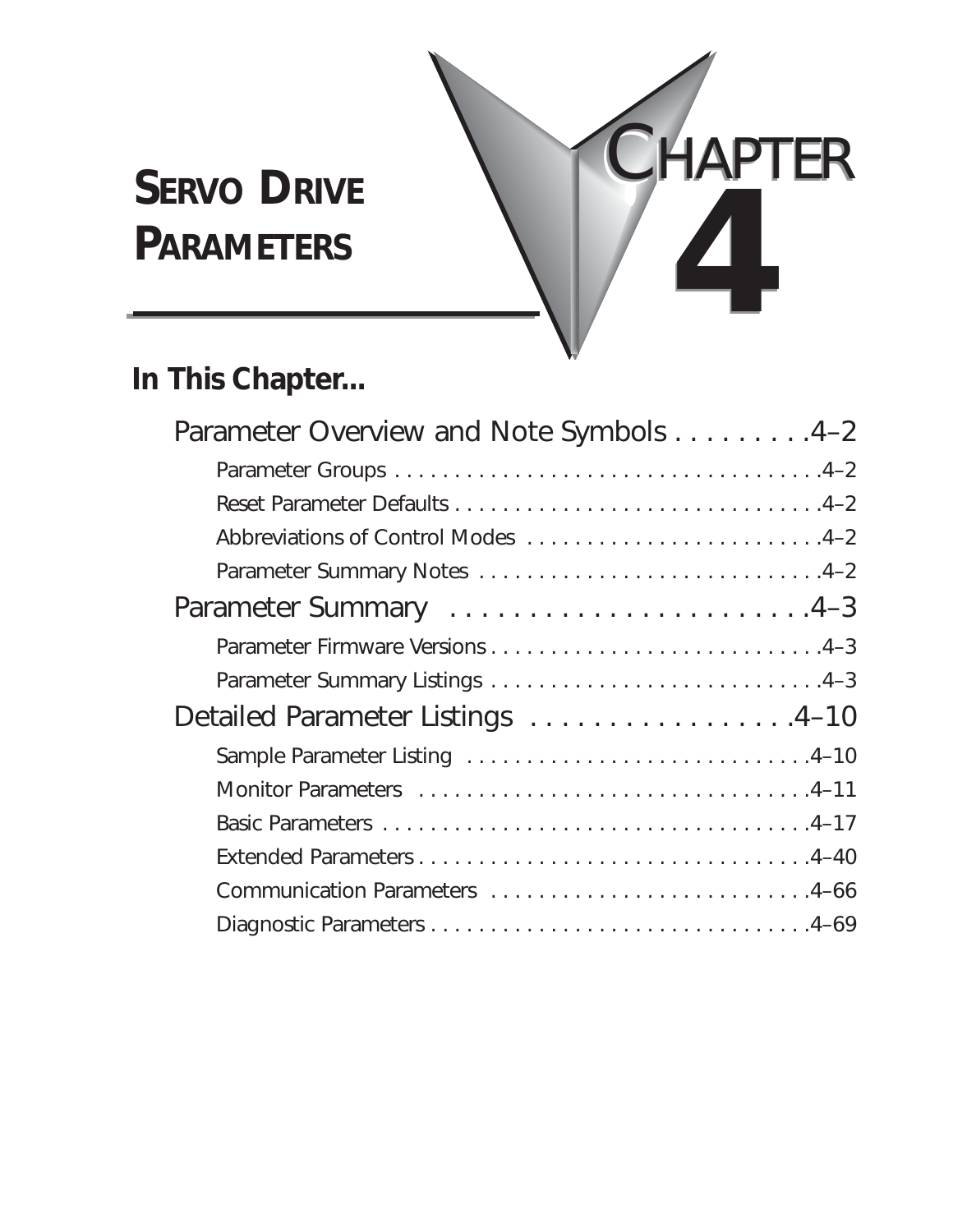# **Parameter Overview and Note Symbols**

## **Parameter Groups**

| The SureServo <sup>™</sup> drive has five parameter groups: |                  |  |  |  |  |  |
|-------------------------------------------------------------|------------------|--|--|--|--|--|
| Group 0: Monitor parameters                                 | (example: PO-xx) |  |  |  |  |  |
| Group 1: Basic parameters                                   | (example: P1-xx) |  |  |  |  |  |
| Group 2: Extension parameters                               | (example: P2-xx) |  |  |  |  |  |
| Group 3: Communication parameters                           | (example: P3-xx) |  |  |  |  |  |
| Group 4: Diagnostic parameters                              | (example: P4-xx) |  |  |  |  |  |
|                                                             |                  |  |  |  |  |  |

## **Reset Parameter Defaults**

To reset the parameters to the factory default values, set parameter P2-08 to 10.



*The following parameters do not return to factory default values after setting P2-08 to 10: P0-04 ~ P0-08, P0-18, P1-31, P4-20, P4-21.*



*Parameters P2-10 ~ P2-22 may or may not return to factory default values when switching control modes, depending upon the setting of P1-01. Refer to P1-01 for details regarding how these parameters are defaulted.*

## **Abbreviations of Control Modes**

- P: Position control mode
- T: Torque control mode
- V: Velocity control mode

## **Parameter Summary Notes**

## *Notes:*

- *1) Read-only register.*
- 
- *3) Parameter is effective only after power to the servo drive has been cycled.*
- *4) Parameter setting not written to drive flash memory; not retained when power is off.*
- *5) Parameter does not return to factory default when P2-08 is set to 10.*

*2) Parameter cannot be set when the servo drive is enabled.*

- *6) Parameter may or may not return to factory default when switching control modes, depending upon P1-01 setting.*
- *7) Block Transfer Parameters must be entered from the drive keypad.*



*Parameter values are in decimal format unless otherwise indicated by "h" for hexadecimal.*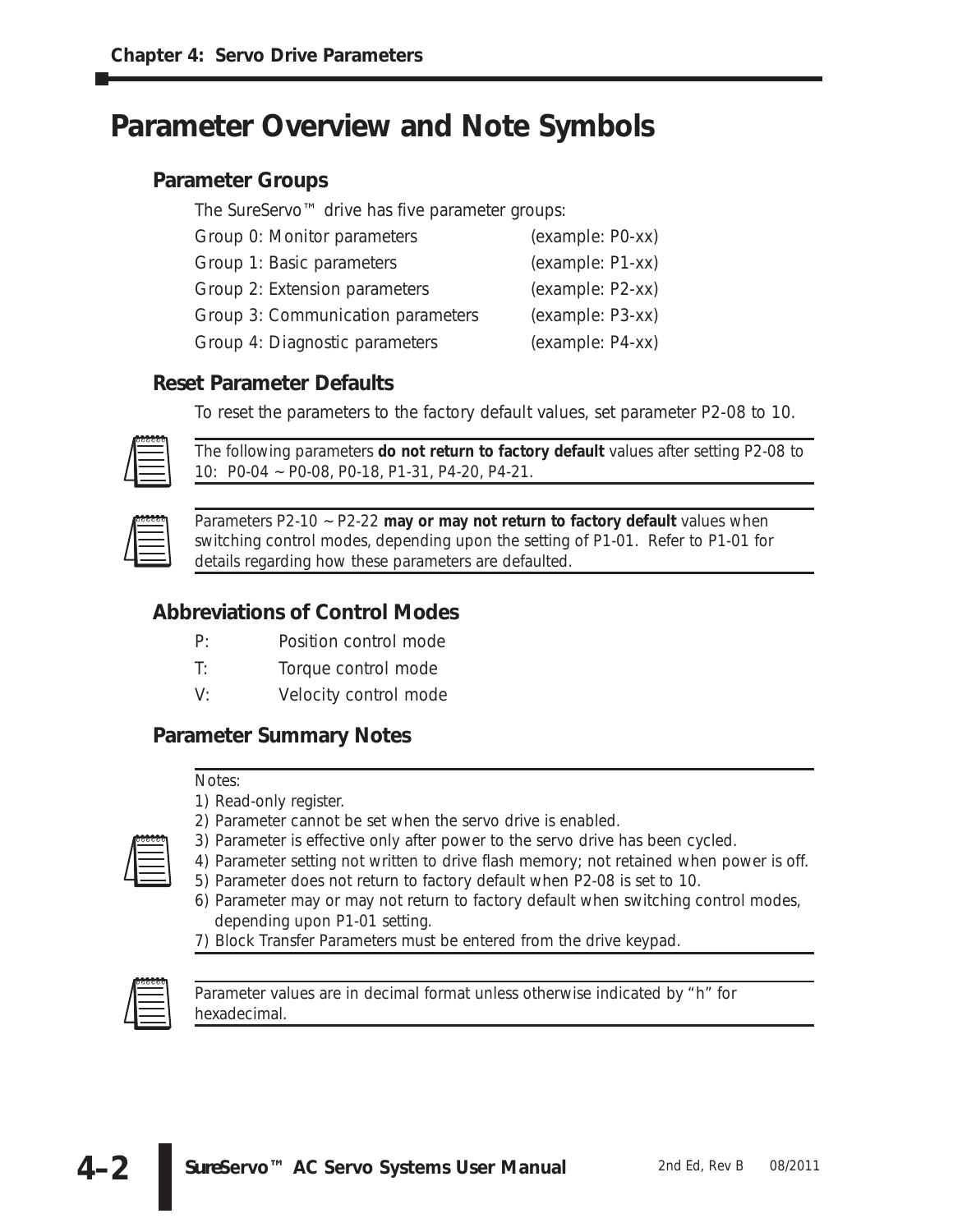# **Parameter Summary**

## **Parameter Firmware Versions**



*Some parameters and settings are available or changed only in later firmware versions of SureServo drives. Check P0-00 to determine which firmware version you have. Refer to Appendix D for further information regarding changes in latest firmware.*

## **Parameters/settings available/changed in higher firmware versions**

Firmware v2.10 Changes:

- P0-02: modified
- P0-17: new parameter
- P1-33: new settings 7 and 8
- P1-56: new parameter
- P2-10~P2-17: modified
- P2-18~P2-22: new setting 10
- P2-32: modified
- P2-64: new parameter
- P2-65: new parameter
- P3-08: new parameter
- P4-07: modified

Firmware v2.105 Changes:

• P0-18: new parameter

| <b>Group 0: Monitor Parameters</b> |                          |                                                                                       |                                             |   |   |                   |                          |                |                     |
|------------------------------------|--------------------------|---------------------------------------------------------------------------------------|---------------------------------------------|---|---|-------------------|--------------------------|----------------|---------------------|
| Parameter                          | Note                     | <b>Description</b>                                                                    | Control<br><b>Mode</b><br>P<br>$\mathsf{V}$ |   | T | Range             | Units                    | Default        | Customer<br>Setting |
| P0-00                              | 1,5                      | <b>Firmware Version</b>                                                               | Y                                           | Y | Y | (factory setting) | $\overline{\phantom{a}}$ | varies         |                     |
| P0-01                              | $\mathbf{1}$             | Drive Fault Code                                                                      | Y                                           | Y | Y | $ 0 - 22 $        | $\overline{\phantom{a}}$ | N/A            |                     |
| *P0-02                             | $\frac{1}{2}$            | Drive Status (Front Panel Display)                                                    | Y                                           | Y |   | $Y$ 0~16          | $\overline{\phantom{a}}$ | $\overline{0}$ |                     |
| P0-03                              | $\overline{\phantom{a}}$ | <b>Analog Monitor Outputs</b>                                                         | Y                                           | Y |   | $Y$ 0~55          | $\overline{\phantom{a}}$ | 1              |                     |
| P0-04                              | 5                        | <b>Status Monitor 1</b>                                                               | Y                                           | Y | Y | $ 0 - 16$         | $\overline{\phantom{a}}$ | $\overline{0}$ |                     |
| P0-05                              | 5                        | <b>Status Monitor 2</b>                                                               | Y                                           | Y | Y | $ 0 - 16$         | $\overline{\phantom{0}}$ | $\overline{0}$ |                     |
| P0-06                              | 5                        | <b>Status Monitor 3</b>                                                               | Y                                           | Y | Y | $0 - 16$          | $\overline{\phantom{a}}$ | $\overline{0}$ |                     |
| P0-07                              | 5                        | <b>Status Monitor 4</b>                                                               | Y                                           | Y | Y | $ 0 - 16$         | $\overline{\phantom{a}}$ | $\overline{0}$ |                     |
| P0-08                              | 5                        | <b>Status Monitor 5</b>                                                               | Y                                           | Y | Y | $ 0 - 16$         | $\overline{\phantom{a}}$ | $\overline{0}$ |                     |
| P0-09                              | $\overline{7}$           | <b>Block Transfer Parameter 1</b>                                                     | Y                                           | Y | Y | 100~417 [h]       | $\overline{\phantom{a}}$ | 407[h]         |                     |
| P0-10                              | $\overline{7}$           | <b>Block Transfer Parameter 2</b>                                                     | Y                                           | Y | Y | 100~417 [h]       | $\overline{\phantom{0}}$ | 10F[h]         |                     |
| P0-11                              | $\overline{7}$           | <b>Block Transfer Parameter 3</b>                                                     | Y                                           | Y | Y | 100~417 [h]       | $\overline{a}$           | 110[h]         |                     |
| P0-12                              | $\overline{7}$           | <b>Block Transfer Parameter 4</b>                                                     | Y                                           | Y | Y | 100~417 [h]       | $\overline{\phantom{a}}$ | 224[h]         |                     |
| P0-13                              | $\overline{7}$           | <b>Block Transfer Parameter 5</b>                                                     | Y                                           | Y | Υ | 100~417 [h]       | $\overline{\phantom{0}}$ | 111[h]         |                     |
| $P0$ -14                           | $\overline{7}$           | <b>Block Transfer Parameter 6</b>                                                     | Y                                           | Y | Y | 100~417 [h]       | $\overline{\phantom{a}}$ | 112[h]         |                     |
| P0-15                              | $\overline{7}$           | <b>Block Transfer Parameter 7</b>                                                     | Y                                           | Y | Y | 100~417 [h]       | $\overline{\phantom{0}}$ | 225[h]         |                     |
| P0-16                              | $\overline{7}$           | <b>Block Transfer Parameter 8</b>                                                     | Y                                           | Y | Y | 100~417 [h]       | $\overline{\phantom{a}}$ | 109[h]         |                     |
| $*P0-17$                           | $\mathbf{1}$             | <b>Output Functions Status</b>                                                        | Y                                           | Y | Υ | $0-1FF$ [h]       |                          | $\Omega$       |                     |
| *P0-18                             | 1,5                      | Servo On Time Record                                                                  | Υ                                           | Y | Y | $ 0 - 65535$      | hr                       | $\overline{0}$ |                     |
|                                    |                          | * Some parameters vary by firmware version. Refer to Appendix D for revision details. |                                             |   |   |                   |                          |                |                     |

## **Parameter Summary Listings**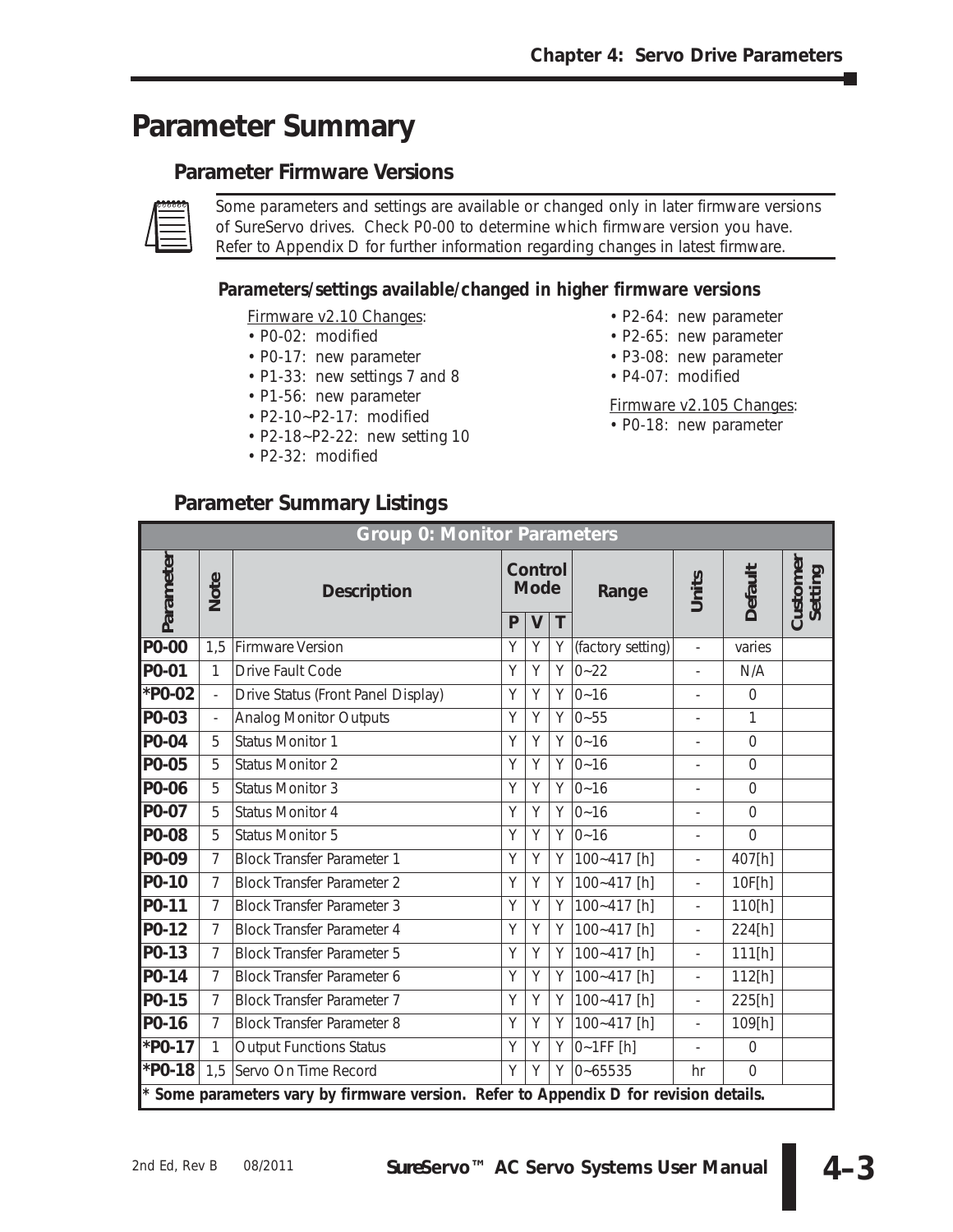| <b>Group 1: Basic Parameters</b> |                |                                                        |                          |                        |   |            |                          |                |                     |
|----------------------------------|----------------|--------------------------------------------------------|--------------------------|------------------------|---|------------|--------------------------|----------------|---------------------|
| Parameter                        | Note           | <b>Description</b>                                     |                          | Control<br><b>Mode</b> |   | Range      | Units                    | <b>Default</b> | Customer<br>Setting |
|                                  |                |                                                        | P                        | $\mathsf{V}$           | T |            |                          |                |                     |
| P1-00                            | $\overline{2}$ | External Pulse Type Input                              | Υ                        |                        |   | $0 - 132$  | $\overline{\phantom{0}}$ | $\overline{2}$ |                     |
| P1-01                            |                | Control Mode and Output Direction                      | Υ                        | Υ                      | Υ | $0 - 1110$ | $\overline{\phantom{0}}$ | $\mathbf 0$    |                     |
| P1-02                            | $\overline{2}$ | Velocity and Torque Limit                              | Y                        | Y                      | Y | $0 - 11$   |                          | $\mathbf 0$    |                     |
| P1-03                            |                | <b>Output Polarity Setting</b>                         | Υ                        | Υ                      | Υ | $0 - 13$   | $\overline{\phantom{0}}$ | $\mathbf 0$    |                     |
| P1-04                            |                | Analog Monitor Output Scaling 1 (ch 1)                 | Υ                        | Υ                      | Υ | $0 - 100$  | %                        | 100            |                     |
| P1-05                            |                | Analog Monitor Output Scaling 2 (ch 2)                 | Y                        | Υ                      | Υ | $0 - 100$  | %                        | 100            |                     |
| P1-06                            |                | Analog Velocity Command Low-pass Filter                |                          | Y                      |   | $0 - 1000$ | ms                       | $\overline{0}$ |                     |
| P1-07                            |                | Analog Torque Command Low-pass Filter                  | $\overline{\phantom{0}}$ | $\overline{a}$         | Υ | $0 - 1000$ | ms                       | $\mathbf 0$    |                     |
| P1-08                            |                | Position Command Low-pass Filter                       | Υ                        |                        |   | $0 - 1000$ | 10 ms                    | $\mathbf 0$    |                     |
| P1-09                            |                | Velocity Command 1 (V mode)                            | $\overline{a}$           | Υ                      |   |            |                          | 100            |                     |
|                                  |                | Velocity Limit 1 (T mode)                              |                          |                        | Y |            |                          |                |                     |
| P1-10                            |                | Velocity Command 2 (V mode)                            | $\overline{a}$           | Υ                      |   | ±5000      |                          | 200            |                     |
|                                  |                | Velocity Limit 2 (T mode)                              |                          |                        | Υ |            | rpm                      |                |                     |
| P1-11                            |                | Velocity Command 3 (V mode)                            | $\overline{a}$           | Y                      |   |            |                          | 300            |                     |
|                                  |                | Velocity Limit 3 (T mode)                              | $\overline{a}$           |                        | Y |            |                          |                |                     |
| P1-12                            |                | Torque Command 1 (T mode)                              |                          |                        | Y |            |                          | 100<br>100     |                     |
|                                  |                | Torque Limit 1 (P, V modes)                            | Υ                        | Y                      |   |            |                          |                |                     |
|                                  |                | Torque Command 2 (T mode)                              |                          |                        | Y |            | %                        |                |                     |
| P1-13                            |                | Torque Limit 2 (P, V modes)                            | Υ                        | Y                      |   | ±300       |                          |                |                     |
|                                  |                | Torque Command 3 (T mode)                              |                          |                        | Y |            |                          |                |                     |
| P1-14                            |                | Torque Limit 3 (P, V modes)                            | Υ                        | Y                      |   |            |                          | 100            |                     |
| $P1-15$                          |                | Position Command 1 (revolutions)                       |                          |                        |   | ±30,000    | revs                     |                |                     |
| P1-16                            |                | Position Command 1 (counts)                            | Υ                        |                        |   | ±10,000    | counts                   | $\mathbf 0$    |                     |
| $P1-17$                          |                | Position Command 2 (revolutions)                       |                          |                        |   | ±30,000    | revs                     |                |                     |
| P1-18                            |                | Position Command 2 (counts)                            | Υ                        |                        |   | ±10,000    | counts                   | $\mathbf 0$    |                     |
| P1-19                            |                | Position Command 3 (revolutions)                       |                          |                        |   | ±30,000    | revs                     |                |                     |
| P1-20                            |                | Position Command 3 (counts)                            | Υ                        |                        |   | ±10,000    | counts                   | $\Omega$       |                     |
| P1-21                            |                | Position Command 4 (revolutions)                       |                          |                        |   | ±30,000    | revs                     |                |                     |
| P1-22                            |                | Position Command 4 (counts)                            | Y                        |                        |   | ±10,000    | counts                   | $\mathbf 0$    |                     |
| P1-23                            |                | Position Command 5 (revolutions)                       |                          |                        |   | ±30,000    | revs                     |                |                     |
| P1-24                            |                | Position Command 5 (counts)                            | Υ                        |                        |   | ±10,000    | counts                   | 0              |                     |
| P1-25                            |                | Position Command 6 (revolutions)                       |                          |                        |   | ±30,000    | revs                     |                |                     |
| P1-26                            |                | Position Command 6 (counts)                            | Y                        |                        |   | ±10,000    | counts                   | $\Omega$       |                     |
| P1-27                            |                | Position Command 7 (revolutions)                       |                          |                        |   | ±30,000    | revs                     |                |                     |
| P1-28                            |                | Position Command 7 (counts)                            | Υ                        |                        |   | ±10,000    | counts                   | $\Omega$       |                     |
| P1-29                            |                | Position Command 8 (revolutions)                       |                          |                        |   | ±30,000    | revs                     |                |                     |
| P1-30                            |                | Position Command 8 (counts)                            | Υ                        |                        |   | ±10,000    | counts                   | $\overline{0}$ |                     |
|                                  |                | Group 1: Basic Parameters table continued on next page |                          |                        |   |            |                          |                |                     |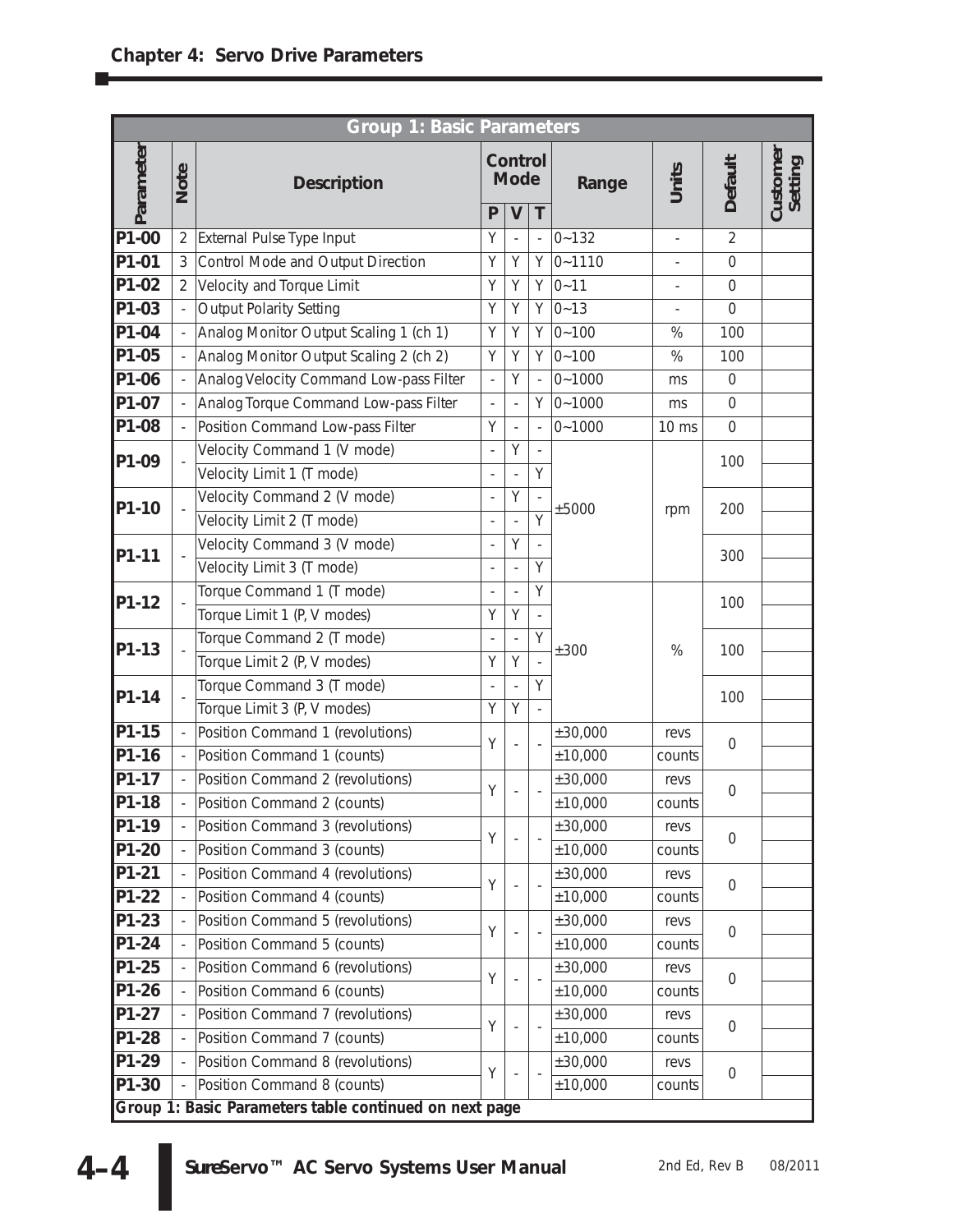÷

|           |                          | Group 1: Basic Parameters (continued)                                                 |   |                          |    |                            |                          |                |                     |
|-----------|--------------------------|---------------------------------------------------------------------------------------|---|--------------------------|----|----------------------------|--------------------------|----------------|---------------------|
| Parameter | <b>Note</b>              | <b>Description</b>                                                                    |   | Control<br><b>Mode</b>   |    | Range                      | Units                    | Default        | Customer<br>Setting |
|           |                          |                                                                                       | P | $\overline{V}$           | T  |                            |                          |                |                     |
|           |                          | Motor Code: SVA-2040 (100~400W)                                                       |   |                          |    | 10, 11, 12                 |                          | 10             |                     |
| P1-31     | 5                        | Motor Code: SVA-2100 (750W~1kW)                                                       | Y | Υ                        | Υ  | 20, 21, 22                 |                          | 20             |                     |
|           |                          | Motor Code: SVA-2300 (2~3kW)                                                          |   |                          |    | 30, 31                     |                          | 30             |                     |
| P1-32     |                          | Motor Stop Mode Selection                                                             | Y | Y                        | Y  | $0 - 11$                   | $\overline{\phantom{0}}$ | $\overline{0}$ |                     |
| *P1-33    | 3                        | Position Control Mode<br>(when using internal indexer)                                | Υ |                          |    | $0 - 8$                    |                          | $\overline{0}$ |                     |
| P1-34     |                          | <b>Acceleration Time</b><br>(when using internal indexer)                             | Υ | Υ                        |    | $1 - 20,000$               | ms                       | 200            |                     |
| P1-35     |                          | <b>Deceleration Time</b><br>(when using internal indexer)                             | Υ | Υ                        |    | $1 - 20,000$               | ms                       | 200            |                     |
| P1-36     | $\overline{\phantom{0}}$ | Acceleration/Deceleration S-curve                                                     | Y | Υ                        |    | $0 - 10,000$               | ms                       | $\Omega$       |                     |
| P1-37     |                          | Inertia Mismatch Ratio                                                                | Y | Y                        | Y. | $0 - 200.0$                |                          | 5.0            |                     |
| P1-38     |                          | Zero Velocity Output Threshold                                                        | Y | Y                        | Y. | $0 - 200$                  | rpm                      | 10             |                     |
| P1-39     | $\overline{\phantom{a}}$ | <b>Target Velocity Output Threshold</b>                                               | Υ | Υ                        | Υ  | $0 - 5000$                 | rpm                      | 3000           |                     |
| P1-40     | 2                        | Analog Full Scale Velocity Command/Limit                                              | Y | Υ                        | Υ  | $0 - 10,000$               | rpm                      | rated          |                     |
| P1-41     | $\overline{2}$           | Analog Full Scale Torque Command/Limit                                                | Υ | Y                        | Υ  | $0 - 1000$                 | %                        | 100            |                     |
| P1-42     | $\frac{1}{2}$            | On Delay Time of Electromagnetic Brake                                                | Υ | Υ                        | Υ  | $0 - 1000$                 | ms                       | 20             |                     |
| P1-43     |                          | Off Delay Time of Electromagnetic Brake                                               | Y | Υ                        | Υ  | $0 - 1000$                 | ms                       | 20             |                     |
| P1-44     | $\overline{\phantom{0}}$ | Electronic Gear Numerator 1                                                           | Y |                          |    | $1 - 32,767$               | counts                   | $\mathbf{1}$   |                     |
| P1-45     |                          | Electronic Gear Denominator                                                           | Y |                          |    | $1 - 32,767$               | counts                   | $\mathbf{1}$   |                     |
| P1-46     |                          | 2 Encoder Output Scaling Factor                                                       | Υ | Υ                        | Y  | $1 - 125$<br>10,020~12,500 |                          | 1              |                     |
| P1-47     |                          | Homing Mode                                                                           | Y | $\overline{a}$           |    | $0 - 1225$                 | $\overline{\phantom{0}}$ | $\mathbf 0$    |                     |
| P1-48     |                          | Homing Velocity 1 - Fast Search Velocity                                              | Υ | $\overline{\phantom{0}}$ |    | $1 - 2000$                 | rpm                      | 1000           |                     |
| P1-49     |                          | Homing Velocity 2 - Creep Velocity                                                    | Y |                          |    | $1 - 500$                  | rpm                      | 50             |                     |
| P1-50     |                          | Home Position Offset (revolutions)                                                    | Υ |                          |    | ±30,000                    | revs                     | $\Omega$       |                     |
| P1-51     |                          | Home Position Offset (counts)                                                         | Υ | $\overline{\phantom{0}}$ |    | ±10,000                    | counts                   | $\overline{0}$ |                     |
| P1-52     |                          | Regenerative Resistor Value                                                           | Υ | Υ                        | Υ  | $10 - 750$                 | Ohms                     | 20, 40         |                     |
| P1-53     |                          | Regenerative Resistor Capacity                                                        | Υ | Υ                        | Υ  | $30 - 1000$                | W                        | 60, 120        |                     |
| P1-54     |                          | In Position Window                                                                    | Υ |                          |    | $0 - 10,000$               | counts                   | 100            |                     |
| P1-55     |                          | Maximum Velocity Limit                                                                | Υ | Υ                        | Y. | 0~max velocity             | rpm                      | rated          |                     |
| *P1-56    |                          | Overload Output Warning Threshold                                                     | Y | Υ                        | Υ  | $0 - 120$                  | %                        | 120            |                     |
|           |                          | * Some parameters vary by firmware version. Refer to Appendix D for revision details. |   |                          |    |                            |                          |                |                     |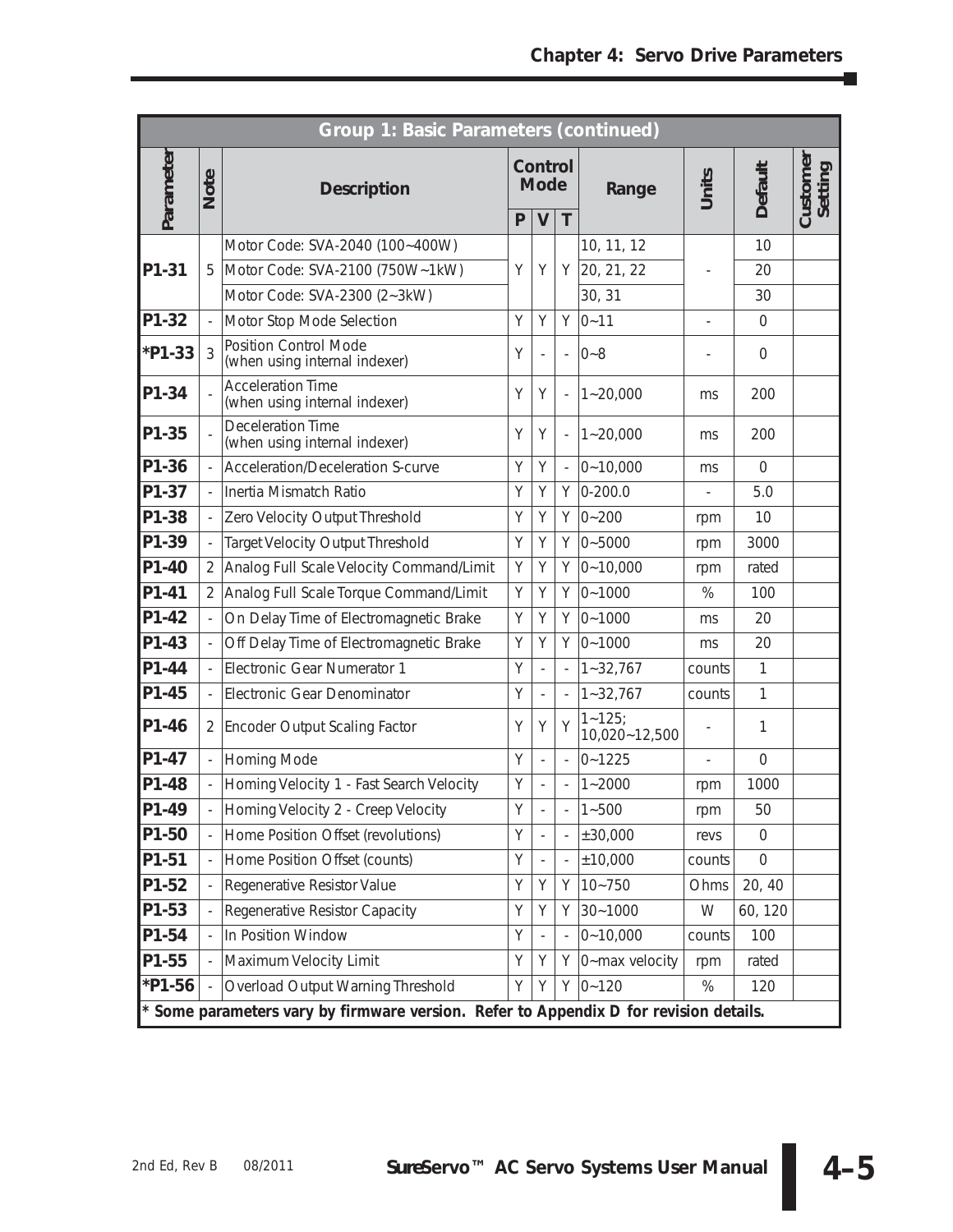|           |      | <b>Group 2: Extended Parameters</b>                                    |                |                          |                          |               |                          |                     |                     |  |
|-----------|------|------------------------------------------------------------------------|----------------|--------------------------|--------------------------|---------------|--------------------------|---------------------|---------------------|--|
| Parameter | Note | <b>Description</b>                                                     |                | Control<br><b>Mode</b>   |                          | Range         | Units                    | Default             | Customer<br>Setting |  |
|           |      |                                                                        | P              | $\mathsf{V}$             | T                        |               |                          |                     |                     |  |
| P2-00     |      | Position Loop Proportional Gain (KPP)                                  | Y              | $\overline{\phantom{0}}$ | $\overline{a}$           | $0 - 1023$    | rad/s                    | 35                  |                     |  |
| P2-01     |      | Position Loop Gain Boost                                               | Y              | $\frac{1}{2}$            | $\overline{a}$           | $10 - 500$    | %                        | 100                 |                     |  |
| P2-02     |      | Position Feed Forward Gain (KFF)                                       | Y              | $\frac{1}{2}$            |                          | $10 - 20,000$ | 0.0001                   | 5000                |                     |  |
| P2-03     |      | Smooth Constant of<br>Position Feed Forward Gain                       | Υ              | $\overline{\phantom{m}}$ | $\overline{\phantom{0}}$ | $2 - 100$     | ms                       | 5                   |                     |  |
| P2-04     |      | Velocity Loop Proportional Gain (KVP)                                  | Y              | Y                        |                          | $0 - 20,000$  | rad/s                    | 500                 |                     |  |
| P2-05     |      | Velocity Loop Gain Boost                                               | Υ              | Y                        |                          | $10 - 500$    | $\%$                     | 100                 |                     |  |
| P2-06     |      | Velocity Loop Integral Compensation (KVI)                              | Y              | Y                        | $\overline{a}$           | $0 - 4095$    | $\overline{\phantom{m}}$ | 100                 |                     |  |
| P2-07     |      | Velocity Feed Forward Gain (KVF)                                       | $\overline{a}$ | Y                        | $\overline{\phantom{a}}$ | $0 - 20,000$  | 0.0001                   | $\overline{0}$      |                     |  |
| P2-08     | 4    | <b>Factory Defaults and Password</b>                                   | Υ              | Y                        | Y                        | $0 - 65,535$  |                          | $\overline{0}$      |                     |  |
| P2-09     |      | Debounce Filter (Contact Suppression)                                  | Y              | Y                        | Υ                        | $0 - 20$      | 2ms                      | $\overline{2}$      |                     |  |
| *P2-10    | 6    | Digital Input Terminal 1 (DI1)                                         |                |                          |                          |               |                          | 101                 |                     |  |
| *P2-11    | 6    | Digital Input Terminal 2 (DI2)                                         |                |                          |                          |               |                          | 104                 |                     |  |
| $*P2-12$  | 6    | Digital Input Terminal 3 (DI3)                                         |                | Y<br>Y                   |                          |               |                          | 116                 |                     |  |
| *P2-13    | 6    | Digital Input Terminal 4 (DI4)                                         |                |                          |                          | $Y$ 0~145     |                          | 117                 |                     |  |
| $*P2-14$  | 6    | Digital Input Terminal 5 (DI5)                                         |                |                          |                          |               |                          | 102                 |                     |  |
| *P2-15    | 6    | Digital Input Terminal 6 (DI6)                                         |                |                          |                          |               |                          | 22                  |                     |  |
| *P2-16    | 6    | Digital Input Terminal 7 (DI7)                                         |                |                          |                          |               |                          |                     | 23                  |  |
| *P2-17    | 6    | Digital Input Terminal 8 (DI8)                                         |                |                          |                          |               |                          | 21                  |                     |  |
| *P2-18    | 6    | Digital Output Terminal 1 (DO1)                                        |                |                          |                          |               |                          | 101                 |                     |  |
| *P2-19    | 6    | Digital Output Terminal 2 (DO2)                                        |                |                          |                          |               |                          | 103                 |                     |  |
| *P2-20    | 6    | Digital Output Terminal 3 (DO3)                                        | Υ              | Y                        | Y                        | $0 - 110$     |                          | 109                 |                     |  |
| *P2-21    | 6    | Digital Output Terminal 4 (DO4)                                        |                |                          |                          |               |                          | 105                 |                     |  |
| *P2-22    | 6    | Digital Output Terminal 5 (DO5)                                        |                |                          |                          |               |                          | $\overline{7}$      |                     |  |
| P2-23     |      | Notch Filter (Resonance Suppression)                                   | Υ              | Y                        | Υ                        | 50~1000       | Hz                       | 1000                |                     |  |
| P2-24     |      | Notch Filter Attenuation (Resonance Supp.)                             | Y              | Υ                        | Υ                        | $0 - 32$      | dB                       | $\overline{0}$      |                     |  |
| P2-25     |      | Low-pass Filter<br>SVA-2040<br>(Resonance Suppression) SVA-2100, -2300 | Y              | Y                        | Y                        | $0 - 1000$    | ms                       | $\overline{2}$<br>5 |                     |  |
| P2-26     |      | External Anti-Interference Gain<br>(Resonance Suppression)             | Υ              | Υ                        |                          | $Y$ 0~30,000  |                          | $\overline{0}$      |                     |  |
| P2-27     |      | Gain Boost Control                                                     | Υ              | Υ                        | $\overline{\phantom{0}}$ | $0 - 4$       | $\overline{a}$           | $\Omega$            |                     |  |
| P2-28     |      | Gain Boost Switching Time                                              | Υ              | Y                        |                          | $0 - 1000$    | $10 \text{ ms}$          | 10                  |                     |  |
| P2-29     |      | Gain Boost Switching Condition                                         | Υ              | Y                        | $\overline{a}$           | $0 - 30,000$  | counts;<br>kpps;<br>rpm  | 10,000              |                     |  |
|           |      | Group 2: Extension Parameters table continued on next page             |                |                          |                          |               |                          |                     |                     |  |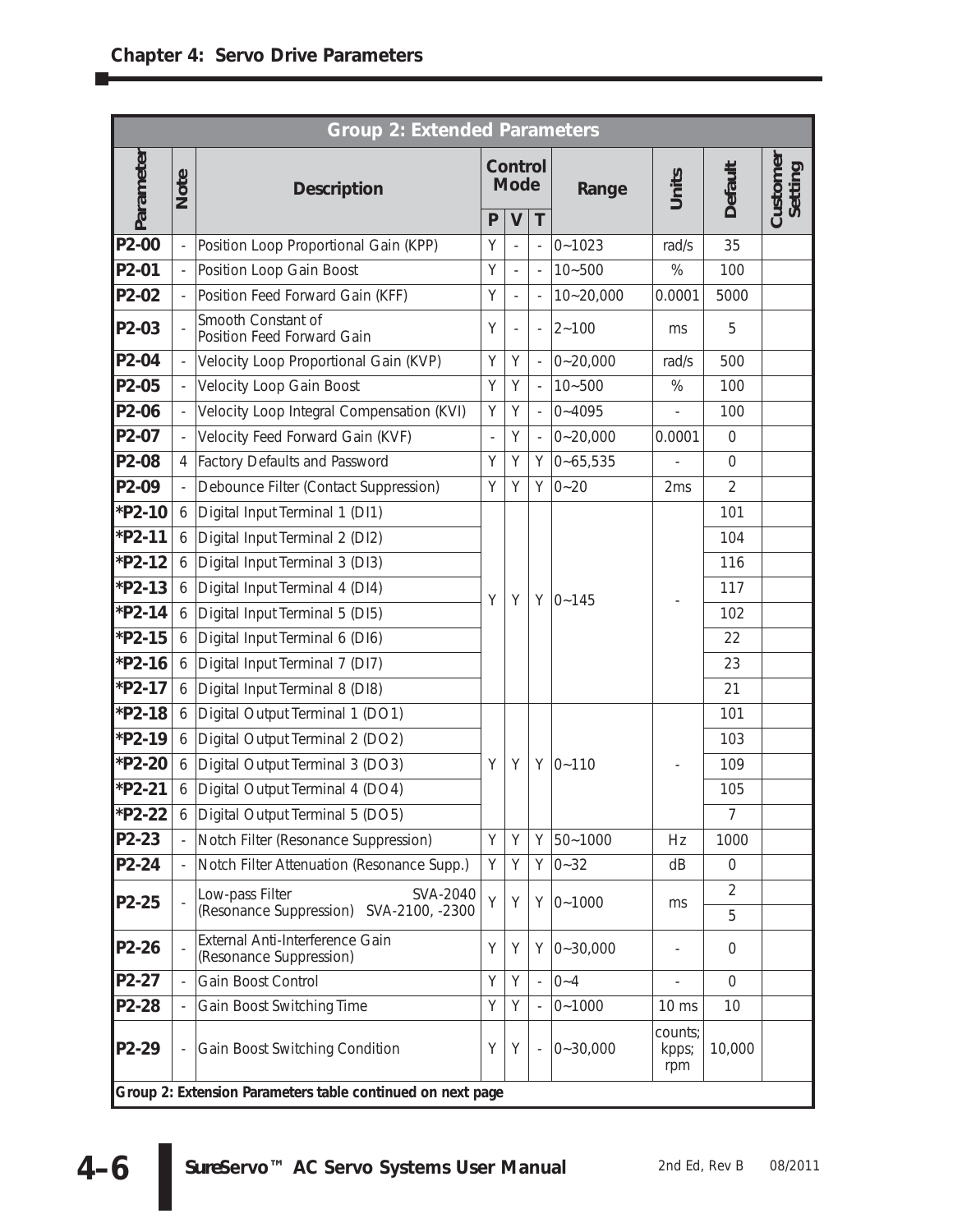П

|                             |                                            | Group 2: Extended Parameters (continued)                                              |        |                          |                          |                      |                          |                |                     |
|-----------------------------|--------------------------------------------|---------------------------------------------------------------------------------------|--------|--------------------------|--------------------------|----------------------|--------------------------|----------------|---------------------|
| Parameter                   | Note                                       | <b>Description</b>                                                                    |        | Control<br><b>Mode</b>   |                          | Range                | Units                    | <b>Default</b> | Customer<br>Setting |
|                             |                                            |                                                                                       | P      | $\mathsf{V}$             | T                        |                      |                          |                |                     |
| P2-30<br>P <sub>2</sub> -31 |                                            | 4 Auxiliary Function<br>Auto and Easy Tuning Mode Response Level                      | Υ<br>Y | Y<br>Υ                   | Y<br>Y                   | $0 - 5$              | $\overline{\phantom{m}}$ | $\mathbf 0$    |                     |
| *P2-32                      |                                            |                                                                                       | Υ      | Y                        | Υ                        | $0-FF[h]$<br>$0 - 5$ |                          | 44[h]          |                     |
| P2-33                       | $\overline{2}$<br>$\overline{\phantom{a}}$ | <b>Tuning Mode</b><br>Reserved                                                        |        |                          |                          |                      | $\overline{\phantom{0}}$ | $\mathbf 0$    |                     |
| P <sub>2</sub> -34          | $\overline{\phantom{a}}$                   | Overspeed Fault Threshold                                                             |        | Y                        |                          | $1 - 5000$           |                          | 5000           |                     |
| P2-35                       | $\overline{\phantom{a}}$                   | Position Deviation Fault Window                                                       | Y      |                          |                          | $1 - 30,000$         | rpm                      | 30,000         |                     |
| P2-36                       | $\overline{\phantom{a}}$                   | Position 1 Velocity                                                                   |        |                          |                          |                      | pulse                    | 1000           |                     |
| P2-37                       | $\overline{\phantom{a}}$                   | Position 2 Velocity                                                                   |        |                          |                          |                      |                          | 1000           |                     |
| P2-38                       | $\overline{\phantom{a}}$                   | Position 3 Velocity                                                                   |        |                          |                          |                      |                          | 1000           |                     |
| P2-39                       | $\overline{\phantom{a}}$                   | Position 4 Velocity                                                                   |        |                          |                          |                      |                          | 1000           |                     |
| P2-40                       | $\overline{\phantom{a}}$                   | Position 5 Velocity                                                                   | Υ      | $\overline{\phantom{a}}$ | $\overline{\phantom{a}}$ | $1 - 5000$           | rpm                      | 1000           |                     |
| P2-41                       | $\overline{\phantom{a}}$                   | Position 6 Velocity                                                                   |        |                          |                          |                      |                          | 1000           |                     |
| P2-42                       | $\overline{\phantom{a}}$                   | Position 7 Velocity                                                                   |        |                          |                          |                      |                          | 1000           |                     |
| P2-43                       | $\frac{1}{2}$                              | Position 8 Velocity                                                                   |        |                          |                          |                      |                          | 1000           |                     |
| P2-44                       |                                            | <b>Digital Output Mode</b>                                                            | Y      | $\overline{\phantom{0}}$ | $\overline{\phantom{m}}$ | $0 - 1$              | $\overline{\phantom{0}}$ | $\mathbf 0$    |                     |
| P2-45                       | $\overline{\phantom{a}}$                   | Index Mode Output Signal Delay Time                                                   | Υ      | $\overline{\phantom{0}}$ |                          | $0 - 250$            | 4 ms                     | 1              |                     |
| P2-46                       | $\overline{\phantom{a}}$                   | <b>Index Mode Stations</b>                                                            | Y      | $\overline{\phantom{0}}$ |                          | $2 - 32$             |                          | 6              |                     |
| P2-47                       | $\blacksquare$                             | Position Deviation Clear Delay Time                                                   | Y      | $\frac{1}{2}$            |                          | $0 - 250$            | $20 \text{ ms}$          | $\mathbf 0$    |                     |
| P2-48                       | $\blacksquare$                             | Backlash Compensation (Index Mode)                                                    | Y      |                          |                          | $0 - 10,312$         | pulse                    | $\mathbf 0$    |                     |
| P2-49                       | $\blacksquare$                             | Jitter Suppression                                                                    | Υ      | Υ                        |                          | $0 - 19$             | $\overline{\phantom{0}}$ | $\mathbf 0$    |                     |
| P2-50                       | ä,                                         | Clear Position Mode                                                                   | Y      |                          |                          | $0 - 2$              |                          | $\mathbf 0$    |                     |
| P2-51                       | $\blacksquare$                             | Servo Enable Command                                                                  | Y      | Υ                        | Υ                        | $0 - 1$              | $\frac{1}{2}$            | $\mathbf 0$    |                     |
| $\overline{P2-52}$          | $\mathbf{r}$                               | Dwell Time 1 - Auto Index Mode                                                        |        |                          |                          |                      |                          | 0.00           |                     |
| P2-53                       | $\blacksquare$                             | Dwell Time 2 - Auto Index Mode                                                        |        |                          |                          |                      |                          | 0.00           |                     |
| P2-54                       |                                            | Dwell Time 3 - Auto Index Mode                                                        |        |                          |                          |                      |                          | 0.00           |                     |
| P2-55                       |                                            | Dwell Time 4 - Auto Index Mode                                                        | Y      |                          |                          |                      |                          | 0.00           |                     |
| P2-56                       |                                            | Dwell Time 5 - Auto Index Mode                                                        |        |                          |                          | $ 0.00 - 120.00 $    | S                        | 0.00           |                     |
| P2-57                       |                                            | Dwell Time 6 - Auto Index Mode                                                        |        |                          |                          |                      |                          | 0.00           |                     |
| P2-58                       |                                            | Dwell Time 7 - Auto Index Mode                                                        |        |                          |                          |                      |                          | 0.00           |                     |
| P2-59                       |                                            | Dwell Time 8 - Auto Index Mode                                                        |        |                          |                          |                      |                          | 0.00           |                     |
| P2-60                       |                                            | Electronic Gear Numerator 2                                                           |        |                          |                          |                      |                          | 1              |                     |
| $P2-61$                     |                                            | Electronic Gear Numerator 3                                                           | Y      | $\overline{\phantom{a}}$ |                          | $1 - 32,767$         | pulse                    | 1              |                     |
| $P2-62$                     |                                            | Electronic Gear Numerator 4                                                           |        |                          |                          |                      |                          | 1              |                     |
| P2-63                       |                                            | Velocity and Position Deviation<br>Scaling Factor                                     | Υ      | Υ                        |                          | $0 - 11$             | times                    | $\overline{0}$ |                     |
| $*P2-64$                    | $\Box$                                     | Advanced Torque Limit Mode                                                            | Y      | Y                        |                          | $0 - 3$              |                          | $\Omega$       |                     |
| $*P2-65$                    |                                            | Special Input Functions                                                               | Υ      | Υ                        |                          | $Y$   0~FFFF [h]     | bit                      | $\Omega$       |                     |
|                             |                                            | * Some parameters vary by firmware version. Refer to Appendix D for revision details. |        |                          |                          |                      |                          |                |                     |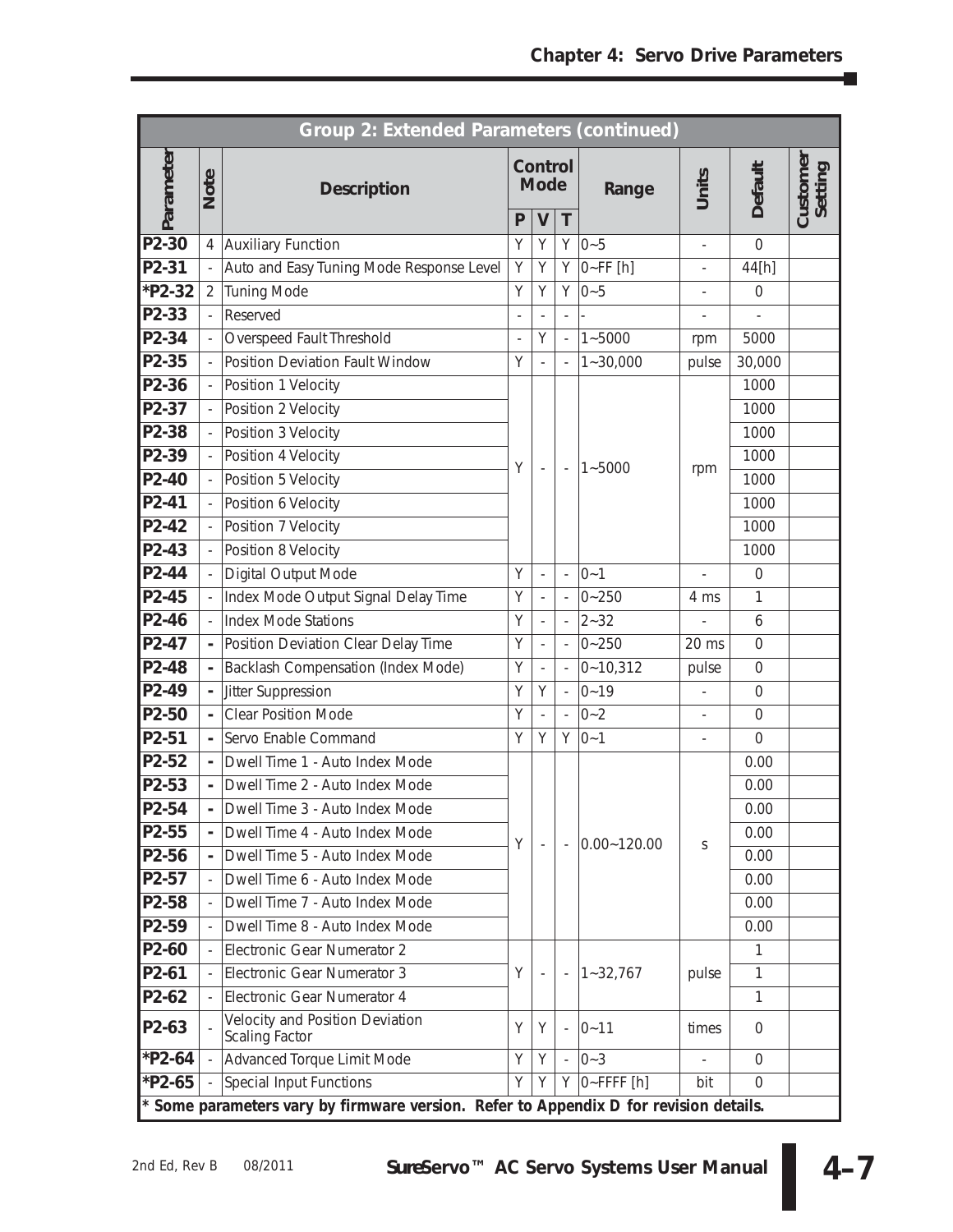|           | <b>Group 3: Communication Parameters</b> |                                                                                       |                        |   |   |                |          |                |      |  |  |  |  |  |  |  |  |  |  |  |  |  |  |  |  |  |  |  |  |  |  |  |  |  |  |       |       |         |     |
|-----------|------------------------------------------|---------------------------------------------------------------------------------------|------------------------|---|---|----------------|----------|----------------|------|--|--|--|--|--|--|--|--|--|--|--|--|--|--|--|--|--|--|--|--|--|--|--|--|--|--|-------|-------|---------|-----|
| Parameter | Note                                     | <b>Description</b>                                                                    | Control<br><b>Mode</b> |   |   |                |          |                |      |  |  |  |  |  |  |  |  |  |  |  |  |  |  |  |  |  |  |  |  |  |  |  |  |  |  | Range | Units | Default | mer |
|           |                                          |                                                                                       | P                      | V |   |                |          |                | Cust |  |  |  |  |  |  |  |  |  |  |  |  |  |  |  |  |  |  |  |  |  |  |  |  |  |  |       |       |         |     |
| P3-00     |                                          | <b>Communication Address</b>                                                          | Υ                      | Y | Υ | $1 - 254$      |          | 1              |      |  |  |  |  |  |  |  |  |  |  |  |  |  |  |  |  |  |  |  |  |  |  |  |  |  |  |       |       |         |     |
| P3-01     |                                          | <b>Transmission Speed</b>                                                             | Υ                      | Y | Υ | $0 - 5$        | bps      | $\overline{2}$ |      |  |  |  |  |  |  |  |  |  |  |  |  |  |  |  |  |  |  |  |  |  |  |  |  |  |  |       |       |         |     |
| P3-02     |                                          | <b>Communication Protocol</b>                                                         | Y                      | Y | Y | $0 - 8$        |          | 8              |      |  |  |  |  |  |  |  |  |  |  |  |  |  |  |  |  |  |  |  |  |  |  |  |  |  |  |       |       |         |     |
| P3-03     |                                          | <b>Communication Fault Action</b>                                                     | Υ                      | Y | Y | $0 - 1$        |          | $\Omega$       |      |  |  |  |  |  |  |  |  |  |  |  |  |  |  |  |  |  |  |  |  |  |  |  |  |  |  |       |       |         |     |
| P3-04     |                                          | Communication Watchdog Time Out                                                       | Y                      | Υ | Υ | $0 - 20$       | S        | $\Omega$       |      |  |  |  |  |  |  |  |  |  |  |  |  |  |  |  |  |  |  |  |  |  |  |  |  |  |  |       |       |         |     |
| P3-05     |                                          | <b>Communication Selection</b>                                                        | Y                      | Y | Y | $0 - 2$        |          | $\Omega$       |      |  |  |  |  |  |  |  |  |  |  |  |  |  |  |  |  |  |  |  |  |  |  |  |  |  |  |       |       |         |     |
| P3-06     |                                          | Reserved                                                                              |                        |   |   |                |          | O[h]           |      |  |  |  |  |  |  |  |  |  |  |  |  |  |  |  |  |  |  |  |  |  |  |  |  |  |  |       |       |         |     |
| P3-07     |                                          | Communication Response Delay Time                                                     | Y                      | Y | Υ | $0 - 255$      | $0.5$ ms | $\Omega$       |      |  |  |  |  |  |  |  |  |  |  |  |  |  |  |  |  |  |  |  |  |  |  |  |  |  |  |       |       |         |     |
| *P3-08    |                                          | Digital Input Software Control Mask                                                   | Y                      | Y | Y | $0$ - FFFF [h] | bit      | $\Omega$       |      |  |  |  |  |  |  |  |  |  |  |  |  |  |  |  |  |  |  |  |  |  |  |  |  |  |  |       |       |         |     |
|           |                                          | * Some parameters vary by firmware version. Refer to Appendix D for revision details. |                        |   |   |                |          |                |      |  |  |  |  |  |  |  |  |  |  |  |  |  |  |  |  |  |  |  |  |  |  |  |  |  |  |       |       |         |     |

*Notes:*

*1) Read-only register.*

- *2) Parameter cannot be set when the servo drive is enabled.*
- *3) Parameter is effective only after power to the servo drive has been cycled.*
- *4) Parameter setting not written to drive flash memory; not retained when power is off.*
- *5) Parameter does not return to factory default when P2-08 is set to 10.*
- *6) Parameter may or may not return to factory default when switching control modes, depending upon P1-01 setting.*
- *7) Block Transfer Parameters must be entered from the drive keypad.*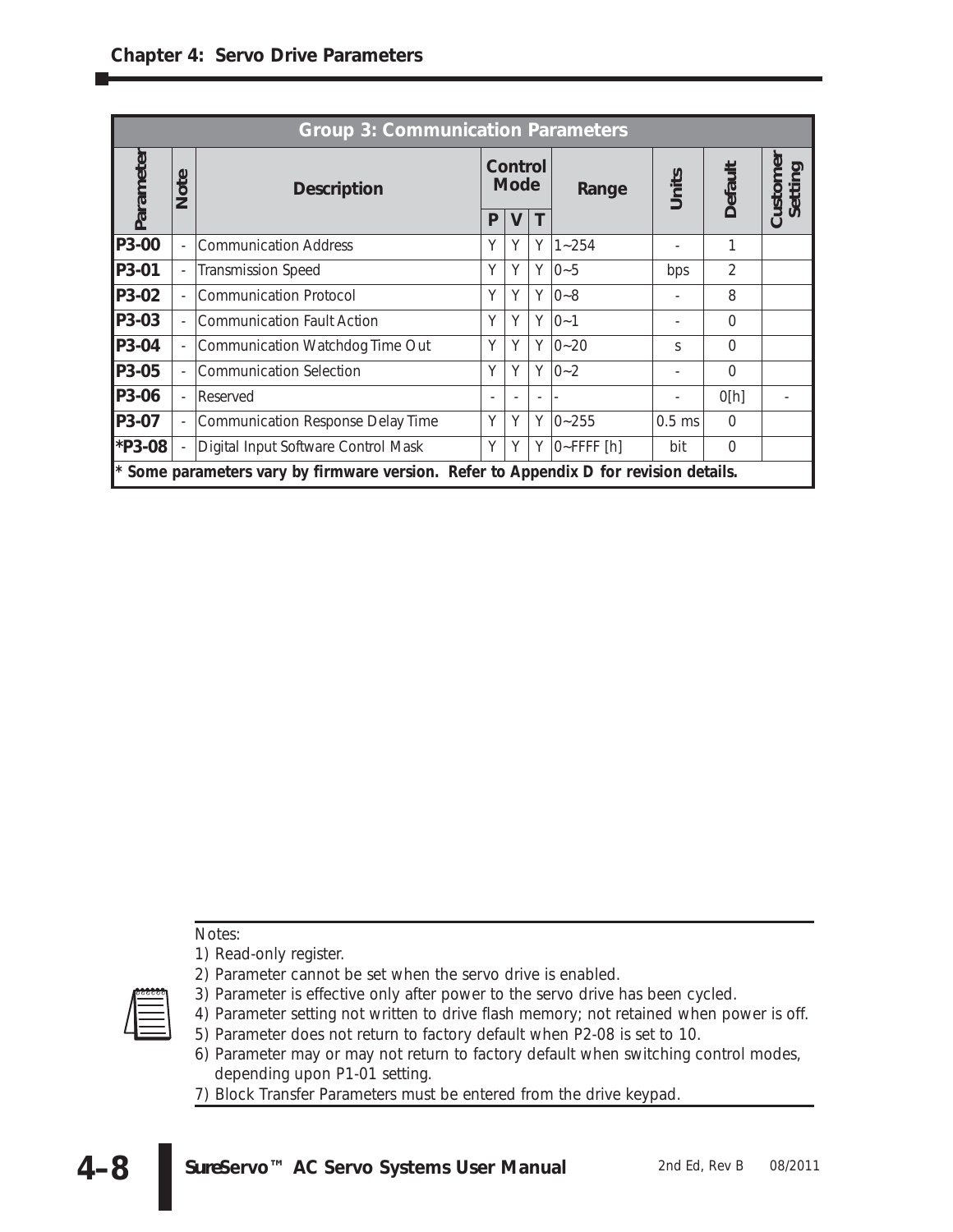| <b>Group 4: Diagnostic Parameters</b> |                          |                                                                                       |                          |                                               |                |             |                          |                          |                          |
|---------------------------------------|--------------------------|---------------------------------------------------------------------------------------|--------------------------|-----------------------------------------------|----------------|-------------|--------------------------|--------------------------|--------------------------|
| Parameter                             | Note                     | <b>Description</b>                                                                    | P                        | Control<br><b>Mode</b><br>$\overline{V}$<br>T |                | Range       | Units                    | <b>Default</b>           | Customer<br>Setting      |
| P4-00                                 | 1                        | Fault Record (N) (most recent)                                                        | Y                        | Y                                             | Υ              | ALE01~ALE22 | $\overline{a}$           | $\Omega$                 |                          |
| P4-01                                 | $\mathbf{1}$             | Fault Record (N-1)                                                                    | Y                        | Υ                                             | Y              | ALE01~ALE22 | $\overline{a}$           | 0                        |                          |
| P4-02                                 | $\mathbf{1}$             | Fault Record (N-2)                                                                    | Y                        | Y                                             | Y              | ALE01~ALE22 | $\overline{a}$           | $\Omega$                 |                          |
| P4-03                                 | 1                        | Fault Record (N-3)                                                                    | Y                        | Y                                             | Υ              | ALE01~ALE22 | $\overline{a}$           | 0                        |                          |
| P4-04                                 | $\mathbf{1}$             | Fault Record (N-4)                                                                    | Y                        | Y                                             | Y              | ALE01~ALE22 | $\frac{1}{2}$            | $\overline{0}$           |                          |
| P4-05                                 | $\overline{\phantom{a}}$ | Jog Function                                                                          | Y                        | Υ                                             | Υ              | $1 - 5000$  | rpm                      | 20                       |                          |
| P4-06                                 | $\overline{2}$           | Force Outputs Command                                                                 | Y                        | Y                                             | Y              | 00~1F [h]   |                          | 00[h]                    |                          |
| *P4-07                                |                          | Input Status (with external control)                                                  | Y                        | Y                                             | Y              |             |                          |                          |                          |
|                                       |                          | Force Input Command (with software control)                                           |                          |                                               |                | 0~FFFF[h]   | bit                      | O[h]                     |                          |
| P4-08                                 |                          | Reserved                                                                              | $\overline{a}$           | $\overline{a}$                                | $\overline{a}$ |             | $\overline{\phantom{a}}$ | $\frac{1}{2}$            | $\overline{\phantom{0}}$ |
| P4-09                                 |                          | <b>Output Status</b>                                                                  | Y                        | Υ                                             | Y              |             | $\overline{a}$           |                          |                          |
| P4-10                                 |                          | Reserved                                                                              | $\overline{a}$           | $\frac{1}{2}$                                 | $\overline{a}$ |             | $\overline{a}$           | $\overline{\phantom{0}}$ | $\overline{a}$           |
| P4-11                                 |                          | Reserved                                                                              |                          |                                               |                |             |                          |                          |                          |
| P4-12                                 |                          | Reserved                                                                              |                          | $\frac{1}{2}$                                 | $\overline{a}$ |             | $\overline{a}$           | $\overline{a}$           |                          |
| P4-13                                 | $\overline{\phantom{a}}$ | Reserved                                                                              |                          | $\overline{a}$                                | $\overline{a}$ |             | $\overline{a}$           | $\overline{a}$           | $\overline{a}$           |
| P4-14                                 |                          | Reserved                                                                              |                          | $\overline{a}$                                | $\overline{a}$ |             | $\overline{a}$           |                          |                          |
| P4-15                                 |                          | Reserved                                                                              | $\overline{a}$           | $\frac{1}{2}$                                 | $\overline{a}$ |             | $\equiv$                 | $\overline{a}$           | $\overline{a}$           |
| P4-16                                 | $\overline{\phantom{a}}$ | Reserved                                                                              |                          | $\overline{\phantom{0}}$                      | $\overline{a}$ |             | $\overline{a}$           | $\overline{a}$           |                          |
| P4-17                                 |                          | Reserved                                                                              |                          | $\overline{\phantom{a}}$                      | Ĭ.             |             | $\overline{\phantom{0}}$ | $\overline{a}$           |                          |
| P4-18                                 | $\overline{\phantom{a}}$ | Reserved                                                                              |                          | $\overline{a}$                                | $\overline{a}$ |             | $\overline{a}$           | $\overline{a}$           |                          |
| P4-19                                 |                          | Reserved                                                                              | $\overline{\phantom{0}}$ | $\overline{\phantom{a}}$                      | $\overline{a}$ |             | $\overline{\phantom{0}}$ | $\overline{a}$           | $\overline{\phantom{a}}$ |
| P4-20                                 | 5                        | Analog Monitor 1 Offset (ch 1)                                                        | Y                        | Υ                                             | Y              | ±800        | mV                       | 0                        |                          |
| P4-21                                 | 5                        | Analog Monitor 2 Offset (ch 2)                                                        | Y                        | Y                                             | Y              | ±800        | mV                       | $\Omega$                 |                          |
| P4-22                                 |                          | Analog Velocity Input Offset                                                          |                          | Y                                             | $\overline{a}$ | ±5000       | mV                       | $\mathbf 0$              |                          |
| P4-23                                 |                          | Analog Torque Input Offset                                                            |                          |                                               | Υ              | $\pm 5000$  | mV                       | $\Omega$                 |                          |
|                                       |                          | * Some parameters vary by firmware version. Refer to Appendix D for revision details. |                          |                                               |                |             |                          |                          |                          |

## *Notes:*

*1) Read-only register.*





- 
- *3) Parameter is effective only after power to the servo drive has been cycled.*
- *4) Parameter setting not written to drive flash memory; not retained when power is off.*
- *5) Parameter does not return to factory default when P2-08 is set to 10.*
- *6) Parameter may or may not return to factory default when switching control modes, depending upon P1-01 setting.*
- *7) Block Transfer Parameters must be entered from the drive keypad.*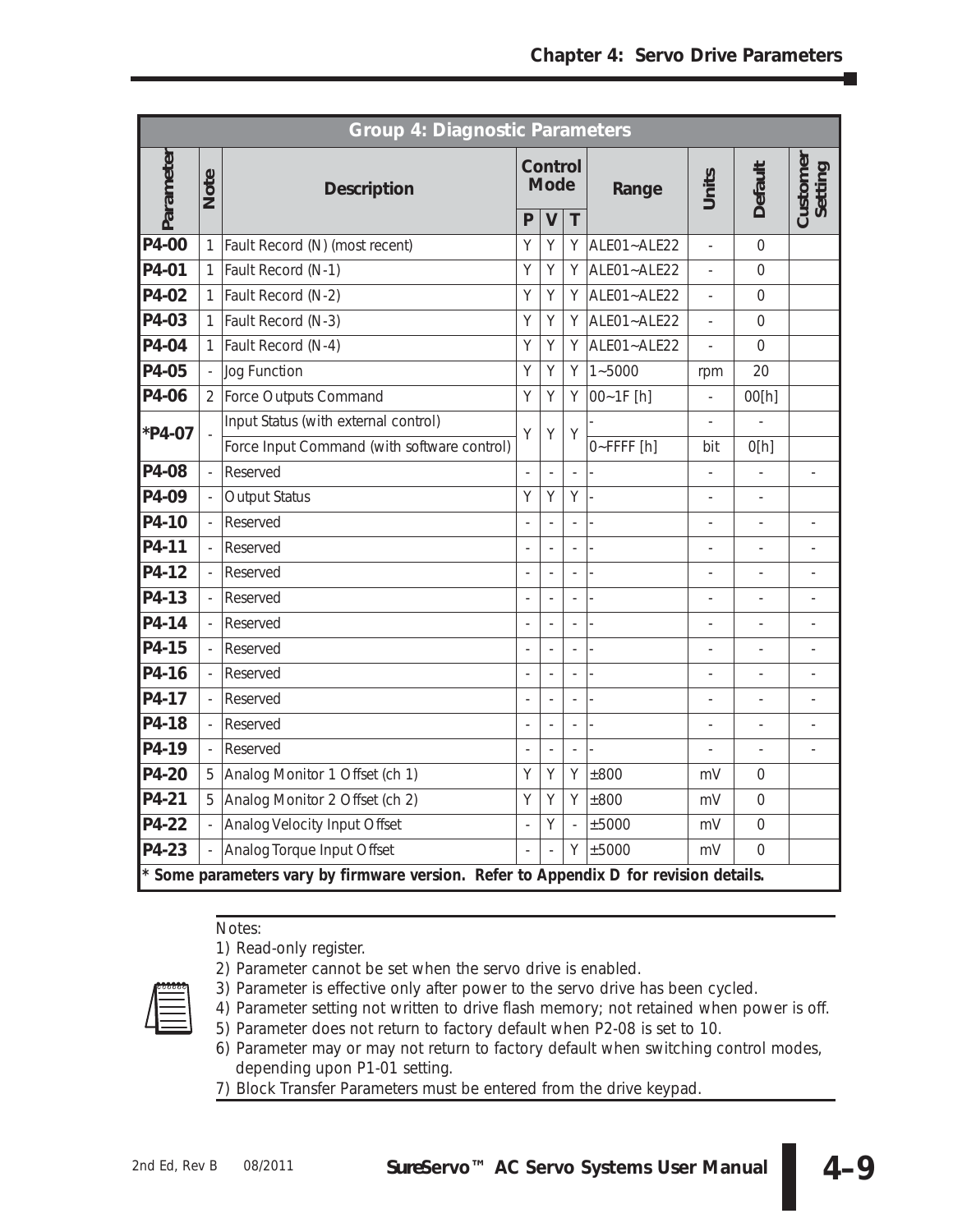## **Detailed Parameter Listings**





*Parameter values are in decimal format unless otherwise indicated by "h" for hexadecimal.*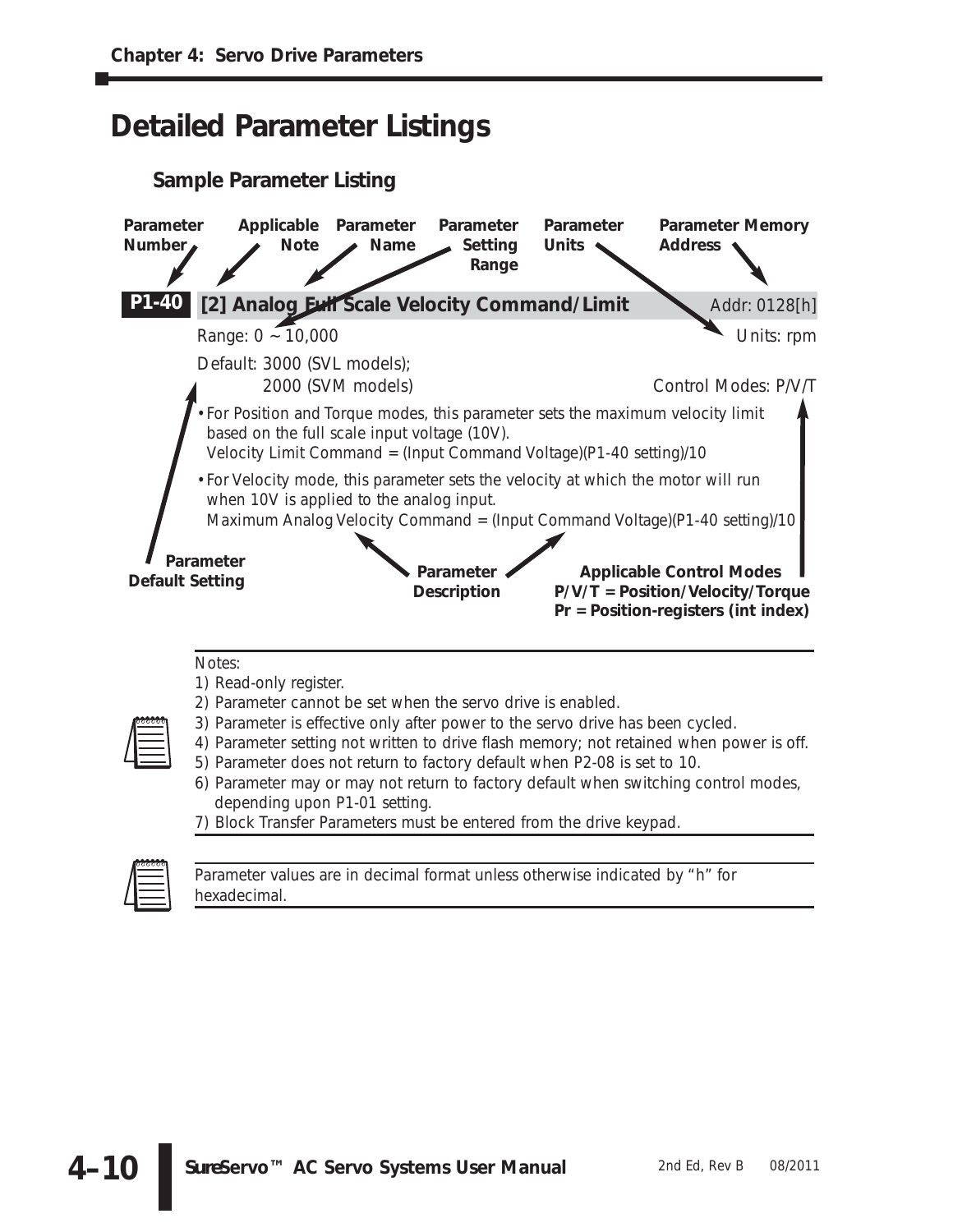## **Monitor Parameters**

| <b>PO-00</b> |                                                                      | [1] Firmware Version                                                                                                                                                                                                                       | Mem Addr: 0000[h]                  |
|--------------|----------------------------------------------------------------------|--------------------------------------------------------------------------------------------------------------------------------------------------------------------------------------------------------------------------------------------|------------------------------------|
|              | Range: n/a                                                           | Default: (factory setting)                                                                                                                                                                                                                 | Units: n/a<br>Control Modes: P/V/T |
|              |                                                                      | • This parameter shows the software version of the servo drive.                                                                                                                                                                            |                                    |
| P0-01        |                                                                      | [1] Drive Fault Code                                                                                                                                                                                                                       | Mem Addr: 0001[h]                  |
|              | Range: 0~22                                                          |                                                                                                                                                                                                                                            | Units: n/a                         |
|              | Default: n/a                                                         |                                                                                                                                                                                                                                            | Control Modes: P/V/T               |
|              | faulted.                                                             | • This parameter shows the current servo drive fault, if the drive is currently                                                                                                                                                            |                                    |
|              | Settings:                                                            |                                                                                                                                                                                                                                            |                                    |
|              | 00<br>01<br>02<br>03<br>04<br>05<br>06<br>07<br>08<br>09<br>10<br>11 | No fault occurred<br>Overcurrent<br>Overvoltage<br>Undervoltage<br>Motor overtemperature<br>Regeneration error<br>Overload<br>Overspeed<br>Abnormal pulse control command<br><b>Excessive deviation</b><br>Watchdog fault<br>Encoder fault |                                    |
|              | 12<br>1つ                                                             | Internal Components Require Calibration<br>Equilt ctop                                                                                                                                                                                     |                                    |

- 13 Fault stop
- 14 Reverse limit error (DI setting 22 reverse limit switch activated)
- 15 Forward limit error (DI setting 23 forward limit switch activated)
- 16 IGBT temperature error
- 17 Memory error (internal system error)
- 18 DSP communication error (internal system error)
- 19 Serial communication error<br>20 Serial communication time
- Serial communication time out
- 21 DSP to MCU command (internal system error)
- 22 Input power phase loss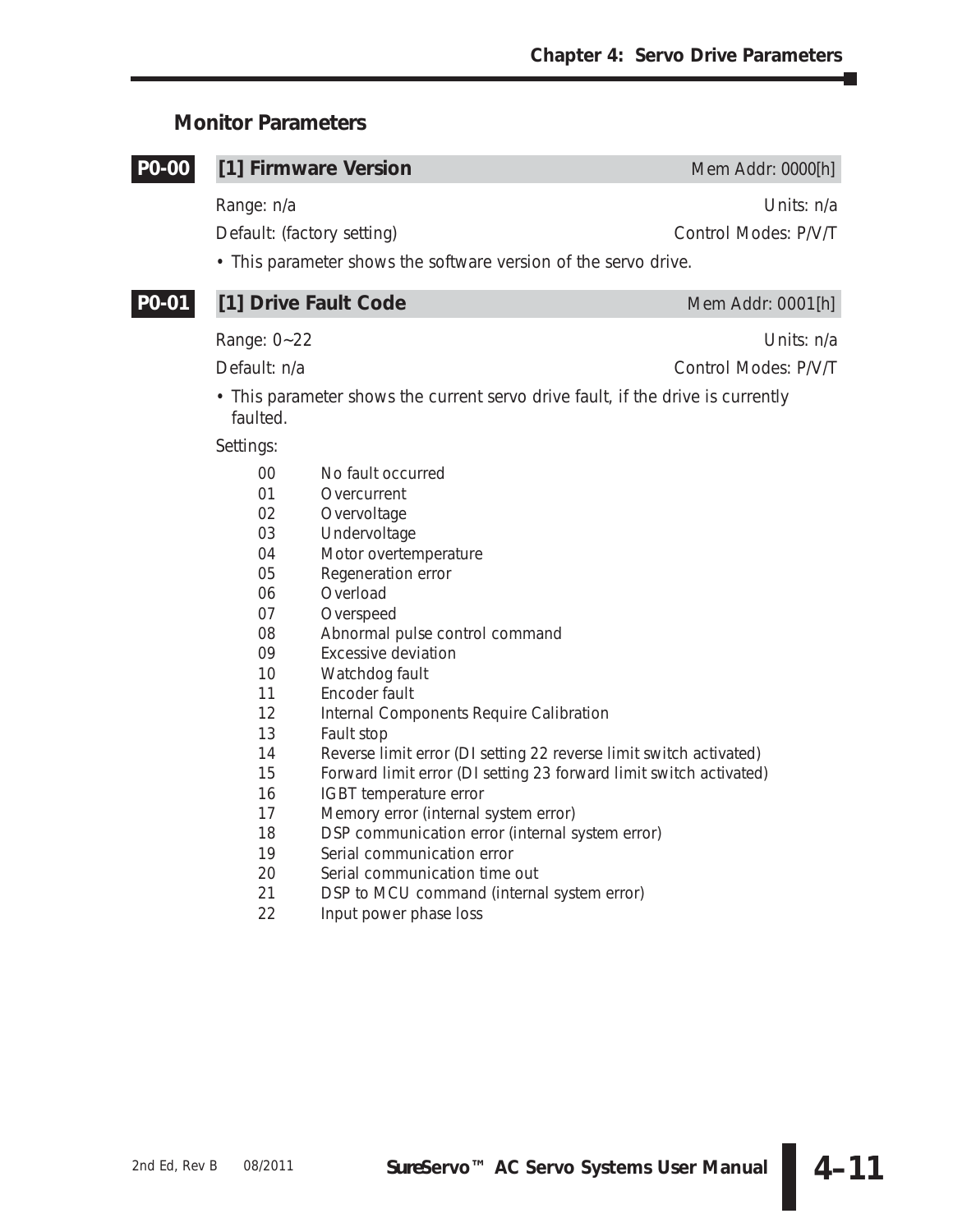#### **Drive Status (front panel display)** Mem Addr: 0002[h] **P0-02**

Range: 0-16 Units: various Default: 0 Control Modes: P/V/T

- This parameter shows the servo drive status.
- This parameter varies by firmware version. For revision details, refer to "Appendix D: Latest *Sure*Servo Firmware Revisions".

Settings:

- 00 Motor feedback absolute position (counts) (10,000 counts = 1 rev)
- 01 Motor feedback absolute position (revs)
- 02 Position command (counts)
- 03 Position command (revs)
- 04 Position error (counts)
- 05 Input frequency of pulse command (0.1kHz)
- 06 Actual motor velocity (rpm)
- 07 Velocity input command (V)
- 08 Velocity input command (rpm)
- 09 Torque input command (V)
- 10 Torque input command (%)
- 11 Current load (% of rated torque)
- 12 Peak load (% of rated torque since powerup)
- 13 Bus voltage
- 14 Ratio of load inertia to motor inertia (J<sub>I</sub>/J<sub>m</sub>)
- 15 Motor feedback captured position (counts) (10,000 counts = 1 rev) (motor position in counts relative to the last incremental position command executed)
- 16 Motor feedback captured position (revs) (motor position in revolutions relative to the last incremental position command executed)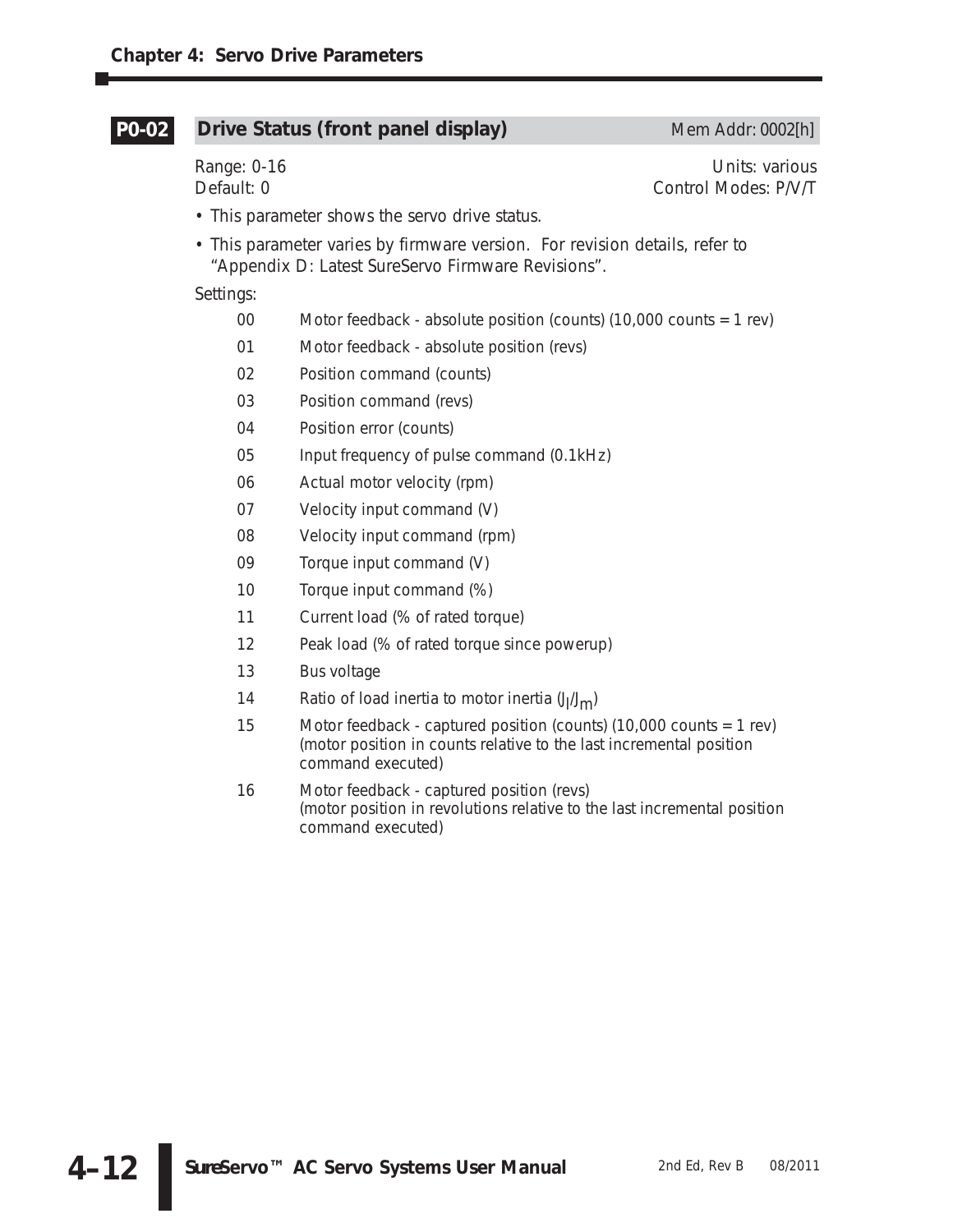#### **Analog Monitor Outputs** Mem Addr: 0003[h] **P0-03**

Range: 0~55 Units: n/a Default: 1 Control Modes: P/V/T

• This parameter determines the functions of the analog monitor outputs. Settings:



Analog Output Function Settings:

- 0 Motor velocity  $(\pm 8V / \text{maximum velocity})$
- 1 Motor torque  $(\pm 8V / \text{maximum torque})$
- 2 Pulse command frequency (8V / 650kpps)
- 3 Velocity command  $(\pm 8V / \text{maximum velocity command})$
- 4 Torque command  $(\pm 8V / \text{maximum torque command})$
- 5 DC bus voltage  $(\pm 8V / 450V)$

P0-03 Example:

- P0-03 = 3 (Ch2 monitors Velocity Command; Ch1 monitors Motor Velocity)
- Ch 2:  $V_{cmd} = (max velocity cmd)(V_{out}/8V)(P1-04) / 100$
- Ch 1:  $V_{\text{motor}} = (max$  velocity)( $V_{\text{out}}$ /8V)(P1-05) / 100

Notes:

1) Use P1-04 and P1-05 for analog output scaling.

2) The resolution for both channels is 16V / 1250 counts = 12.8 mV per count.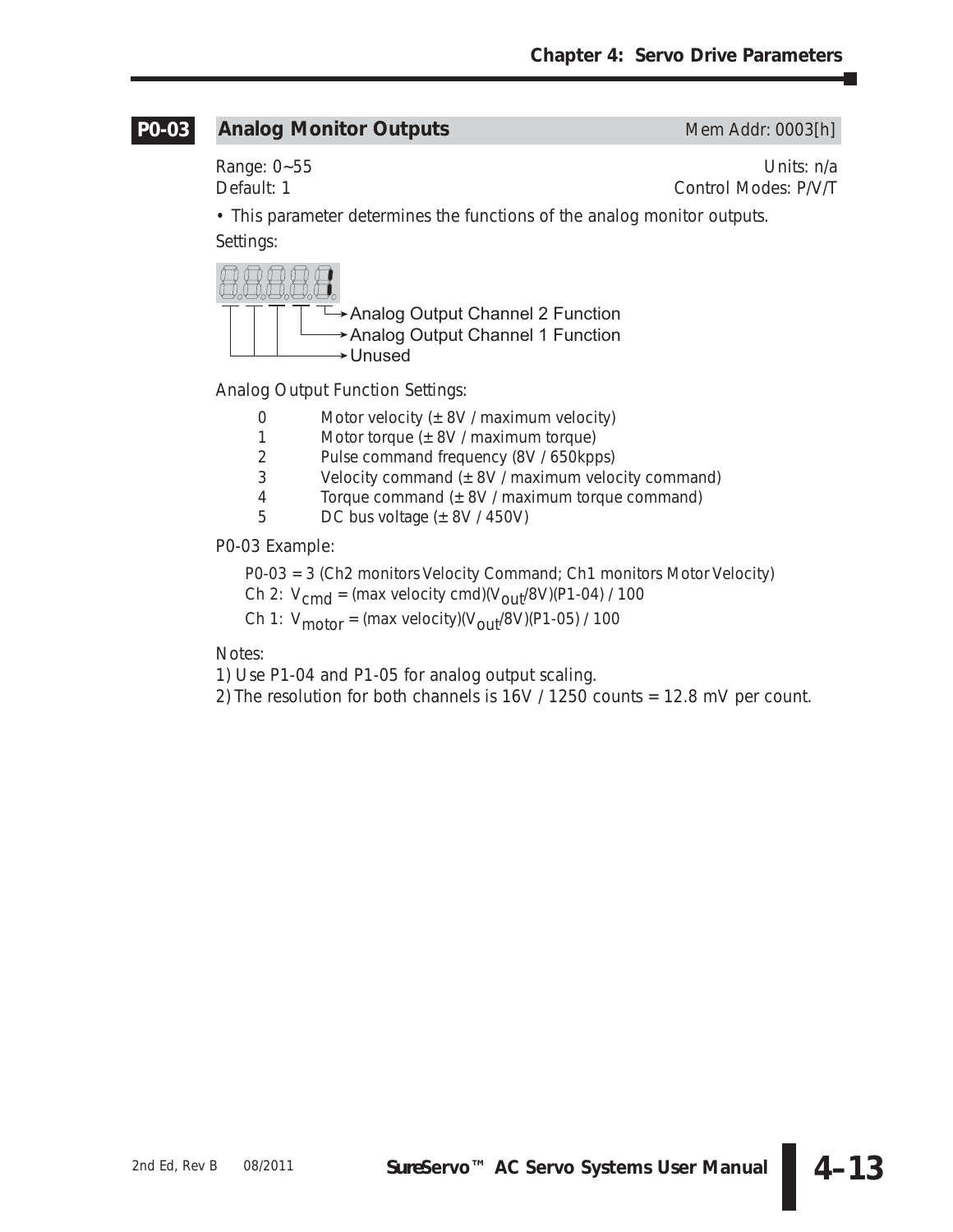| P0-04 | [5] Status Monitor 1                                                                                                                | Mem Addr: 0004[h]                  |
|-------|-------------------------------------------------------------------------------------------------------------------------------------|------------------------------------|
|       | Range: 0~16<br>Default: 0                                                                                                           | Units: n/a<br>Control Modes: P/V/T |
|       | • This parameter can be set to provide the value of one of the status monitoring<br>functions found in parameter P0-02.<br>Example: |                                    |
|       | Set P0-04 to 06. Then, all subsequent reads of P0-04 will return the actual motor<br>velocity in rpm.                               |                                    |
| PO-05 | [5] Status Monitor 2                                                                                                                | Mem Addr: 0005[h]                  |
|       | Range: 0~16<br>Default: 0<br>• Refer to P0-04 for explanation of the Status Monitor parameters P0-04 ~ P0-08.                       | Units: n/a<br>Control Modes: P/V/T |
| PO-06 | [5] Status Monitor 3                                                                                                                | Mem Addr: 0006[h]                  |
|       | Range: 0~16<br>Default: 0<br>• Refer to P0-04 for explanation of the Status Monitor parameters P0-04 ~ P0-08.                       | Units: n/a<br>Control Modes: P/V/T |
| PO-07 | [5] Status Monitor 4                                                                                                                | Mem Addr: 0007[h]                  |
|       | Range: 0~16<br>Default: 0<br>• Refer to P0-04 for explanation of the Status Monitor parameters P0-04 ~ P0-08.                       | Units: n/a<br>Control Modes: P/V/T |
| PO-08 | [5] Status Monitor 5                                                                                                                | Mem Addr: 0008[h]                  |
|       | Range: 0~16<br>Default: 0<br>• Refer to P0-04 for explanation of the Status Monitor parameters P0-04 ~ P0-08.                       | Units: n/a<br>Control Modes: P/V/T |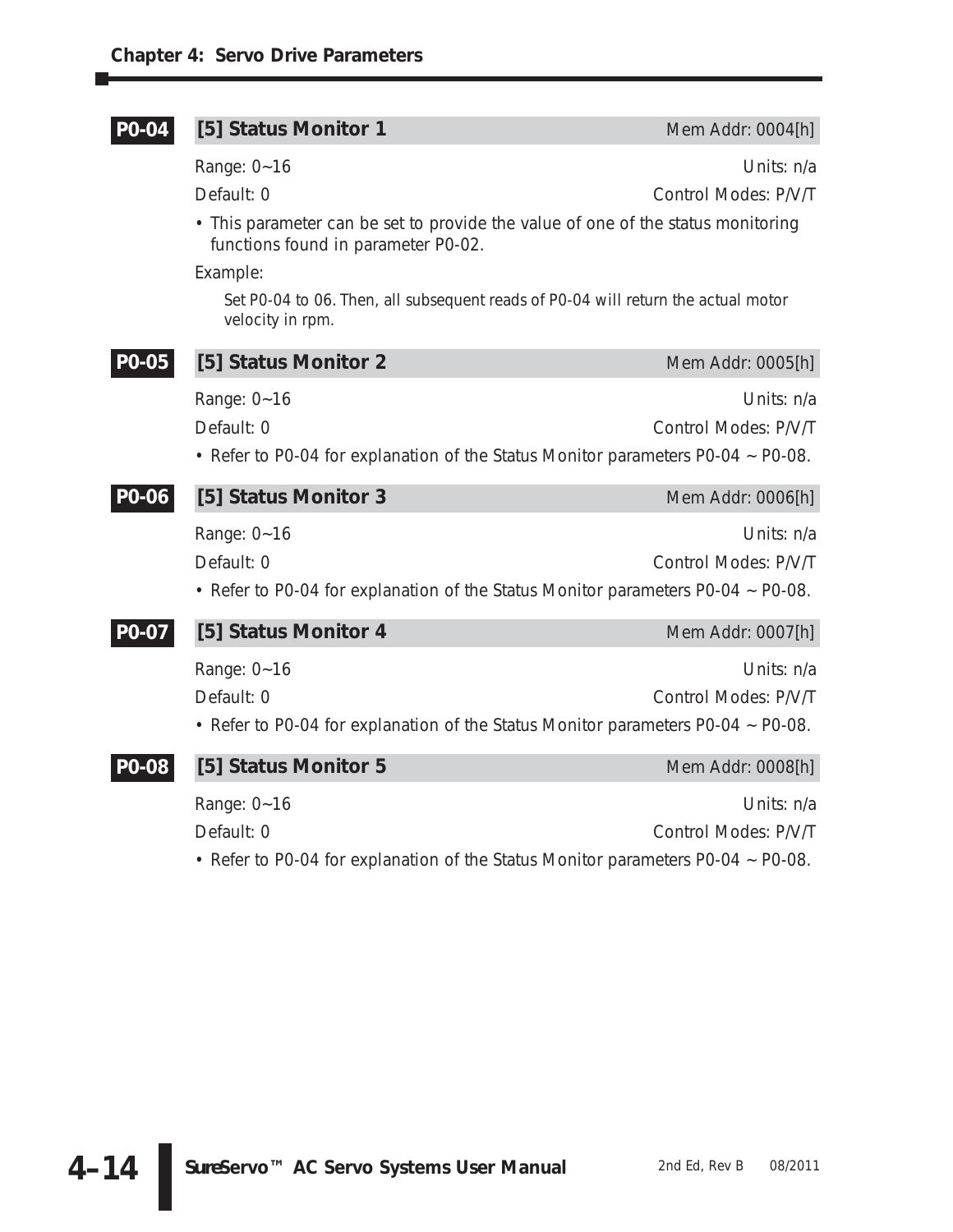#### **Block Transfer Parameter 1** Mem Addr: 0009[h] **P0-09**

Range: 100~417 [h] (address for P1-00 ~ P4-23) Units: n/a Default: 407[h] (address for P4-07) Control Modes: P/V/T

• The block transfer parameters P0-09 through P0-16 are used to "group" parameters together consecutively for efficient access via block transfers when using Modbus communications. Use the **keypad** to enter the **hexadecimal** memory **address** of the desired parameter number (i.e. enter P1-15 as 10F; P4- 07 as 407) into the block transfer parameter. Serial communication (Modbus) reads and writes will affect the block transfer parameter's data; not the address.



*Block Transfer Parameters P0-09 ~ P0-16 must be entered from the drive keypad.*

| PO-10              | <b>Block Transfer Parameter 2</b>                                                | Mem Addr: 000A[h]    |
|--------------------|----------------------------------------------------------------------------------|----------------------|
|                    | Range: 100~417 [h] (address for P1-00 ~ P4-23)                                   | Units: n/a           |
|                    | Default: 10F[h] (address for P1-15)                                              | Control Modes: P/V/T |
|                    | • Refer to P0-09 for explanation of the Block Transfer parameters P0-09 ~ P0-16. |                      |
| P0-11              | <b>Block Transfer Parameter 3</b>                                                | Mem Addr: 000B[h]    |
|                    | Range: 100~417 [h] (address for P1-00 ~ P4-23)                                   | Units: n/a           |
|                    | Default: 110[h] (address for P1-16)                                              | Control Modes: P/V/T |
|                    | • Refer to P0-09 for explanation of the Block Transfer parameters P0-09 ~ P0-16. |                      |
| P <sub>0</sub> -12 | <b>Block Transfer Parameter 4</b>                                                | Mem Addr: 000C[h]    |
|                    | Range: 100~417 [h] (address for P1-00 ~ P4-23)                                   | Units: n/a           |
|                    | Default: 224[h] (address for P2-36)                                              | Control Modes: P/V/T |
|                    | • Refer to P0-09 for explanation of the Block Transfer parameters P0-09 ~ P0-16. |                      |
| P0-13              | <b>Block Transfer Parameter 5</b>                                                | Mem Addr: 000D[h]    |
|                    | Range: 100~417 [h] (address for P1-00 ~ P4-23)                                   | Units: n/a           |
|                    | Default: 111[h] (address for P1-17)                                              | Control Modes: P/V/T |
|                    | • Refer to P0-09 for explanation of the Block Transfer parameters P0-09 ~ P0-16. |                      |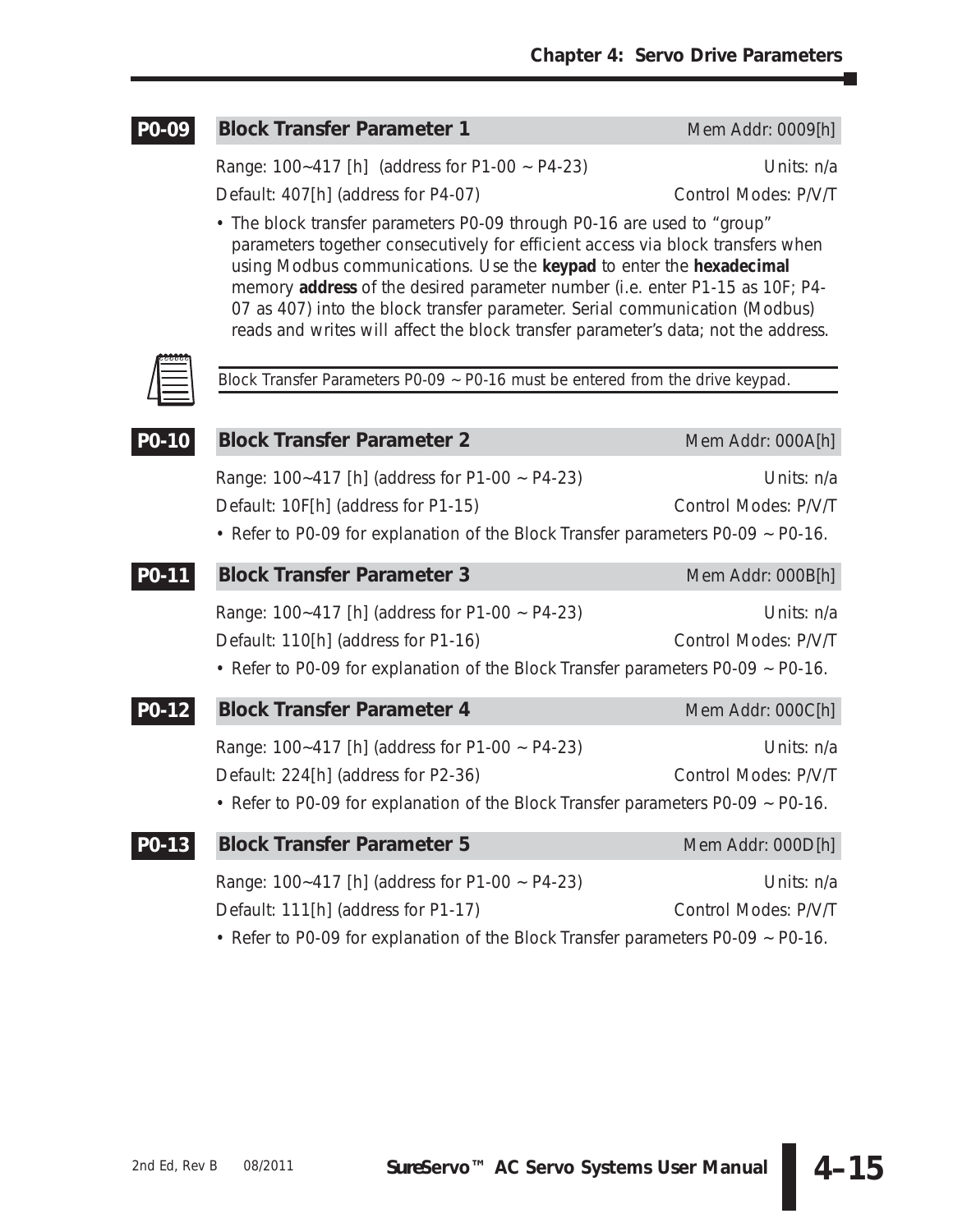| P0-14 | <b>Block Transfer Parameter 6</b><br>Range: 100~417 [h] (address for P1-00 ~ P4-23)<br>Default: 112[h] (address for P1-18)<br>• Refer to P0-09 for explanation of the Block Transfer parameters P0-09 ~ P0-16.                                                                                                                                                                                                                                                                                                                                                                                                                                                                                                                                                | Mem Addr: 000E[h]<br>Units: n/a<br>Control Modes: P/V/T |
|-------|---------------------------------------------------------------------------------------------------------------------------------------------------------------------------------------------------------------------------------------------------------------------------------------------------------------------------------------------------------------------------------------------------------------------------------------------------------------------------------------------------------------------------------------------------------------------------------------------------------------------------------------------------------------------------------------------------------------------------------------------------------------|---------------------------------------------------------|
| PO-15 | <b>Block Transfer Parameter 7</b><br>Range: 100~417 [h] (address for P1-00 ~ P4-23)<br>Default: 225[h] (address for P2-37)<br>• Refer to P0-09 for explanation of the Block Transfer parameters P0-09 ~ P0-16.                                                                                                                                                                                                                                                                                                                                                                                                                                                                                                                                                | Mem Addr: 000F[h]<br>Units: n/a<br>Control Modes: P/V/T |
| P0-16 | <b>Block Transfer Parameter 8</b><br>Range: 100~417 [h] (address for P1-00 ~ P4-23)<br>Default: 109[h] (address for P1-09)<br>• Refer to P0-09 for explanation of the Block Transfer parameters P0-09 ~ P0-16.                                                                                                                                                                                                                                                                                                                                                                                                                                                                                                                                                | Mem Addr: 0010[h]<br>Units: n/a<br>Control Modes: P/V/T |
| P0-17 | [1] Output Function Status<br>Range: 0~1FF [h]<br>Default: 0<br>• This parameter allows you to read the status of the DO Functions via MODBUS<br>communications, regardless of whether or not those functions are assigned to<br>physical digital outputs (DO1~DO5).<br>• This parameter varies by firmware version. For revision details, refer to<br>"Appendix D: Latest SureServo Firmware Revisions".<br><b>DO Functions Indications:</b><br>bit 0<br>Servo Ready (no faults)<br>Servo On (enabled)<br>bit 1<br>bit 2<br>At Zero Velocity<br>bit 3<br>At Velocity Reached<br>bit 4<br>At Position<br>bit 5<br>At Torque Limit<br>Overload Warning<br>bit 6<br>bit 7<br><b>Active Fault</b><br>bit 8<br>Electromagnetic Brake Control<br>bit 9~15 reserved | Mem Addr: 0011[h]<br>Units: n/a<br>Control Modes: P/V/T |
| P0-18 | [1][5] Servo On Time Record                                                                                                                                                                                                                                                                                                                                                                                                                                                                                                                                                                                                                                                                                                                                   | Mem Addr: 0012[h]                                       |
|       | Range: $0 \sim 65,535$<br>Default: 0                                                                                                                                                                                                                                                                                                                                                                                                                                                                                                                                                                                                                                                                                                                          | Units: hr<br>Control Modes: P/V/T                       |

• This parameter stores and displays the total time that the servo drive is ON. It is written to EEPROM once per hour.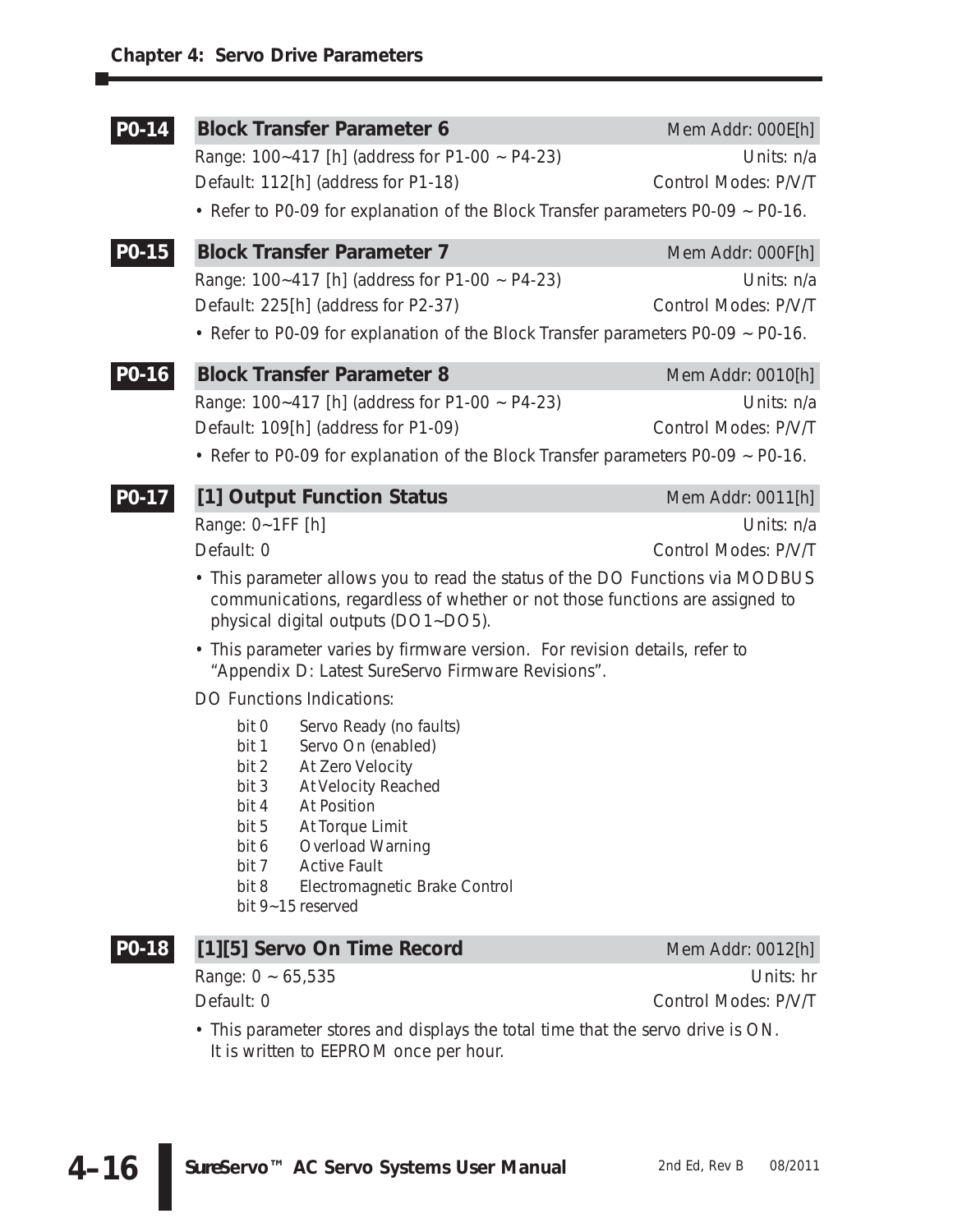## **Basic Parameters**



## **[2] External Pulse Input Type** Mem Addr: 0100[h]

Range: 0~132 Units: n/a Default: 2 Control Modes: P

• This parameter determines the input pulse type and polarity.

Settings:



Input Pulse Type Settings:

- 0 Quadrature Input<br>1 Clockwise (CW) a
- 1 Clockwise (CW) and Counterclockwise (CCW) Pulse Inputs
- 2 Pulse and Direction Inputs

Input Polarity Settings:

- 0 Positive Logic (Active High)
- 1 Negative Logic (Active Low)



| Input Pulse Interface | Maximum Input Pulse Frequency |
|-----------------------|-------------------------------|
| Line Driver           | 500 kpps                      |
| Open Collector        | 200 kpps                      |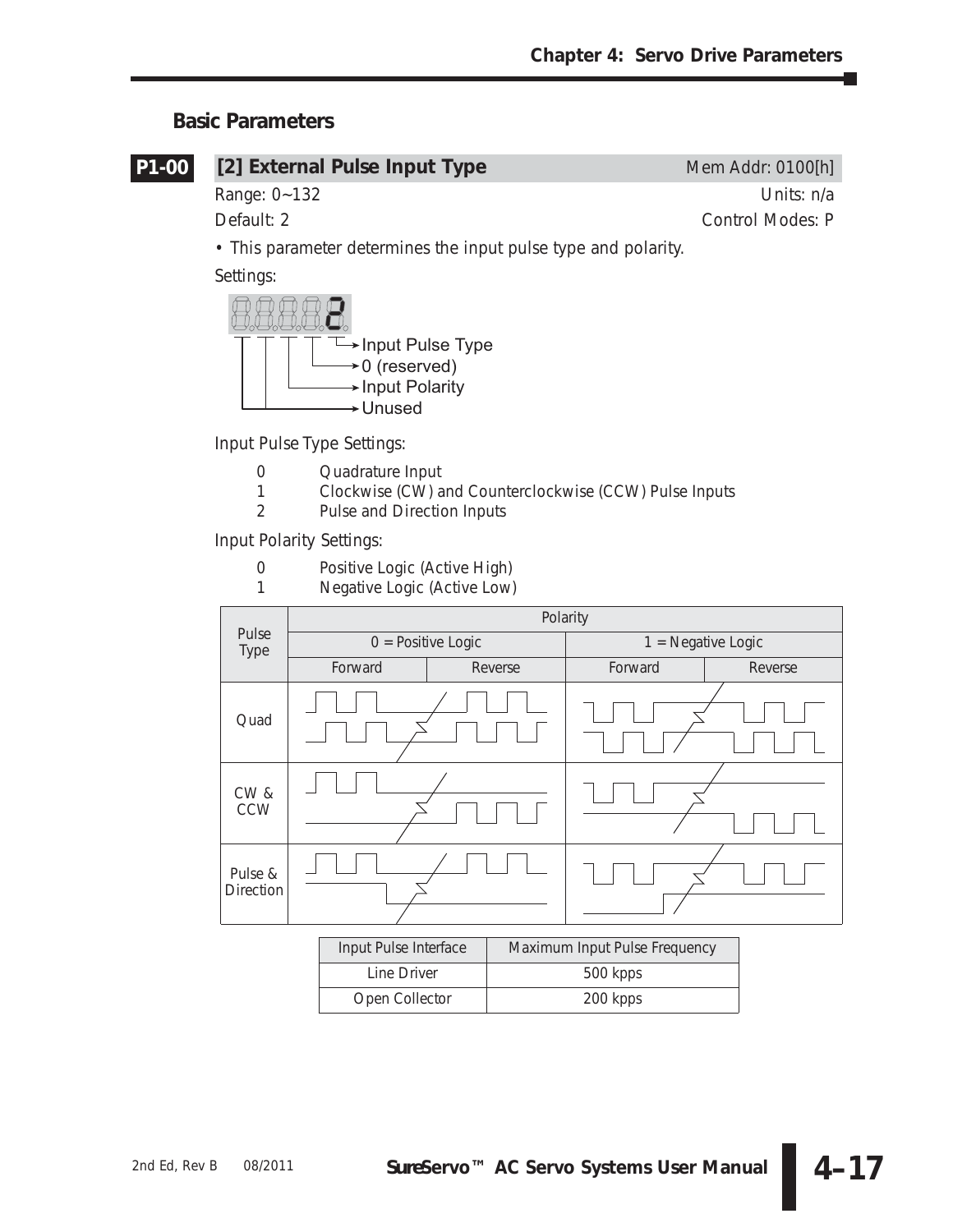## **P1-01**

## [3] Control Mode and Output Direction Mem Addr: 0101[h]

Range: 0~1110 Units: n/a

Default: 0 Control Modes: P/V/T

• This parameter determines the control mode and output direction.

Settings:



| <b>Control Mode</b> |                                                                                                                                 |                              |   |                          |          |                          |   |                          |                |   |                                  |   |  |
|---------------------|---------------------------------------------------------------------------------------------------------------------------------|------------------------------|---|--------------------------|----------|--------------------------|---|--------------------------|----------------|---|----------------------------------|---|--|
|                     |                                                                                                                                 | <b>Control Mode Settings</b> |   |                          |          |                          |   |                          |                |   |                                  |   |  |
|                     | Mode Mode Description                                                                                                           |                              |   |                          |          |                          |   |                          |                |   | 00 01 02 03 04 05 06 07 08 09 10 |   |  |
| Pt                  | Position Control (external command)                                                                                             | X                            |   |                          |          |                          |   | X                        | X              |   |                                  |   |  |
| Pr                  | Position Control (internal command)                                                                                             |                              | X |                          |          |                          |   |                          |                | X | X                                |   |  |
| V                   | Velocity Control (internal or external command)                                                                                 |                              |   | X                        |          |                          |   | X                        | $\overline{a}$ | X |                                  | X |  |
| Τ                   | Torque Control (internal or external command)                                                                                   |                              |   |                          | $\times$ | $\overline{\phantom{a}}$ |   |                          | X              |   | X                                | X |  |
| Vz                  | Zero Velocity Control (internal command)                                                                                        |                              |   | $\overline{\phantom{0}}$ | ÷,       | X                        |   | $\overline{\phantom{a}}$ |                |   |                                  |   |  |
| Tz                  | Zero Torque Control (internal command)                                                                                          |                              |   |                          |          | $\overline{a}$           | X | $\overline{\phantom{a}}$ |                |   |                                  |   |  |
|                     | Note: For detailed mode descriptions, refer to the "SureServo Control Modes of<br>Operation" table in Chapter 5 of this manual. |                              |   |                          |          |                          |   |                          |                |   |                                  |   |  |

|           | <b>Rotation Convention</b> |                          |                 | <b>Digital I/O Setting Characteristics</b>                          |
|-----------|----------------------------|--------------------------|-----------------|---------------------------------------------------------------------|
| Direction |                            | <b>Rotation Settings</b> |                 | <b>Characteristic</b> Settings of P2-10~P2-22 digital I/O functions |
|           |                            |                          | <b>Settings</b> | when switching to new control mode                                  |
| Forward ( | $, \text{ccw}$             | <b>CW</b>                |                 | retain previous settings                                            |
| Reverse   | <b>CW</b>                  | <b>CCW</b>               |                 | change to default settings of new mode                              |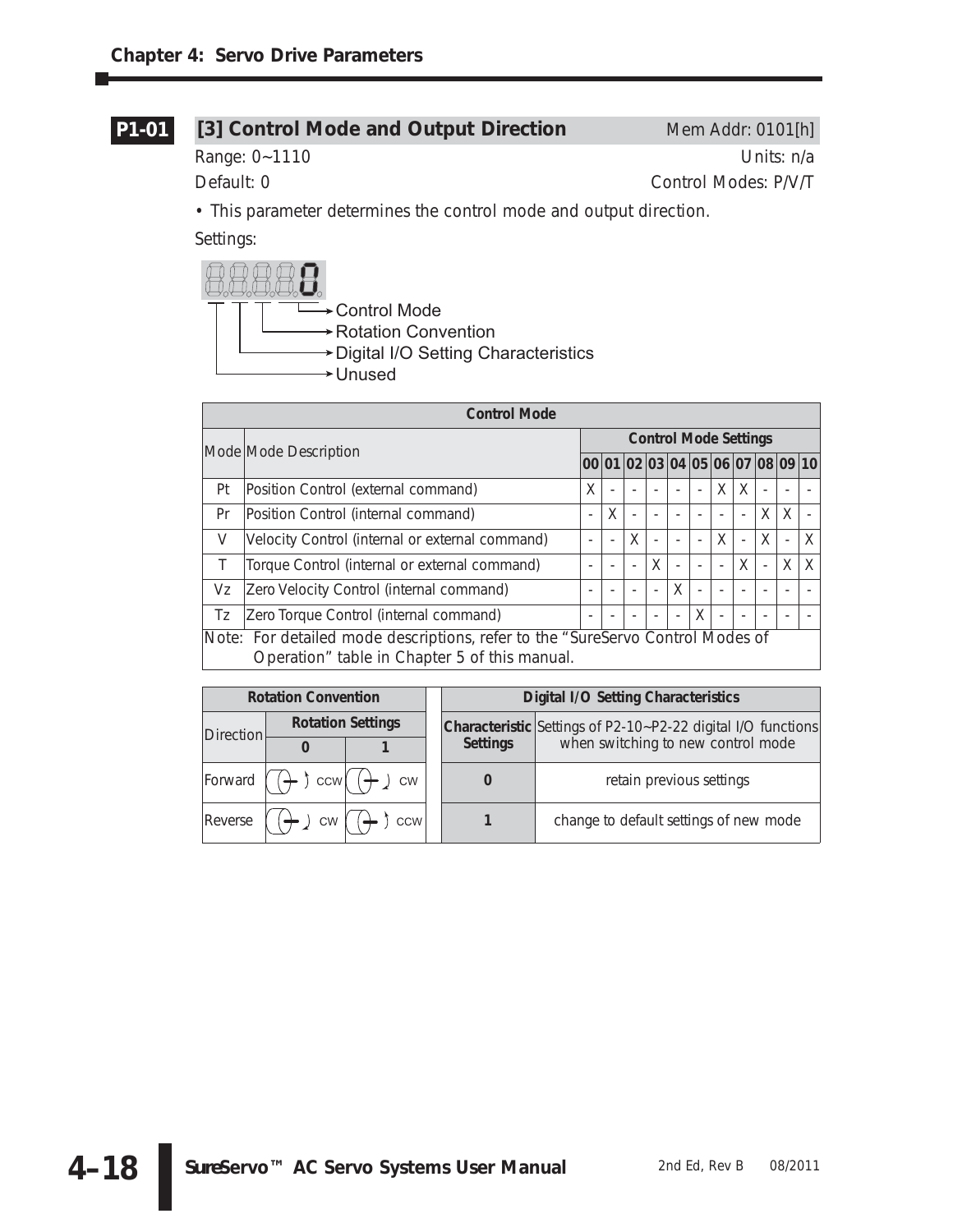#### [2] Velocity and Torque Limit Mem Addr: 0102[h] **P1-02**

Range: 0~11 Units: n/a<br>Default: 0 Control Modes: P/V/T Control Modes: P/V/T

- This parameter determines whether the Velocity and Torque Limit functions are enabled or disabled. The source of the limit command (analog input or preset parameter) is then selected by the applicable Command Select digital input.
- For Torque Limits in modes P and V, analog input and preset parameter limits can be used simultaneously by setting this parameter in conjuntion with P2-64.

Settings:



Torque Limit Function Settings:

- 0 Disable torque limit function
- 1 Enable torque limit function (valid only in position and velocity modes)



|                                                                                           |          |                       | Velocity Limit Selection (Torque Mode) |             |  |          |                       | Torque Limit Selection (Position & Velocity Mode                                        |              |  |
|-------------------------------------------------------------------------------------------|----------|-----------------------|----------------------------------------|-------------|--|----------|-----------------------|-----------------------------------------------------------------------------------------|--------------|--|
|                                                                                           |          | DI Signal             | <b>Velocity Limit</b>                  | Range       |  |          | DI Signal             | <b>Torque Limit</b>                                                                     | Range        |  |
|                                                                                           |          | $VCS1(15)$ $VCS0(14)$ | Source                                 |             |  |          | $TCS1(17)$ $TCS0(16)$ | Source                                                                                  |              |  |
|                                                                                           | $\Omega$ |                       | V REF AI<br>(T mode)                   | ±10V        |  | 0        |                       | T REF AI<br>(Pt, V modes)                                                               | ±10V         |  |
|                                                                                           |          |                       | $Limit = 0$<br>(Tz mode)               |             |  |          |                       | $Limit = 0$<br>(Pr, Vz modes)                                                           | <sup>n</sup> |  |
|                                                                                           | 0        |                       | P <sub>1</sub> -09                     | $±5000$ rpm |  | $\Omega$ |                       | P1-12                                                                                   | ±300%        |  |
|                                                                                           |          | $\Omega$              | $P1-10$                                | $±5000$ rpm |  |          | $\Omega$              | P <sub>1</sub> -13                                                                      | ±300%        |  |
|                                                                                           |          |                       | P1-11                                  | $±5000$ rpm |  |          |                       | P1-14                                                                                   | ±300%        |  |
| VCS = Velocity Command Select DI function;<br>P2-10~P2-17 settings 14 (VCS0) & 15 (VCS1). |          |                       |                                        |             |  |          |                       | TCS = Torque Command Select DI function;<br>P2-10~P2-17 settings 16 (TCS0) & 17 (TCS1). |              |  |

|                                                                                       |                    | Velocity Limit Selection (Torque Mode) |                |  |                             |                                                                                         | Torque Limit Selection (Position & Velocity Modes) |          |  |
|---------------------------------------------------------------------------------------|--------------------|----------------------------------------|----------------|--|-----------------------------|-----------------------------------------------------------------------------------------|----------------------------------------------------|----------|--|
| DI Signal                                                                             |                    | <b>Velocity Limit</b>                  | Range          |  | DI Signal                   |                                                                                         | <b>Torque Limit</b>                                | Range    |  |
|                                                                                       | (1(15)   VCSO(14)) | Source                                 |                |  | <b>TCS1(17)</b><br>TCSO(16) |                                                                                         | Source                                             |          |  |
| 0                                                                                     | $\Omega$           | V REF AI<br>(T mode)                   | ±10V           |  | 0                           | 0                                                                                       | T REF AI<br>(Pt, V modes)                          | ±10V     |  |
|                                                                                       |                    | $Limit = 0$<br>(Tz mode)               | Ω              |  |                             |                                                                                         | $Limit = 0$<br>(Pr, Vz modes)                      | $\Omega$ |  |
| 0                                                                                     |                    | P <sub>1</sub> -09                     | $\pm 5000$ rpm |  | 0                           |                                                                                         | P1-12                                              | $±300\%$ |  |
|                                                                                       | $\Omega$           | $P1-10$                                | $±5000$ rpm    |  |                             | $\Omega$                                                                                | P <sub>1</sub> -13                                 | $±300\%$ |  |
|                                                                                       |                    | P1-11                                  | $±5000$ rpm    |  |                             |                                                                                         | P1-14                                              | ±300%    |  |
| = Velocity Command Select DI function;<br>P2-10~P2-17 settings 14 (VCS0) & 15 (VCS1). |                    |                                        |                |  |                             | TCS = Torque Command Select DI function;<br>P2-10~P2-17 settings 16 (TCS0) & 17 (TCS1). |                                                    |          |  |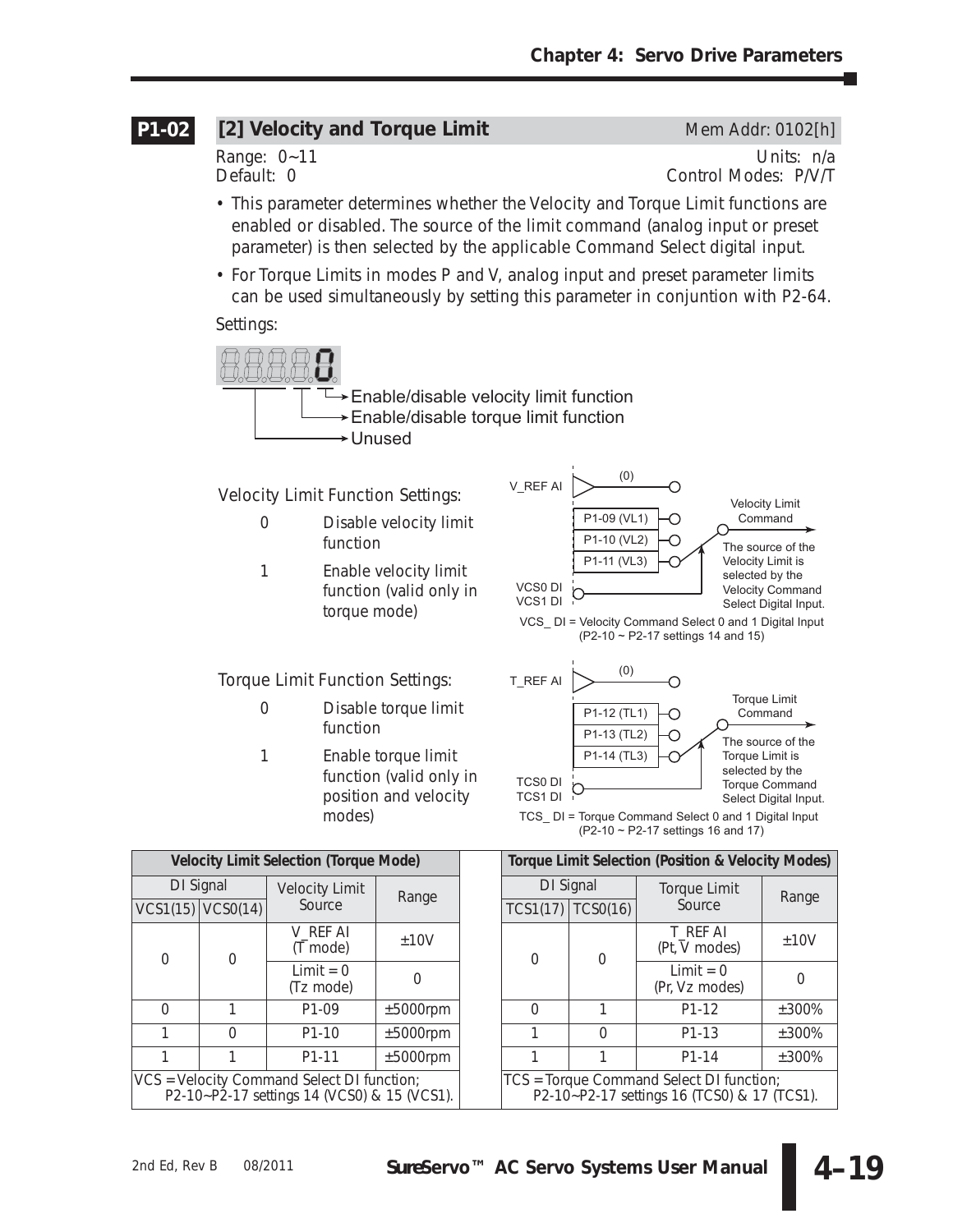#### **Output Polarity Setting** Mem Addr: 0103[h] **P1-03**

Range: 0~13 Units: n/a<br>Default: 0 Units: 0 Units: 0 Units: 0 Units: 0 Control Modes: P/V/T

• This parameter determines the polarity of the Analog Monitor Outputs and Position Pulse Outputs. The Analog Monitor Outputs can be individually configured with different polarities, but the Position Pulse Outputs must each have the same polarity.

Settings:



Analog Monitor Outputs Polarity Settings:

- 0 Analog Monitor Output  $1 = (+)$ ; Analog Monitor Output  $2 = (+)$
- 1 Analog Monitor Output  $1 = (+)$ ; Analog Monitor Output  $2 = (-)$
- 2 Analog Monitor Output  $1 = (-)$ ; Analog Monitor Output  $2 = (+)$
- 3 Analog Monitor Output  $1 = (-)$ ; Analog Monitor Output  $2 = (-)$

Position Pulse Outputs Polarity Settings:

- 0 Forward (Output direction is same as motor rotation per P1-01)
- 1 Reverse (Output direction is opposite of motor rotation per P1-01)

#### **Analog Monitor Output Scaling 1 (ch 1)** Mem Addr: 0104[h] **P1-04**

Range: 0~100 Units: % Default: 100 Control Modes: P/V/T

• This parameter scales the output monitor voltage with respect to the full scaling of the variable being monitored.

P1-04 Example; (For P0-03 = 00; motor max velocity = 5000rpm):

1) If P1-04 = 100, then the  $\pm 8V$  AO range represents  $\pm 5000$ rpm 2) If P1-04 = 50, then the  $\pm$ 8V AO range represents  $\pm$ 2500rpm

## **Analog Monitor Output Scaling 2 (ch 2)** Mem Addr: 0105[h] Range: 0~100 Units: % Default: 100 Control Modes: P/V/T **P1-05**

• Refer to P1-04 for explanation of Analog Monitor Output Scaling parameters.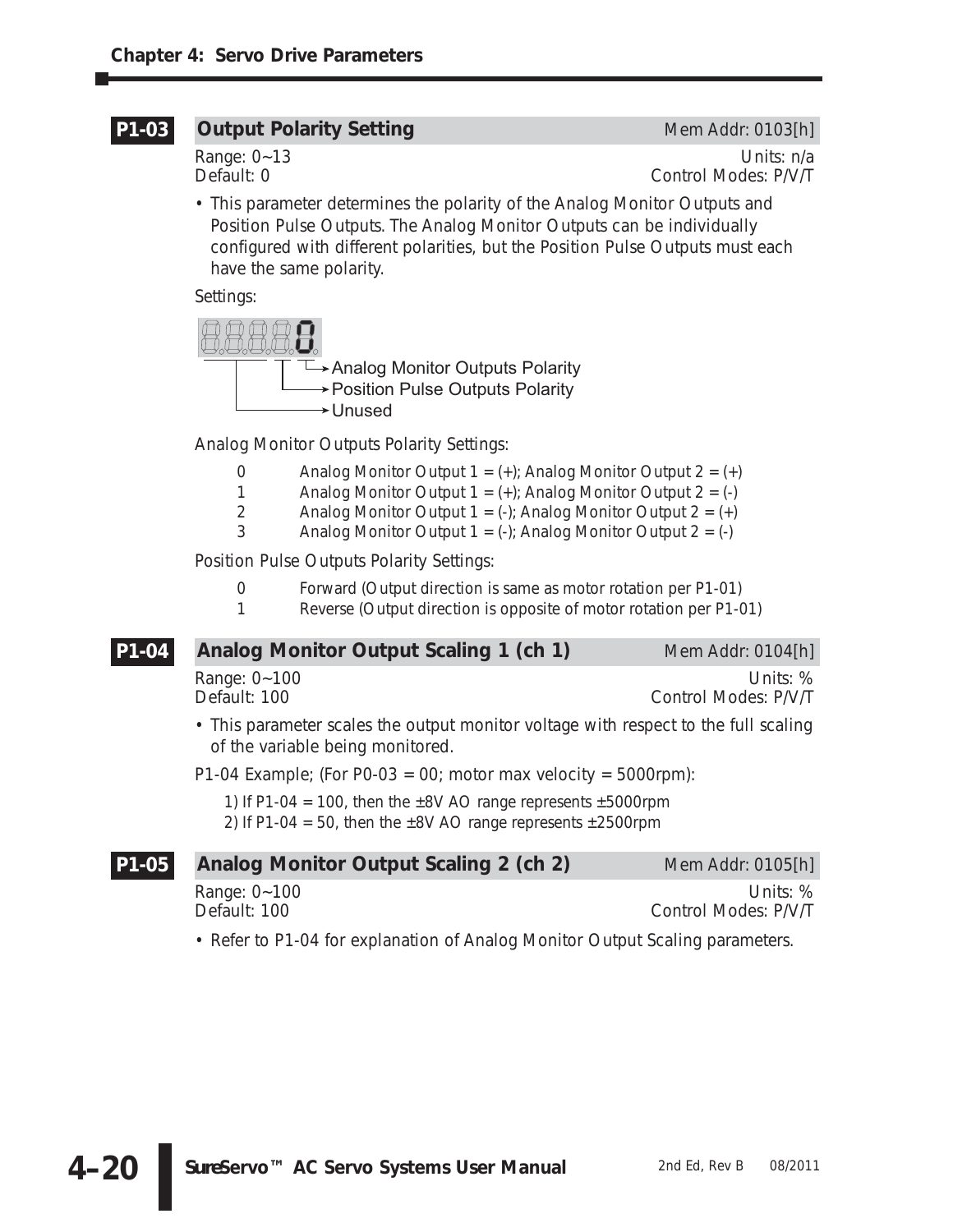Ð

| P1-06 | <b>Analog Velocity Command Low-Pass Filter</b>                                                                                                                                                                                                         | Mem Addr: 0106[h]       |  |  |  |  |  |  |
|-------|--------------------------------------------------------------------------------------------------------------------------------------------------------------------------------------------------------------------------------------------------------|-------------------------|--|--|--|--|--|--|
|       | Range: $0 - 1000$ (0 = disable)                                                                                                                                                                                                                        | Units: ms               |  |  |  |  |  |  |
|       | Default: 0                                                                                                                                                                                                                                             | <b>Control Modes: V</b> |  |  |  |  |  |  |
|       | • This parameter determines the maximum frequency that is allowed to pass into<br>the velocity control loop. Increasing the parameter value lowers the maximum<br>frequency. (The maximum frequency is the reciprocal of this parameter.)<br>$f = 1/t$ |                         |  |  |  |  |  |  |
|       | • Example: Setting P1-06 = 1 allows 1kHz and lower frequencies to pass:<br>$f_{\text{max}}$ = 1 / (P1-06) = 1 / 0.001s = 1kHz                                                                                                                          |                         |  |  |  |  |  |  |
|       | • Setting this parameter value too high may result in sluggish responses to setpoint<br>command changes.                                                                                                                                               |                         |  |  |  |  |  |  |
| P1-07 | <b>Analog Torque Command Low-Pass Filter</b>                                                                                                                                                                                                           | Mem Addr: 0107[h]       |  |  |  |  |  |  |
|       | Range: $0 - 1000$ (0 = disable)                                                                                                                                                                                                                        | Units: ms               |  |  |  |  |  |  |
|       | Default: 0                                                                                                                                                                                                                                             | <b>Control Modes: T</b> |  |  |  |  |  |  |
|       | • Refer to P1-06 for explanation of Analog Command Low-Pass Filter parameters.                                                                                                                                                                         |                         |  |  |  |  |  |  |
| P1-08 | <b>Position Command Low-Pass Filter</b>                                                                                                                                                                                                                | Mem Addr: 0108[h]       |  |  |  |  |  |  |
|       | Range: $0 - 1000$ (0 = disable)                                                                                                                                                                                                                        | Units: 10 ms            |  |  |  |  |  |  |
|       | Default: 0                                                                                                                                                                                                                                             | Control Modes: P        |  |  |  |  |  |  |
|       | • This parameter sets the length of time that changes in Position Commands take<br>to reach the position control loop. By the default setting (0), any Position<br>Command will be instantaneously applied to the control loop.                        |                         |  |  |  |  |  |  |
|       | Refer to the "Control Modes of Operation" chapter for further information.                                                                                                                                                                             |                         |  |  |  |  |  |  |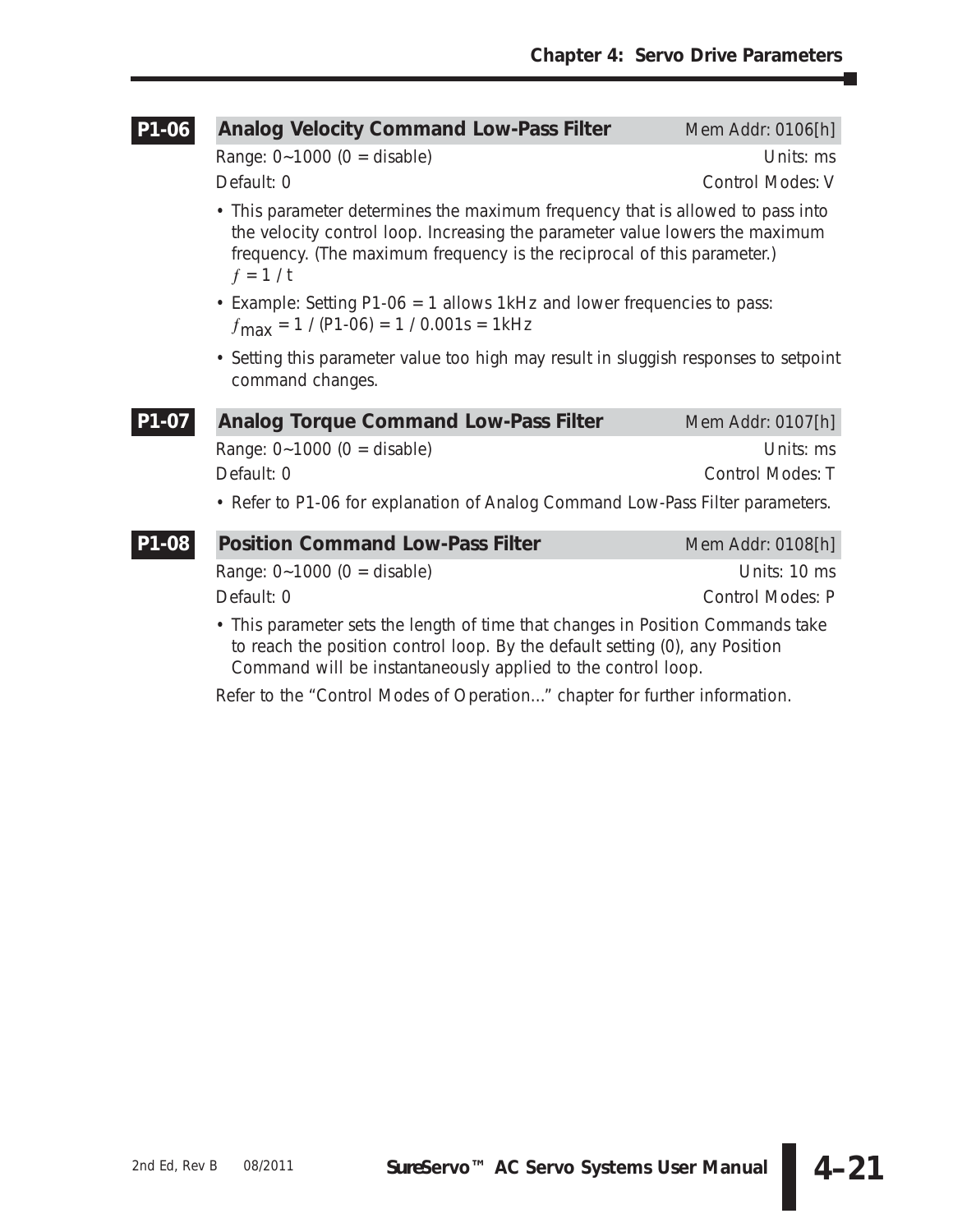#### **Velocity Command 1 (Velocity Mode)** Mem Addr: 0109[h] **Velocity Limit 1 (Torque Mode) P1-09**

Range: ±5000 Units: rpm Default: 100 Control Modes: V/T

- When in Velocity Mode using the Internal Indexer, this parameter sets Velocity Command #1.
- When in Torque Mode using the Internal Indexer, this parameter sets Velocity Limit #1.
- Velocity Command Source Selection:

| <b>Velocity Command/Limit Source Selection</b>                                            |                         |                                                                  |                                                    |  |  |  |  |  |
|-------------------------------------------------------------------------------------------|-------------------------|------------------------------------------------------------------|----------------------------------------------------|--|--|--|--|--|
|                                                                                           | DI Signal:              | <b>Velocity Command Source</b>                                   | <b>Velocity Limit Source</b>                       |  |  |  |  |  |
|                                                                                           | VCS1 $(15)$ VCS0 $(14)$ |                                                                  |                                                    |  |  |  |  |  |
| Off                                                                                       | Off                     | V Mode: V_REF analog input<br>$Vz$ Mode: Velocity = 0 (no drift) | T Mode: V_REF analog input<br>Tz Mode: $Limit = 0$ |  |  |  |  |  |
| Off                                                                                       | On                      | P <sub>1</sub> -09                                               |                                                    |  |  |  |  |  |
| On                                                                                        | $\bigcirc$ ff           | $P1-10$                                                          |                                                    |  |  |  |  |  |
| On                                                                                        | On                      | P1-11                                                            |                                                    |  |  |  |  |  |
| VCS = Velocity Command Select DI function;<br>P2-10~P2-17 settings 14 (VCS0) & 15 (VCS1). |                         |                                                                  |                                                    |  |  |  |  |  |

Note: The Velocity Command/Limit parameters P1-09~P1-11 can be scaled using parameter P2-63.

#### **Velocity Command 2 (Velocity Mode)** Mem Addr: 010A[h] **Velocity Limit 2 (Torque Mode) P1-10**

- Velocity Command #2.
- Velocity Limit #2.
- Refer to P1-09 for further explanation and note.

#### **Velocity Command 3 (Velocity Mode)** Mem Addr: 010B[h] **Velocity Limit 3 (Torque Mode) P1-11**

- Velocity Command #3.
- Velocity Limit #3.
- Refer to P1-09 for further explanation and note.

Range: ±5000 Units: rpm<br>Default: 200 Units: rpm Control Modes: V/T Control Modes: V/T

Range: ±5000 Units: rpm Default: 300 Control Modes: V/T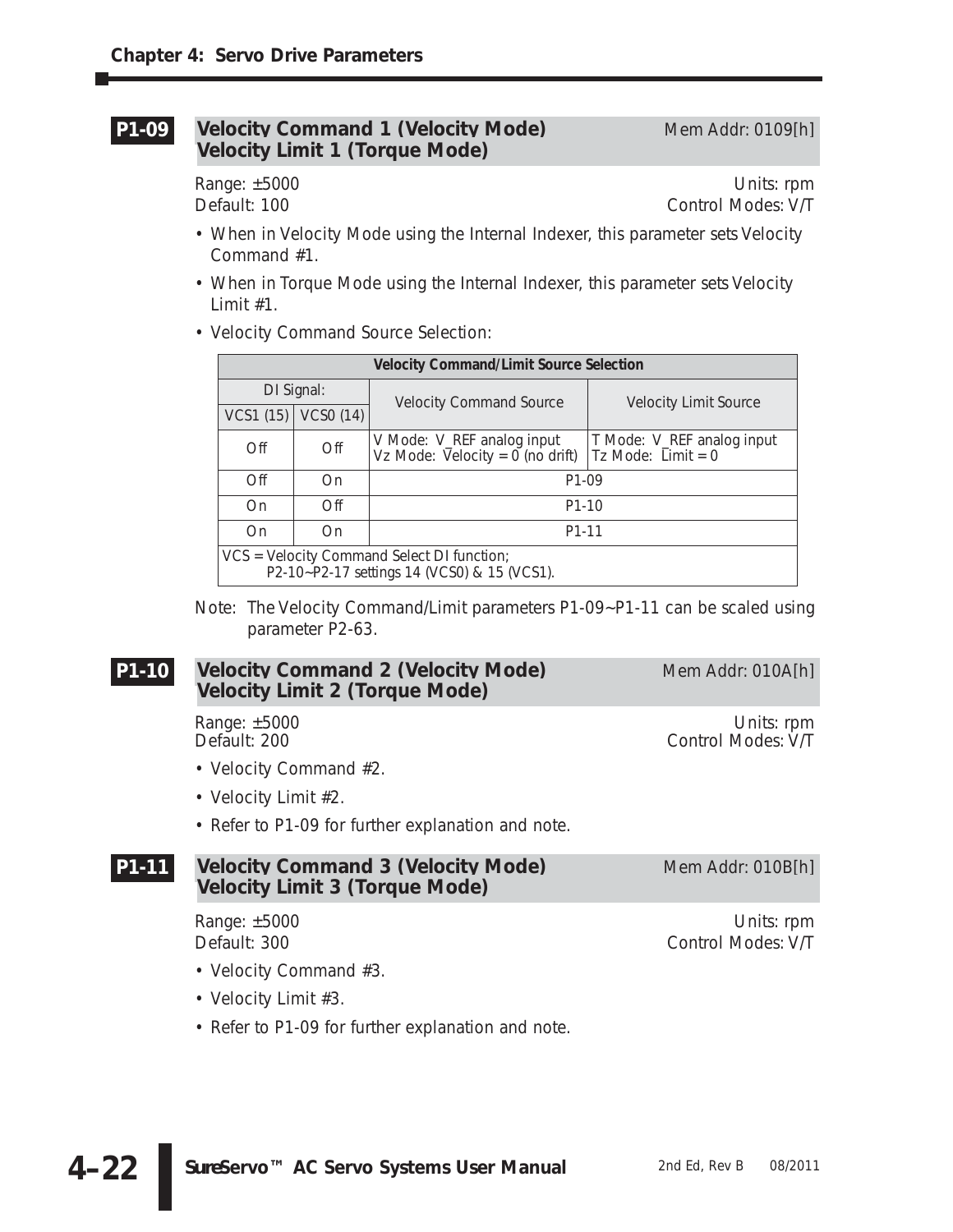#### **Torque Command 1 (Torque Mode)** Mem Addr: 010C[h] **Torque Limit 1 (Position/Velocity Modes) P1-12**

Range: ±300 Units: % Default: 100 Control Modes: P/V/T

- When in Torque Mode using the Internal Indexer, this parameter sets Torque Command #1.
- When in Position or Velocity Modes using the Internal Indexer, this parameter sets Torque Limit #1. When used in conjunction with P2-64 Advanced Torque Limit, P1-12 sets the Negative Torque Limit.
- Parameters P1-12 through P1-14 set the thresholds that are used to determine when the Torque Limit digital output becomes active. Parameters P2-19 through P2-22 assign the digital output functions.

| <b>Torque Command/Limit Source Selection</b>                                         |     |                                                     |                                                              |  |  |  |  |  |
|--------------------------------------------------------------------------------------|-----|-----------------------------------------------------|--------------------------------------------------------------|--|--|--|--|--|
| DI Signal:<br><b>TCSO (16)</b><br>TCS1 (17)                                          |     | <b>Torque Command Source</b>                        | <b>Torque Limit Source</b>                                   |  |  |  |  |  |
|                                                                                      |     |                                                     |                                                              |  |  |  |  |  |
| Off                                                                                  | Off | T Mode: T_REF analog input<br>Tz Mode: Torque = $0$ | Pt, V Modes: T_REF analog input<br>Pr, Vz Modes: Limit = $0$ |  |  |  |  |  |
| Off                                                                                  | On  |                                                     | P1-12                                                        |  |  |  |  |  |
| On                                                                                   | Off |                                                     | P <sub>1</sub> -13                                           |  |  |  |  |  |
| P1-14<br>On<br>On                                                                    |     |                                                     |                                                              |  |  |  |  |  |
| TCS = Torque Command Select DI function; P2-10~P2-17 settings 16 (TCS0) & 17 (TCS1). |     |                                                     |                                                              |  |  |  |  |  |

### **Torque Command 2 (Torque Mode)** Mem Addr: 010D[h] **Torque Limit 2 (Position/Velocity Modes) P1-13**

Range: ±300 Units: %<br>Default: 100 Units: % Control Modes: P/V/T Control Modes: P/V/T

- Torque Command #2.
- Torque Limit #2.
- Positive Torque Limit in P or V Modes when used in conjunction with P2-64.
- Refer to P1-12 for further explanation and note.

## **Torque Command 3 (Torque Mode)** Mem Addr: 010E[h] **Torque Limit 3 (Position/Velocity Modes)**

## Range: ±300 Units: % Control Modes: P/V/T

- Torque Command #3.
- Torque Limit #3.
- Refer to P1-12 for further explanation and note.

**P1-14**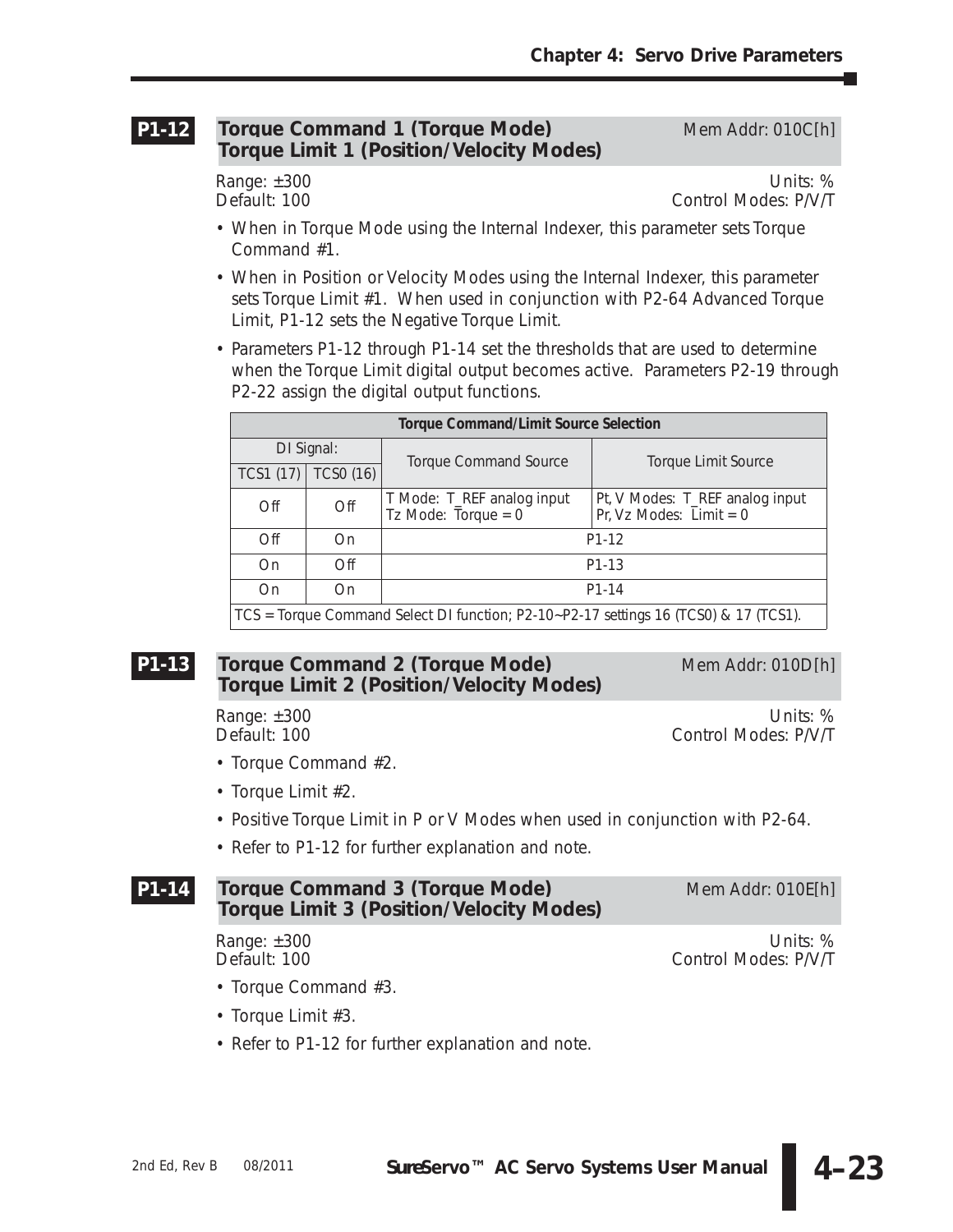#### **Position 1 Command (Revolutions)** Mem Addr: 010F[h] **P1-15**

Range: ± 30,000 Units: revs<br>Default: 0 Control Modes: Pr Control Modes: Pr

- This parameter sets the number of revolutions for Position 1 Command when using the Internal Indexer. Refer to P1-16 for Position Command (counts).
- Position Command selection:

| <b>Position Command Pr Source Selection</b> |               |                                  |                         |  |    |                                  |               |                         |  |  |
|---------------------------------------------|---------------|----------------------------------|-------------------------|--|----|----------------------------------|---------------|-------------------------|--|--|
| DI Signal:                                  |               |                                  | <b>Position Command</b> |  |    | DI Signal:                       |               | <b>Position Command</b> |  |  |
|                                             |               | $PCS2(13)$ $PCS1(12)$ $PCS0(11)$ | <b>Parameters</b>       |  |    | $PCS2(13)$ $PCS1(12)$ $PCS0(11)$ |               | <b>Parameters</b>       |  |  |
| Off                                         | $\bigcirc$ ff | Off                              | P1-15, P1-16            |  | On | $\bigcirc$ ff                    | Off           | P1-23, P1-24            |  |  |
| Off                                         | $\bigcirc$ ff | On                               | P1-17, P1-18            |  | On | $\bigcirc$ ff                    | On            | P1-25, P1-26            |  |  |
| Off                                         | On            | $\bigcirc$ ff                    | P1-19, P1-20            |  | On | On                               | $\bigcirc$ ff | P1-27, P1-28            |  |  |
| Off                                         | On            | On                               | P1-21, P1-22            |  | On | On                               | On            | P1-29, P1-30            |  |  |
| $\cdots$<br>.                               |               |                                  |                         |  |    |                                  |               |                         |  |  |

*Note: Pt mode accepts pulse inputs.*

PCS = Position Command Select DI function; P2-10~P2-17 settings 11 (PCS0), 12 (PCS1), 13 (PCS2).

#### **Position 1 Command (Counts)** Mem Addr: 0110[h] **P1-16**

Range: ± 10,000 Units: encoder counts Control Modes: Pr

- This parameter sets the number of encoder pulses for Position 1 Command when using the Internal Indexer. Refer to P1-15 for Position Command (revs).
- Refer to P1-15 for Position Command source selection.
- Determine the total number of commanded pulses for Position 1 as follows: Pos 1 Command =  $[(P1-15)(10,000)] + (P1-16)$ Example: For 1.5 revolutions, set  $P1-15 = 1$ , and set  $P1-16 = 5000$ .

#### **Position 2 Command (Revolutions)** Mem Addr: 0111[h] **P1-17**

Range: ± 30,000 Units: revs<br>Default: 0 Units: revs<br>Control Modes: Pr

Control Modes: Pr

- This parameter sets the number of revolutions for Position 2 Command when using the Internal Indexer. Refer to P1-18 for Position Command (counts).
- Refer to P1-15 for Position Command source selection.

#### **Position 2 Command (Counts)** Mem Addr: 0112[h] **P1-18**

Range: ± 10,000 Units: encoder counts<br>Default: 0 Control Modes: Pr

Control Modes: Pr

- 
- This parameter sets the number of encoder pulses for Position 2 Command when using the Internal Indexer. Refer to P1-17 for Position Command (revs).
- Refer to P1-15 for Position Command source selection.
- Determine the total number of commanded pulses for Position 2 as follows: Pos 2 Command =  $[(P1-17)(10,000)] + (P1-18)$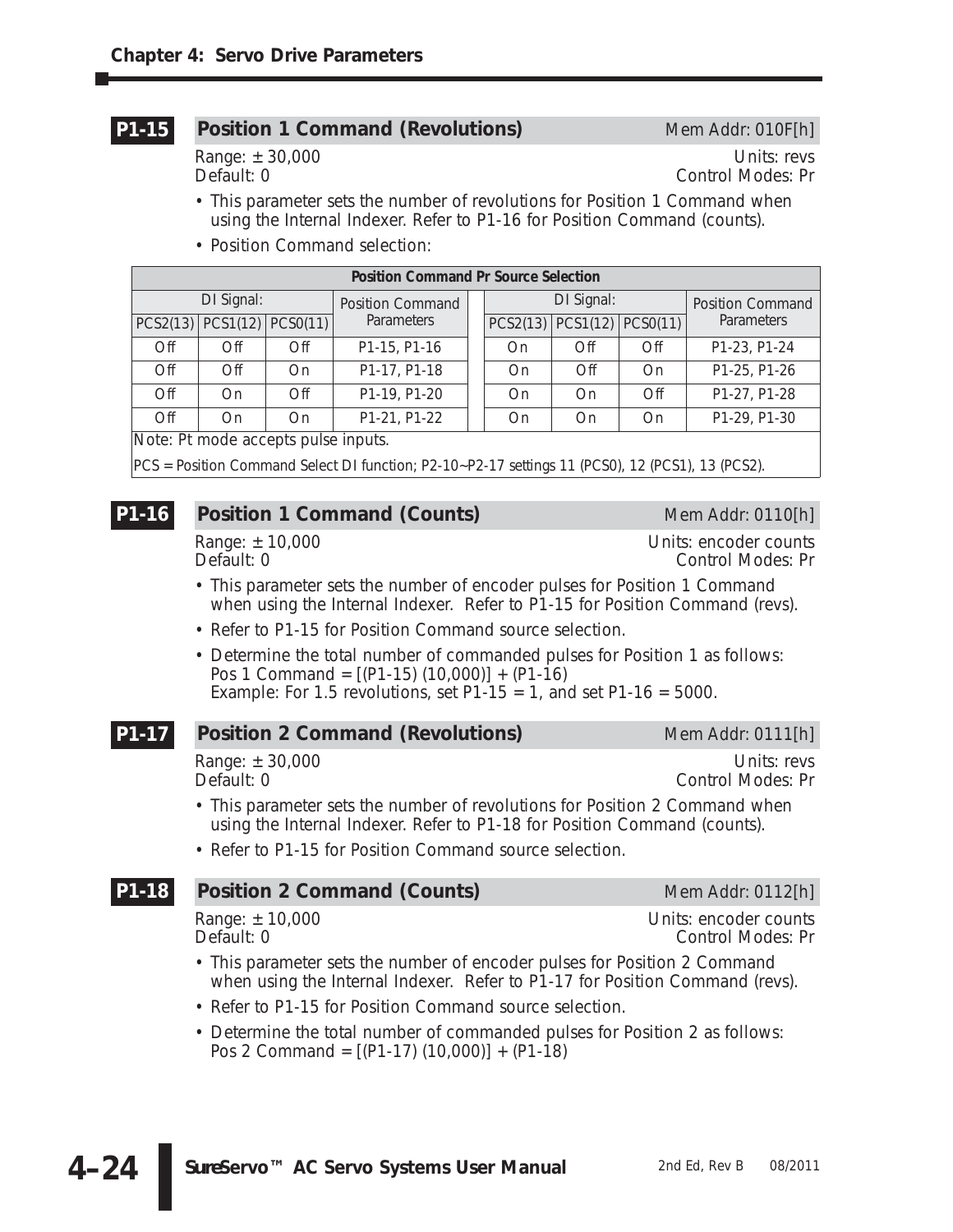| P1-19 | <b>Position 3 Command (Revolutions)</b>                                                                                                                   | Mem Addr: 0113[h]                                 |  |  |  |  |  |  |
|-------|-----------------------------------------------------------------------------------------------------------------------------------------------------------|---------------------------------------------------|--|--|--|--|--|--|
|       | Range: $\pm 30,000$<br>Default: 0                                                                                                                         | Units: revs<br><b>Control Modes: Pr</b>           |  |  |  |  |  |  |
|       | • This parameter sets the number of revolutions for Position 3 Command when<br>using the Internal Indexer. Refer to P1-20 for Position Command (counts).  |                                                   |  |  |  |  |  |  |
|       | • Refer to P1-15 for Position Command source selection.                                                                                                   |                                                   |  |  |  |  |  |  |
| P1-20 | <b>Position 3 Command (Counts)</b>                                                                                                                        | Mem Addr: 0114[h]                                 |  |  |  |  |  |  |
|       | Range: ± 10,000<br>Default: 0                                                                                                                             | Units: encoder counts<br><b>Control Modes: Pr</b> |  |  |  |  |  |  |
|       | • This parameter sets the number of encoder pulses for Position 3 Command<br>when using the Internal Indexer. Refer to P1-19 for Position Command (revs). |                                                   |  |  |  |  |  |  |
|       | • Refer to P1-15 for Position Command source selection.                                                                                                   |                                                   |  |  |  |  |  |  |
|       | • Determine the total number of commanded pulses for Position 3 as follows:<br>Pos 3 Command = $[(P1-19)(10,000)] + (P1-20)$                              |                                                   |  |  |  |  |  |  |
| P1-21 | <b>Position 4 Command (Revolutions)</b>                                                                                                                   | Mem Addr: 0115[h]                                 |  |  |  |  |  |  |
|       | Range: ± 30,000<br>Default: 0                                                                                                                             | Units: revs<br><b>Control Modes: Pr</b>           |  |  |  |  |  |  |
|       | • This parameter sets the number of revolutions for Position 4 Command when<br>using the Internal Indexer. Refer to P1-22 for Position Command (counts).  |                                                   |  |  |  |  |  |  |
|       | • Refer to P1-15 for Position Command source selection.                                                                                                   |                                                   |  |  |  |  |  |  |
| P1-22 | <b>Position 4 Command (Counts)</b>                                                                                                                        | Mem Addr: 0116[h]                                 |  |  |  |  |  |  |
|       | Range: ± 10,000<br>Default: 0                                                                                                                             | Units: encoder counts<br>Control Modes: Pr        |  |  |  |  |  |  |

- This parameter sets the number of encoder pulses for Position 4 Command when using the Internal Indexer. Refer to P1-21 for Position Command (revs).
- Refer to P1-15 for Position Command source selection.
- Determine the total number of commanded pulses for Position 4 as follows: Pos 4 Command = [(P1-21) (10,000)] + (P1-22)

 $\overline{\phantom{a}}$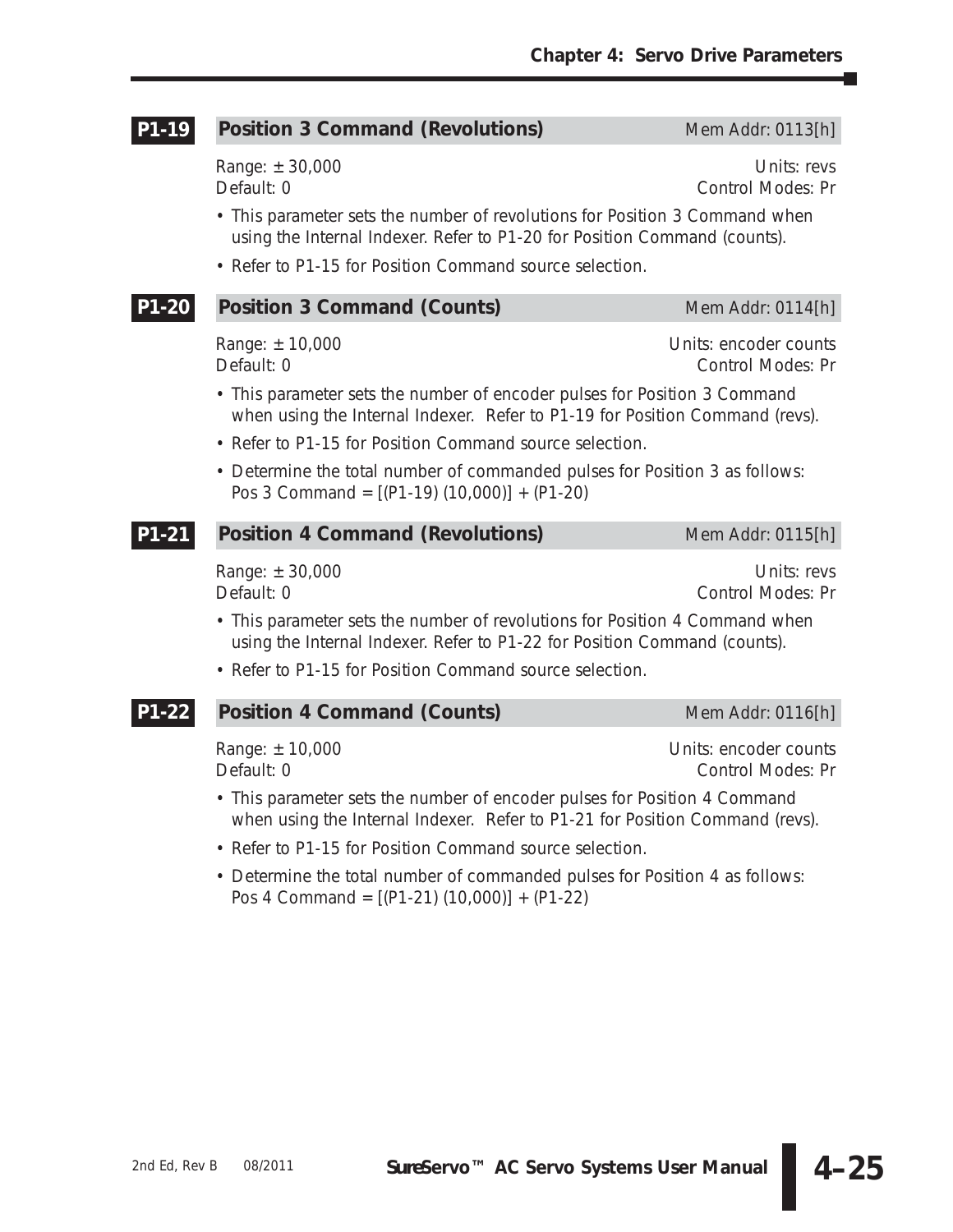#### **Position 5 Command (Revolutions)** Mem Addr: 0117[h] **P1-23**

Range:  $\pm 30,000$  Units: revs Default: 0 Control Modes: Pr

- This parameter sets the number of revolutions for Position 5 Command when using the Internal Indexer. Refer to P1-24 for Position Command (counts).
- Refer to P1-15 for Position Command source selection.

#### **Position 5 Command (Counts)** Mem Addr: 0118[h] **P1-24**

Range: ± 10,000 Change Counts: encoder counts Default: 0 Control Modes: Pr

- This parameter sets the number of encoder pulses for Position 5 Command when using the Internal Indexer. Refer to P1-23 for Position Command (revs).
- Refer to P1-15 for Position Command source selection.
- Determine the total number of commanded pulses for Position 5 as follows: Pos 5 Command = [(P1-23) (10,000)] + (P1-24)

#### **Position 6 Command (Revolutions)** Mem Addr: 0119[h] **P1-25**

Default: 0 Control Modes: Pr

- This parameter sets the number of revolutions for Position 6 Command when using the Internal Indexer. Refer to P1-26 for Position Command (counts).
- Refer to P1-15 for Position Command source selection.

#### **Position 6 Command (Counts)** Mem Addr: 011A[h] **P1-26**

Range: ± 10,000 Units: encoder counts Default: 0 Control Modes: Pr

- This parameter sets the number of encoder pulses for Position 6 Command when using the Internal Indexer. Refer to P1-25 for Position Command (revs).
- Refer to P1-15 for Position Command source selection.
- Determine the total number of commanded pulses for Position 6 as follows: Pos 6 Command = [(P1-25) (10,000)] + (P1-26)

Range: ± 30,000 Units: revs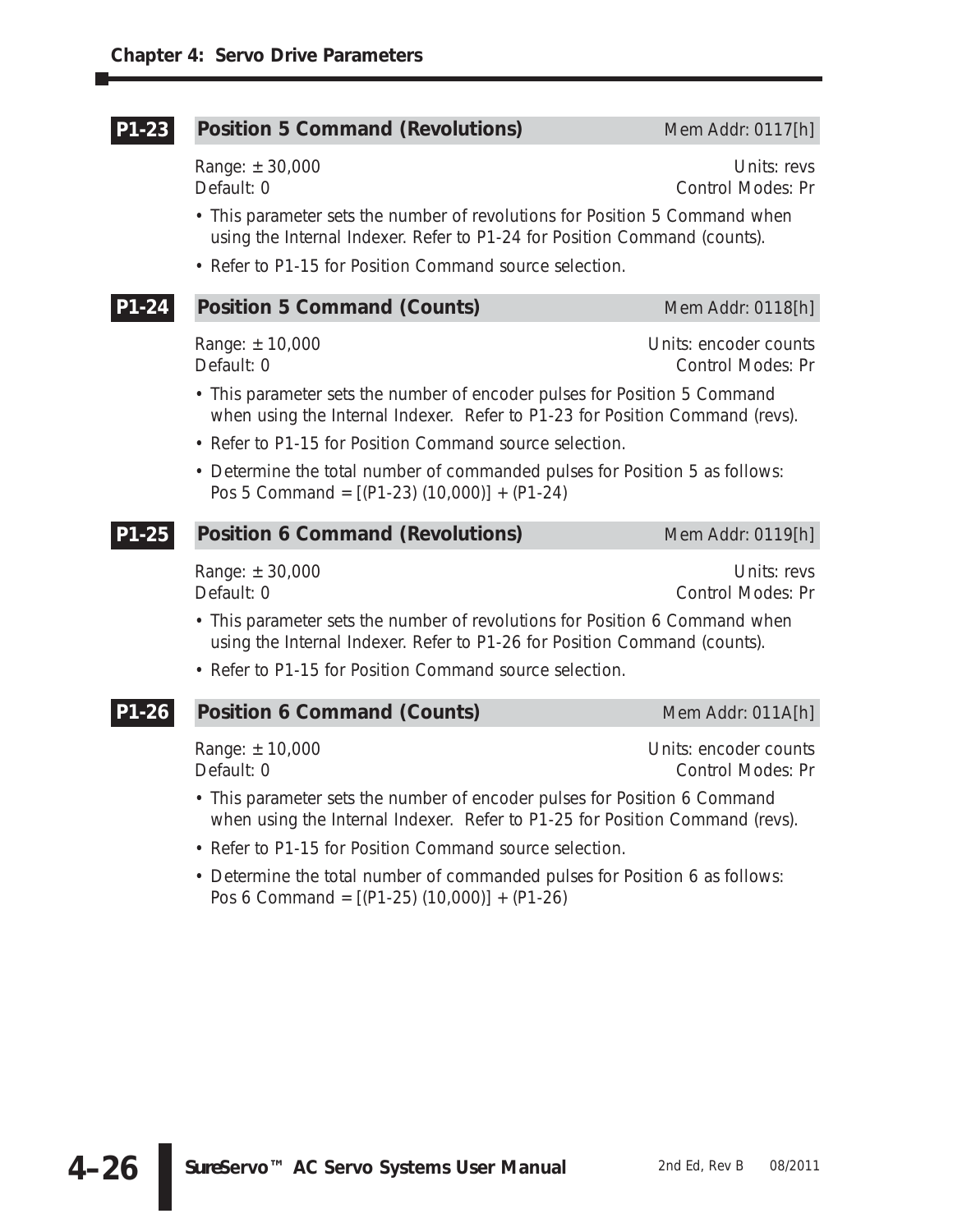| $P1 - 27$ | <b>Position 7 Command (Revolutions)</b>                                                                                                                   | Mem Addr: 011B[h]                                 |  |  |  |  |  |  |
|-----------|-----------------------------------------------------------------------------------------------------------------------------------------------------------|---------------------------------------------------|--|--|--|--|--|--|
|           | Range: ± 30,000<br>Default: 0                                                                                                                             | Units: revs<br>Control Modes: Pr                  |  |  |  |  |  |  |
|           | • This parameter sets the number of revolutions for Position 7 Command when<br>using the Internal Indexer. Refer to P1-28 for Position Command (counts).  |                                                   |  |  |  |  |  |  |
|           | • Refer to P1-15 for Position Command source selection.                                                                                                   |                                                   |  |  |  |  |  |  |
| P1-28     | <b>Position 7 Command (Counts)</b>                                                                                                                        | Mem Addr: 011C[h]                                 |  |  |  |  |  |  |
|           | Range: ± 10,000<br>Default: 0                                                                                                                             | Units: encoder counts<br><b>Control Modes: Pr</b> |  |  |  |  |  |  |
|           | • This parameter sets the number of encoder pulses for Position 7 Command<br>when using the Internal Indexer. Refer to P1-27 for Position Command (revs). |                                                   |  |  |  |  |  |  |
|           | • Refer to P1-15 for Position Command source selection.                                                                                                   |                                                   |  |  |  |  |  |  |
|           | • Determine the total number of commanded pulses for Position 7 as follows:<br>Pos 7 Command = $[(P1-27)(10,000)] + (P1-28)$                              |                                                   |  |  |  |  |  |  |
| P1-29     | <b>Position 8 Command (Revolutions)</b>                                                                                                                   | Mem Addr: 011D[h]                                 |  |  |  |  |  |  |
|           | Range: $\pm 30,000$<br>Default: 0                                                                                                                         | Units: revs<br><b>Control Modes: Pr</b>           |  |  |  |  |  |  |
|           | • This parameter sets the number of revolutions for Position 8 Command when<br>using the Internal Indexer. Refer to P1-30 for Position Command (counts).  |                                                   |  |  |  |  |  |  |
|           | • Refer to P1-15 for Position Command source selection.                                                                                                   |                                                   |  |  |  |  |  |  |
| P1-30     | <b>Position 8 Command (Counts)</b>                                                                                                                        | Mem Addr: 011E[h]                                 |  |  |  |  |  |  |
|           |                                                                                                                                                           |                                                   |  |  |  |  |  |  |

Range: ± 10,000 Units: encoder counts Default: 0 Control Modes: Pr

- This parameter sets the number of encoder pulses for Position 8 Command when using the Internal Indexer. Refer to P1-29 for Position Command (revs).
- Refer to P1-15 for Position Command source selection.
- Determine the total number of commanded pulses for Position 8 as follows: Pos 8 Command = [(P1-29) (10,000)] + (P1-30)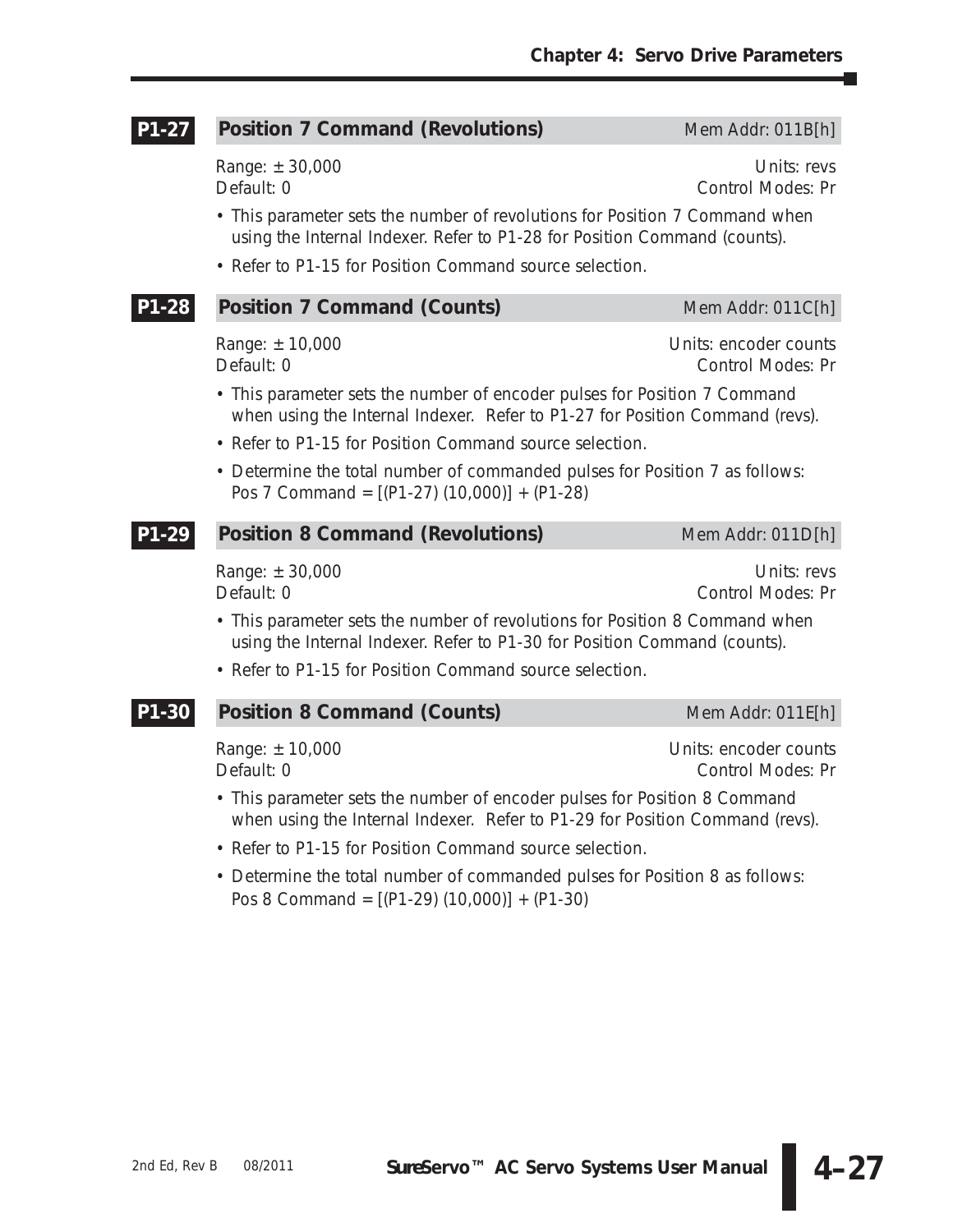## **[5] Motor Code** Mem Addr: 011F[h] Range: 10, 11, 12, 20, 21, 22, 30, 31 Units: n/a Default: 10 (SVA-2040) 20 (SVA-2100) 30 (SVA-2300) Control Modes: P/V/T **P1-31**

• Enter the Motor Code number of the servo motor controlled by the servo drive. Settings:

| Code: | Motor:     | Drive:   |
|-------|------------|----------|
| 10    | SVL-201(B) | SVA-2040 |
| 11    | SVL-202(B) | SVA-2040 |
| 12    | SVL-204(B) | SVA-2040 |
| 20    | SVL-207(B) | SVA-2100 |
| 21    | SVL-210(B) | SVA-2100 |
| 22    | SVM-210(B) | SVA-2100 |
| 30    | SVM-220(B) | SVA-2300 |
| 31    | SVM-230(B) | SVA-2300 |

## **P1-32**

## **Motor Stop Mode Selection** Mem Addr: 0120[h]

Range: 00, 01, 10, 11 **Decision 12** Decision 12 Decision 12 Decision 12 Decision 12 Decision 12 Decision 12 Decision 12

Default: 0 Control Modes: P/V/T

• This parameter determines the stop mode when a fault occurs (limit switch triggers, fault-stop detected, serial communication error, etc.). The parameter does not affect the operation of the mechanical spring-load brake mechanism in brake motors (SVx-2xxB types).

## Settings:



Fault Stop Mode Settings:

- 0 Stop instantly (using dynamic braking)
- 1 Decelerate to stop (using preset deceleration settings)

Dynamic Braking (drive) settings; behavior when Servo On status signal is inactive (These settings do NOT apply to motor mechanical braking):

- 0 Use dynamic braking when drive is disabled<br>1 Allow motor to coast to stop when drive is di
- Allow motor to coast to stop when drive is disabled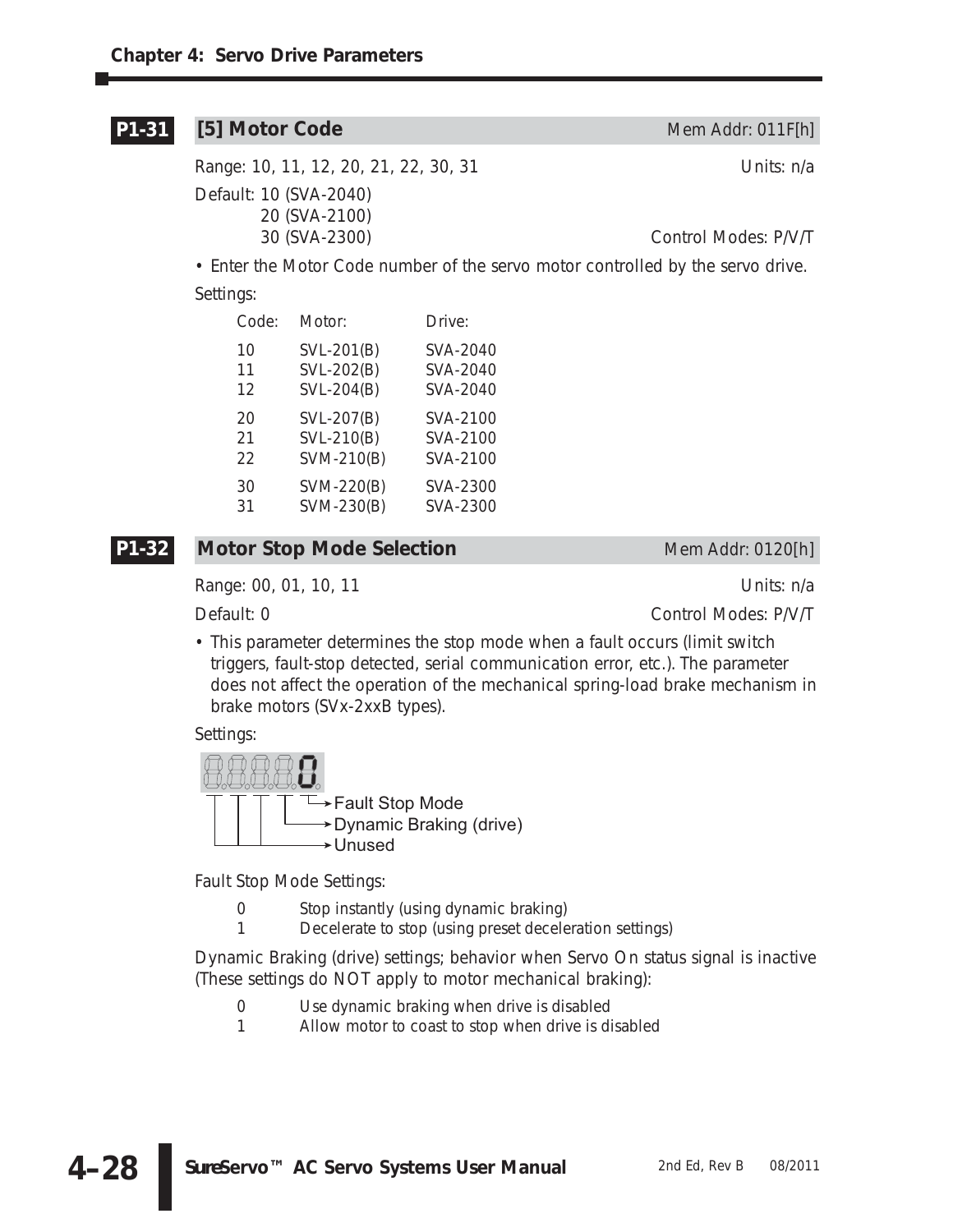÷

|                | [3] Position Control Mode (Internal Indexer)                                                                                                                                                                                               | Mem Addr: 0121[h] |
|----------------|--------------------------------------------------------------------------------------------------------------------------------------------------------------------------------------------------------------------------------------------|-------------------|
| Range: 0~6     |                                                                                                                                                                                                                                            | Units: n/a        |
| Default: 0     |                                                                                                                                                                                                                                            | Control Modes: Pr |
|                | • This parameter determines the specific type of control when using Pr control<br>mode (P1-01) with the internal indexer. (Refer to Control Modes Chapter 5 for<br>explanation and examples of Index Mode and internal position indexing.) |                   |
|                | • This parameter varies by firmware version. For revision details, refer to<br>"Appendix D: Latest SureServo Firmware Revisions".                                                                                                          |                   |
| Settings:      |                                                                                                                                                                                                                                            |                   |
| $\theta$       | Absolute Position Mode (Absolute Positioning):<br>The system will move to new positions based on the values set in P1-15 $\sim$<br>P1-30, which are interpreted as target positions referenced from the home<br>position.                  |                   |
| 1              | Incremental Position Mode (Incremental Positioning):<br>The system will move to new positions based on the values set in P1-15 $\sim$<br>P1-30, which are interpreted as distances to move from the current<br>position.                   |                   |
| $\overline{2}$ | Forward Operation Index Mode:<br>The system will go to the programmed index position only in the forward<br>direction.                                                                                                                     |                   |
| 3              | Reverse Operation Index Mode:<br>The system will go to the programmed index position only in the reverse<br>direction.                                                                                                                     |                   |
| 4              | Shortest Path Index Mode:<br>The system will go to the programmed index position by determining and<br>using the shortest path and direction.                                                                                              |                   |
| 5              | Absolute Auto Position Mode:<br>The system will move to new positions, referenced from the home<br>position, based on the Auto Position Mode internal function.                                                                            |                   |
| 6              | <b>Incremental Auto Position Mode</b><br>The system will move to new positions, referenced from the current<br>position, based on the Auto Position Mode internal function.                                                                |                   |
| 7              | Absolute One-Cycle Auto-Running Mode:<br>This setting operates the same as setting $#5$ , except that the DI acts as an<br>edge trigger, and initiates only one cycle.                                                                     |                   |
| 8              | Incremental One-Cycle Auto-Running Mode:<br>This setting operates the same as setting $#6$ , except that the DI acts as an<br>edge trigger, and initiates only one cycle.                                                                  |                   |
|                |                                                                                                                                                                                                                                            |                   |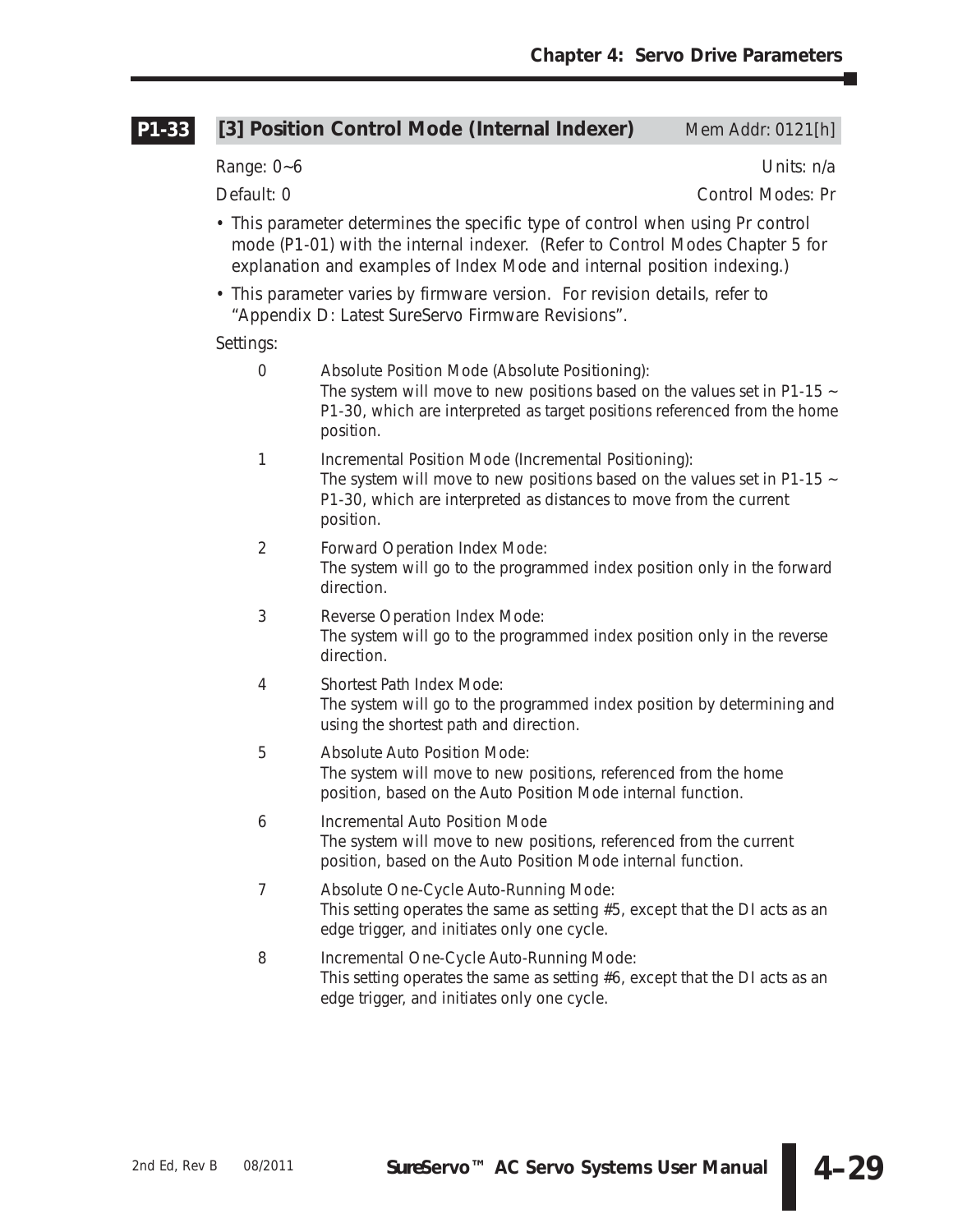#### **Acceleration Time (Internal Indexer)** Mem Addr: 0122[h] **P1-34**

Range: 1 ~ 20,000 Units: ms Control Modes: Pr/V

- When parameter settings are used as velocity commands (Internal Indexer), this parameter sets the motor acceleration rate.
- When parameter settings are used as position commands (Internal Indexer), this parameter sets both acceleration and deceleration ramps for forward direction.
- The value entered into this parameter sets the time required to accelerate from 0 to the Maximum Velocity Limit setting of P1-55. That same rate of acceleration, or slope, is then used for acceleration to any velocity.

## *Example:*

 $P1-55 = 3000$  rpm  $P1-34 = 200$  ms P1-34 acceleration rate =  $3000$ rpm /  $200$ ms = 15000 rpm/s P1-34 acceleration time  $\omega$  0~9,000 rpm = 9000rpm / 15000rpm/s = 600ms

• The total acceleration time can be calculated as follows:

 $t_{\text{accel total}}$  =  $t_{\text{P1-34}}$  +  $t_{\text{P1-36}}$ Note: This parameter is valid only when P1-36  $\neq$  0.

#### **Deceleration Time (Internal Indexer)** Mem Addr: 0123[h] **P1-35**

Range: 1 ~ 20,000 Units: ms<br>Default: 200 Units: ms Control Modes: Pr/V Control Modes: Pr/V

- This parameter sets the motor deceleration rate when parameter settings are used as velocity commands (Internal Indexer).
- When parameter settings are used as position commands (Internal Indexer), this parameter sets both acceleration and deceleration ramps for reverse direction.
- The value entered into this parameter sets the time required to decelerate to 0 rpm from the Maximum Velocity Limit setting of P1-55. That same rate of deceleration, is then used for deceleration from any velocity, as described above in P1-34 for acceleration.
- The total deceleration time can be calculated as follows:

 $t_{\text{decel total}}$  =  $t_{\text{P1-35}}$  +  $t_{\text{P1-36}}$ 

Note: This parameter is valid only when P1-36  $\neq$  0.

#### **Accel/Decel S-Curve** Mem Addr: 0124[h] **P1-36**

Range: 0 ~ 10,000 Units: ms

Default: 0 Control Modes: Pr/V

• This parameter allows the motor and load to be accelerated and decelerated more smoothly.  $\overline{J}$   $\overline{J}$   $\overline{J}$   $\overline{J}$ 

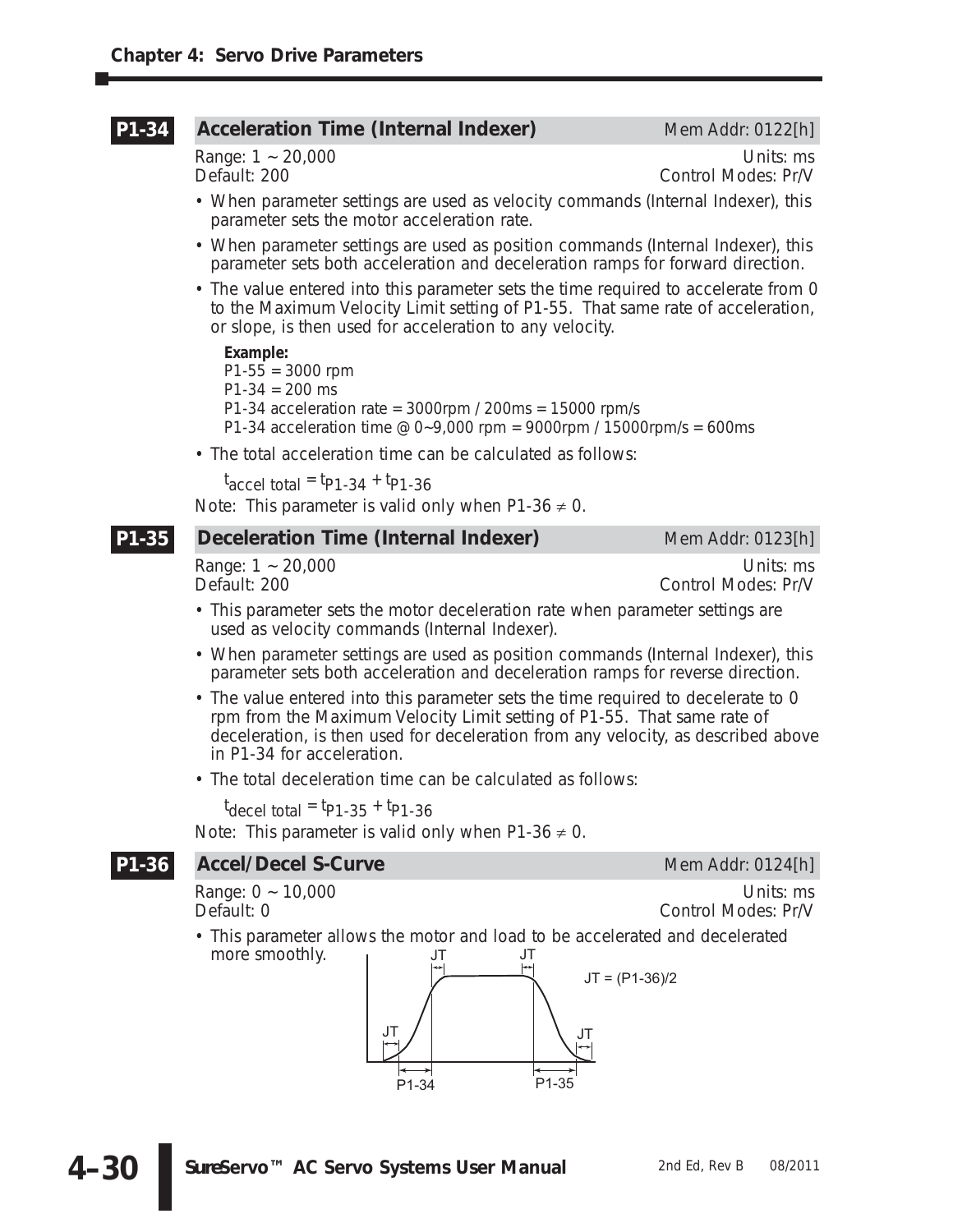#### **Inertia Mismatch Ratio** Mem Addr: 0125[h] **P1-37**

Range: 0 ~ 200.0 Units: n/a

Default: 5.0 Control Modes: P/V/T

• This parameter represents the ratio of the load inertia to the servo motor inertia:  $\theta$ load  $\theta$  Jmotor).

#### **Zero Velocity Output Threshold** Mem Addr: 0126[h] **P1-38**

Range: 0 ~ 200 Units: rpm

Default: 10 Control Modes: P/V/T

- This parameter sets the velocity command level below which the Low Velocity Clamp digital input (P2-10~P2.17 = 05) stops and holds the motor, and the At Zero Velocity digital output (P2-18~P2.22 = 03) becomes active.
- IF: 1) Motor velocity command  $\leq$  P1-38 and 2) Low Velocity Clamp DI is active (both conditions must be met).
- THEN: 1) Motor velocity immediately drops to zero,
	- 2) Drive holds motor in position (0 rpm with holding torque),
	- 3) At Zero Velocity DO becomes active.
- P1-38 has no effect unless the Low Velocity Clamp DI is active.
- Low Velocity Clamp DI has no effect unless motor velocity command ≤ P1-38.

#### **Target Velocity Output Threshold** Mem Addr: 0127[h] **P1-39**

Range: 0 ~ 5000 Contract Contract Contract Contract Contract Contract Contract Contract Contract Contract Contract Contract Contract Contract Contract Contract Contract Contract Contract Contract Contract Contract Contract Default: 3000 Control Modes: P/V/T

• This parameter sets the threshold used to determine when the At Command Velocity digital output becomes active. For example, the At Command Velocity output will be active by default when the motor velocity is equal to or greater than the current commanded velocity. (The digital output functions are assigned by parameters P2-19 through P2-22.)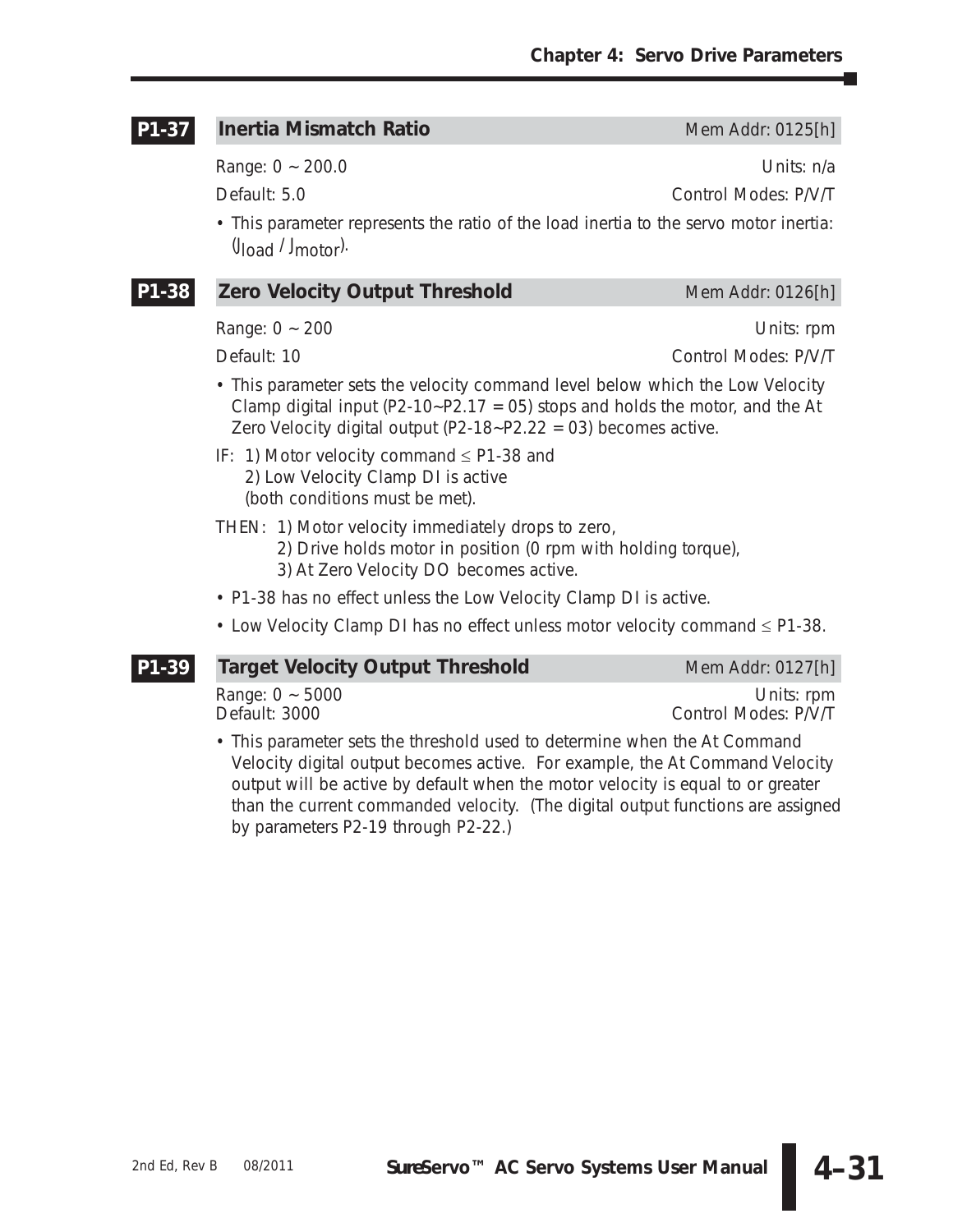#### **[2] Analog Full Scale Velocity Command (Velocity Mode) [2] Analog Full Scale Velocity Limit (P & T Modes)**Mem Addr: 0128[h] **P1-40**

Range: 0 ~ 10,000 Units: rpm Default: 3000 (SVL models)

2000 (SVM models) Control Modes:P/V/T

- In Position and Torque Modes, this parameter sets the maximum velocity limit based on the full scale input analog voltage (10V). Velocity Limit Command =  $(Input V)$  (P1-40) / 10V
- In Velocity Mode, this parameter sets the range of the Velocity Command in rpm for a velocity input range from 0V to 10V. (The same range applies in the negative direction from 0V to -10V, if there is no offset.) (P4-22 can be used to provide an offset, such that a non-zero input generates a zero rpm command.) Velocity Command = (Input V) (P1-40) / 10V

#### **[2] Analog Full Scale Torque Command (Torque Mode) [2] Analog Full Scale Torque Limit (P & V Modes)** Mem Addr: 0129[h] **P1-41**

Range: 0 ~ 1000 Units: %<br>Default: 100 Units: % Control Modes: P/V/T Control Modes: P/V/T

- In Position and Velocity Modes, this parameter sets the maximum torque limit based on the full scale input analog voltage (10V). Torque Limit Command = (Input Command V) (P1-41) / 10V
- In Torque Mode, this parameter sets the percent of rated torque which the motor will provide when 10V is applied to the analog input. Torque Command = (Input Command V) (P1-41) / 10V)
- In Torque Mode, this parameter sets the range of the Torque Command in % for a torque input range from 0V to 10V. (The same range applies in the negative direction from 0V to -10V, if there is no offset.) (P4-23 can be used to provide an offset, such that a non-zero input generates a zero torque command.) Torque Command =  $($ Input V $)$  (P1-41) / 10V
- The value of the analog torque command/limit can also be affected by P4-23.

| P1-42 | On Delay Time of Electromagnetic Brake                                           | Mem Addr: 012A[h]                 |
|-------|----------------------------------------------------------------------------------|-----------------------------------|
|       | Range: $0 \sim 1000$<br>Default: 20                                              | Units: ms<br>Control Modes: P/V/T |
|       | . This parameter sets the amount of time between when the serve drive is enabled |                                   |

• This parameter sets the amount of time between when the servo drive is enabled and when the electromagnetic brake is released. (A digital output can be set for Electomagnetic Brake Control in parameters P2-18~2-22.)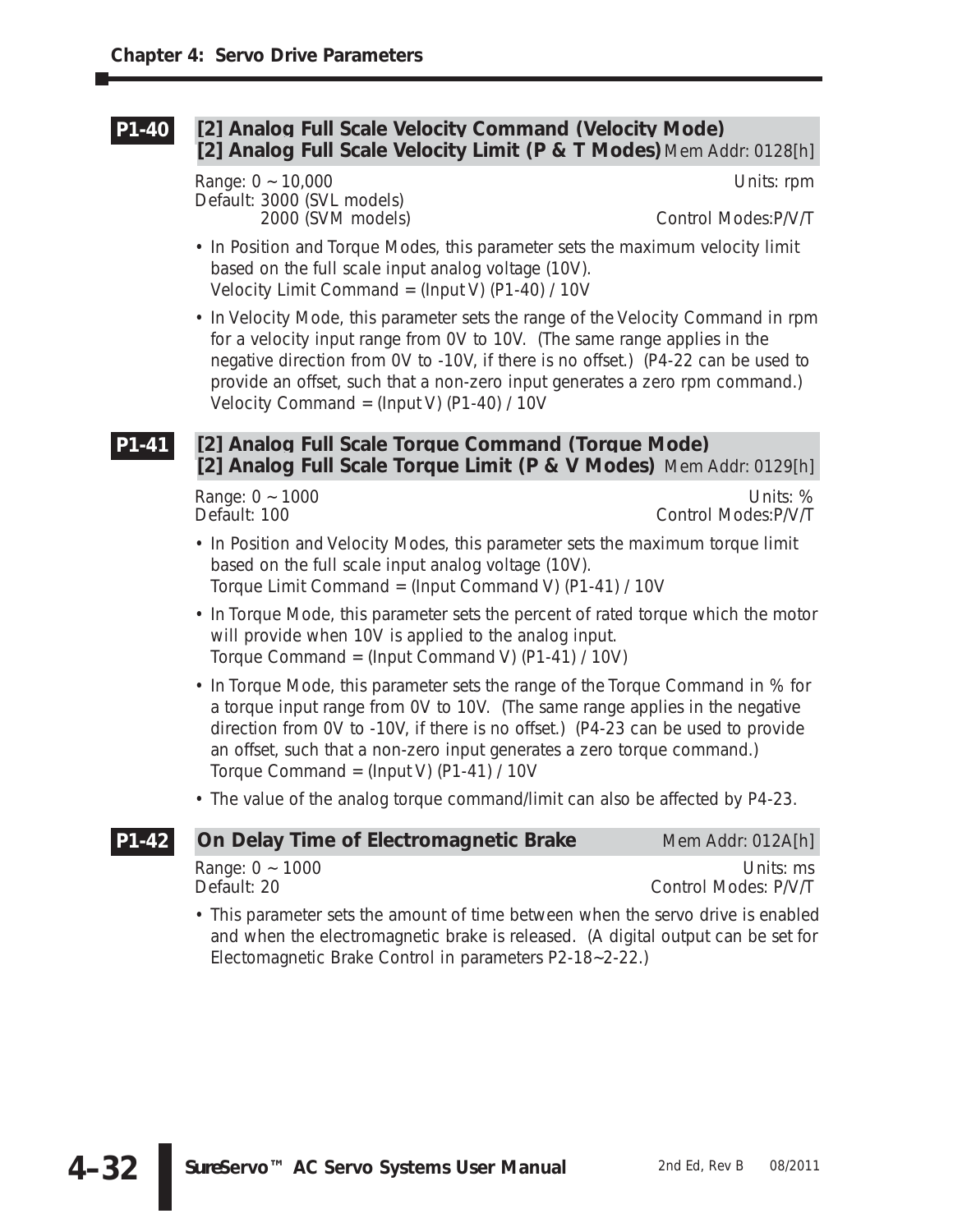#### **Off Delay Time of Electromagnetic Brake** Mem Addr: 012B[h] **P1-43**

Range: 0 ~ 1000 Units: ms

Default: 20 Control Modes: P/V/T

• This parameter sets the amount of time between when the servo drive is disabled and when the electromagnetic brake is engaged.





*If the motor velocity is below the threshold set by P1-38 (Zero Velocity) when the servo is commanded off, the electromechanical brake will be engaged regardless of the amount of time set in this parameter.*



*If the motor velocity is above the threshold set by P1-38 (Zero Velocity) when the servo is commanded off and the off delay time has elapsed, the electromechanical brake will be engaged regardless of the current motor velocity.*

## **P1-44**

## **Electronic Gear Numerator 1** Mem Addr: 012C[h]

Range: 0 ~ 32,767 Units: counts

Default: 1 Control Modes: P

- This parameter sets the numerator of the Electronic Gear Ratio. P1-45 sets the denominator, and P2-60 through P2-62 set optional additional numerators.
- Refer to the "Electronic Gear Ratio" section of Control Modes Chapter 5 for more information regarding this function.
- Position Command = (Input Pulses)  $[(P1-44) / (P1-45)]$



*The electronic gear ratio setting MUST be within the following range: 1/50 < (P1-44) / (P1-45) < 200.*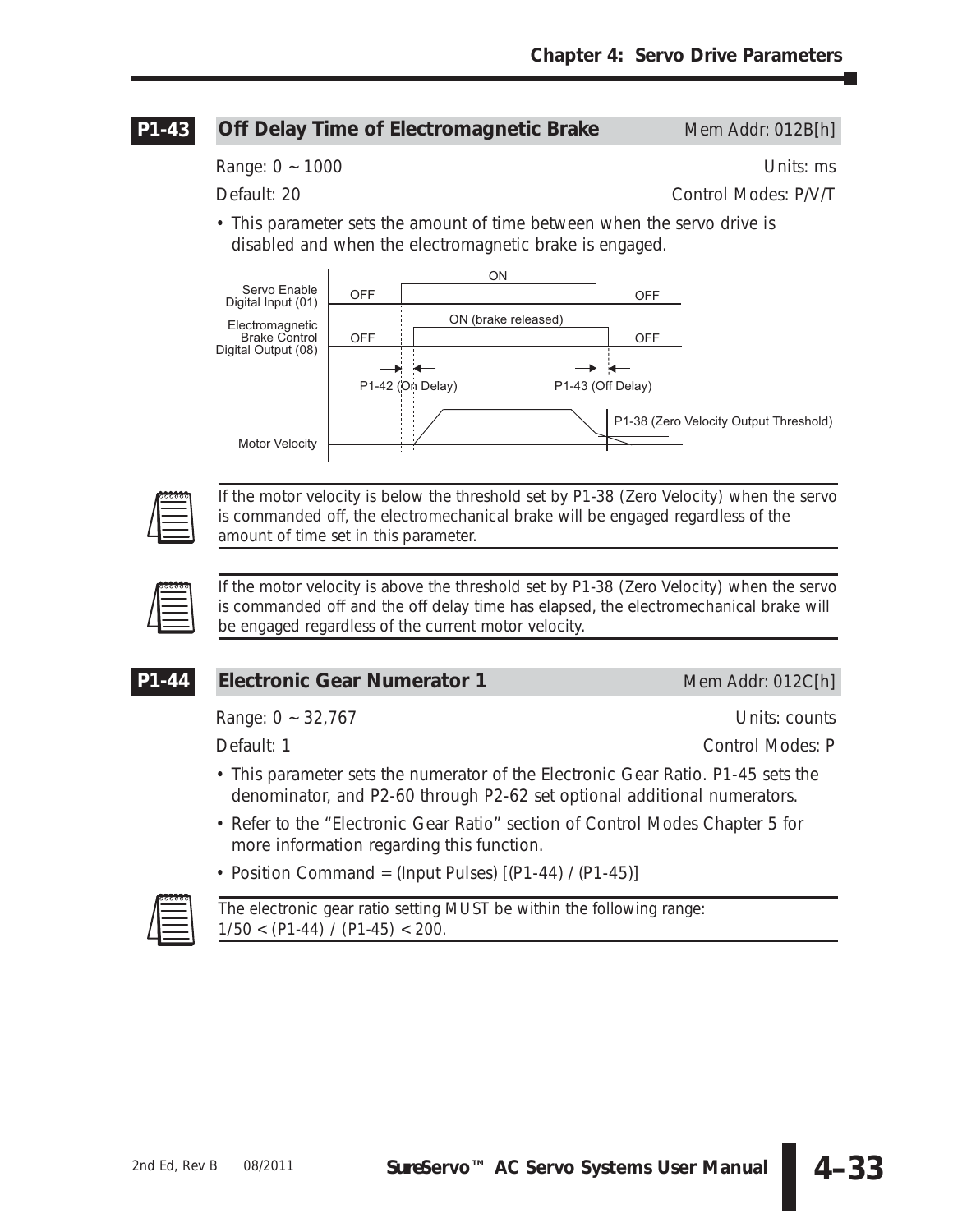#### **Electronic Gear Denominator** Mem Addr: 012D[h] **P1-45**

Range: 0 ~ 32,767 Units: counts

Default: 1 Control Modes: P

- This parameter sets the denominator of the Electronic Gear Ratio. P1-44 and P2- 60 through P2-62 set EGR numerators.
- Refer to the "Electronic Gear Ratio" section of Control Modes Chapter 5 for more information regarding this function.
- Position Command = (Input Pulses)  $[(P1-44) / (P1-45)]$



*The electronic gear ratio setting MUST be within the following range: 1/50 <* (EGNumerator) */ (P1-45) < 200.*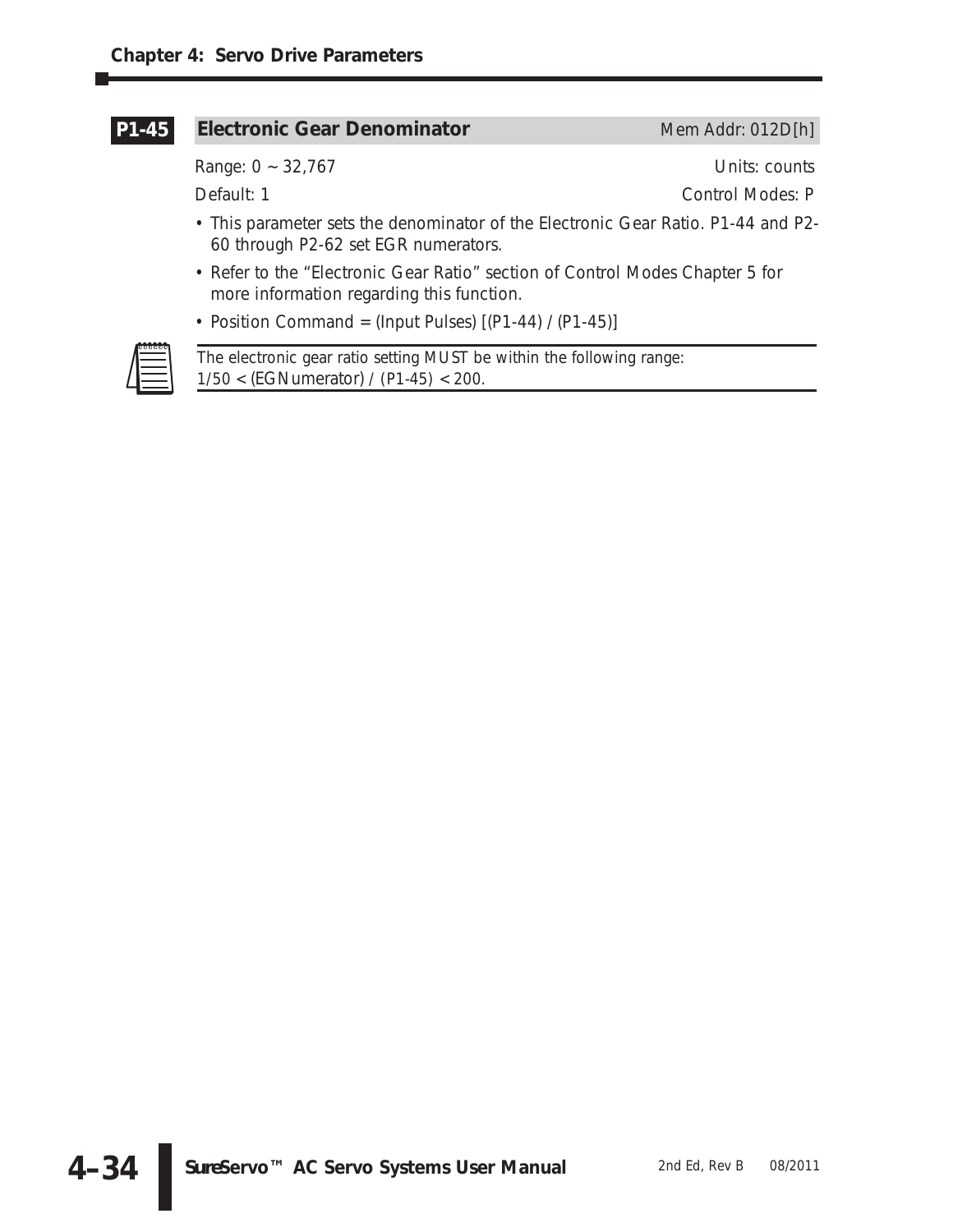#### **[2] Encoder Output Scaling Factor** Mem Addr: 012E[h] **P1-46**

Range:  $1 - 125$  (with  $B = 0$ )

 $10,020 \sim 12,500$  (with B = 1) Units: n/a

Default: 1 Control Modes: P/V/T



*The range of the actual Scaling Factor is less than the full range of P1-46.*

• This parameter sets the Pulse Number or the Pulse Dividing Ratio of the encoder outputs (OA, /OA, OB, /OB). It does not affect the output Z pulse (OZ, /OZ).

Settings:



Scaling Factor Settings (A):

1~125 or

10,020~12,500 The function and range of the actual SF varies depending upon the setting of part B of this parameter.

Scaling Factor Function Selection Settings (B):

0 Scaling Factor represents Pulse Dividing Ratio (PDR); **Range of SF: 1~125**

• PDR = 2500 / SF

Examples:

- If P1-46 = 1, then PDR =  $2500/1 = 2500$
- (The encoder will output 2500 pulses per motor revolution)

• If P1-46 = 2, then PDR =  $2500 / 2 = 1250$ 

(The encoder will output 1250 pulses per motor revolution)

1 Scaling Factor directly represents the number of encoder output pulses for one motor revolution;

**Range of SF: 20~2500** (limited to multiples of 20)

Examples:

- If P1-46 = 10020, the encoder will output 20 pulses per motor rev.
- If P1-46 = 10300, the encoder will output 300 pulses per motor rev.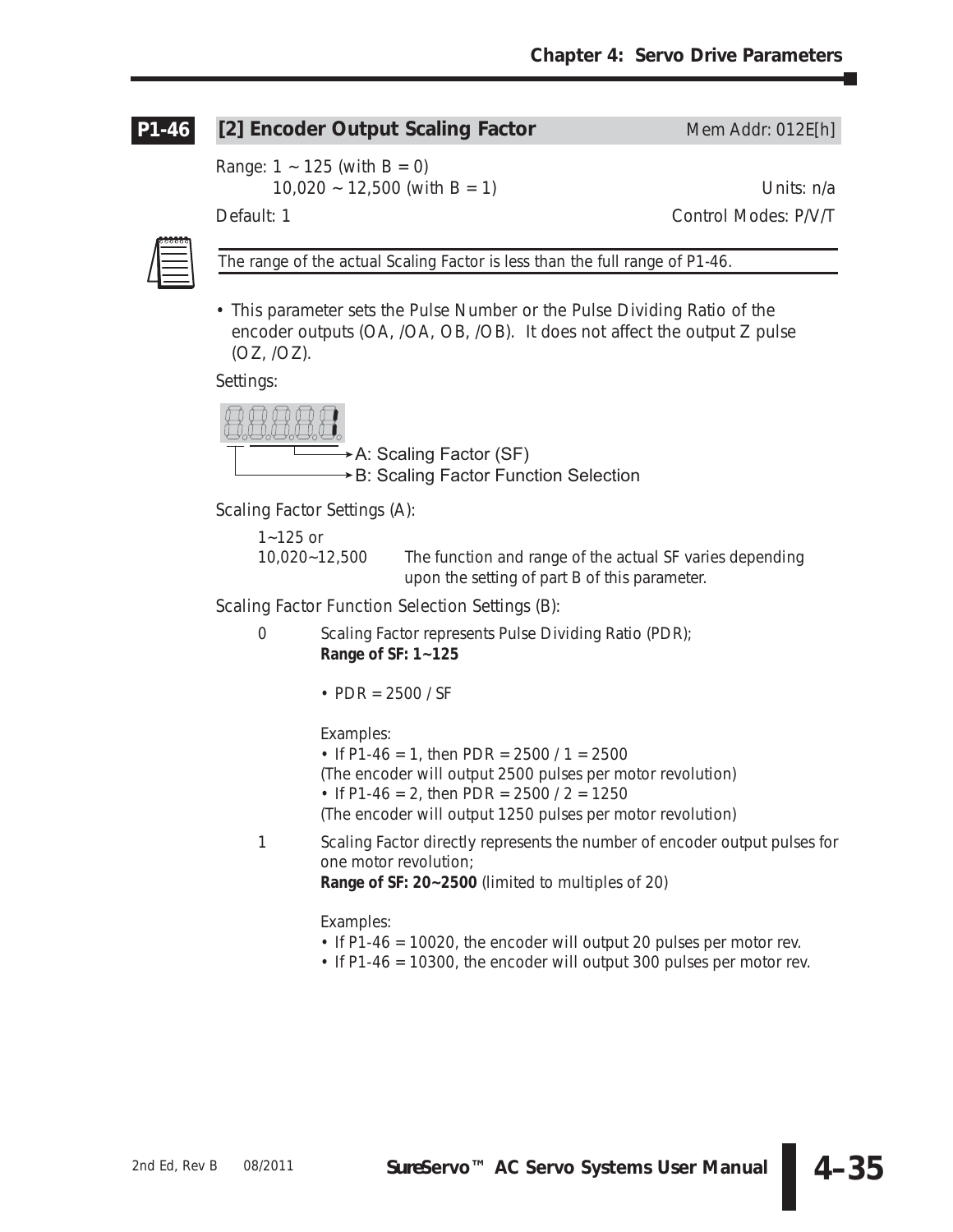## **P1-47**

Range: 0 ~ 1225 Units: n/a

**Homing Mode** Mem Addr: 012F[h]

Default: 0 Control Modes: P

• This parameter determines the servo motor's homing characteristics.

Settings:



Define Sensor Settings for Home Position:

- 0 Move forward to overtravel limit switch used as home position indicator
- 1 Move reverse to overtravel limit switch used as home position indicator
- 2 Move forward to dedicated home position sensor
- 3 Move reverse to dedicated home position sensor
- 4 Z index mark as position sensor

Index Mark Settings:

- 0 Stop and return to the Z index mark
- 1 Go forward to the Z index mark
- 2 Position at home sensor position or Z

Trigger Source Settings:

- 0 Disable homing function
- 1 Start homing sequence at power-up
- 2 Start homing sequence by input terminal

Stop Position Settings:

- 0 After detecting home position, the motor will decelerate and return to home position
- 1 After detecting home position, the motor will decelerate and stop in the forward direction
- Example:  $P1-47 = 202$ : (refer to diagram in P1-48)
- 0: when Home Sensor DI is triggered, motor moves reverse off that position
- 2: motor starts homing when Start Home Move Trigger DI is enabled
- 0: stops on the next motor Z pulse (after reversing from the Home Sensor position)
- 2: homes in forward direction until the Home Sensor input is triggered



*1) P1-01 defines the rotation convention.*

*2) If 0 or 1 is set in the Define Sensor field, the limit sensor inputs must be defined (refer to P2-10~P2-17) and installed. If 2 or 3 is set in the Define Sensor field, a dedicated home sensor input must be defined and installed.* 

*3) The overtravel sensors, when used as the home sensor, will return to overtravel protection after the homing function has completed.*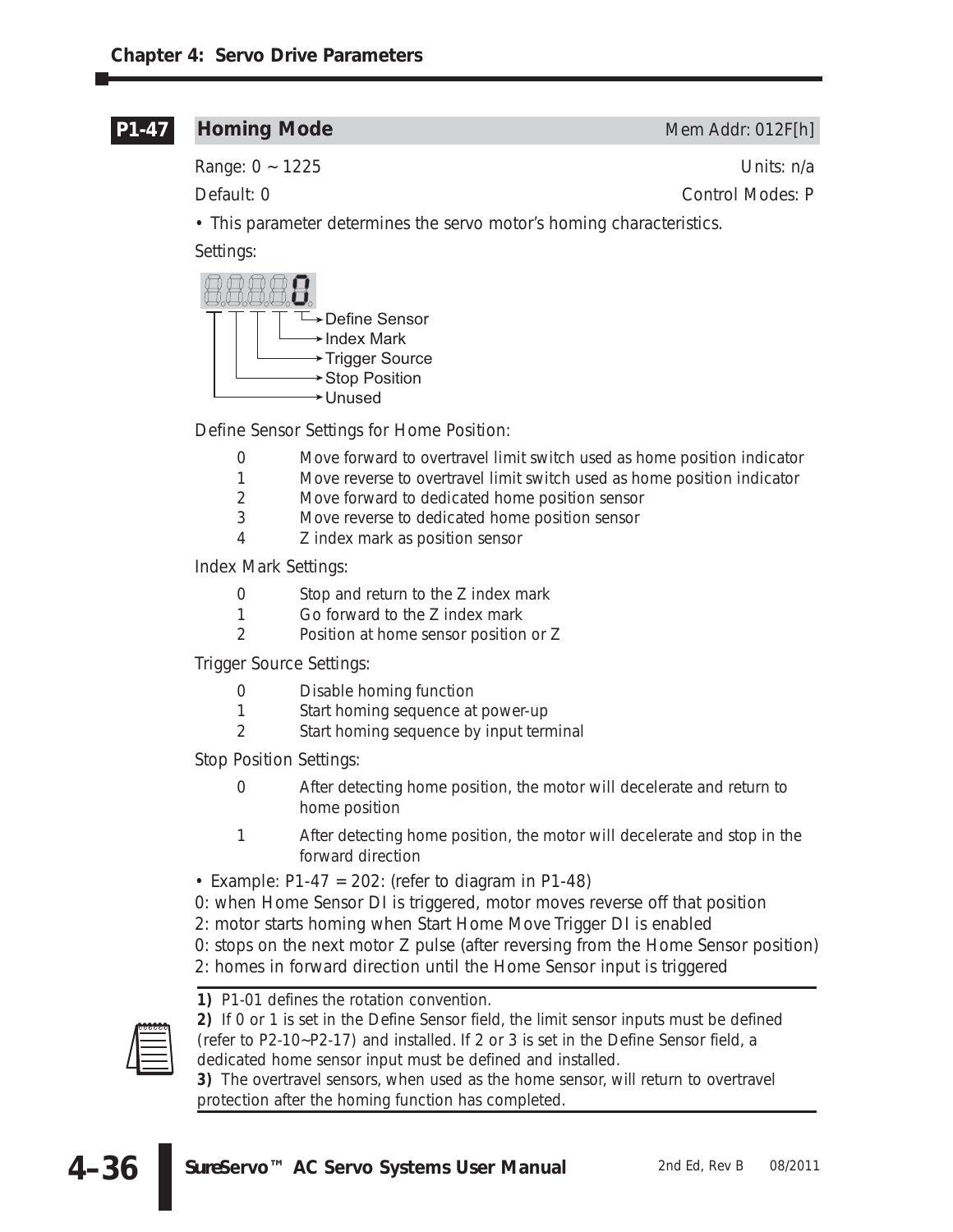#### **Homing Velocity 1 - Fast Search Velocity** Mem Addr: 0130[h] **P1-48**

Range: 1 ~ 2000 **Details** and the contract of the contract of the Units: rpm

Default: 1000 Control Modes: P

• This parameter sets the initial (fast) Homing Velocity.

Servo homing may involve two homing velocities. When homing is triggered, the motor proceeds at a fast velocity until a home sensor is detected. The motor will then reverse direction at a slower speed until off of the home sensor, and will stop at the next Z-pulse.



### **Homing Velocity 2 - Creep Velocity** Mem Addr: 0131[h] **P1-49**

Range: 1 ~ 500 Units: rpm

Default: 50 Control Modes: P

• This parameter sets the secondary (slow) Homing Velocity.

• Refer to P1-48 for explanation of Homing Velocity parameters.

| P1-50 | Home Position Offset (revolutions)                                    | Mem Addr: 0132[h]  |
|-------|-----------------------------------------------------------------------|--------------------|
|       | Range: $\pm 30,000$                                                   | Units: revolutions |
|       | Default: 0                                                            | Control Modes: P   |
|       | • Refer to P1-51 for additional information regarding this parameter. |                    |

| <b>P1-51</b> Home Position Offset (counts) | Mem Addr: 0133[h] |
|--------------------------------------------|-------------------|
| Range: ± 10,000                            | Units: counts     |

Default: 0 Control Modes: P

• Set P1-50 and P1-51 to apply an offset from the homing point. These parameters are assigned as the current position at the completion of the homing routine. Determine the total number of offset pulses as follows:

Home  $Pos_{offset} = [(P1-50]) (10,000)] + (P1-51)$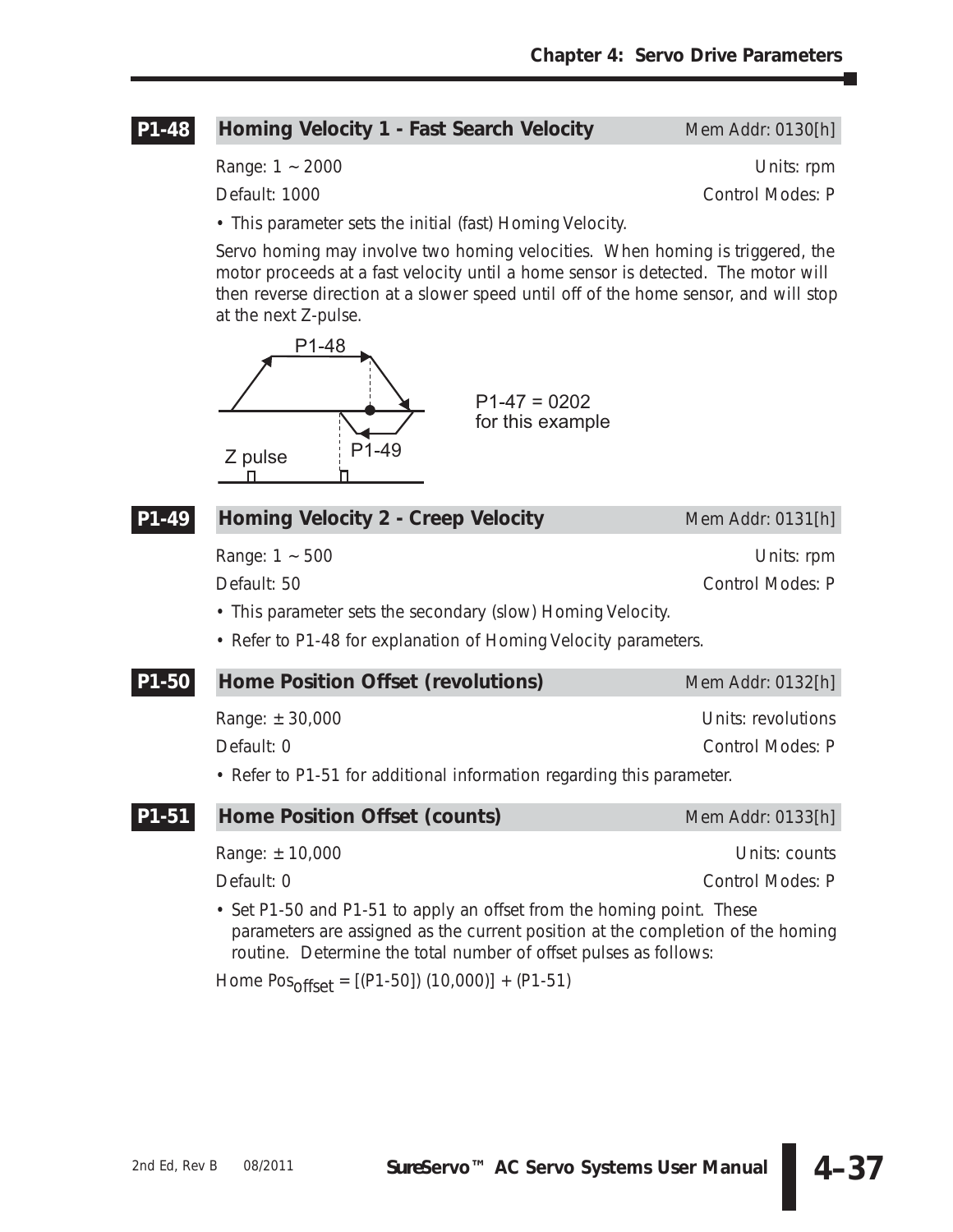| P1-52 | <b>Regenerative Resistor Value</b>                                                                                                                                                                                                                                                                                                                                                         | Mem Addr: 0134[h]                  |
|-------|--------------------------------------------------------------------------------------------------------------------------------------------------------------------------------------------------------------------------------------------------------------------------------------------------------------------------------------------------------------------------------------------|------------------------------------|
|       | Range: 10 ~ 750                                                                                                                                                                                                                                                                                                                                                                            | Units: Ohms                        |
|       | Default: 40 (1kW and below; SVA-2040, -2100)<br>20 (above 1kW; SVA-2300)                                                                                                                                                                                                                                                                                                                   | Control Modes: P/V/T               |
|       | • This parameter represents the resistance of the applicable regenerative resistor.<br>If using the servo drive's internal resistor, enter that resistance value here. If<br>using an external resistor, enter the resistance value of that resistor in this<br>parameter. Refer to the "Regenerative Resistor" section of Chapter 5 for<br>information regarding allowable resistors.     |                                    |
| P1-53 | <b>Regenerative Resistor Capacity</b>                                                                                                                                                                                                                                                                                                                                                      | Mem Addr: 0135[h]                  |
|       | Range: 30 ~ 1000                                                                                                                                                                                                                                                                                                                                                                           | Units: Watts                       |
|       | Default: 60 (1kW and below; SVA-2040, -2100)<br>120 (above 1kW; SVA-2300)                                                                                                                                                                                                                                                                                                                  | Control Modes: P/V/T               |
|       | • This parameter represents the capacity of the applicable regenerative resistor. If<br>using the servo drive's internal resistor, enter that capacity value here. If using<br>an external resistor, enter the capacity value of that resistor in this parameter.<br>Refer to the "Regenerative Resistor" section of Chapter 5 for information<br>regarding allowable resistors.           |                                    |
| P1-54 | <b>In Position Window</b>                                                                                                                                                                                                                                                                                                                                                                  | Mem Addr: 0136[h]                  |
|       | Range: $0 \sim 10,000$                                                                                                                                                                                                                                                                                                                                                                     | Units: counts                      |
|       | Default: 99                                                                                                                                                                                                                                                                                                                                                                                | Control Modes: P                   |
|       | • This parameter sets the width of the window in which the At Position digital<br>output will be active. As an example, the At Position output will be active by<br>default when the current motor position is within $\pm$ 99 counts of the target<br>position. The total window width is two times the set value. Refer to P2-19 $\sim$<br>P2-22 to assign the digital output functions. |                                    |
| P1-55 | <b>Maximum Velocity Limit</b>                                                                                                                                                                                                                                                                                                                                                              | Mem Addr: 0137[h]                  |
|       | Range: 0 ~ 5000 (SVL-2xxx low inertia motors)<br>0 ~ 3000 (SVM-2xxx medium inertia motors<br>Default: 0 ~ 3000 (SVL-2xxx low inertia motors)<br>0 ~ 2000 (SVM-2xxx medium inertia motors<br>• This parameter sets the maximum motor velocity (velocity). The default setting<br>is the rated velocity.                                                                                     | Units: rpm<br>Control Modes: P/V/T |
|       |                                                                                                                                                                                                                                                                                                                                                                                            |                                    |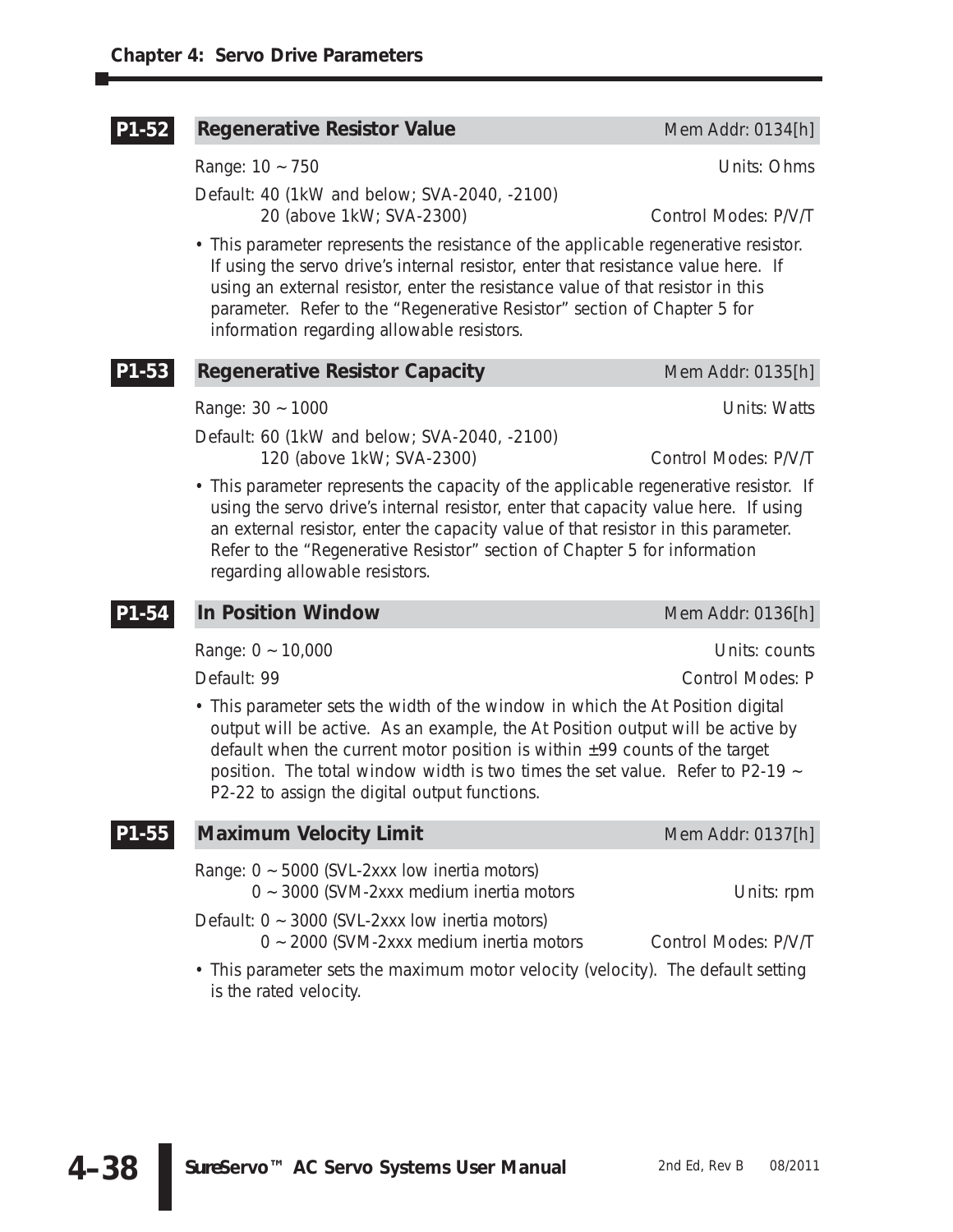#### **Overload Output Warning Threshold Mem Addr: 0138[h] P1-56**

Range: 0 ~ 120 Units: % Default: 120 Control Modes: P/V/T

- This parameter sets the level of the overload output warning threshold. When the system reaches threshold time level set by this parameter, it activates the Overload Warning DO signal  $(P2-18-P2-22 = 10)$ ; new setting in this firmware) and displays ALE23 on the LED Display. (ALE23 does not need to be cleared since it is only a warning, rather than a fault.)
- The setting of this parameter is a percentage of the continuous overload time required to initiate the Overload Fault ALE06. (The ALE06 Overload Fault times are set by P1-31 and are discussed in Chapter 1 of this manual.)
- $t_{OL}$  warning = ( $t_{OL}$  fault) x (setting value of P1-56)
- Example for 100~750W systems operating at 200% OL, and P1-56 = 60%: For 100~750W systems,  $t_{\text{O}}$  fault @ 200% OL = 8s per Chapter 1 OL charts. t OL warning = (8s) x (60%) = 4.8s
- This parameter varies by firmware version. For revision details, refer to "Appendix D: Latest *Sure*Servo Firmware Revisions".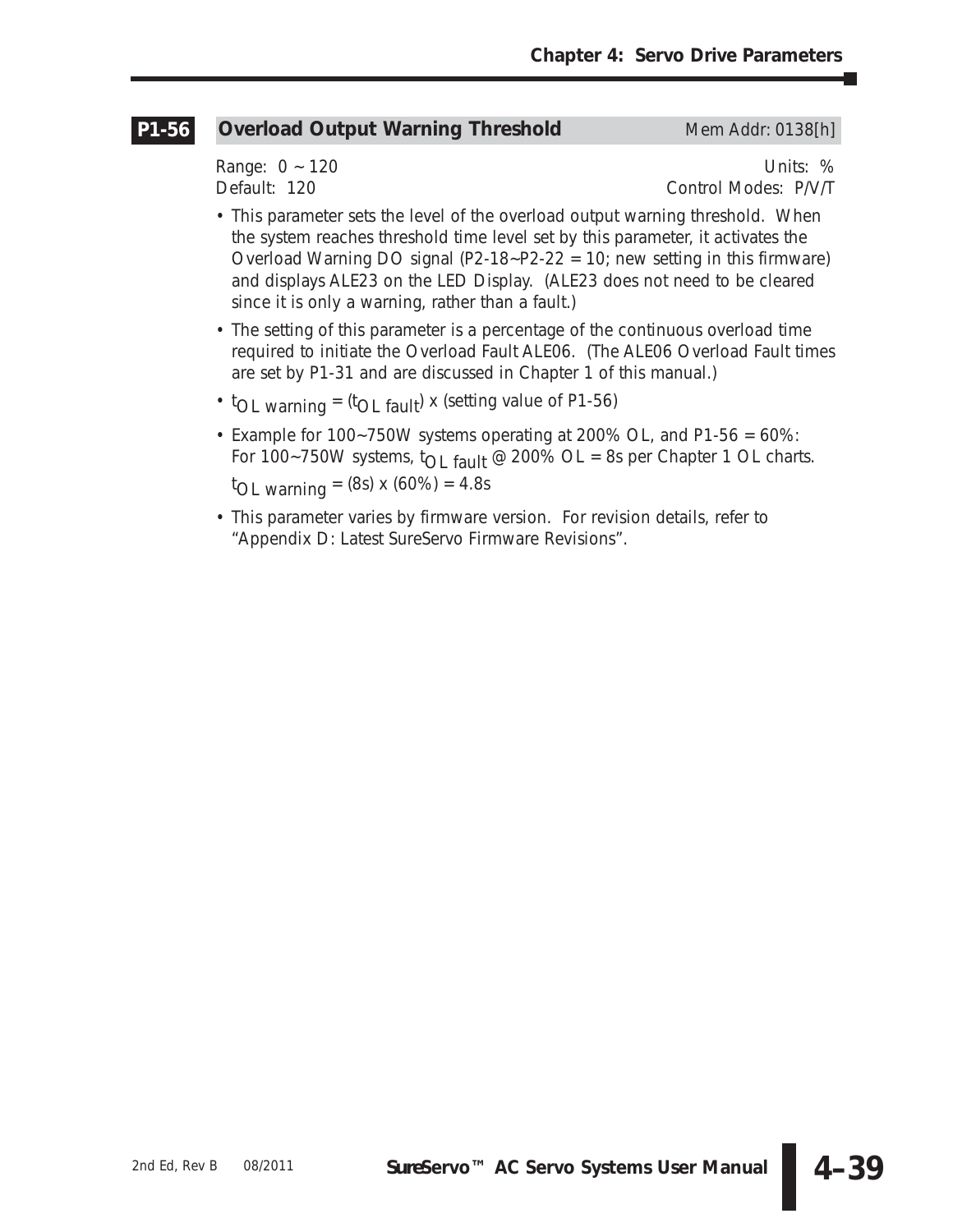### **Extended Parameters**

#### **Position Loop Proportional Gain (KPP)** Mem Addr: 0200[h] **P2-00**

Range: 0 ~ 1023 Units: rad/s

Default: 35 Control Modes: P

• This parameter adjusts the proportional gain of the position control loop, thereby affecting system stiffness and response. Higher gains reduce position error and increase responsiveness. However, if the setting is too high, it may generate oscillation or noise in the system.

In Easy Tune mode, this parameter is adjusted by the system. For information regarding manual tuning of this parameter, refer to "Manual Tuning Mode Details" in the "Control Modes of Operation and Tuning" chapter.

#### **Position Loop Gain Boost** Mem Addr: 0201[h] **P2-01**

Range: 10 ~ 500 Units: %

Default: 100 Control Modes: P

• This parameter sets the amount of KPP boost when the application condition is met. Use P2-27 to set the condition in which this boost will be applied to the system.

| $P2-02$<br><b>Position Feed Forward Gain (KFF)</b> | Mem Addr: 0202[h] |
|----------------------------------------------------|-------------------|
| Range: $10 - 20,000$                               | Units: 0.0001     |
| Default: 5000                                      | Control Modes: P  |
|                                                    |                   |

• This parameter sets the Feed Forward Gain when executing the Position Control Command. It is used to reduce position following error and shorten settling time. Increase the gain to reduce the error. However, increasing it too much can lead to mechanical resonance and vibration.

For information regarding manual tuning of this parameter, refer to "Manual Tuning Mode Details" in the "Control Modes of Operation and Tuning" chapter.

#### **Smooth Constant of Position Feed Forward Gain** Mem Addr: 0203[h] **P2-03**

Range:  $2 \sim 100$  Units: ms

Default: 5 Control Modes: P

• This parameter is used in conjunction with P2-02. P2-03 sets the length of time that the position error is applied to the velocity loop. Set this value as low as possible for desired system performance.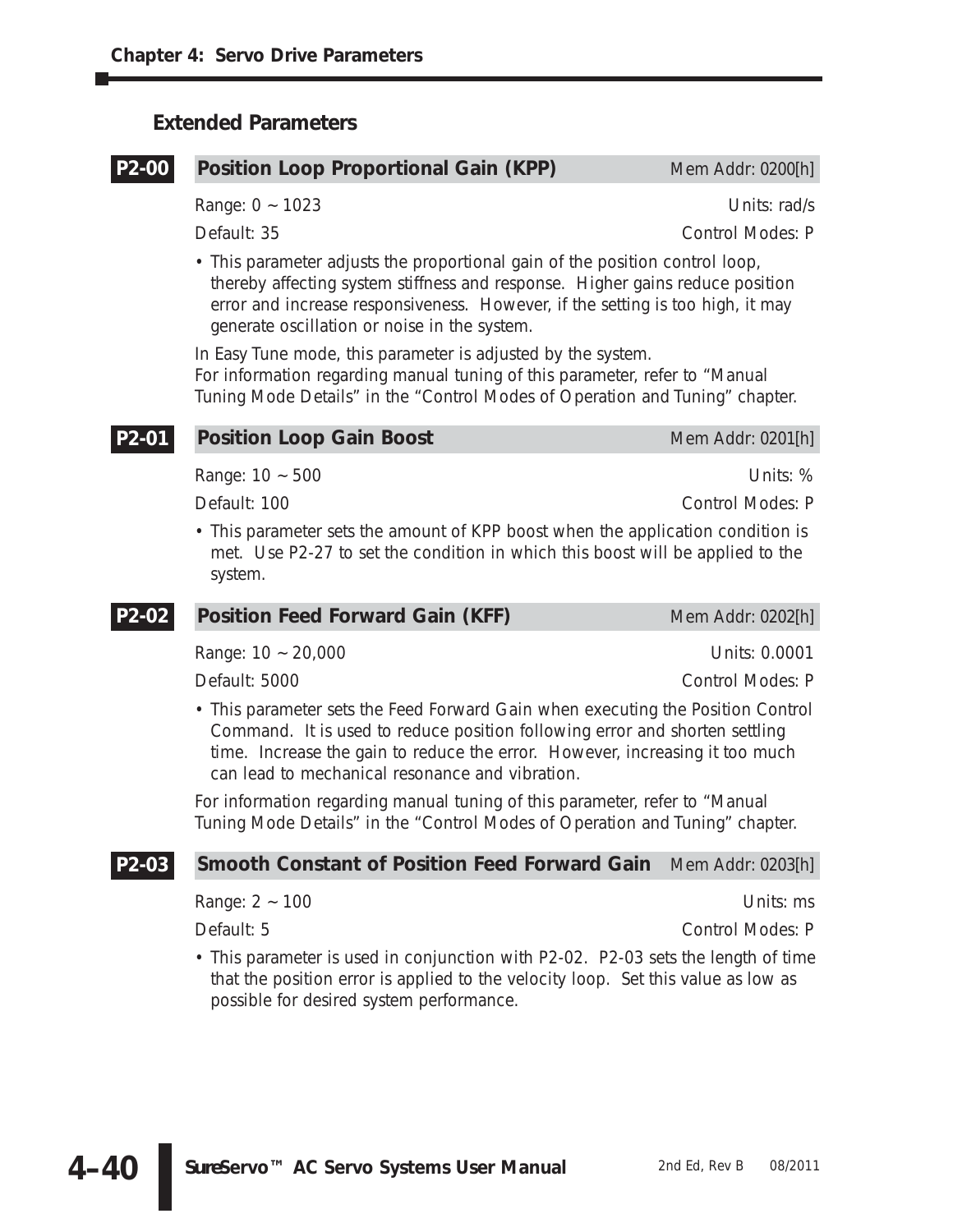#### **Velocity Loop Proportional Gain (KVP)** Mem Addr: 0204[h] **P2-04**

Range:  $0 \sim 20,000$  Units: rad/s

Default: 500 Control Modes: P/V

• This parameter sets the proportional gain for the velocity loop. Higher values make the velocity loop more responsive. However, setting it too high will cause excessive vibration or noise.

In Easy Tune Mode, the value of this parameter is automatically set by the system. For information regarding Manual Tuning of this parameter, refer to "Manual Tuning Mode Details" in the "Control Modes of Operation and Tuning" chapter.

| P2-05 | <b>Velocity Loop Gain Boost</b>                                                                                                                                                                                                                                                                                      | Mem Addr: 0205[h]  |
|-------|----------------------------------------------------------------------------------------------------------------------------------------------------------------------------------------------------------------------------------------------------------------------------------------------------------------------|--------------------|
|       | Range: $10 \sim 500$                                                                                                                                                                                                                                                                                                 | Units: %           |
|       | Default: 100                                                                                                                                                                                                                                                                                                         | Control Modes: P/V |
|       | • This parameter sets the amount of KVP boost when the application condition is<br>met. See P2-27 to set the condition in which this boost will be applied to the<br>system.                                                                                                                                         |                    |
| P2-06 | <b>Velocity Loop Integral Compensation (KVI)</b>                                                                                                                                                                                                                                                                     | Mem Addr: 0206[h]  |
|       | Range: $0 \sim 4095$                                                                                                                                                                                                                                                                                                 | Units: n/a         |
|       | Default: 100                                                                                                                                                                                                                                                                                                         | Control Modes: P/V |
|       | • This parameter sets the integral time of the velocity loop. When the value of the<br>velocity integral compensation is increased, it can improve the velocity<br>response ability and decrease the velocity control deviation. However, if the<br>setting value is too high, it may generate oscillation or noise. |                    |
|       | In the Easy Tune Mode the value of this parameter is automatically set by the                                                                                                                                                                                                                                        |                    |

In the Easy Tune Mode, the value of this parameter is automatically set by the system. For information regarding Manual Tuning of this parameter, refer to "Manual Tuning Mode Details" in the "Control Modes of Operation and Tuning" chapter.

| P2-07 Velocity Feed Forward Gain (KVF) | Mem Addr: 0207[h] |
|----------------------------------------|-------------------|
|                                        |                   |

Range: 0 ~ 20,000 Units: 0.0001

Default: 0 Control Modes: V

• This parameter sets the Feed Forward Gain when executing the velocity control command. When using the velocity smooth command, increased gain can improve velocity track deviation. When not using the velocity smooth command, decreased gain can improve the resonance condition of the mechanical system.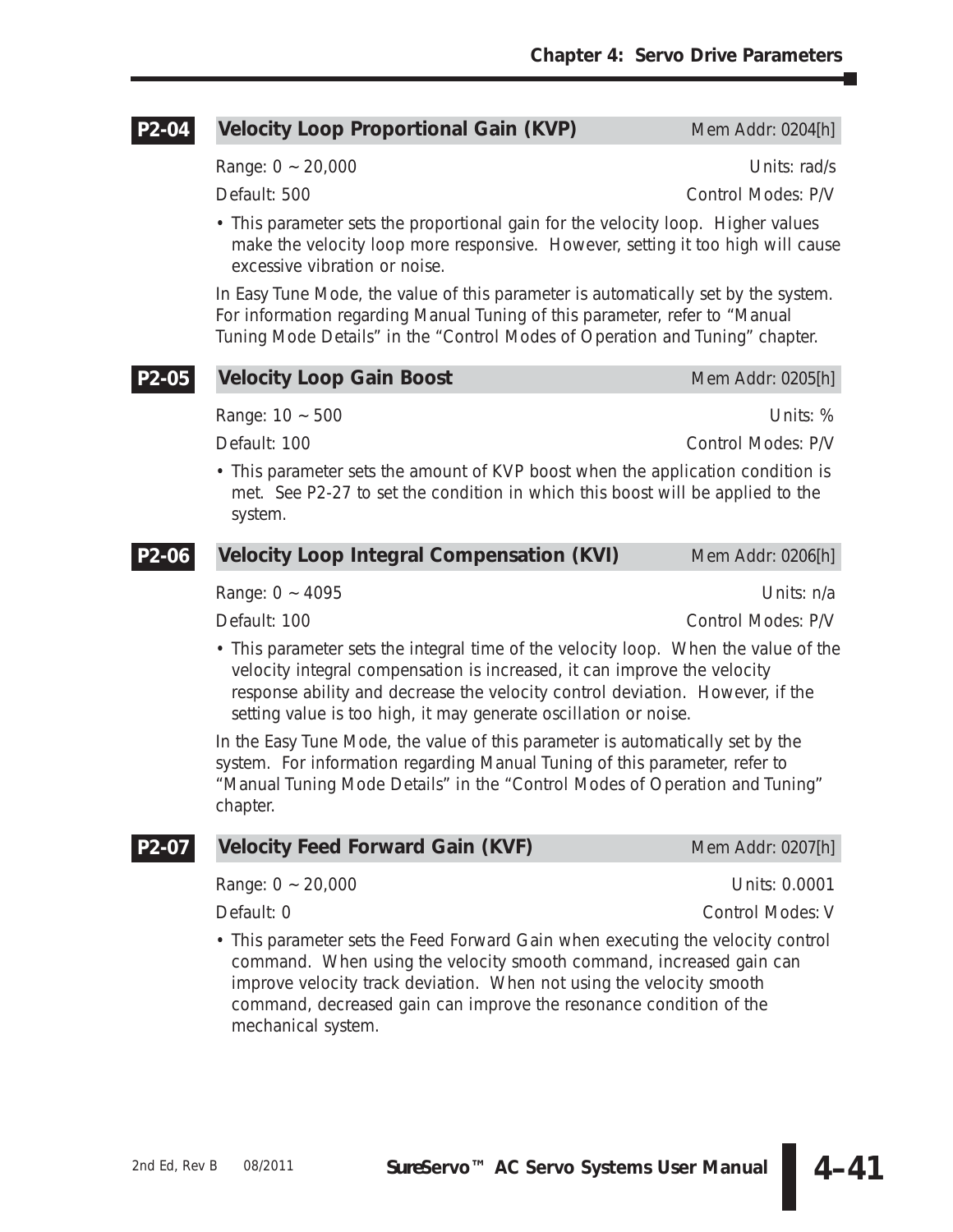#### [4] Factory Defaults and Password Mem Addr: 0208[h] **P2-08**

Range: 0 ~ 65,535 Units: n/a<br>Default: 0 Control Modes: P/V/T Control Modes: P/V/T

• This parameter can be used to restore factory default parameter settings, and to establish a password.

Settings:

Restore Default Settings:

10 Reset system to factory default parameters.



*Restoring system defaults will reset any active password.*

Password Settings:

10,000 ~ 65,535 Password which locks the current configuration in the drive. The parameters then cannot be changed unless the correct password is entered first.

- To apply a password: Enter a five digit password in the range from 10,000 to 65,535 into P2-08. Then enter the same password again to confirm it.
- To change parameters when a password is active: Enter the correct password to unlock the parameters, then change the parameters.
- To disable password security: Enter the correct password, and then zero (0) twice in succession.

#### **Debounce Filter (Contact Suppression)** Mem Addr: 0209[h] **P2-09**

Range: 0 ~ 20 Units: 2ms<br>
Default: 2 Units: 20 Units: 2ms<br>
Control Modes: P/V/T Control Modes: P/V/T

• This parameter sets a low-pass filter on the general purpose inputs, which helps to prevent false input triggers due to electrical noise and contact bounce. Setting this value too high may result in missed intended triggers.

#### **[6] Digital Input Terminal 1 (DI1)** Mem Addr: 020A[h] **P2-10**

Range: 0 ~ 145 Units: n/a<br>Default: 101 Units: n/a<br>Control Modes: P/V/T Control Modes: P/V/T

- P2-10  $\sim$  P2-17 determine the functions and active states of DI1  $\sim$  DI7, respectively.
- P2-10 ~ P2-17 vary by firmware version. For revision details, refer to "Appendix D: Latest *Sure*Servo Firmware Revisions".

Settings:

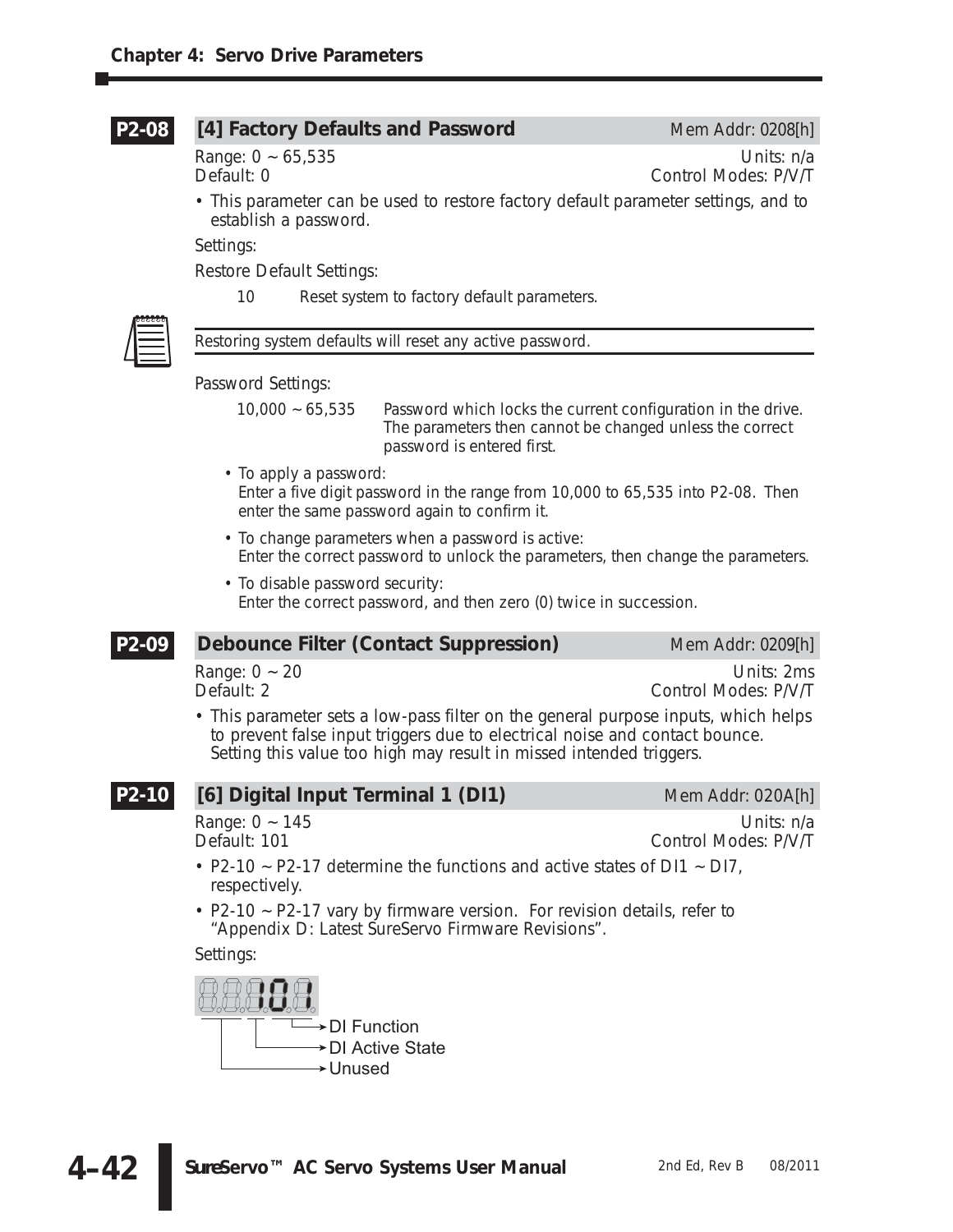DI Function Settings (P2-10 ~ P2-17):

- 00 Input Disabled
- 01 Servo Enable
- 02 Alarm Reset (will not reset all faults; see "Clearing Faults" in Chapter 7)<br>03 Gain Boost Switch
- Gain Boost Switch
- 04 Clear Command (see P2-50)<br>05 Low Velocity Clamp (see P1-
- Low Velocity Clamp (see P1-38)
- 06 Command Input Polarity

Inverts the polarity of the AI Input Command Voltage

- by multiplying by -1; i.e. +V bcomes -V and vice versa
- 07 Position Command Pause (Internal Indexer only)
- 08 Command Trigger (available in Pr mode only)
- 09 Torque Limit Enable (bi-directional)

(see DI settings 25, 26; P1-02, P1-12, P2-64)

- 10 Velocity Limit Enable (see P1-02, P1-09)<br>11 Position Command Select 0 (PCS
- Position Command Select 0 (PCS0)
- 12 Position Command Select 1 (PCS1)
- 13 Position Command Select 2 (PCS2)
- 14 Velocity Command Select 0 (VCS0)
- 15 Velocity Command Select 1 (VCS1)
- 16 Torque Command Select 0 (TCS0)
- 17 Torque Command Select 1 (TCS1)<br>18 Position/Velocity Mode Select (0=Vel.. 1=P
- Position/Velocity Mode Select (0=Vel., 1=Pos.) (dual control)
- 19 Velocity/Torque Mode Select (0=Vel., 1=Torq.) (dual control)<br>20 Position/Torque Mode Select (0=Torq., 1=Pos.) (dual control)
- Position/Torque Mode Select (0=Torq., 1=Pos.) (dual control)
- 21 Fault Stop (Normally Closed)<br>22 Reverse Inhibit (Overtravel I
- 22 Reverse Inhibit (Overtravel Normally Closed)<br>23 Forward Inhibit (Overtravel Normally Closed)
- 23 Forward Inhibit (Overtravel Normally Closed)<br>24 Home Sensor
- Home Sensor
- 25 Torque Limit Enable Reverse (reverse direction only) (see DI settings 09, 26; P1-02, P1-12, P2-64)
- 26 Torque Limit Enable Forward (forward direction only) (see DI settings 09, 25; P1-02, P1-13, P2-64)
- 27 Start Home Move Trigger
- 28 Index Mode Select 0 (IMS0)
- Index Mode Select 1 (IMS1)
- 30 Index Mode Select 2 (IMS2)
- Index Mode Select 3 (IMS3)
- 32 Index Mode Select 4 (IMS4)
- 33 Index Mode Control 0 (IMC0)
- 
- 34 Index Mode Control 1 (IMC1)<br>35 Index Mode Manual Continuous Operatic 35 Index Mode - Manual Continuous Operation
- 36 Index Mode Manual Single Step Operation
- 37 Jog Forward<br>38 Jog Reverse
- Jog Reverse
- 39 Step Reverse (Pr mode only)
- 40 Step Forward (Pr mode only)
- 41 Return to Index 1 (Auto Index Mode only); return motor to 1st position<br>42 Auto Position mode
- 42 Auto Position mode<br>43 Electronic Gear Nur
- 43 Electronic Gear Numerator Select 0 (EGNS0) (see P2-60 ~ P2-62)
- 44 Electronic Gear Numerator Select 1 (EGNS1) (see P2-60 ~ P2-62)
- 45 Inhibit Pulse Command Terminal

Causes external pulse input command to be ignored.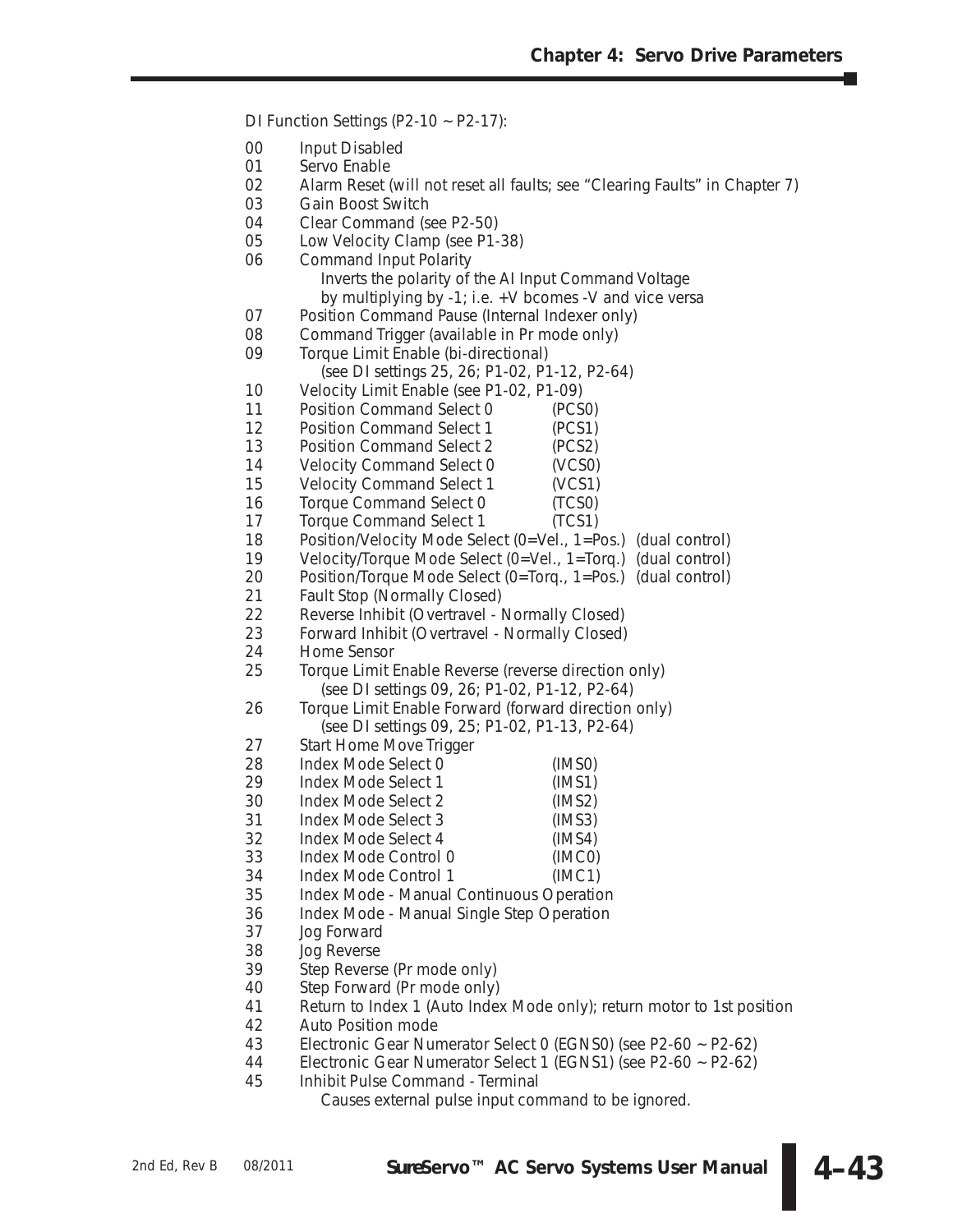|         | 1) When P2-10 $\sim$ P2-17 are set to zero (0), the corresponding inputs are disabled.<br>2) Settings 11-17 are for single control modes; 18-20 are for dual control modes. |                                    |
|---------|-----------------------------------------------------------------------------------------------------------------------------------------------------------------------------|------------------------------------|
|         | DI Active State Settings: $(P2-10 \sim P2-17)$ :                                                                                                                            |                                    |
|         | Normally Closed (use N.C. contact)<br>0<br>Normally Open (use N.O. contact)<br>1                                                                                            |                                    |
|         | Examples (for P2-10 $\sim$ P2-17):                                                                                                                                          |                                    |
|         | • Setting 101 configures this input for Servo Enable command, and requires a<br>normally open contact to be connected to it.                                                |                                    |
|         | • Setting 21 configures this input for Fault Stop circuit monitoring and requires a<br>normally closed contact to be wired to it.                                           |                                    |
| P2-11   | [6] Digital Input Terminal 2 (DI2)                                                                                                                                          | Mem Addr: 020B[h]                  |
|         | Range: $0 \sim 145$<br>Default: 104                                                                                                                                         | Units: n/a<br>Control Modes: P/V/T |
|         | • Refer to P2-10 for explanation of DI Terminal parameters P2-10 through P2-17.                                                                                             |                                    |
| P2-12   | [6] Digital Input Terminal 3 (DI3)                                                                                                                                          | Mem Addr: 020C[h]                  |
|         | Range: $0 \sim 145$<br>Default: 116                                                                                                                                         | Units: n/a<br>Control Modes: P/V/T |
|         | • Refer to P2-10 for explanation of DI Terminal parameters P2-10 through P2-17.                                                                                             |                                    |
| P2-13   | [6] Digital Input Terminal 4 (DI4)                                                                                                                                          | Mem Addr: 020D[h]                  |
|         | Range: $0 \sim 145$<br>Default: 117                                                                                                                                         | Units: n/a<br>Control Modes: P/V/T |
|         | • Refer to P2-10 for explanation of DI Terminal parameters P2-10 through P2-17.                                                                                             |                                    |
| P2-14   | [6] Digital Input Terminal 5 (DI5)                                                                                                                                          | Mem Addr: 020E[h]                  |
|         | Range: $0 \sim 145$<br>Default: 102                                                                                                                                         | Units: n/a<br>Control Modes: P/V/T |
|         | • Refer to P2-10 for explanation of DI Terminal parameters P2-10 through P2-17.                                                                                             |                                    |
| $P2-15$ | [6] Digital Input Terminal 6 (DI6)                                                                                                                                          | Mem Addr: 020F[h]                  |
|         | Range: $0 \sim 145$<br>Default: 22                                                                                                                                          | Units: n/a<br>Control Modes: P/V/T |
|         | • Refer to P2-10 for explanation of DI Terminal parameters P2-10 through P2-17.                                                                                             |                                    |
| P2-16   | [6] Digital Input Terminal 7 (DI7)                                                                                                                                          | Mem Addr: 0210[h]                  |
|         | Range: $0 \sim 145$<br>Default: 23                                                                                                                                          | Units: n/a<br>Control Modes: P/V/T |
|         | • Refer to P2-10 for explanation of DI Terminal parameters P2-10 through P2-17.                                                                                             |                                    |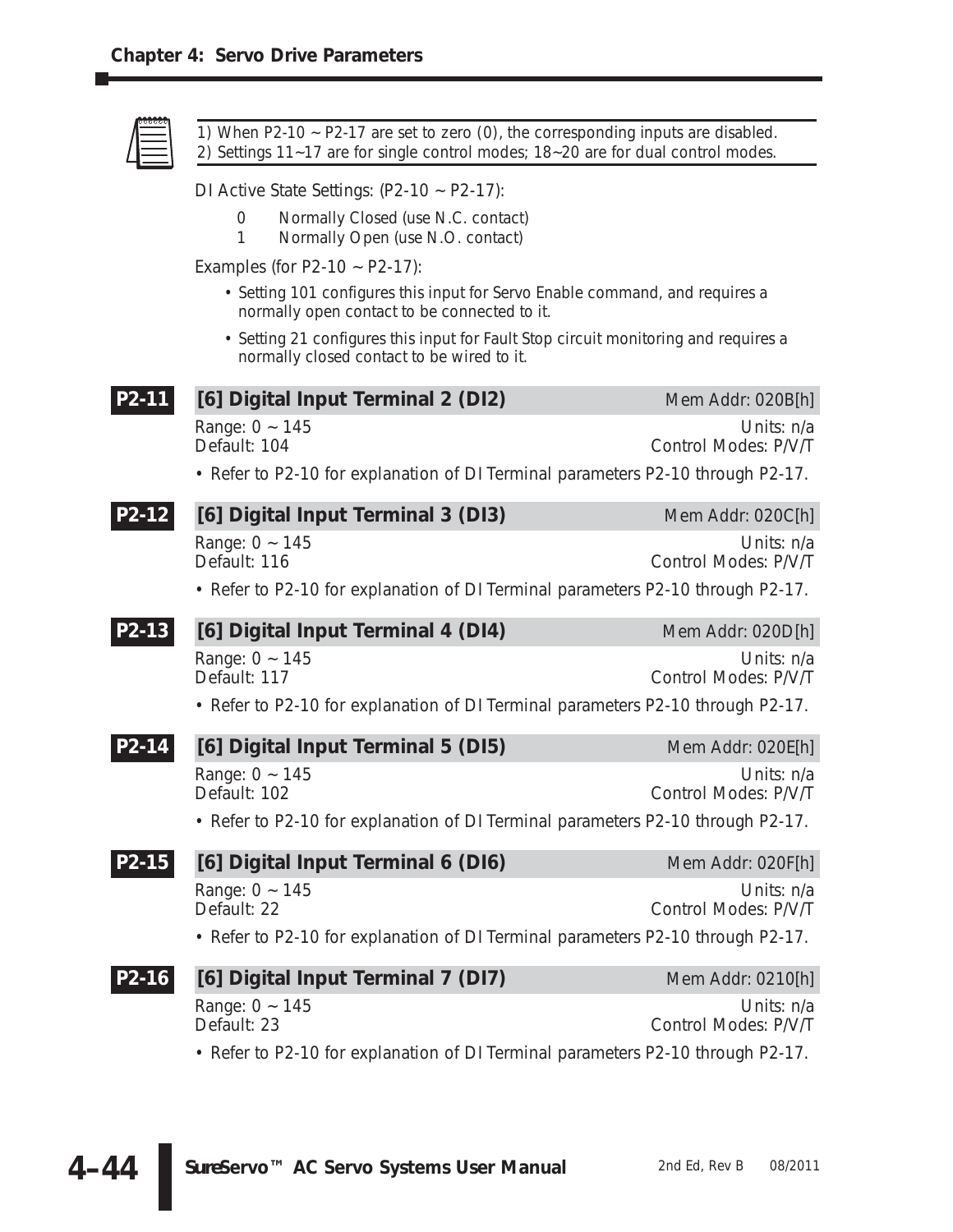### **[6] Digital Input Terminal 8 (DI8)** Mem Addr: 0211[h] **P2-17**

Range: 0 ~ 145 and 145 and 147 and 148 and 149 and 149 and 149 and 149 and 149 and 149 and 149 and 149 and 149 and 149 and 149 and 149 and 149 and 149 and 149 and 149 and 149 and 149 and 149 and 149 and 149 and 149 and 149 Default: 21 Control Modes: P/V/T

• Refer to P2-10 for explanation of DI Terminal parameters P2-10 through P2-17.

### **[6] Digital Output Terminal 1 (DO1)** Mem Addr: 0212[h] **P2-18**

Range: 0 ~ 109 Units: n/a Default: 101 Control Modes: P/V/T

- If P2-44 is set to its default value of zero  $(0)$ , parameters P2-18  $\sim$  P2-22 determine the functions and active states of DO1 ~ DO5, respectively.
- P2-18 ~ P2-22 vary by firmware version. For revision details, refer to "Appendix D: Latest *Sure*Servo Firmware Revisions".

Settings:



DO Function Settings (P2-18 ~ P2-22):

- 00 Output Disabled<br>01 Servo Ready (no
- 01 Servo Ready (no faults)<br>02 Servo On (enabled)
- 02 Servo On (enabled)<br>03 At Zero Velocity (see
- 03 At Zero Velocity (see P1-38)<br>04 At Velocity Reached
- At Velocity Reached
- 05 At Position
- 06 At Torque Limit<br>07 Active Fault
- 07 Active Fault<br>08 Electromagn
- 08 Electromagnetic Brake Control<br>09 Homing Completed
- Homing Completed
- 10 At Overload Output Warning Threshold

DO Active State Settings: (P2-18 ~ P2-22):

- 0 Acts like a Normally Closed contact<br>1 Acts like a Normally Open contact
- Acts like a Normally Open contact

Examples for P2-18  $\sim$  P2-22:

• Setting 101 configures this output as a Servo Ready indicator, and the output functions like a normally open contact.

Examples for P2-18  $\sim$  P2-22 (continued):

• Setting 005 configures this output as an At Position Indicator, and the output functions like a normally closed contact.



*1) P2-18 ~ P2-22 are effective only if P2-44 is set to zero (0).*

*2) When P2-18 ~ P2-22 DO Function digits are set to zero (0), the corresponding outputs are disabled.*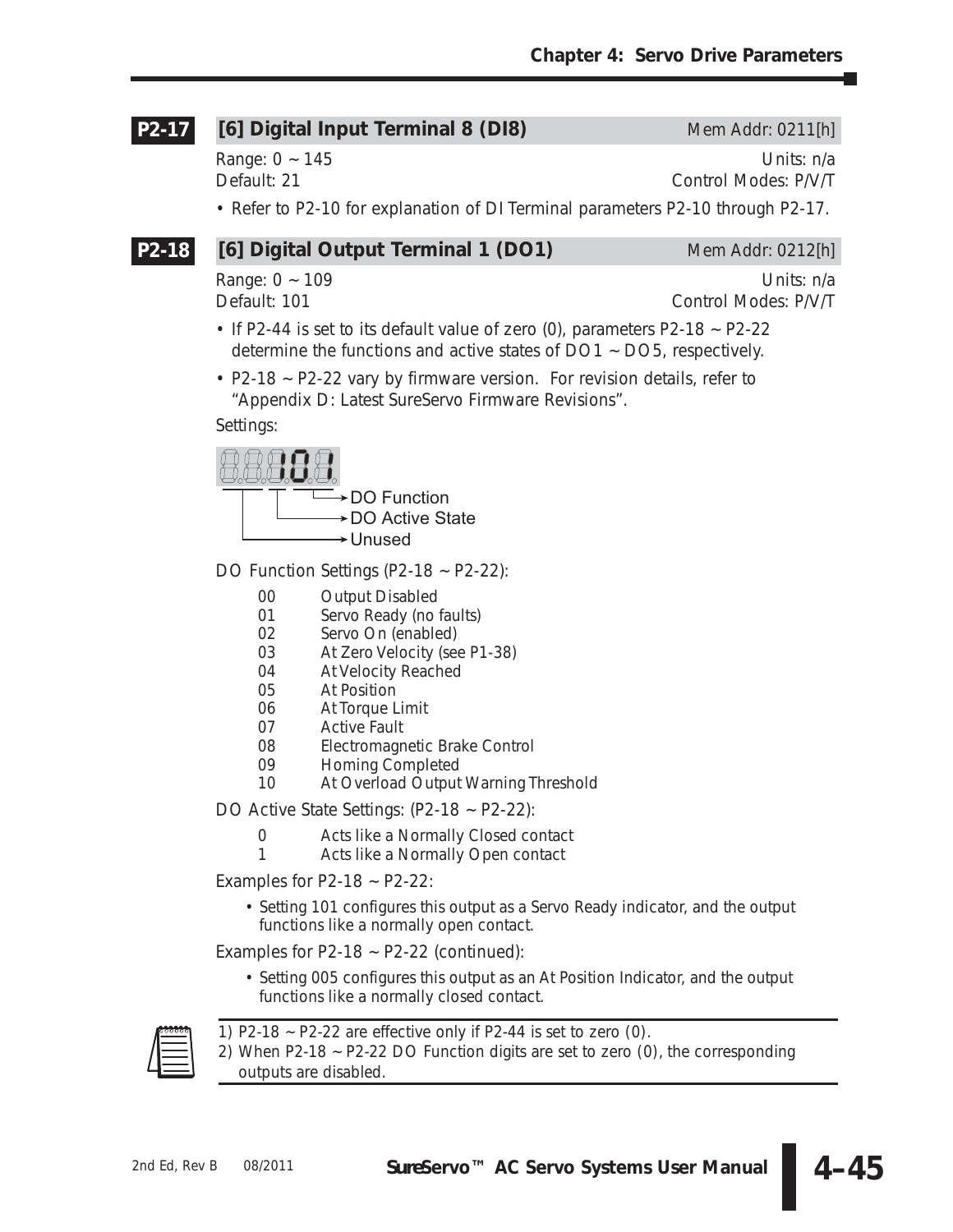| P2-19 | [6] Digital Output Terminal 2 (DO2)                                                                                                                                                                                                                    | Mem Addr: 0213[h]                  |
|-------|--------------------------------------------------------------------------------------------------------------------------------------------------------------------------------------------------------------------------------------------------------|------------------------------------|
|       | Range: $0 \sim 109$<br>Default: 103                                                                                                                                                                                                                    | Units: n/a<br>Control Modes: P/V/T |
|       | • Refer to P2-18 for explanation of DO Terminal parameters P2-19 through P2-22.                                                                                                                                                                        |                                    |
| P2-20 | [6] Digital Output Terminal 3 (DO3)                                                                                                                                                                                                                    | Mem Addr: 0214[h]                  |
|       | Range: $0 \sim 109$<br>Default: 109                                                                                                                                                                                                                    | Units: n/a<br>Control Modes: P/V/T |
|       | • Refer to P2-18 for explanation of DO Terminal parameters P2-19 through P2-22.                                                                                                                                                                        |                                    |
| P2-21 | [6] Digital Ouput Terminal 4 (DO4)                                                                                                                                                                                                                     | Mem Addr: 0215[h]                  |
|       | Range: $0 \sim 109$<br>Default: 105                                                                                                                                                                                                                    | Units: n/a<br>Control Modes: P/V/T |
|       | • Refer to P2-18 for explanation of DO Terminal parameters P2-19 through P2-22.                                                                                                                                                                        |                                    |
| P2-22 | [6] Digital Ouput Terminal 5 (DO5)                                                                                                                                                                                                                     | Mem Addr: 0216[h]                  |
|       | Range: $0 \sim 109$<br>Default: 7                                                                                                                                                                                                                      | Units: n/a<br>Control Modes: P/V/T |
|       | • Refer to P2-18 for explanation of DO Terminal parameters P2-19 through P2-22.                                                                                                                                                                        |                                    |
| P2-23 | <b>Notch Filter</b> (Resonance Suppression)                                                                                                                                                                                                            | Mem Addr: 0217[h]                  |
|       | Range: 50 ~ 1000<br>Default: 1000                                                                                                                                                                                                                      | Units: Hz<br>Control Modes: P/V/T  |
|       | • This parameter is used to reduce mechanical system vibration. Set the value to<br>match the mechanical resonance (vibration) frequency.                                                                                                              |                                    |
|       | • Resonance is a condition in a system that happens at certain frequencies, and it<br>is excited with a signal such as a velocity. It is possible to change the velocity<br>(or frequency) to avoid resonance. P2-23 through P2-26 can also be used to |                                    |



*If Notch Filter Attenuation (P2-24) is set to 0, then this Notch Filter (P2-23) is disabled.*

**P2-24**

**Notch Filter Attenuation** (Resonance Suppression) Mem Addr: 0217[h] Range: 0 ~ 32 (0 = disable) Unit: dB<br>Default: 0 Control Modes: P/V/T Control Modes: P/V/T

• This parameter sets the magnitude of the resonance suppression set by P2-23. Set P2-24 as low as possible without loss of system control at the resonance frequency (P2-23). (See P2-23 for explanation of resonance.)

suppress resonance.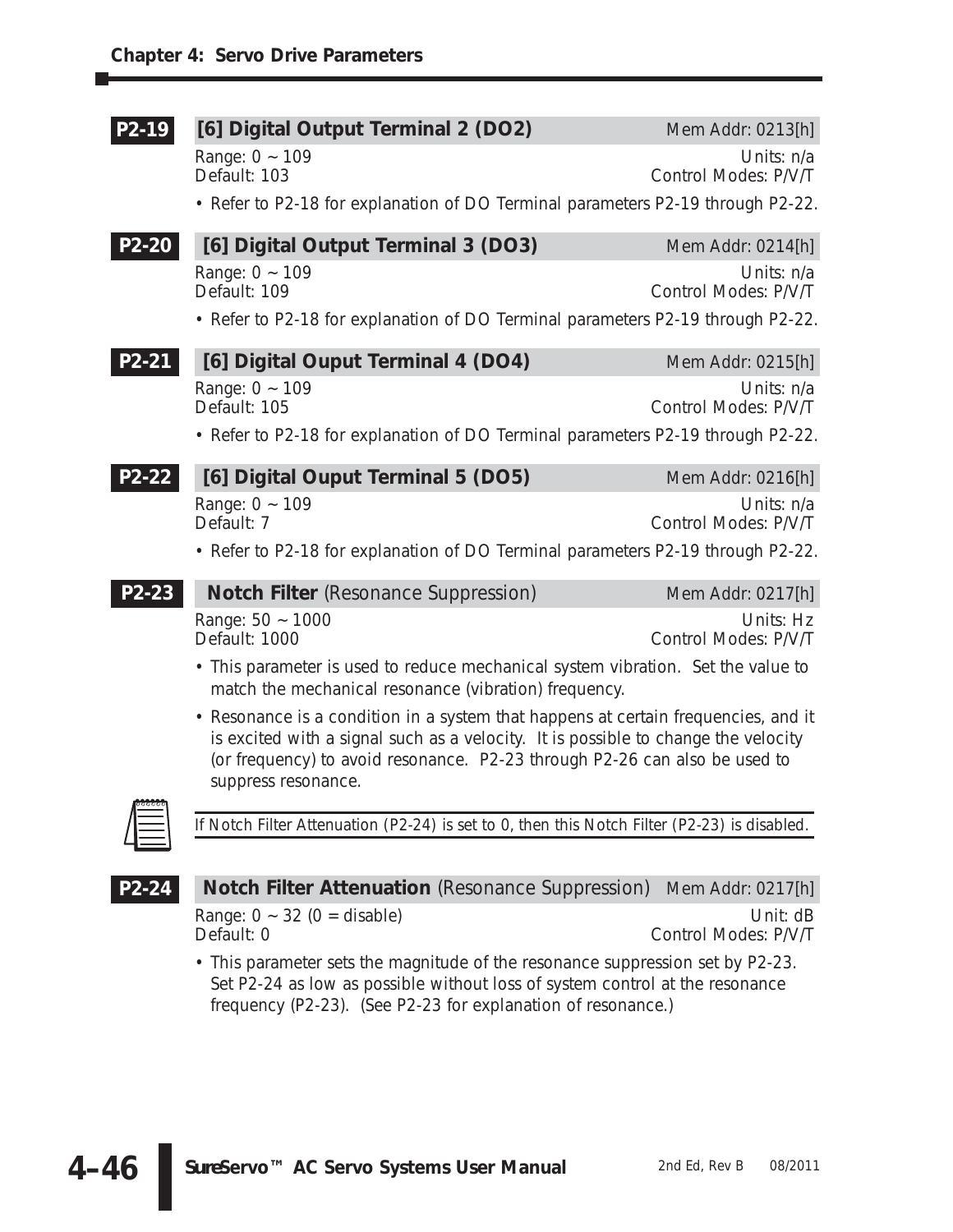#### **Low-pass Filter** (Resonance Suppression) Mem Addr:021A[h] **P2-25**

Range: 0 ~ 1000 (0 = disable) Units: ms Default: 2 (400W and below; SVA-2040)

5 (750W and above; SVA-2100, -2300) Control Modes: P/V/T

- This parameter is used to set the Low-pass Filter time constant of resonance suppression, in order to suppress or eliminate noise or resonance. (See P2-23 for explanation of resonance.)
- Increasing this parameter will reduce noise or resonance. However, setting the parameter too high will lead to the instability of the velocity loop and overshoot of the machinery system.
- The recommended setting value is as follows:  $P2-25 \le 1000 \div [(4)$  (Velocity Loop Bandwidth)]
- If the value is set to zero, the function is disabled.

**P2-26**

**External Anti-interference Gain** (Resonance Suppress)Mem Addr: 021A[h]

Range: 0 ~ 30000 (0 = disable) Units: n/a

Control Modes: P/V/T

- This parameter filters out resonance and reduces overshoot in the velocity loop feedback path. (See P2-23 for explanation of resonance.)
- It is set automatically in Easy Tune and Fixed Auto Tune (PDFF) modes. It is not recommended for use in Manual Mode unless its value is determined by the adaptive fixed Auto-Tune PDFF mode (P2-32 = 5). Once the value is determined in mode 5, it can be left when the tuning mode is set to Manual  $(P2-32 = 0)$ .
- If the value is set to zero, the function is disabled.



*No manual adjustment of this parameter is usually neccessary. Changing this value may result in exessive overshoot and an unstable system.*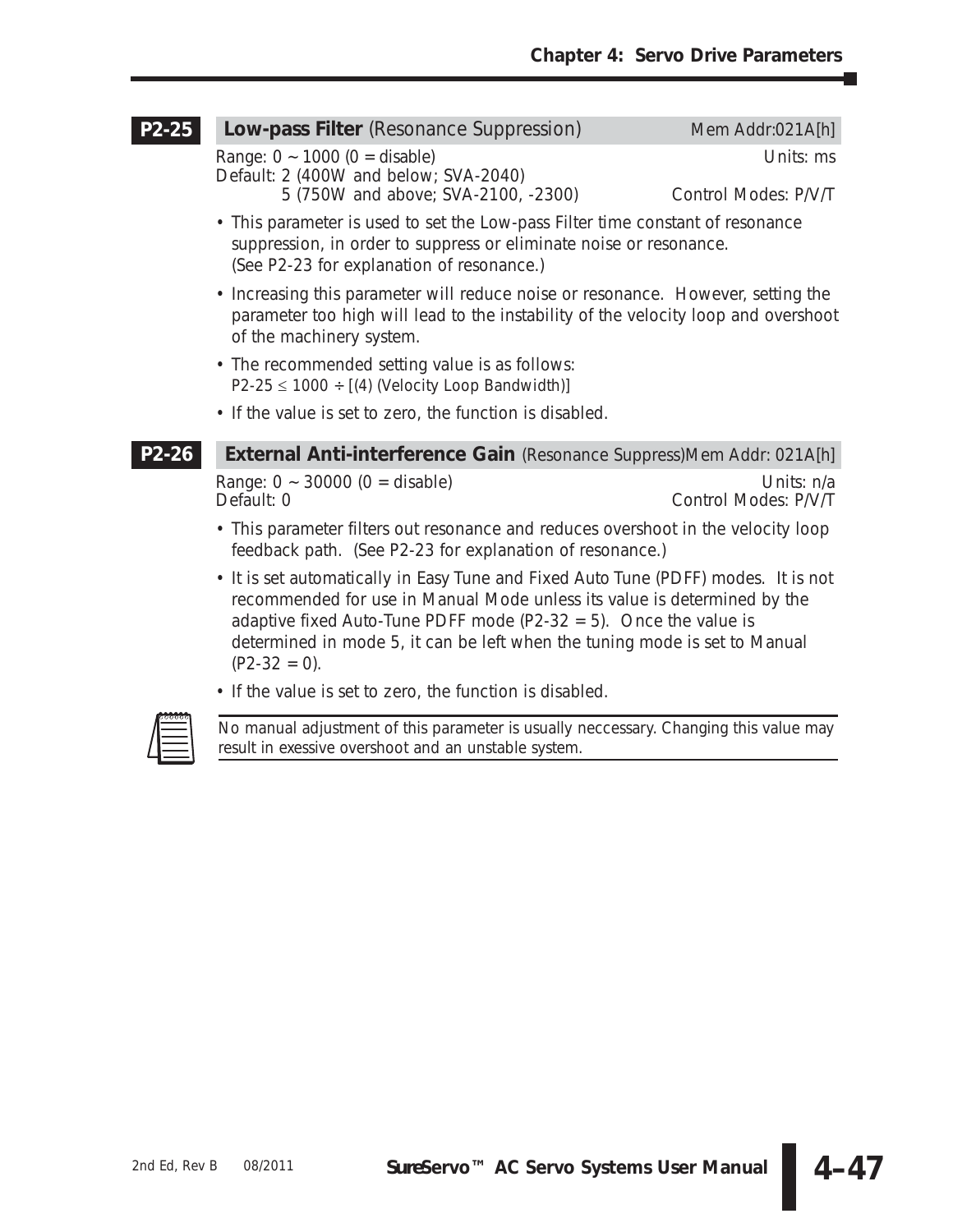#### **Gain Boost Control** Mem Addr: 021B[h] **P2-27**

| Units: n/a |
|------------|
|            |

Default: 0 Control Modes: P/V

• This parameter sets how or when Gain Boost is applied.

Settings:

- 0 Gain Boost is *disabled*.
- 1 Gain Boost controlled by *input terminal*.
- 2 In Position Mode (Pt or Pr), Gain Boost becomes active when *position deviation* is outside threshold set by P2-29.
- 3 Gain Boost becomes active when *Position Command frequency* is higher than the setting value of P2-29.
- 4 Gain Boost becomes active when servo *motor rotation velocity* is higher than the setting value of P2-29.

Gain Boost is used to adjust the position loop gain, the velocity loop gain, or both gains when the control condition determined by this parameter is met. The *amount* of boost applied is set by P2-01 (position loop) and by P2-05 (velocity loop).

This type of control is used primarily when the motor load changes significantly during normal operation. By applying Gain Boost, the system response and tuning can be altered on-the-fly to produce desirable performance.

#### **Gain Boost Switching Time** Mem Addr: 021C[h] **P2-28**

Range: 0 ~ 1000 (0 = disable) Unit: 10 ms

Default: 10 Control Modes: P/V

• This parameter is used to set the amount of time it takes for the gain boost to be applied. If the value is zero (disabled), then when the Gain Boost Command calls for boost, it will be applied instantaneously. By default, it will take 10 milliseconds.

#### **Gain Boost Switching Condition** Mem Addr: 021D[h] **P2-29**

Range:  $0 \sim 30,000$  (0 = disable) Unit: count, kpps, rpm

Default: 10,000 Control Modes: P/V

• This parameter sets the value of the gain switching condition (pulse error, kpps, rpm) selected in P2-27. The setting value will vary depending on the gain switching condition.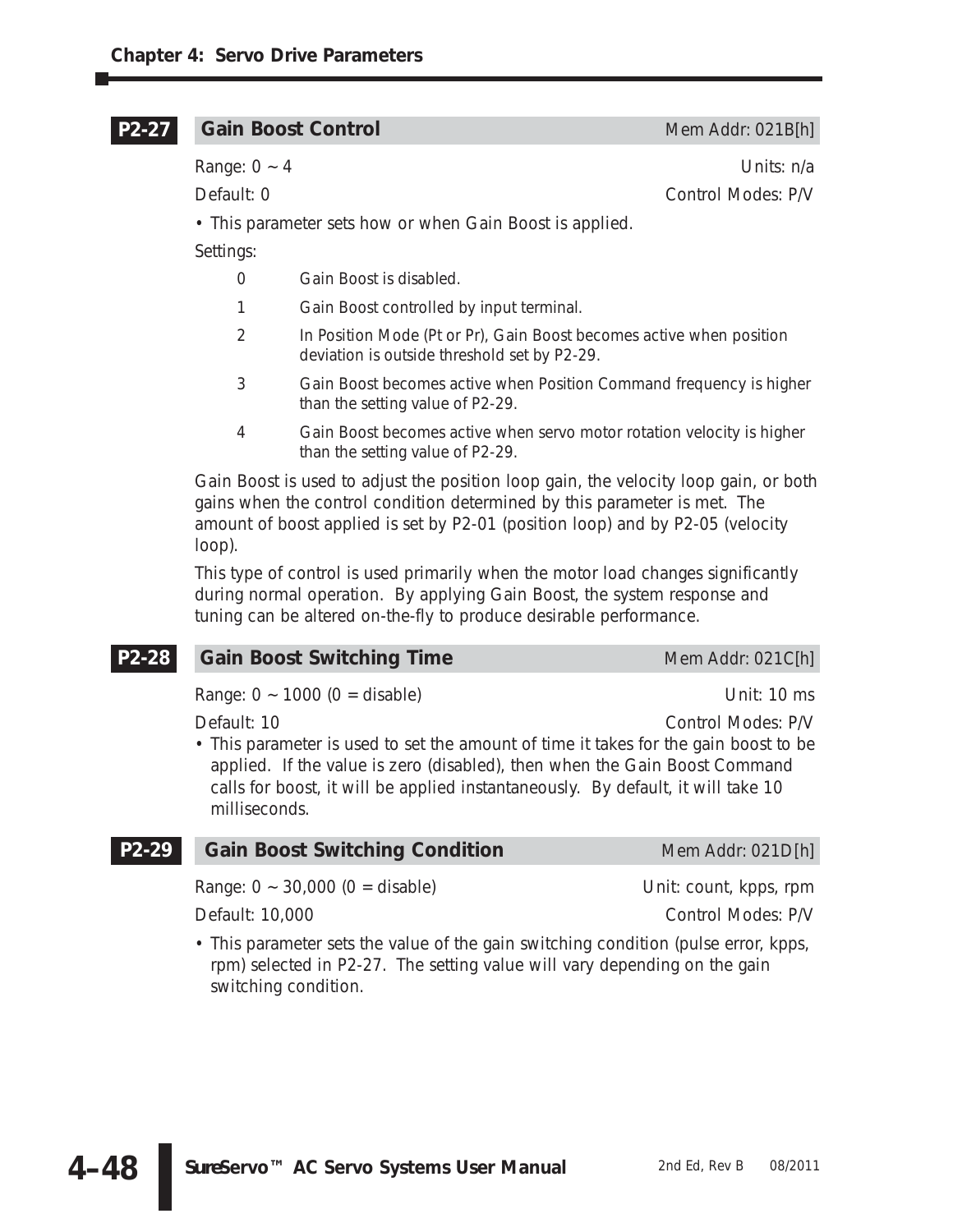#### **[4] Auxiliary Function** Mem Addr: 021E[h] **P2-30**

Range: 0 ~ 5 Unit: n/a

Default: 0 Control Modes: P/V/T

Refer to chapters 4 and 6 for information and usage of this parameter in Teach Mode and system commissioning.

Settings:

- 0 Normal operation of Servo Enable and both overtravel limits
- 1 Force Servo Enable and ignore both overtravel limitsl
- 2 Ignore Reverse Inhibit (overtravel limit)
- 3 Ignore Forward Inhibit (overtravel limit)
- 4 Set Teach Position Mode
- 5 Disable flash memory writes. This mode will allow parameters to be changed normally. However, they will NOT be saved to flash memory and will be lost when power is removed. When control power is lost and then restored, this parameter will be set to default 0 and must be set back to 5 to re-enable this mode.



**WARNING: This parameter will disable machine protection features, such as Servo Enable and Overtravel limits. Use this parameter with extreme caution.**

| P2-31 | <b>Auto and Easy Tuning Mode Response Level</b> | Mem Addr: 021F[h]    |
|-------|-------------------------------------------------|----------------------|
|       | Range: $0 \sim FF$ [h]                          | Unit: n/a            |
|       | Default: 44[h]                                  | Control Modes: P/V/T |
|       | Settings:                                       |                      |
|       | → Easy Tune Stiffness<br>Auto-tune Response     |                      |
|       | <b>→ Unused</b>                                 |                      |

Easy Tune Stiffness:

0 ~ F Where 0 equals the lowest stiffness setting, and F equals the highest stiffness setting (16 total settings possible). The higher the setting, the stiffer the control loop.

Auto Tune Response:

- $0 \sim F$  Where 0 equals the slowest response setting, and F equals the fastest response setting (16 total settings possible). The higher the setting, the faster the autotune feature will respond to changes.
- Refer to parameter P2-32 for enabling and disabling this feature.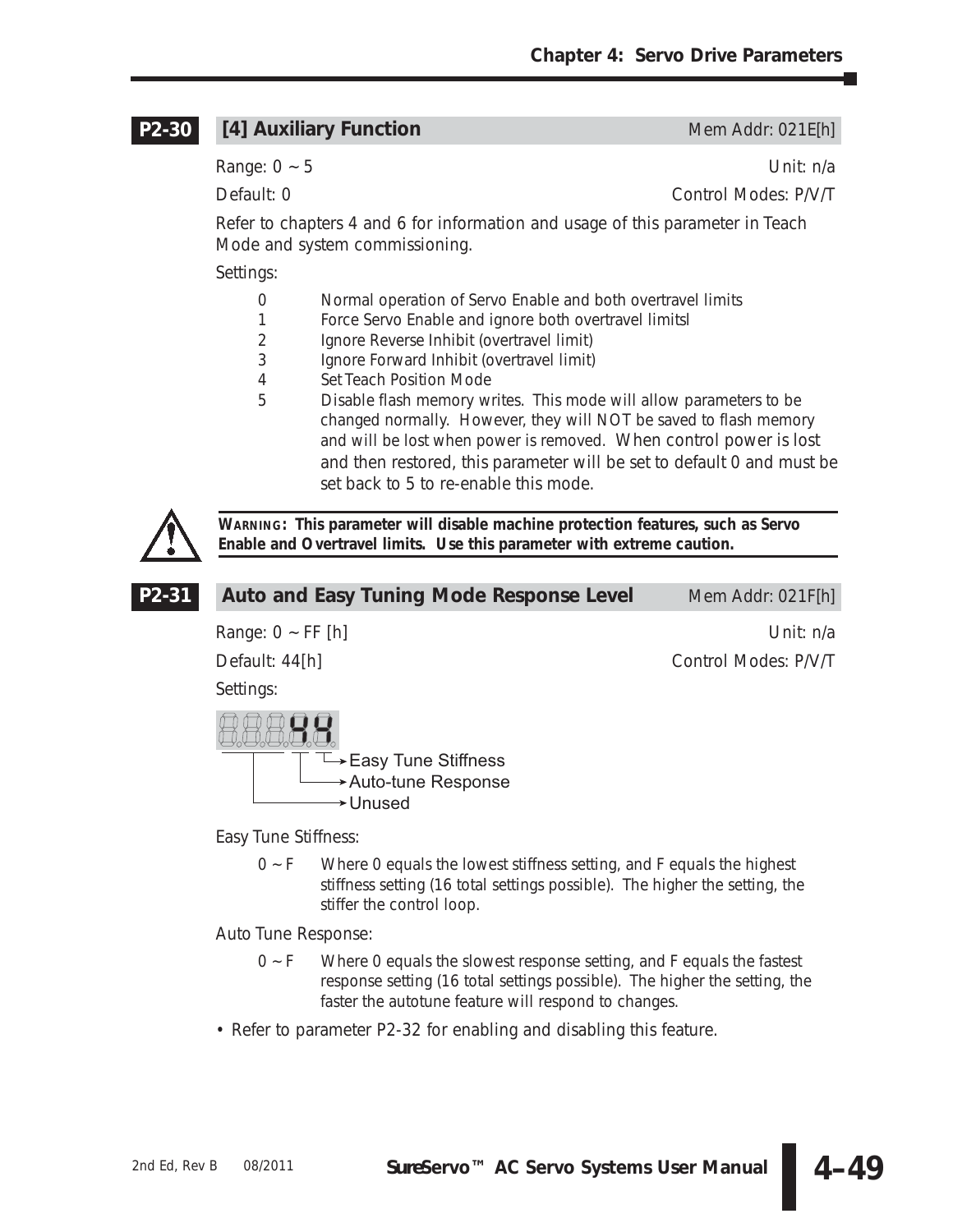#### **[2] Tuning Mode** Mem Addr: 0220[h] **P2-32**

Range:  $0 \sim 5$  Unit: n/a

Default: 0 Control Modes: P/V/T

• This parameter varies by firmware version. For revision details, refer to "Appendix D: Latest *Sure*Servo Firmware Revisions".

Settings:

- 0 Manual Tuning Mode
- 1 Easy-Tune Mode
- 2 PI Adaptive Auto-Tune Mode
- 3 PI Fixed Auto-Tune Mode (ratio is fixed; response levels are adjusted)
- 4 PDFF Adaptive Auto-Tune Mode
- 5 PDFF Fixed Auto-Tune Mode (ratio fixed; response levels are adjusted)
- PI = Proportional Integral control
- PDFF = Pseudo-Derivative Feedback and Feedforward control

Explanation of Auto-tuning:

- 1. When switching from mode 2 or 4 to mode 3 or 5 (fixed ratio modes), the system will save the measured load inertia value automatically to P1-37 and then set the other corresponding auto tune parameters accordingly.
- 2. When switching from mode 2 or 4 to mode 0 (manual mode), load measurements will cease and all parameters will be set to system defaults.
- 3. When switching from mode 0 to mode 3 or 5 (fixed ratio modes), P1-37 should be set to the proper mismatch ratio.
- 4. When switching from mode 3 to mode 0 (manual mode), P2-00, P2-04 and P2- 06 will retain the values determined by the auto-tune mode.
- 5. When switching from mode 5 to mode 0 (manual mode), the setting value of P2-00, P2-04, P2-06, P2-25 and P2-26 will retain the values determined by the auto-tune mode.

#### **Reserved P2-33**

#### **Overspeed Fault Threshold** Mem Addr: 0222[h] **P2-34**

Range: 5000 Units: rpm

Default: 1 ~ 5000 Control Modes: V

• This parameter is used to set the over velocity threshold that is used to determine the over velocity drive fault condition.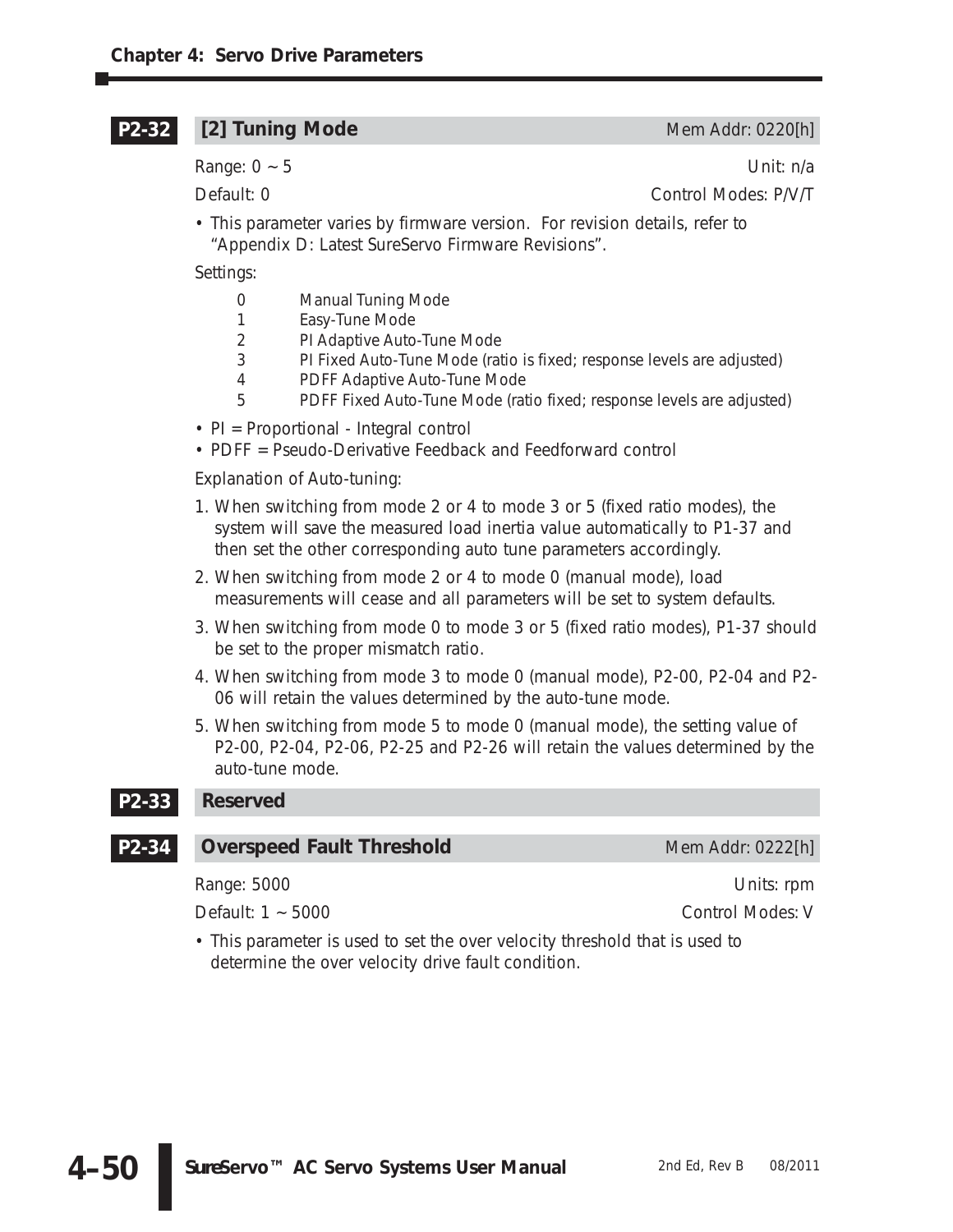| P <sub>2</sub> -35 | <b>Position Deviation Fault Window</b>                                                                                                                                                           | Mem Addr: 0223[h]       |
|--------------------|--------------------------------------------------------------------------------------------------------------------------------------------------------------------------------------------------|-------------------------|
|                    | Range: $1 - 30,000$                                                                                                                                                                              | Units: pulse            |
|                    | Default: 30,000                                                                                                                                                                                  | Control Modes: P        |
|                    | • This parameter is used to set the size of the position deviation window that is<br>used to determine the excessive deviation drive fault condition. Refer to P2-63<br>for scaling details.     |                         |
| P2-36              | <b>Position 1 Velocity</b>                                                                                                                                                                       | Mem Addr: 0224[h]       |
|                    | Range: $1 - 5,000$                                                                                                                                                                               | Units: rpm              |
|                    | Default: 1000                                                                                                                                                                                    | Control Modes: P        |
|                    | • This is the command velocity that is used to move to Position 1. Refer to P1-15<br>and P1-16 to set the Position 1 command position (absolute mode) or command<br>distance (incremental mode). |                         |
| P2-37              | <b>Position 2 Velocity</b>                                                                                                                                                                       | Mem Addr: 0225[h]       |
|                    | Range: $1 - 5,000$                                                                                                                                                                               | Units: rpm              |
|                    | Default: 1000                                                                                                                                                                                    | <b>Control Modes: P</b> |
|                    | • This is the command velocity that is used to move to Position 2. Refer to P1-17<br>and P1-18 to set the Position 2 command position (absolute mode) or command<br>distance (incremental mode). |                         |
| P2-38              | <b>Position 3 Velocity</b>                                                                                                                                                                       | Mem Addr: 0226[h]       |
|                    | Range: $1 - 5,000$                                                                                                                                                                               | Units: rpm              |
|                    | Default: 1000                                                                                                                                                                                    | Control Modes: P        |
|                    | • This is the command velocity that is used to move to Position 3. Refer to P1-19<br>and P1-20 to set the Position 3 command position (absolute mode) or command<br>distance (incremental mode). |                         |
|                    | <b>Position 4 Velocity</b>                                                                                                                                                                       | Mem Addr: 0227[h]       |
|                    | Range: $1 - 5,000$                                                                                                                                                                               | Units: rpm              |
|                    | Default: 1000                                                                                                                                                                                    | Control Modes: P        |

• This is the command velocity that is used to move to Position 4. Refer to P1-21 and P1-22 to set the Position 4 command position (absolute mode) or command distance (incremental mode).

**4–51**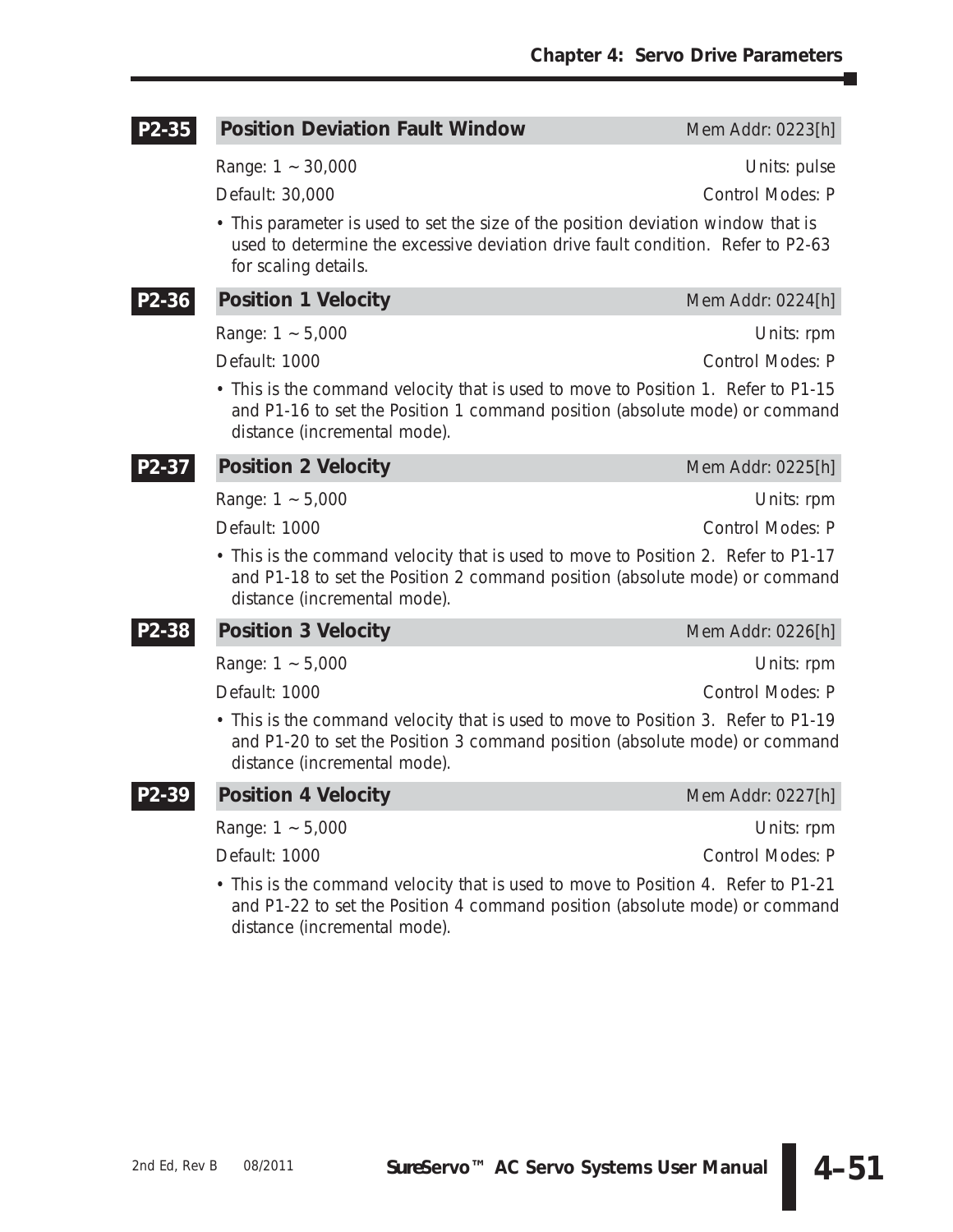#### **Position 5 Velocity Mem Addr: 0228[h] P2-40**

Range: 1 ~ 5,000 Units: rpm

Default: 1000 Control Modes: P

• This is the command velocity that is used to move to Position 5. Refer to P1-23 and P1-24 to set the Position 5 command position (absolute mode) or command distance (incremental mode).

**P2-41**

# **Position 6 Velocity Mem Addr: 0229[h]**

Default: 1000 Control Modes: P

Range: 1 ~ 5,000 Units: rpm

• This is the command velocity that is used to move to Position 6. Refer to P1-25 and P1-26 to set the Position 6 command position (absolute mode) or command distance (incremental mode).

### **P2-42**

Range: 1 ~ 5,000 Units: rpm Default: 1000 Control Modes: P

**Position 7 Velocity Mem Addr: 022A[h] Mem Addr: 022A[h]** 

• This is the command velocity that is used to move to Position 7. Refer to P1-27 and P1-28 to set the Position 7 command position (absolute mode) or command distance (incremental mode).

#### **Position 8 Velocity Mem Addr: 022B[h] Mem Addr: 022B[h] P2-43**

Range: 1 ~ 5,000 Units: rpm Default: 1000 Control Modes: P

• This is the command velocity that is used to move to Position 8. Refer to P1-29 and P1-30 to set the Position 8 command position (absolute mode) or command distance (incremental mode).

| P2-44 Digital Output Mode | Mem Addr: 022C[h] |
|---------------------------|-------------------|
| Range: $0 \sim 1$         | Units: n/a        |
| Default: 0                | Control Modes: P  |
|                           |                   |

• This parameter determines whether the digital outputs indicate Pr Auto and Index Modes status, or whether they function according to parameters P2-18 through P2-22.

Settings:

- 0 All five outputs function as defined in P2-18 ~ P2-22.
- 1 Pr Auto and Index Modes output. Outputs indicate current status during indexing operations. (Refer to Chapter 5, "Control Modes of Operation and Tuning", for explanation of status codes.)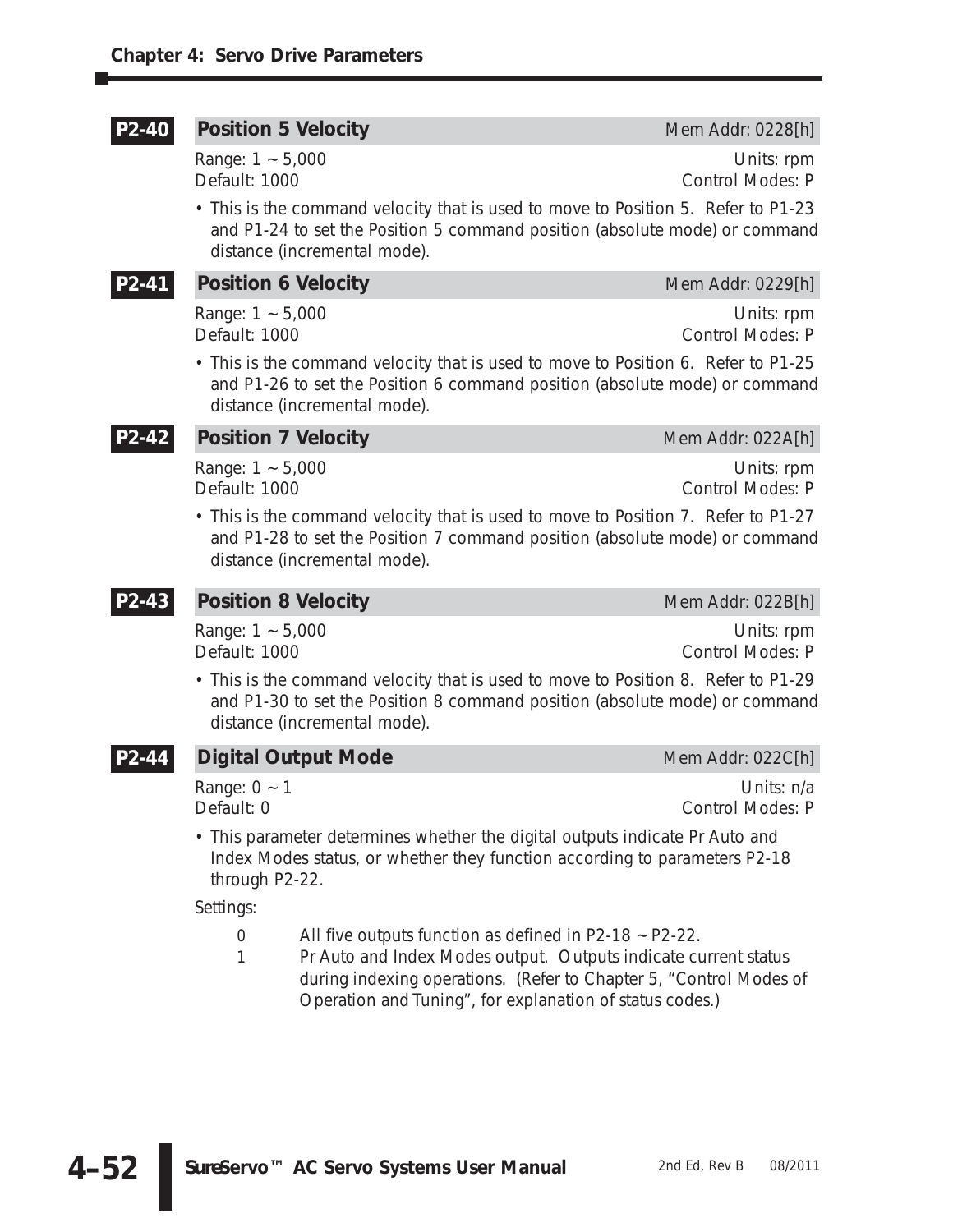### **Index Mode Output Signal Delay Time** Mem Addr: 022D[h] Range: 0 ~ 250 Units: 4 ms Default: 1 Control Modes: P • This parameter sets the ON time delay after the index move is complete (when Index Mode is enabled). Note: Used only when P2-44 is set to 1. Refer to P1-33 and to the "Position Control Modes" section of chapter 5 for more details. **Index Mode Stations** Mem Addr: 022E[h] Range: 2 ~ 32 Units: n/a Default: 6 Control Modes: P • This parameter sets the number of positions used during index mode operation. Note: Used only when P1-33 is set to 2, 3, or 4. Refer to P1-33 and to the "Position Control Modes" section of chapter 5 for more details. **Position Deviation Clear Delay Time** Mem Addr: 022F[h] Range: 0 ~ 250 Units: 20 ms Default: 0 Control Modes: P • This parameter sets the delay time after the deviation subsides during index mode operation. **P2-47 P2-46 P2-45**

Note: Used only when P1-33 is set to 2, 3, or 4.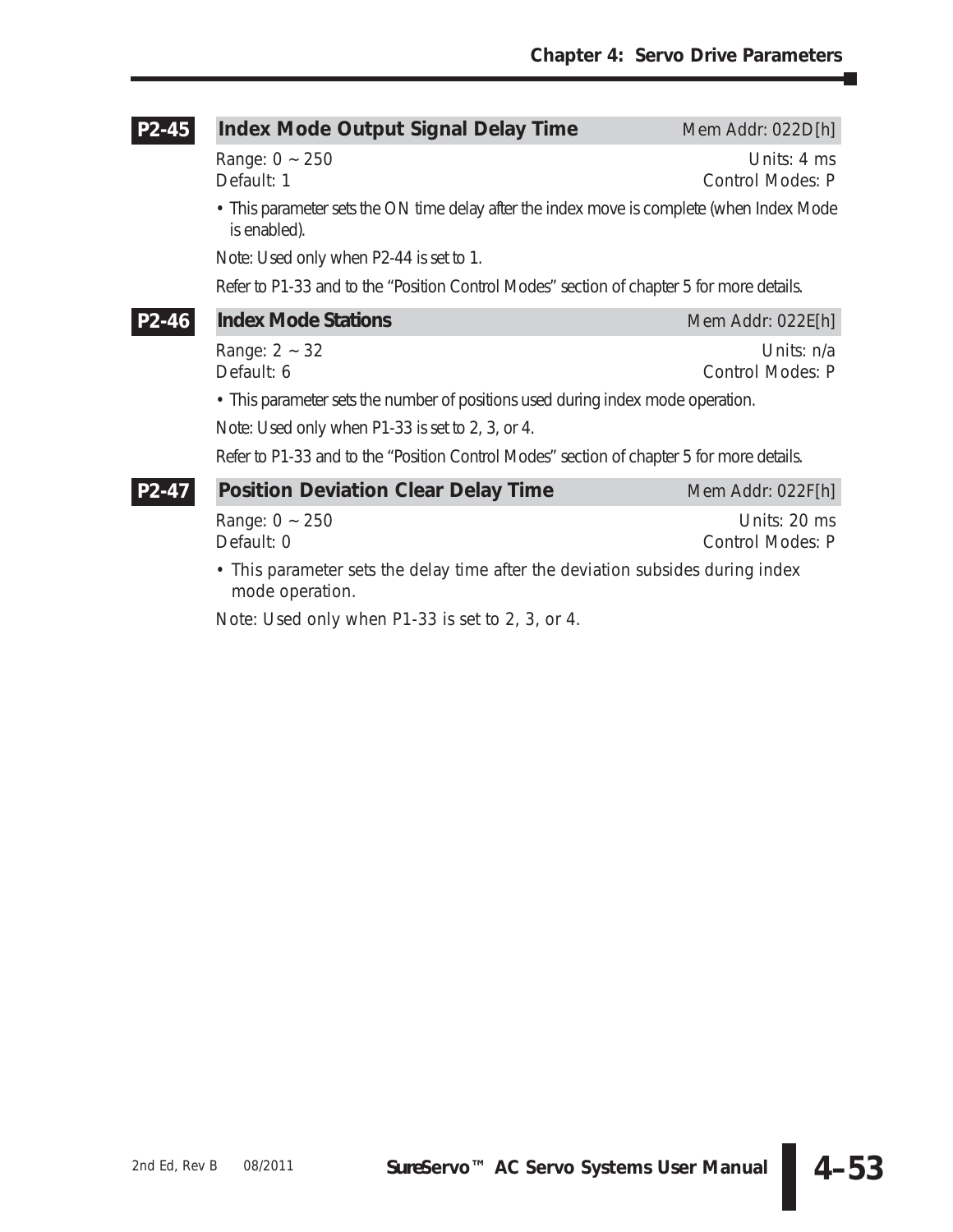#### **Backlash Compensation (Index Mode)** Mem Addr: 0230[h] **P2-48**

Range:  $0 \sim 10,312$  (0~312 counts + direction) Units: counts Default: 0 Control Modes: Pr

- This parameter sets the amount of position compensation (in counts) used in Index Mode.
- Used only when P1-33 is set to 2, 3, or 4.

There is a slight amount of backlash inherent in all mechanical systems. Set the magnitude of the compensation, and the direction in which it should be applied.

• Note: The electronic gear ratio has to be considered when setting the magnitude:

Compensation Counts = (P2-48) (Electronic Gear Ratio)

Settings:



Pulse Counts Settings:

0~312 Number of pulse counts

Polarity Settings:

- 0 Forward compensation
- 1 Reverse compensation



*System must be re-homed after making any changes to this parameter.*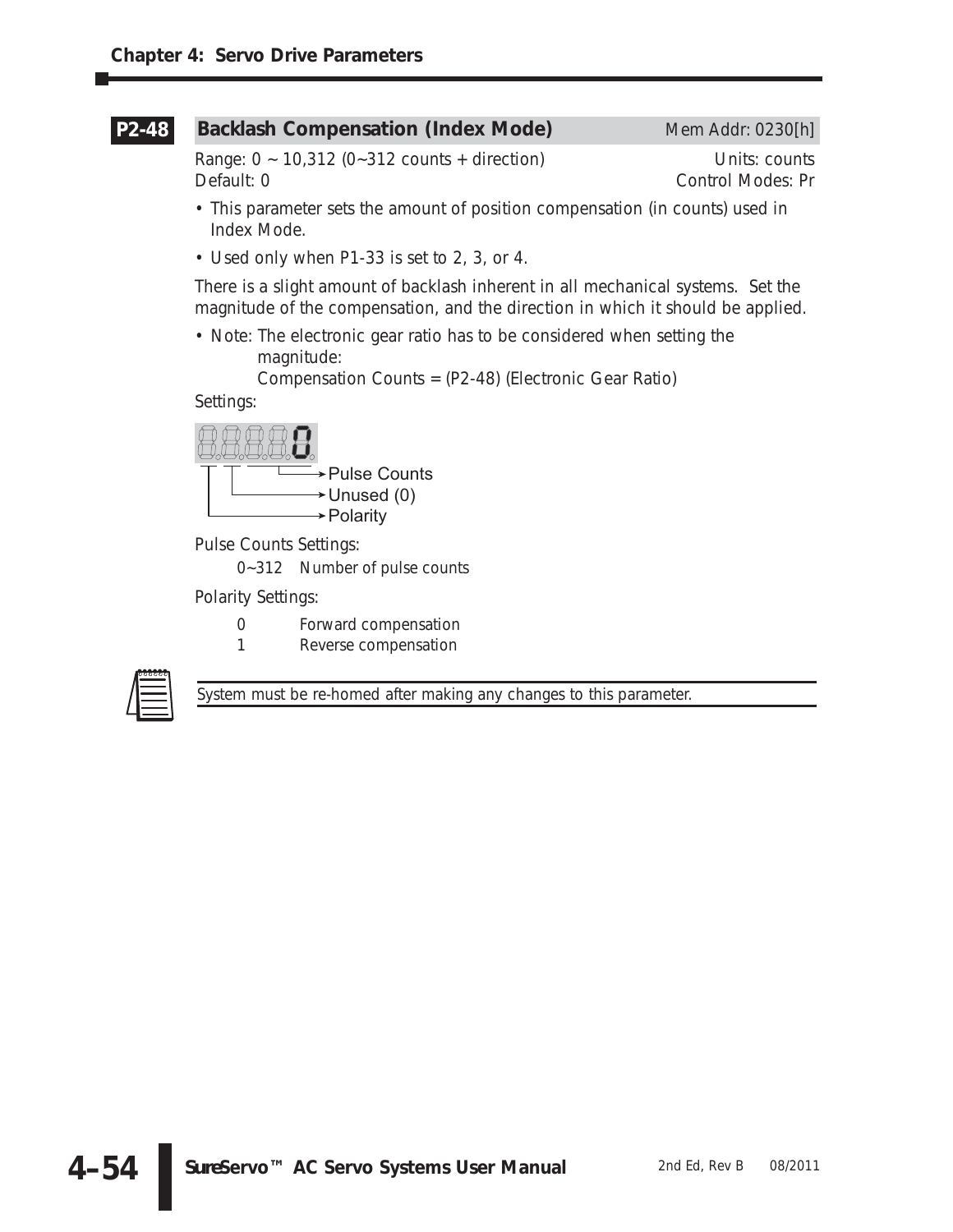#### **Jitter Suppression** Mem Addr: 0231[h] **P2-49**

Range:  $0 \sim 19$  (enable/disable +  $0 \sim 9$ ) Units: n/a Default: 0 Control Modes: P/V

• This parameter adjusts the cut-off frequency of the velocity feedback into the velocity control loop.

It is typically used in applications where low speed performance is needed but fast response is not required. As an example, when the motor stops at a position, the servo control loops are going to force the motor to stay where it is to within +/- 1 encoder count. In some cases (based on tuning), a rapid swing between +/- 1 pulse may cause an intermittent or mechanical noise. Use the parameter to suppress this type of noise problem.

When using this parameter, set the value to the smallest possible value (highest frequency) for desired performance. The higher the value (lower frequency cutoff) the worse the "at position" accuracy will be (not guaranteed to be  $+/-1$ encoder count).

Settings:



Jitter Suppression Settings:

- 0 600Hz cutoff frequency
- 1 500Hz cutoff frequency
- 2 400Hz cutoff frequency
- 3 350Hz cutoff frequency
- 4 300Hz cutoff frequency
- 5 250Hz cutoff frequency
- 6 200Hz cutoff frequency
- 7 150Hz cutoff frequency
- 8 100Hz cutoff frequency
- 9 80Hz cutoff frequency

Enable/Disable Settings:

- 0 Disable Jitter Suppression
- 1 Enable Jitter Suppression



*This cut-off frequency must be higher than the velocity loop bandwidth (P2-04) in order to assure loop stability.*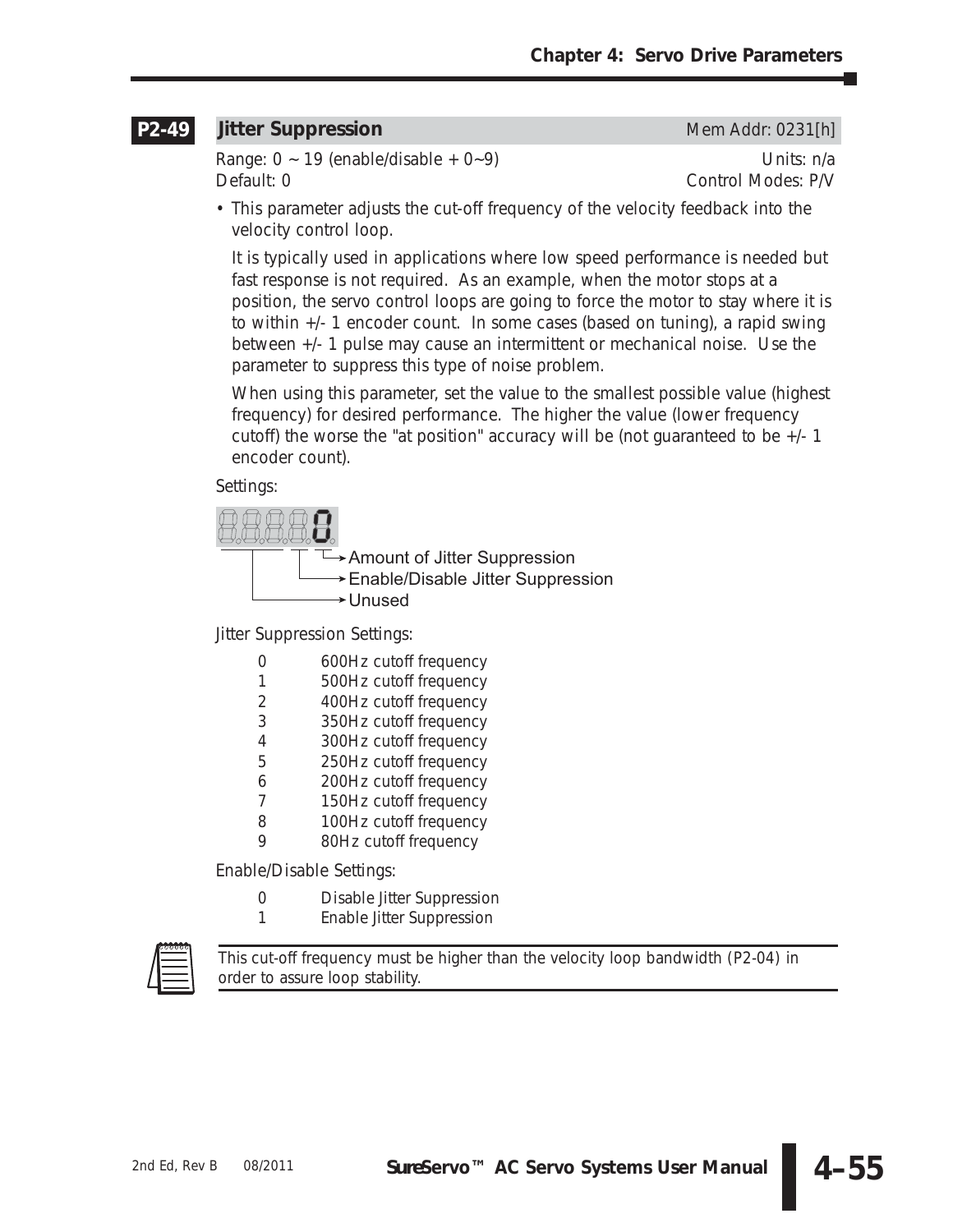#### **Clear Position Mode** Mem Addr: 0232[h] **P2-50**

Range: 0 ~ 2 Units: n/a<br>Default: 0 Control Modes: P Control Modes: P

• This parameter is used when a digital input is configured as a Clear Pulse function (DIx set to 4). (Refer to P2-10  $\sim$  P2-17 to assign the DI functions.)

Settings:

- 0 Triggering this input will clear any remaining active command pulses from memory (Pt and Pr modes only).
- 1 Triggering this input will clear the current system position in memory to zero (Pt and Pr modes only).
- 2 Triggering this input will clear any remaining command pulses in memory and will execute a stop command (Pr mode only).

**Servo Enable Command** Mem Addr: 0233[h]

Range: 0 ~ 1 Units: n/a Default: 0 Control Modes: P/V/T

• This parameter determines how the servo system is enabled.

Settings:

- 0 Servo Enable is controlled by the assigned digital input. (Refer to P2-10  $\sim$  P2-17 to assign the DI functions.)
- 1 Servo Enable is activated when control power is applied the servo drive regardless of the state of the digital input.



**P2-51**

*When set to 1, if faults exist when power is applied, the servo will enable after the faults are cleared.*

### **Dwell Time 1 - Auto Position Mode** Mem Addr: 0234[h] **P2-52**

Range: 0.00 ~ 120.00 Units: s Default: 0 Control Modes: P

• This parameter sets the dwell time at Index Position 1 during Auto Position operation. If this parameter is set to zero, Auto Position Mode will not index to this Index Position. (Refer to P1-33 and Chapter 5, "Control Modes of Operation and Tuning", for more information regarding Auto Position Mode.)

Range: 0.00 ~ 120.00 Units: s Default: 0 Control Modes: P

• This parameter sets the dwell time at Index Position 2 during Auto Position operation. If this parameter is set to zero, Auto Position Mode will not index to this Index Position. (Refer to P1-33 and Chapter 5, "Control Modes of Operation and Tuning", for more information regarding Auto Position Mode.)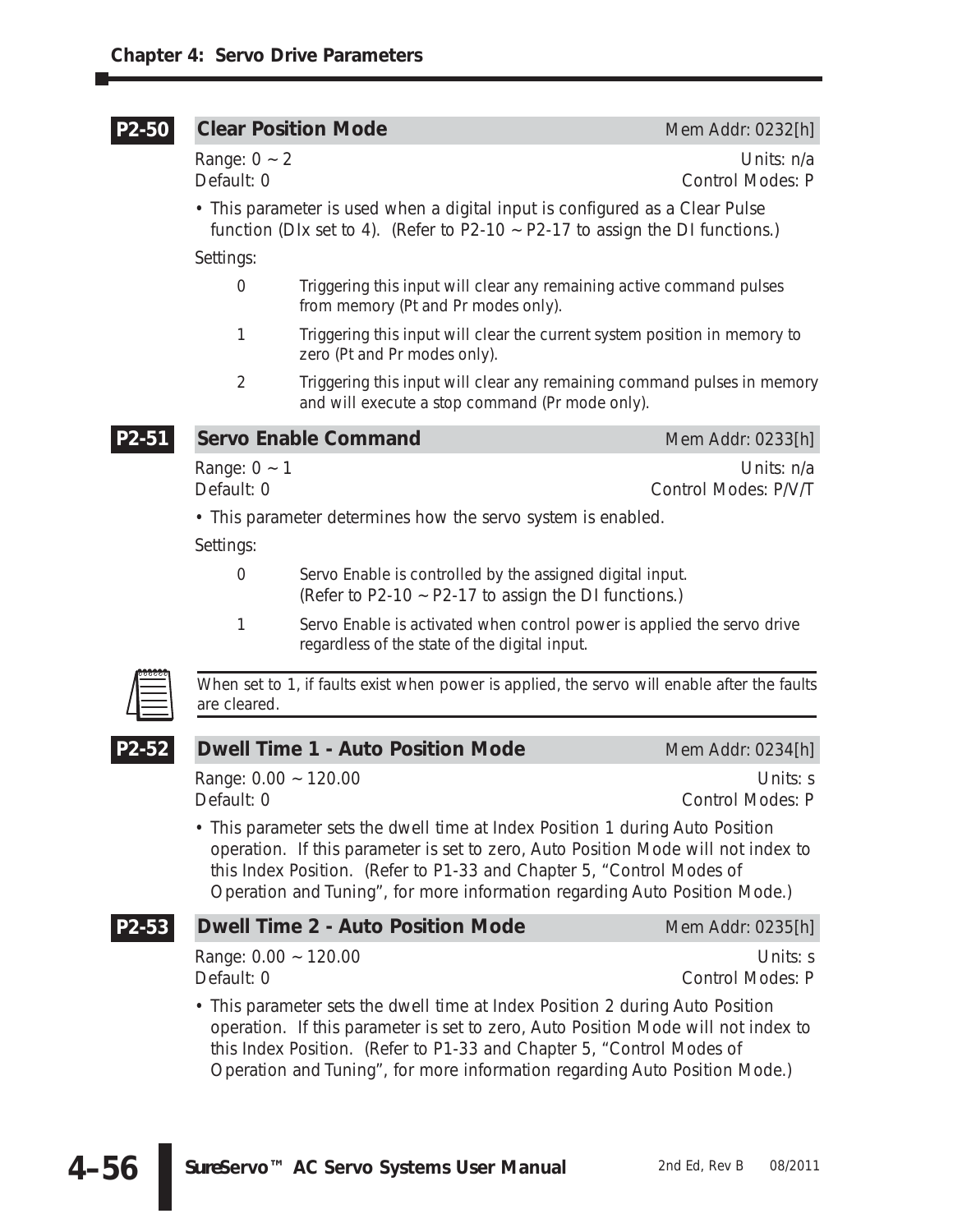٦

| P2-54              | <b>Dwell Time 3 - Auto Position Mode</b>                                                                                                                                                                                                                                                                                  | Mem Addr: 0236[h]                   |
|--------------------|---------------------------------------------------------------------------------------------------------------------------------------------------------------------------------------------------------------------------------------------------------------------------------------------------------------------------|-------------------------------------|
|                    | Range: 0.00 ~ 120.00<br>Default: 0                                                                                                                                                                                                                                                                                        | Units: s<br>Control Modes: P        |
|                    | • This parameter sets the dwell time at Index Position 3 during Auto Position<br>operation. If this parameter is set to zero, Auto Position Mode will not index to<br>this Index Position. (Refer to P1-33 and Chapter 5, "Control Modes of<br>Operation and Tuning", for more information regarding Auto Position Mode.) |                                     |
| P2-55              | <b>Dwell Time 4 - Auto Position Mode</b>                                                                                                                                                                                                                                                                                  | Mem Addr: 0237[h]                   |
|                    | Range: 0.00 ~ 120.00<br>Default: 0                                                                                                                                                                                                                                                                                        | Units: s<br>Control Modes: P        |
|                    | • This parameter sets the dwell time at Index Position 4 during Auto Position<br>operation. If this parameter is set to zero, Auto Position Mode will not index to<br>this Index Position. (Refer to P1-33 and Chapter 5, "Control Modes of<br>Operation and Tuning", for more information regarding Auto Position Mode.) |                                     |
| P2-56              | <b>Dwell Time 5 - Auto Position Mode</b>                                                                                                                                                                                                                                                                                  | Mem Addr: 0238[h]                   |
|                    | Range: 0.00 ~ 120.00<br>Default: 0                                                                                                                                                                                                                                                                                        | Units: s<br>Control Modes: P        |
|                    | • This parameter sets the dwell time at Index Position 5 during Auto Position<br>operation. If this parameter is set to zero, Auto Position Mode will not index to<br>this Index Position. (Refer to P1-33 and Chapter 5, "Control Modes of<br>Operation and Tuning", for more information regarding Auto Position Mode.) |                                     |
| P <sub>2</sub> -57 | <b>Dwell Time 6 - Auto Position Mode</b>                                                                                                                                                                                                                                                                                  | Mem Addr: 0239[h]                   |
|                    | Range: 0.00 ~ 120.00<br>Default: 0                                                                                                                                                                                                                                                                                        | Units: s<br><b>Control Modes: P</b> |
|                    | • This parameter sets the dwell time at Index Position 6 during Auto Position<br>operation. If this parameter is set to zero, Auto Position Mode will not index to<br>this Index Position. (Refer to P1-33 and Chapter 5, "Control Modes of<br>Operation and Tuning", for more information regarding Auto Position Mode.) |                                     |
| P2-58              | <b>Dwell Time 7 - Auto Position Mode</b>                                                                                                                                                                                                                                                                                  | Mem Addr: 023A[h]                   |
|                    | Range: 0.00 ~ 120.00<br>Default: 0                                                                                                                                                                                                                                                                                        | Units: s<br>Control Modes: P        |
|                    | • This parameter sets the dwell time at Index Position 7 during Auto Position<br>operation. If this parameter is set to zero, Auto Position Mode will not index to<br>this Index Position. (Refer to P1-33 and Chapter 5, "Control Modes of<br>Operation and Tuning", for more information regarding Auto Position Mode.) |                                     |

**4–57**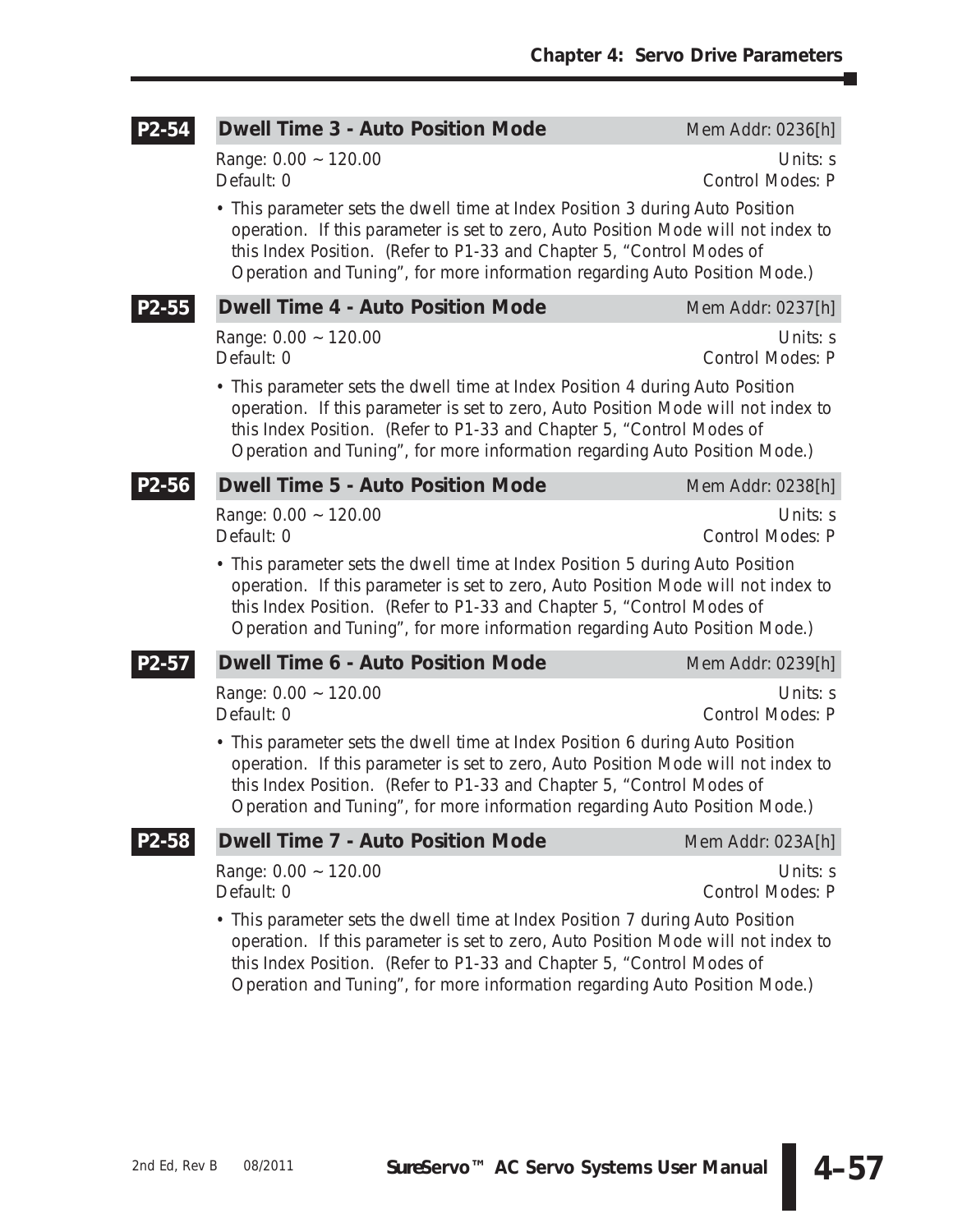| P2-59 | <b>Dwell Time 8 - Auto Position Mode</b>                                                                                                                                                                                                                                                                                  | Mem Addr: 023B[h]       |  |  |  |  |
|-------|---------------------------------------------------------------------------------------------------------------------------------------------------------------------------------------------------------------------------------------------------------------------------------------------------------------------------|-------------------------|--|--|--|--|
|       | Range: $0.00 - 120.00$                                                                                                                                                                                                                                                                                                    | Units: s                |  |  |  |  |
|       | Default: 0                                                                                                                                                                                                                                                                                                                | Control Modes: P        |  |  |  |  |
|       | • This parameter sets the dwell time at Index Position 8 during Auto Position<br>operation. If this parameter is set to zero, Auto Position Mode will not index to<br>this Index Position. (Refer to P1-33 and Chapter 5, "Control Modes of<br>Operation and Tuning", for more information regarding Auto Position Mode.) |                         |  |  |  |  |
| P2-60 | <b>Electronic Gear Numerator 2</b>                                                                                                                                                                                                                                                                                        | Mem Addr: 023C[h]       |  |  |  |  |
|       | Range: $1 - 32,767$                                                                                                                                                                                                                                                                                                       | Units: pulse            |  |  |  |  |
|       | Default: 1                                                                                                                                                                                                                                                                                                                | <b>Control Modes: P</b> |  |  |  |  |
|       | • This parameter sets a numerator of the Electronic Gear Ratio. P1-45 sets the<br>denominator, and P1-44, P2-60, P2-61, P2-62 set selectable numerators.                                                                                                                                                                  |                         |  |  |  |  |
|       | Select which of the four numerators will be active by using the Electronic Gear                                                                                                                                                                                                                                           |                         |  |  |  |  |

Numerator Select digital inputs. For information regarding the setting of the DI functions, refer to P2-10 ~ P2-17 and to the "Electronic Gear Ratio" section of Chapter 5, "Control Modes of Operation and Tuning".



P2-60 (continued)



*The electronic gear ratio setting MUST be within the following range: 1/50 < (Electronic Gear Numerator) / (Electronic Gear Denominator) < 200.*



*When electronic gearing is used, and no Electronic Gear Numerator Select DI have been configured, the default gear ratio is determined by P1-44 and P-145.*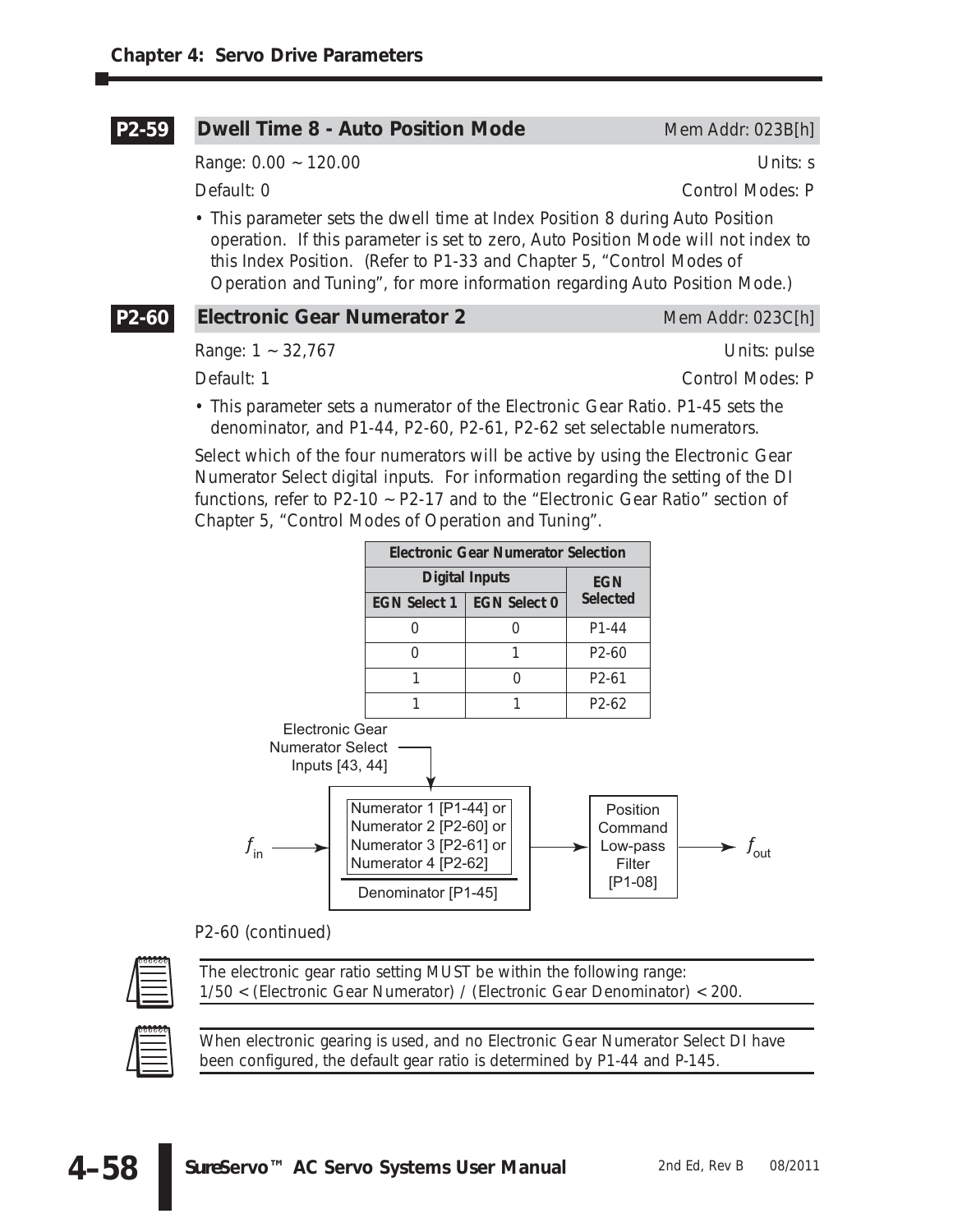#### **Electronic Gear Numerator 3** Mem Addr: 023D[h] **P2-61**

Range: 1 ~ 32,767 Units: pulse

Default: 1 Control Modes: P

• Refer to P2-60 for explanation of selectable Electronic Gear Numerator parameters  $P2-60 \sim P2-62$ .



*The electronic gear ratio setting MUST be within the following range: 1/50 < (Electronic Gear Numerator) / (Electronic Gear Denominator) < 200.*



*When electronic gearing is used, and no Electronic Gear Numerator Select DI have been configured, the default gear ratio is determined by P1-44 and P-145.*



### **Electronic Gear Numerator 4** Mem Addr: 023E[h]

Range: 1 ~ 32,767 Units: pulse

Default: 1 Control Modes: P

• Refer to P2-60 for explanation of selectable Electronic Gear Numerator parameters P2-60 ~ P2-62.



*The electronic gear ratio setting MUST be within the following range: 1/50 < (Electronic Gear Numerator) / (Electronic Gear Denominator) < 200.*

| 00000 |
|-------|
|       |
|       |
|       |

*When electronic gearing is used, and no Electronic Gear Numerator Select DI have been configured, the default gear ratio is determined by P1-44 and P-145.*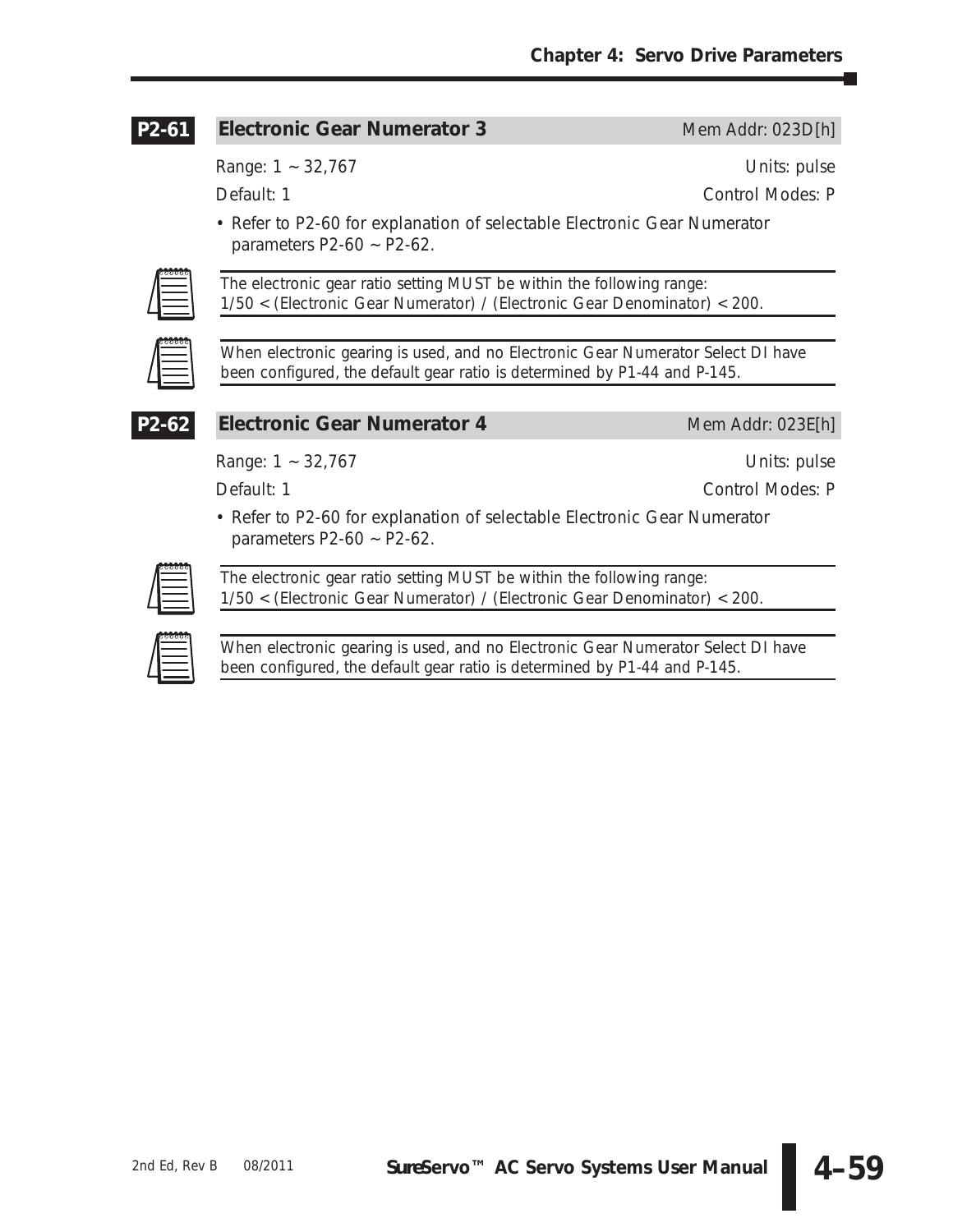#### **Velocity and Position Deviation Scaling Factor** Mem Addr: 023F[h] **P2-63**

Range:  $0 \sim 11$  Units: times

Default: 0 Control Modes: P/V

• This parameter sets the scaling factor for both the Position Deviation Fault Window (P2-35) and internal Velocity (P1-09 ~ P1-11) commands.

Settings:



Internal Velocity Command Scale Settings:

- This scaling applies to internal velocity commands only, and does NOT apply to velocity limit thresholds:
	- 0 No scaling. The internal Velocity Command values (P1-09 ~ P1-11) are used as raw values.
	- 1 The internal Velocity Command values (P1-09 ~ P1-11) are multiplied by 0.1 before being used by the system. Example: a P1-09 velocity of 1234 rpm is used by the system as 123.4 rpm.

Position Deviation Scale Settings:

- 0 No scaling. The Position Deviation value (P2-35) is used as a raw value.
- 1 The Position Deviation value (P2-35) is multiplied by 100 before being used by the system. Example: a P2-35 Position Deviation Fault Window of 100 counts is used by the system as 10,000 encoder counts. The Position Deviation fault monitor output will not become active until position error is equal to or greater than 10,000 encoder counts. (Refer to P2-18 ~ P2-22 for explanation of DO settings, and to P0-01 for list of Drive Fault Codes.)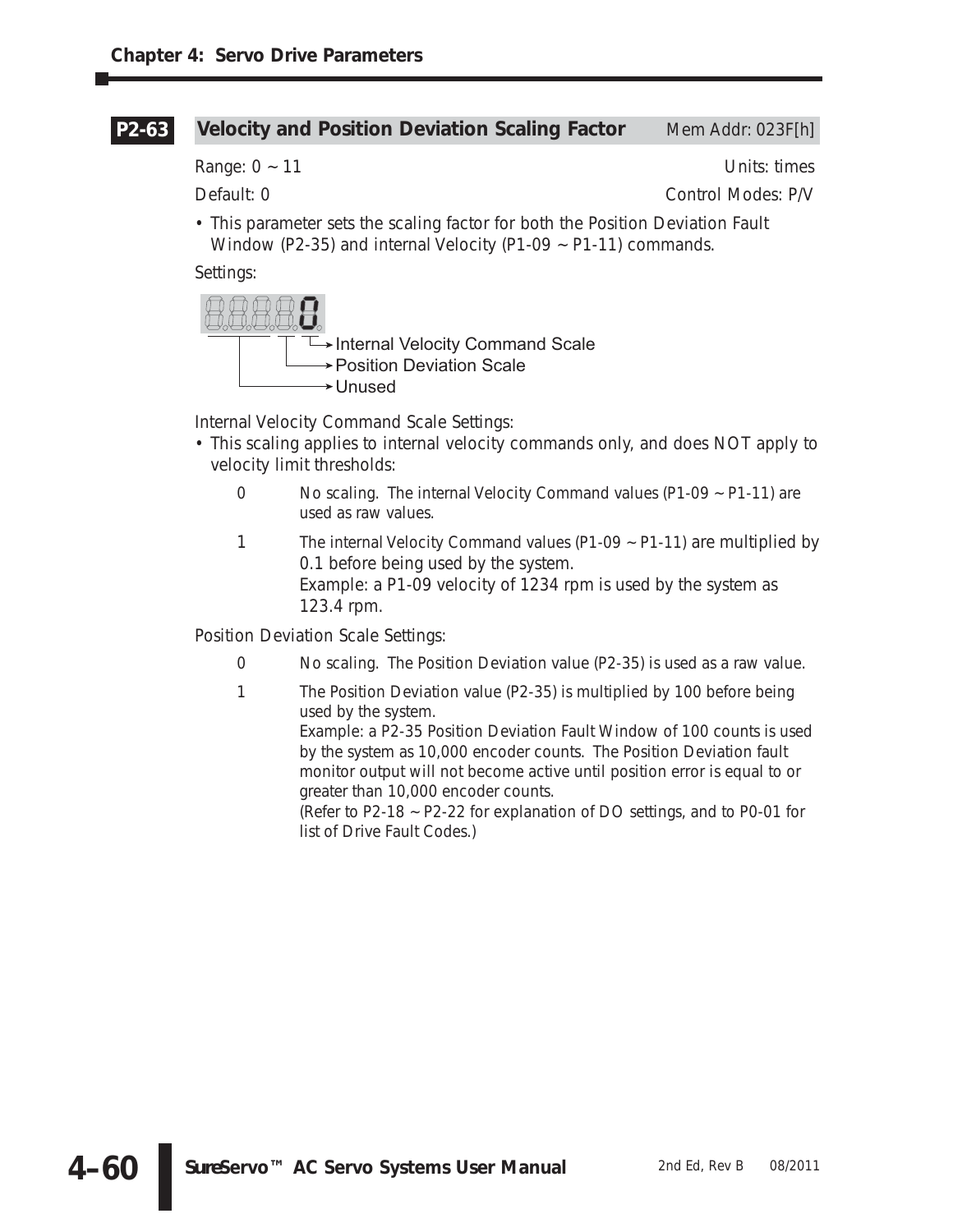#### **Advanced Torque Limit** Mem Addr: 0240[h] **P2-64**

Range: 0 ~ 3 Units: n/a Default: 0 Control Modes: P/V

- This parameter allows you to use a variable analog input Torque Limit whose range is clamped by one or more separate fixed Torque Limits. The drive applies whichever applicable limit is more restrictive; variable or fixed.
- The Torque Limit function must be enabled by P1-02 = 1x, or by a DI with setting P2-10~P2-17 = 9, 25, or 26. Different clamping characteristics are available depending upon which enabling method you use. Use only one of the methods to enable the Torque Limit function.
- This parameter varies by firmware version. For revision details, refer to "Appendix D: Latest *Sure*Servo Firmware Revisions".
- » NTL = Negative Torque Limit
- » PTL = Positive Torque Limit
- » T\_REF = Analog Torque Input  $= CN1$  #18
- » TL<sub>N</sub> = Applied Negative Torque Limit

» TL<sub>P</sub> = Applied Positive Torque Limit



Settings:

- 0 Disable Advanced Torque Limit function
- 1 Bi-directional Torque Limit

(Torque Limit applies in both forward and reverse directions)

- 
- If  $|T_{\text{R}}EF| > PTL$   $TL_P = PTL$ <br>If  $|T_{\text{R}}EF| < |NTL|$   $TL_N = T_{\text{R}}EF$ If  $|T_RE| > |NTL|$

If |T\_REF| < PTL TLP = T\_REF If |T\_REF| < |NTL| TLN = T\_REF

| Torque Limit Clamp Selection for $P2-64 = 1$ |                                                                                 |           |                         |                                                 |  |  |  |  |
|----------------------------------------------|---------------------------------------------------------------------------------|-----------|-------------------------|-------------------------------------------------|--|--|--|--|
| <b>Torque Enable</b>                         | <b>Motor</b>                                                                    |           | Torque Comand Select DI | <b>Active Torque Clamp</b>                      |  |  |  |  |
| Method                                       | <b>Direction</b>                                                                | TCS1 (17) | <b>TCSO (16)</b>        |                                                 |  |  |  |  |
| $P1-02 = 1x$                                 | forward $(+)$                                                                   | O         | 0                       | Pt, V Modes: T_REF AI<br>Pr, Vz Modes: 0 torque |  |  |  |  |
| or                                           | or                                                                              | 0         | 1                       | $NTL = PTL from P1-12$                          |  |  |  |  |
| $D$ l:                                       | reverse (-)                                                                     | 1         | $\Omega$                | $NTL = PTL from P1-13$                          |  |  |  |  |
| $P2-10-P2-17=09$                             |                                                                                 | 1         | 1                       | $NTL = PTL from P1-14$                          |  |  |  |  |
| $D$ l:                                       | forward $(+)$                                                                   | N/A       |                         | $NTL = PTL from T_REF$                          |  |  |  |  |
| $P2-10-P2-17 = 25$                           | reverse (-)                                                                     |           |                         | $NTL = PTL from P1-12$                          |  |  |  |  |
| $D$ l:                                       | forward $(+)$                                                                   |           | N/A                     | $NTL = PTL from P1-13$                          |  |  |  |  |
| $P2-10-P2-17 = 26$                           | reverse (-)                                                                     |           |                         | $NTL = PTL from T_REF$                          |  |  |  |  |
|                                              | $TCS$ = Torque Command Select DI function; P2-10~P2-17 = 16 (TCS0) & 17 (TCS1). |           |                         |                                                 |  |  |  |  |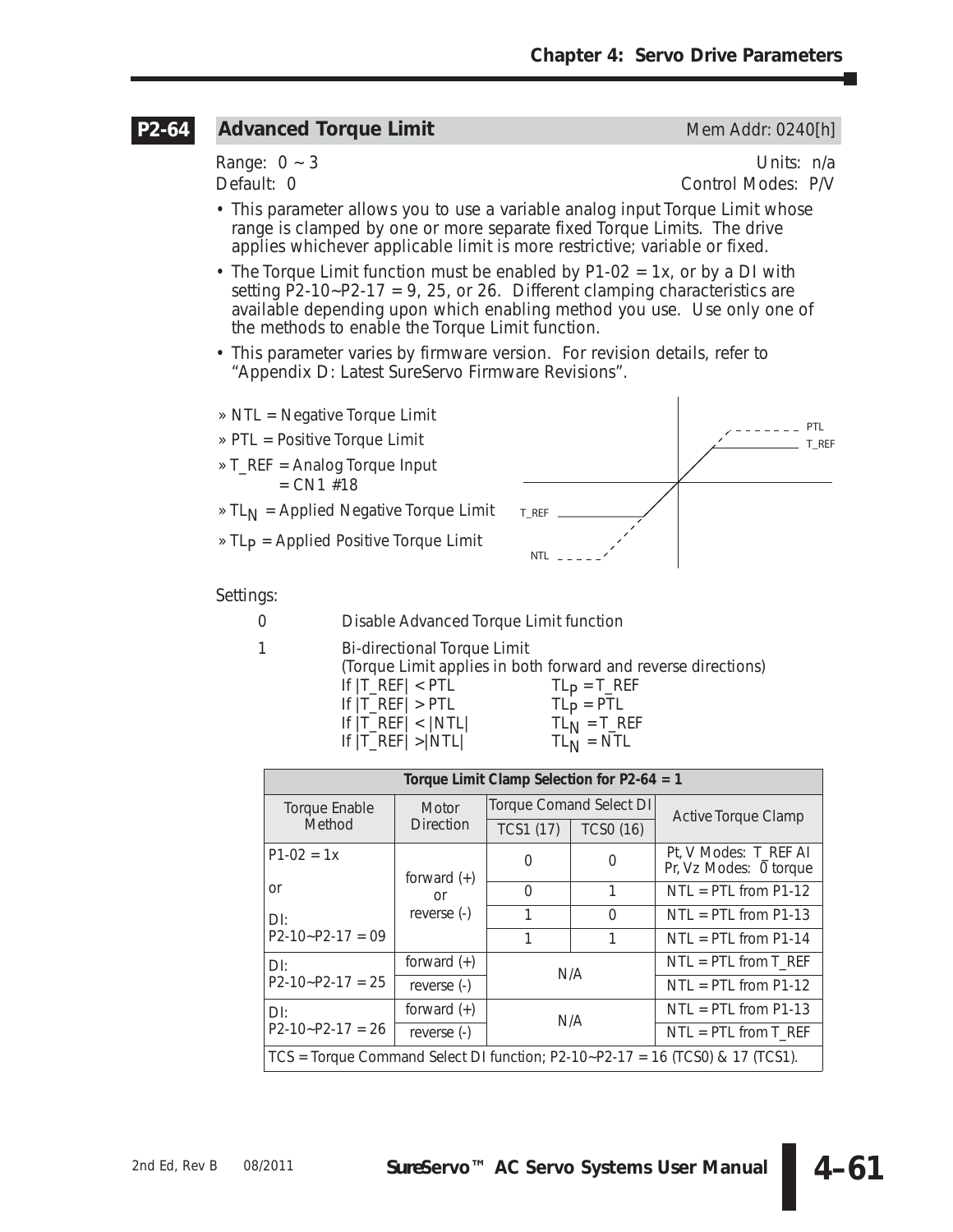P2-64 Settings (continued):

|                            | Forward Torque Limit (Torque Limit applies only in forward direction) |
|----------------------------|-----------------------------------------------------------------------|
| If T REF $< 0$             | $ILD = 0$                                                             |
| If $0 < T$ REF $<$ $ PTL $ | $TLP = T_REF$                                                         |

 $If T_REF > |PTL|$ 

| I Lp             | -   | RFF |
|------------------|-----|-----|
| I L <sub>D</sub> | $=$ | PTI |

| Torque Limit Clamp Selection for $P2-64 = 2$                                    |                            |           |                         |                                      |  |  |  |  |
|---------------------------------------------------------------------------------|----------------------------|-----------|-------------------------|--------------------------------------|--|--|--|--|
| <b>Torque Enable</b>                                                            | <b>Motor</b>               |           | Torque Comand Select DI | Active Torque Clamp                  |  |  |  |  |
| Method                                                                          | <b>Direction</b>           | TCS1 (17) | <b>TCSO (16)</b>        |                                      |  |  |  |  |
| $P1-02 = 1x$                                                                    |                            | 0         | $\Omega$                | $NTL = 0$ torque<br>$PTL = T_REF AI$ |  |  |  |  |
| or                                                                              | forward $(+)$<br><b>or</b> | $\Omega$  |                         | $NTL = 0$ torque<br>$PTL = P1-12$    |  |  |  |  |
| D!                                                                              | reverse (-)                | 1         | $\Omega$                | $NTL = 0$ torque<br>PTL from P1-13   |  |  |  |  |
| $P2-10-P2-17=09$                                                                |                            | 1         |                         | $NTL = 0$ torque<br>PTL from P1-14   |  |  |  |  |
| $D!$ :                                                                          | forward $(+)$              |           | N/A                     | $NTL = 0$ torque<br>$PTL = T_REF AI$ |  |  |  |  |
| $P2-10-P2-17 = 25$                                                              | reverse (-)                |           |                         | $NTL = 0$ torque<br>$PTL = P1-12$    |  |  |  |  |
| $D$ l:                                                                          | forward $(+)$              |           | N/A                     | $NTL = 0$ torque<br>$PTL = P1-13$    |  |  |  |  |
| $P2-10-P2-17 = 26$                                                              | reverse (-)                |           |                         | $NTL = 0$ torque<br>$PTL = T_REF AI$ |  |  |  |  |
| $TCS$ = Torque Command Select DI function; P2-10~P2-17 = 16 (TCS0) & 17 (TCS1). |                            |           |                         |                                      |  |  |  |  |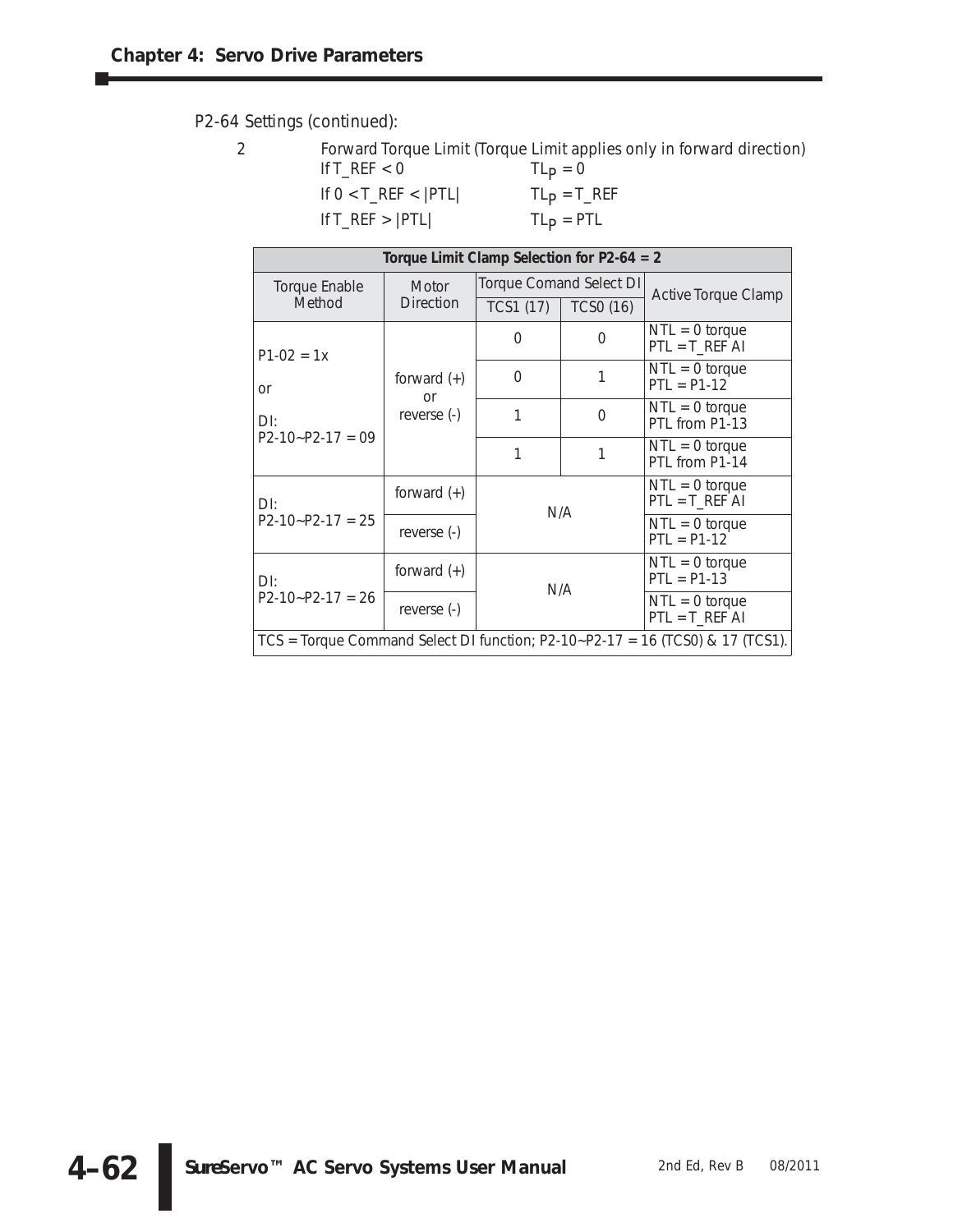٦

P2-64 Settings (continued):

|                                                | Reverse Torque Limit (Torque Limit applies only in reverse direction) |
|------------------------------------------------|-----------------------------------------------------------------------|
| If $T$ <sub>REF</sub> $> 0$                    | $TL_{N} = 0$                                                          |
| If $- NTL  < T_{}REF < 0$                      | $TL_{N} = -T_{R}EF$                                                   |
| If $T_{\text{R}}$ $\leq$ - $\vert$ NTL $\vert$ | $TL_{N} = NTL$                                                        |

| Torque Limit Clamp Selection for $P2-64 = 3$ |                            |           |                                |                                                                                 |  |  |  |  |
|----------------------------------------------|----------------------------|-----------|--------------------------------|---------------------------------------------------------------------------------|--|--|--|--|
| <b>Torque Enable</b>                         | <b>Motor</b>               |           | <b>Torque Comand Select DI</b> | Active Torque Clamp                                                             |  |  |  |  |
| Method                                       | <b>Direction</b>           | TCS1 (17) | <b>TCSO (16)</b>               |                                                                                 |  |  |  |  |
| $P1-02 = 1x$                                 |                            | $\Omega$  | $\Omega$                       | $NTL = T_REF AI$<br>$PTL = 0$ torque                                            |  |  |  |  |
| <b>or</b>                                    | forward $(+)$<br><b>or</b> | $\Omega$  |                                | $NTL = P1-12$<br>$PTL = 0$ torque                                               |  |  |  |  |
| $D$ l:                                       | reverse (-)                | 1         | $\Omega$                       | NTL from P1-13<br>$PTL = 0$ torque                                              |  |  |  |  |
| $P2-10-P2-17=09$                             |                            | 1         |                                | NTL from P1-14<br>$PTL = 0$ torque                                              |  |  |  |  |
| $D$ :                                        | forward $(+)$              |           | N/A                            | $NTL = T_REF AI$<br>$PTL = 0$ torque                                            |  |  |  |  |
| $P2-10-P2-17 = 25$                           | reverse (-)                |           |                                | $NTL = P1-12$<br>$PTL = 0$ torque                                               |  |  |  |  |
| D!                                           | forward $(+)$              |           | N/A                            | $NTL = P1-13$<br>$PTL = 0$ torque                                               |  |  |  |  |
| $P2-10-P2-17 = 26$                           | reverse (-)                |           |                                | $NTL = T_REF AI$<br>$PTL = 0$ torque                                            |  |  |  |  |
|                                              |                            |           |                                | $TCS$ = Torque Command Select DI function; P2-10~P2-17 = 16 (TCS0) & 17 (TCS1). |  |  |  |  |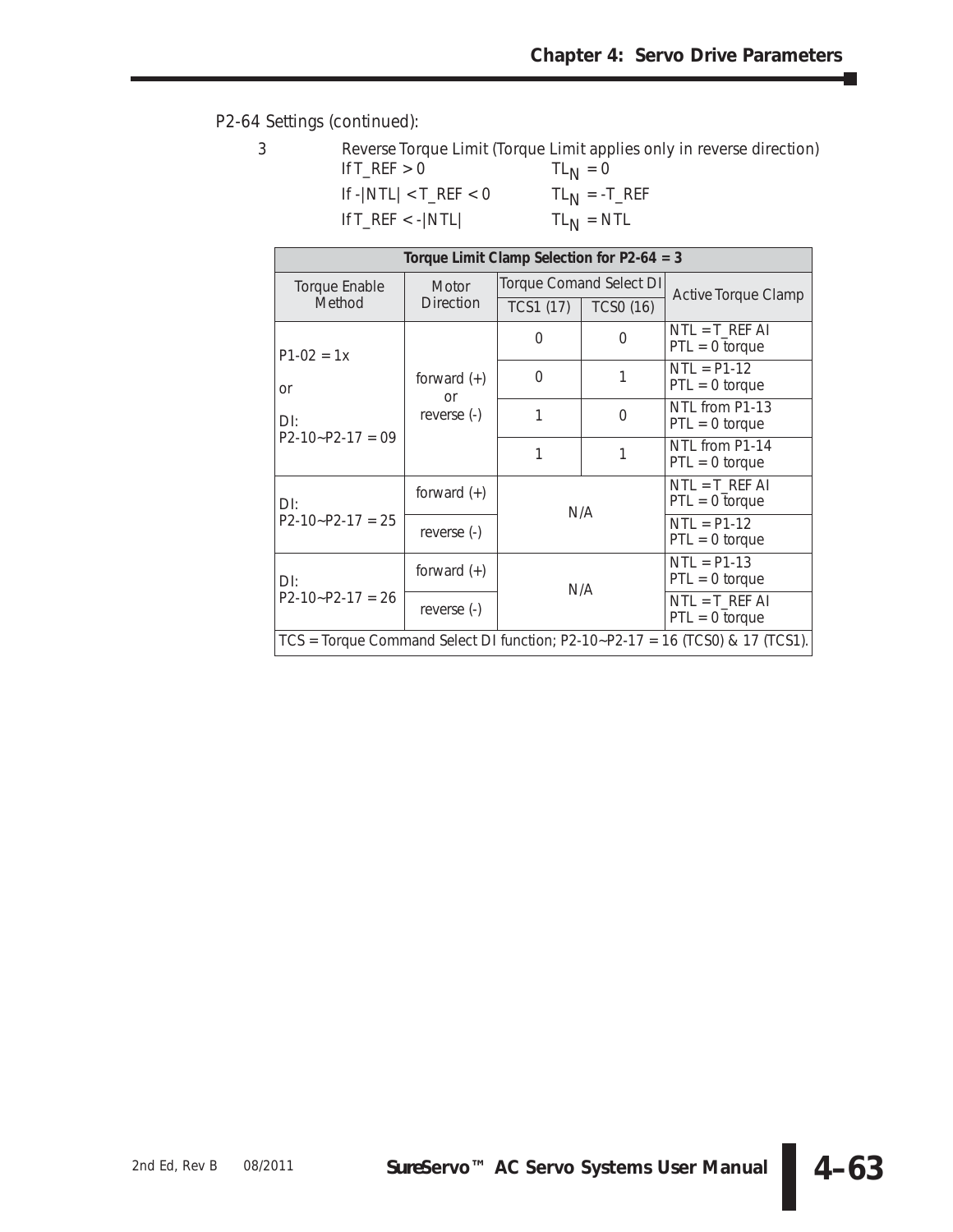#### **Special Input Functions** Mem Addr: 0241[h] **P2-65**

Range: 0 ~ FFFF [h] Units: bit Default: 0 Control Modes: P/V/T

- This parameter varies by firmware version. For revision details, refer to "Appendix D: Latest *Sure*Servo Firmware Revisions".
- This is a multi-function parameter that controls the behavior of several different DI and DO/alarm functions. For most applications this parameter does not need to be changed. However, if you require some different behavior from some of the inputs or Alarm 08, you can modify certain behaviors by turning the parameter bits ON or OFF as described. Set these parameter bits directly through software, or manually set the parameter to the hexadecimal number that forms the binary bit pattern required for your application.

| P2-65 Bit Number                    | 15 | 14. | 13 | 12 | 11         | 10 <sup>°</sup> |  | 8         |              | 5               | 4 | $\Omega$        | $\Omega$ |               |           |
|-------------------------------------|----|-----|----|----|------------|-----------------|--|-----------|--------------|-----------------|---|-----------------|----------|---------------|-----------|
| Applicable<br>DI or DO              |    | n/a |    |    | DI<br>$-8$ | n/a             |  | DO<br>1~5 | n/a          | D <sub>18</sub> |   |                 | 1~8      | D<br>$1 - 81$ |           |
| DI or DO<br><b>Function Setting</b> |    |     |    |    |            | 05              |  |           | 07:<br>ALE08 |                 |   | new<br>function |          | 16,           | 14.<br>15 |

Settings:

Bit 0 Contact type for DI assigned as VCS0 or VCS1

- (P2-10~P2-17 codes 14 or 15).
	- 0 level sensing
	- 1 rising edge sensing
- Bit 1 Contact type for DI assigned as TCS0 or TCS1
	- (P2-10~P2-17 codes 16 or 17).
	- 0 level sensing<br>1 rising edge se
	- rising edge sensing
- Bit 2 Contact type for DI8 when assigned as Fast DI per bits 3~4 of this parameter (P2-65).
	- 0 rising edge trigger or normally open contact
	- 1 falling edge trigger or normally closed contact

Bits 3.

| ~4 |          |   | B4 B3 DI8 Function                                                                                                                                                                                                                                          |
|----|----------|---|-------------------------------------------------------------------------------------------------------------------------------------------------------------------------------------------------------------------------------------------------------------|
|    | $\Omega$ | 0 | Disable Fast DI function for DI8                                                                                                                                                                                                                            |
|    | 0        |   | Enable Fast Position Latch for DI8:<br>This is a new DI function that works in conjunction with P0-04~P0-<br>05 Status Monitor setting 15 or 16. DI8 serves as a fast trigger to latch<br>Position Counts (15) or Position Revs (16) into a Status Monitor. |
|    |          | Ω | Enable Fast DI Inhibit for DI8:<br>Works in conjunction with $P2-17 = 07$ (Position Command Pause) or<br>45 (Inhibit Pulse Command - Terminal). Initiates quicker stop; Fast DI<br>response time is 0.0~0.1 ms (vs. 0.4~0.6 ms for normal DI).              |

Bit  $5$  reserved; must remain set = 0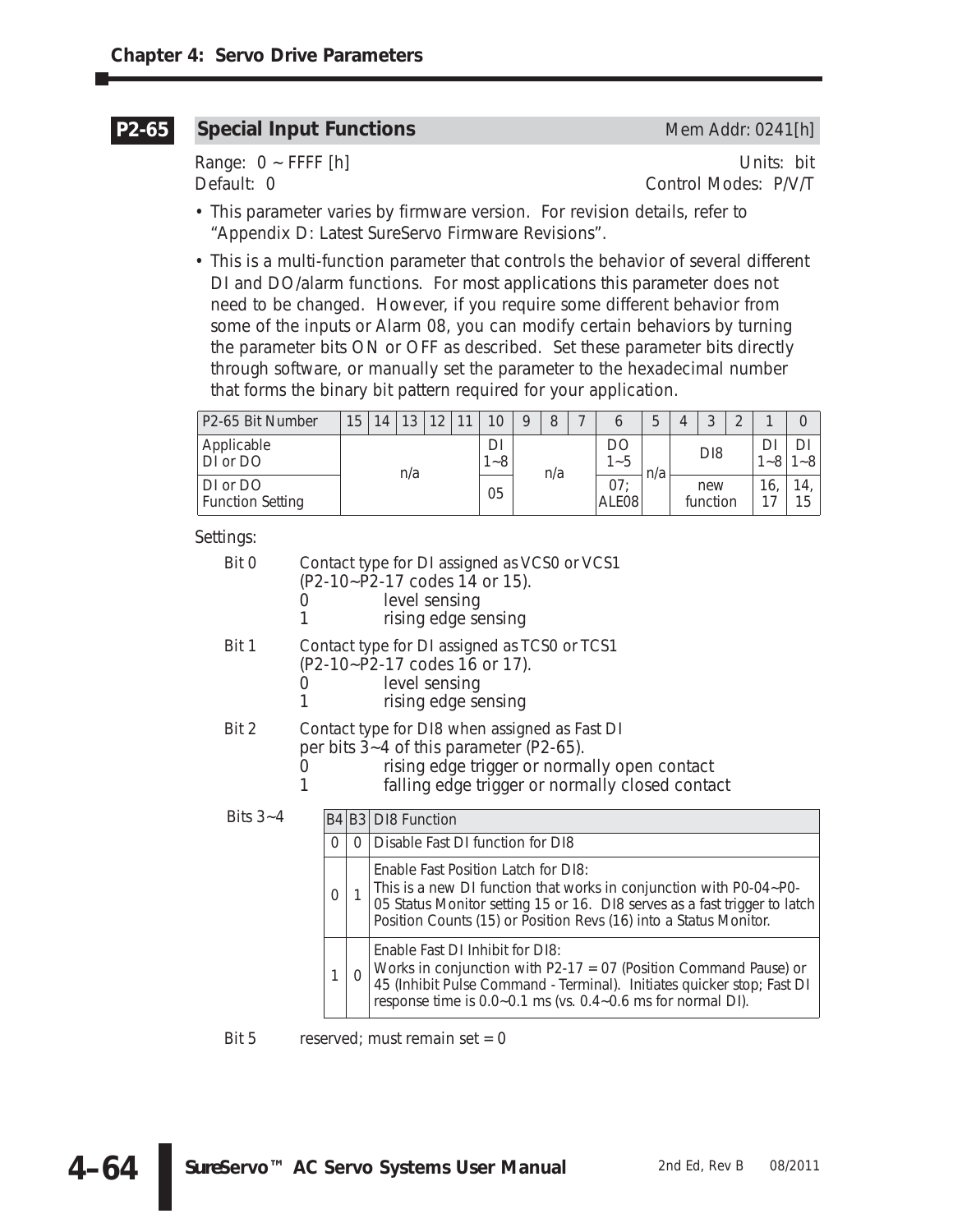P2-65 Settings (continued):

- Bit 6 Disable ALE08 Abnormal Pulse Control Command alarm
	- 0 Enable ALE08 for Pulse Control Command > 570 kpps<br>1 Disable ALE08 for Pulse Control Command > 570 kpps
	- Disable ALE08 for Pulse Control Command > 570 kpps
- Bits  $7-9$  reserved; must remain set = 0
- Bit 10 System behavior when zero velocity clamp conditions are met; when Low Velocity Clamp DI (P2-10~P2-17 code 05) is active and the velocity of the motor is less than P1.38 setting; valid only in velocity modes.<br>0 Motor halts at present position: ramp settings disregarded
	- 0 Motor halts at present position; ramp settings disregarded<br>1 Velocity command is forced to 0rpm using ramp settings
	- Velocity command is forced to 0rpm using ramp settings

Bit  $11 - 15$  reserved; must remain set = 0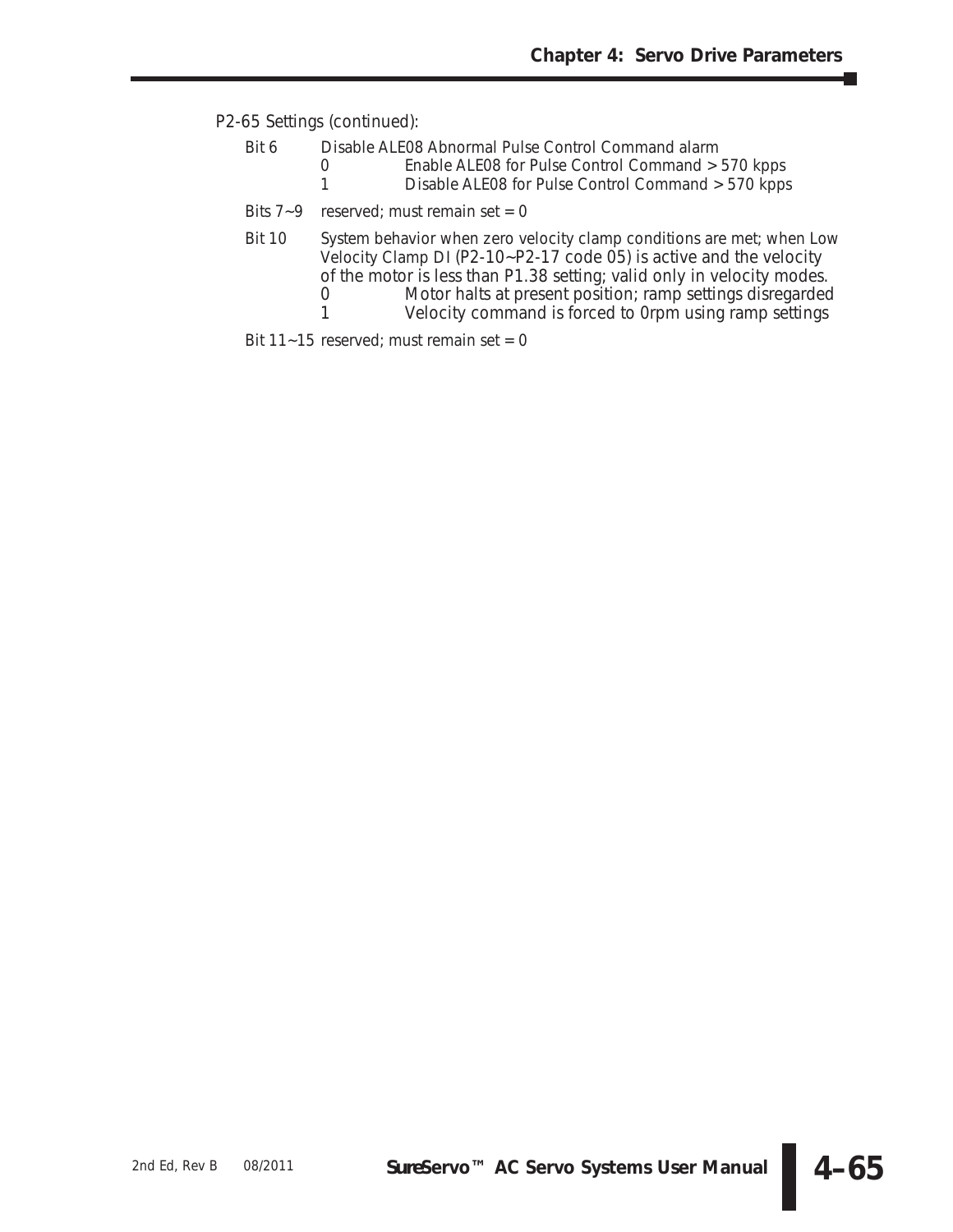### **Communication Parameters**

## **Communication Address** Mem Addr: 0300[h] Range: 1 ~ 254 Units: n/a Default: 1 Control Modes: P/V/T • This parameter sets the Modbus slave address for this system. The address must be unique with regard to other drives on a 422/485 network, and must be within the range from 1 through 254. **Transmission Speed** Mem Addr: 0301[h] Range:  $0 \sim 5$  Units: bps Default: 2 Control Modes: P/V/T • This parameter sets the baud rate of the serial communications. Settings: 0 4800 bps Baud rate 1 9600 bps Baud rate 2 19200 bps Baud rate 3 38400 bps Baud rate 4 57600 bps Baud rate 5 115200 bps Baud rate **Communication Protocol** Mem Addr: 0302[h] Range:  $0 \sim 8$  Units: n/a Default: 8 Control Modes: P/V/T • This parameter sets the communication protocol for serial communications. **P3-02 P3-01 P3-00**

Modbus ASCII Mode Settings:

| $\Omega$ | 7 data bits, no parity, 2 stop bits (7, N, 2)  |
|----------|------------------------------------------------|
| -1       | 7 data bits, even parity, 1 stop bit (7, E, 1) |
| 2        | 7 data bits, odd parity, 1 stop bit $(7,0,1)$  |
| 3        | 8 data bits, no parity, 2 stop bits (8, N, 2)  |

- 4 8 data bits, even parity, 1 stop bit (8,E,1)
- 5 8 data bits, odd parity, 1 stop bit (8,O,1)

Modbus RTU Mode Settings:

- 6 8 data bits, no parity, 2 stop bits (8,N,2)
- 7 8 data bits, even parity, 1 stop bit (8,E,1)
- 8 8 data bits, odd parity, 1 stop bit (8,O,1)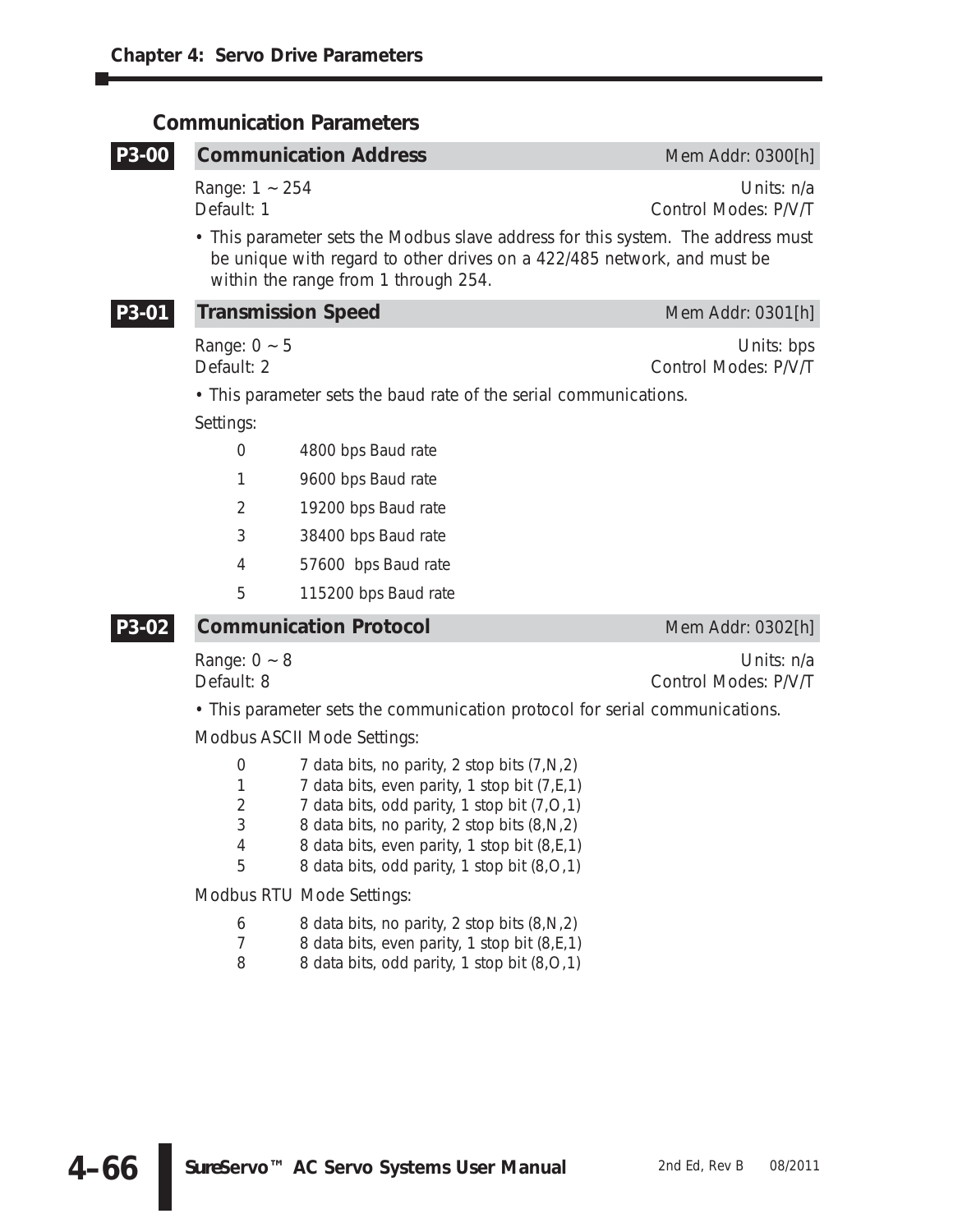#### **Communication Fault Action** Mem Addr: 0303[h] **P3-03**

Range: 0 ~ 1 Units: n/a Default: 0 Control Modes: P/V/T

• This parameter determines how the system will behave if a communication error occurs.

Settings:

- 0 Display fault and continue operating
- 1 Display fault and stop operating;
	- [P1-32 determines how the drive will stop (i.e. coast to stop, or stop with dynamic braking)].

|  | <b>P3-04</b> Communication Watchdog Time Out | Mem Addr: 0304[h] |
|--|----------------------------------------------|-------------------|
|--|----------------------------------------------|-------------------|

Range:  $0 \sim 20$  ( $0 =$  disable) Units: s Default: 0 Control Modes: P/V/T

• This parameter sets the maximum amount of time allowed before faulting due to communication inactivity (watchdog routine). If this is set to a non-zero value, the servo drive must receive a valid request before the allotted time. Otherwise, the servo assumes the controller has failed and shuts down accordingly.

| P3-05 | <b>Communication Selection</b>  | Mem Addr: 0305[h]                                                                                              |                                    |  |  |
|-------|---------------------------------|----------------------------------------------------------------------------------------------------------------|------------------------------------|--|--|
|       | Range: $0 \sim 2$<br>Default: 0 |                                                                                                                | Units: n/a<br>Control Modes: P/V/T |  |  |
|       | Settings:                       |                                                                                                                |                                    |  |  |
|       | 0<br>$\overline{2}$             | RS-232 (must be a point-to-point connection)<br>RS-422 (multidrop connection)<br>RS-485 (multidrop connection) |                                    |  |  |
| P3-06 | <b>Reserved</b>                 |                                                                                                                |                                    |  |  |
|       | Range: n/a<br>Default: 0[h]     | • Do NOT modify this parameter.                                                                                | Units: $n/a$<br>Control Modes: n/a |  |  |
| P3-07 |                                 | <b>Communication Response Delay Time</b>                                                                       | Mem Addr: 0307[h]                  |  |  |
|       | Range: $0 \sim 255$             |                                                                                                                | Units: $0.5$ ms                    |  |  |

- Default: 0 Control Modes: POSTER CONTROL MODES: POSTER CONTROL MODES: POSTER CONTROL MODES: POSTER CONTROL MODES: POSTER CONTROL MODES: POSTER CONTROL MODES: POSTER CONTROL MODES: POSTER CONTROL MODES: POSTER CONTROL MODES
- This parameter sets a time used to internally delay the response to a master controller. Some Modbus masters may require that the response to their request not be returned too quickly, so that they can setup to properly receive it. This is generally found in older controllers.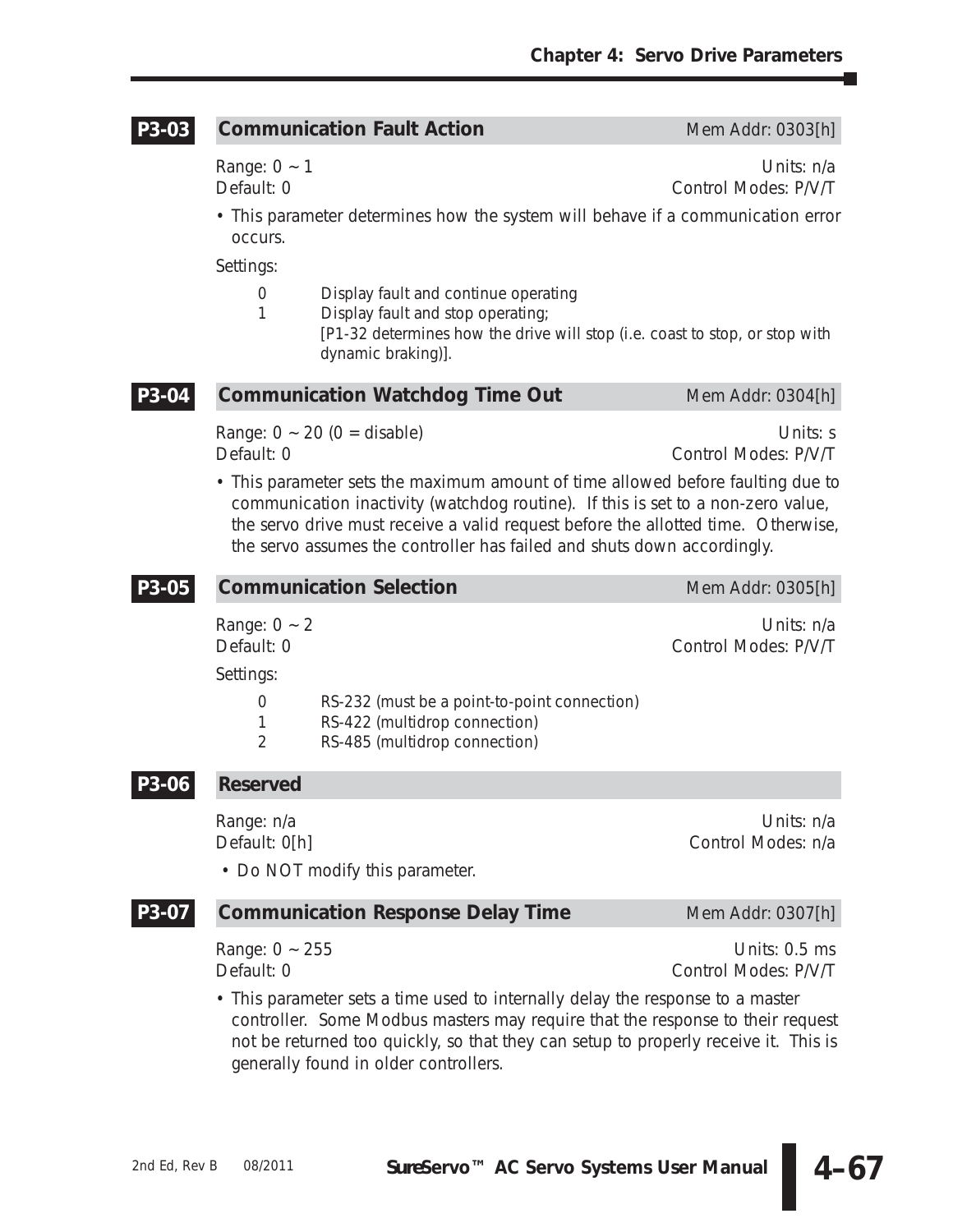#### **Digital Input Software Control Mask** Mem Addr: 0308[h] **P3-08**

Range: 0 ~ FFFF [h] Nange: 0 ~ FFFF [h] Nange: 0 ~ FFFF [h] Nange: 0 ~ FFFF [h] Nange: 0 ~ Nangel 2011 10:00 00:00 00:00 00:00 00:00 00:00 00:00 00:00 00:00 00:00 00:00 00:00 00:00 00:00 00:00 00:00 00:00 00:00 00:00 00:00 Default: 0 Control Modes\*: P/V/T

### **\* The upper eight bits of this parameter are effective only in Pr Mode.**

- The lower byte of this parameter allows some or all of the drive's Digital Inputs to be controlled via Modbus communications instead of via external hardware. The DIs are controlled by external hardware by default. Control of any or all of the DIs can be changed to Modbus communication by setting the corresponding bit of the P3-08 lower byte to a logic one.
- The upper byte of this parameter provides an additional eight Virtual Digital Inputs for use only in Pr control mode. These Virtual DI have factory assigned functions, and are controlled only via Modbus communications
- Use P4-07 to write to the actual and virtual DI that are enabled and configured for Modbus control using this parameter (P3-08).
- This parameter varies by firmware version. For revision details, refer to "Appendix D: Latest *Sure*Servo Firmware Revisions".

| $P3-08 \text{ Bit } #$                                       | 15 |   | $1^{\circ}$ | $1^{\circ}$              | 11 | 10                       |      |      |  |                             |  |  |
|--------------------------------------------------------------|----|---|-------------|--------------------------|----|--------------------------|------|------|--|-----------------------------|--|--|
| Actual CN1 DI                                                |    | - |             | $\overline{\phantom{0}}$ |    | $\overline{\phantom{0}}$ |      | D[8] |  | DI7 DI6 DI5 DI4 DI3 DI2 DI1 |  |  |
| Pr Mode Virtual DI   DI16   DI15   DI14   DI13   DI12   DI11 |    |   |             |                          |    |                          | DI10 |      |  |                             |  |  |

| P3-08 Virtual DI Factory Assigned Functions |     |                                         |                                  |  |  |  |  |
|---------------------------------------------|-----|-----------------------------------------|----------------------------------|--|--|--|--|
| Bit $#$                                     | DI# | DI Active State<br>& Function Code      | <b>DI Function Description</b>   |  |  |  |  |
| 8                                           | 9   | 108                                     | Command Trigger (Pr mode only)   |  |  |  |  |
| 9                                           | 10  | 111<br>Position Command Select 0 (PCS0) |                                  |  |  |  |  |
| 10                                          | 11  | Position Command Select 1 (PCS1)<br>112 |                                  |  |  |  |  |
| 11                                          | 12  | 113                                     | Position Command Select 2 (PCS2) |  |  |  |  |
| 12                                          | 13  | 102                                     | Alarm Reset                      |  |  |  |  |
| 13                                          | 14  | 127                                     | Start Home Move Trigger          |  |  |  |  |
| 14                                          | 15  | 137                                     | Jog Forward                      |  |  |  |  |
| 15                                          | 16  | 138<br>Jog Reverse                      |                                  |  |  |  |  |

Settings:

**4–68**

| Bit 0~7: DI1~DI8:     | $\overline{0}$ | DI controlled by external hardware<br>1 DI controlled by Modbus communications |
|-----------------------|----------------|--------------------------------------------------------------------------------|
| Bit 8~15: DI9~DI16: 0 |                | Disable Virtual DI<br>Enable Virtual DI control via Modbus communications      |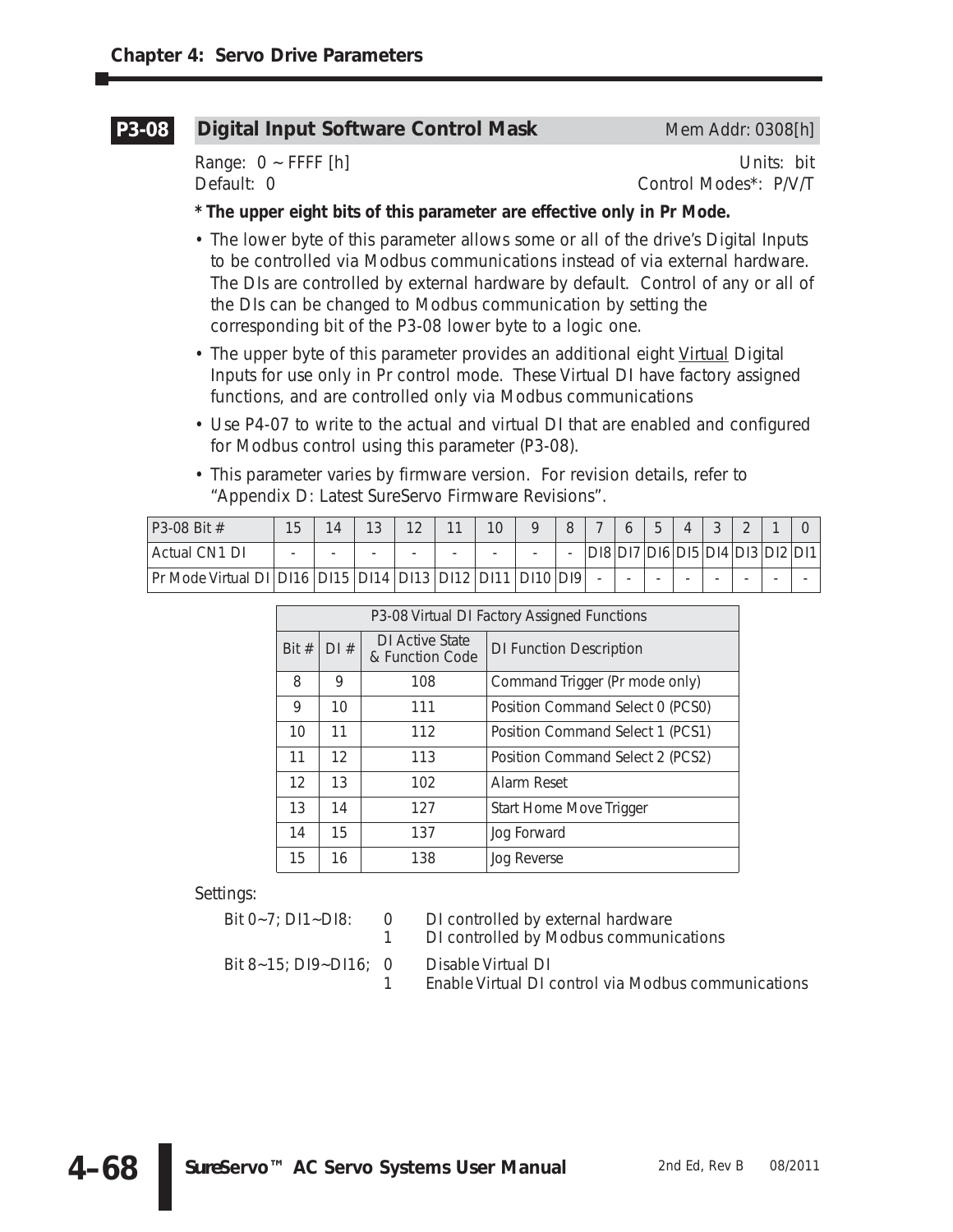# **Diagnostic Parameters**

| P4-00 | [1] Fault Record - Most recent (N)                                                                                                              | Mem Addr: 0400[h]                  |  |  |  |  |  |  |
|-------|-------------------------------------------------------------------------------------------------------------------------------------------------|------------------------------------|--|--|--|--|--|--|
|       | Range: ALE01 ~ ALE22<br>Default: 0                                                                                                              | Units: n/a<br>Control Modes: P/V/T |  |  |  |  |  |  |
|       | • This parameter stores the most recent fault code on record. P4-01 through<br>P4-04 stores previous fault code records in order of occurrence. |                                    |  |  |  |  |  |  |
| P4-01 | [1] Fault Record (N-1)                                                                                                                          | Mem Addr: 0401[h]                  |  |  |  |  |  |  |
|       | Range: ALE01 ~ ALE22                                                                                                                            | Units: $n/a$                       |  |  |  |  |  |  |
|       | Default: 0                                                                                                                                      | Control Modes: P/V/T               |  |  |  |  |  |  |
|       | • This parameter stores the second most recent fault code on record.                                                                            |                                    |  |  |  |  |  |  |
| P4-02 | [1] Fault Record (N-2)                                                                                                                          | Mem Addr: 0402[h]                  |  |  |  |  |  |  |
|       | Range: ALE01 ~ ALE22                                                                                                                            | Units: n/a                         |  |  |  |  |  |  |
|       | Default: 0                                                                                                                                      | Control Modes: P/V/T               |  |  |  |  |  |  |
|       | • This parameter stores the third most recent fault code on record.                                                                             |                                    |  |  |  |  |  |  |
| P4-03 | [1] Fault Record (N-3)                                                                                                                          | Mem Addr: 0403[h]                  |  |  |  |  |  |  |
|       | Range: ALE01 ~ ALE22                                                                                                                            | Units: n/a                         |  |  |  |  |  |  |
|       | Default: 0                                                                                                                                      | Control Modes: P/V/T               |  |  |  |  |  |  |
|       | • This parameter stores the fourth most recent fault code on record.                                                                            |                                    |  |  |  |  |  |  |
| P4-04 | [1] Fault Record (N-4)                                                                                                                          | Mem Addr: 0404[h]                  |  |  |  |  |  |  |
|       | Range: ALE01 ~ ALE22                                                                                                                            | Units: n/a                         |  |  |  |  |  |  |
|       | Default: 0                                                                                                                                      | Control Modes: P/V/T               |  |  |  |  |  |  |

• This parameter stores the fifth most recent fault code on record.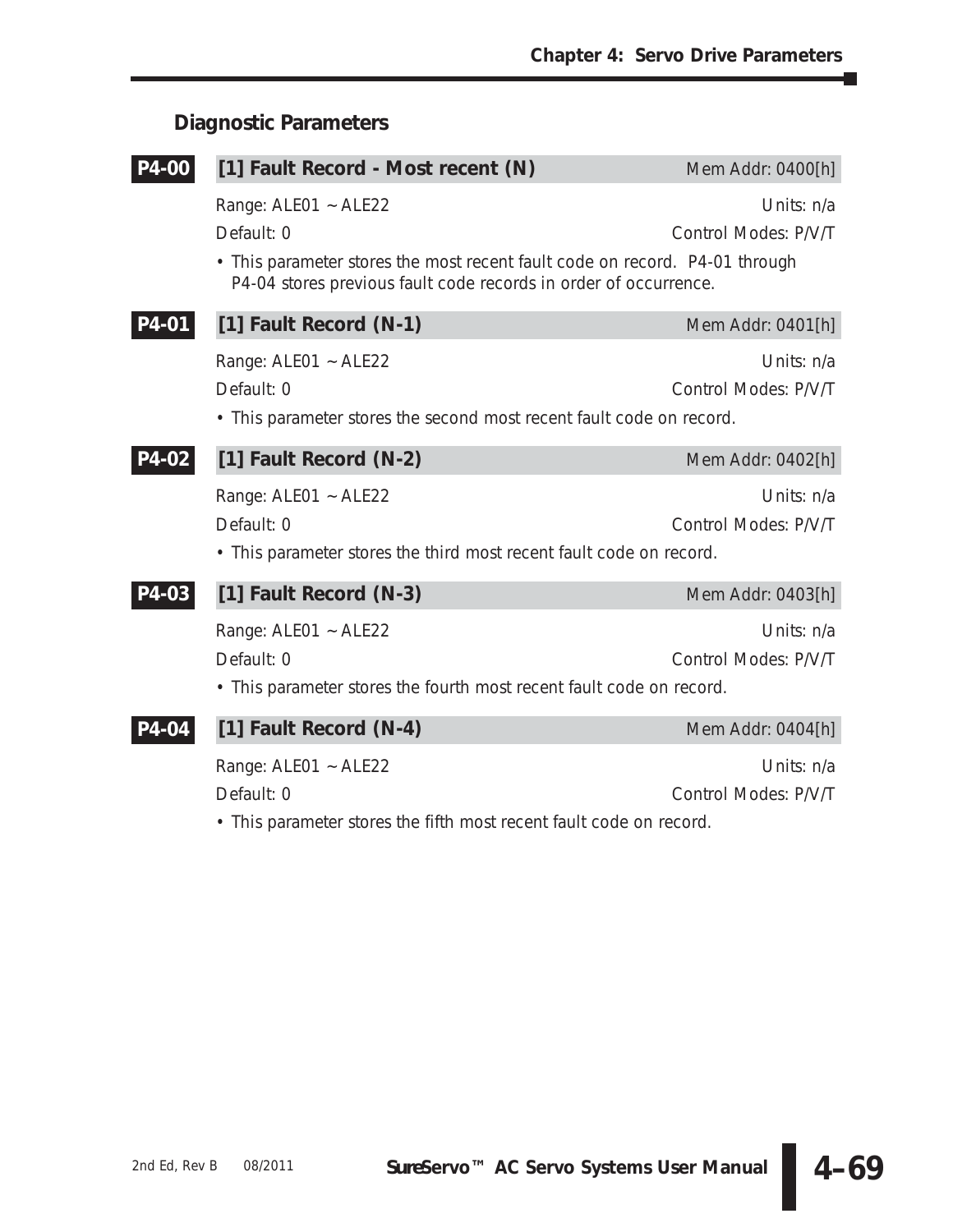### **P4-05**

Range: 1 ~ 5000 Units: rpm

**JOG Function** Mem Addr: 0405[h]

Default: 20 Control Modes: P/V/T

• This parameter is a function that applies a command to move the system. The operation instructions are as follows:

### **Operation from the Keypad:**

- 1. Press the Enter key to set the JOG velocity (the default value is 20 rpm). The jog can be set from 1 rpm to the maximum allowable rpm (see P1-55).
- 2. Press the Enter key again to activate JOG mode and the display will show JOG. Note: The servo system must be enabled without any active faults in order for the motor to turn.
- 3. Press and hold the UP or DOWN arrow keys to move the motor CW or CCW (depends upon the direction setting; see P1-01).
- 4. To change the JOG velocity again, press the MODE key, then repeat operation sequence above.

### **Operation using Digital Inputs:**

In order to control the jog function from the digital inputs, they must first be configured (see P2-10 through P2-17);

Jog Forward is code 37,

Jog Reverse is code 38.

Once they are configured, they can be used to initiate the jog function.

### **Communication Control:**

Write the following values to the parameter via serial communications:

First enter  $0 \sim 3000$  to set the velocity in rpm.

Then use:

- 4999 Move CW command
- 5000 Stop Command.

Please note:

- 1. When using communication control, P2-30 should be set to 5 in order to prevent excessive writes to the system flash memory.
- 2. It is necessary in all above cases that the servo is enabled in order to produce movement in the system.



**WARNING: Unexpected and potentially dangerous results can occur if the JOG function is used when the servo drive is configured to run a velocity profile. For example, if you put the drive in JOG mode when it is configured to run a velocity profile, the velocity profile setting will take control and run the servo at the profile setting velocity. Pressing an arrow key will jog the motor at the jog speed while the key is depressed, but the motor will return to the velocity profile setting as soon as the arrow key is released.**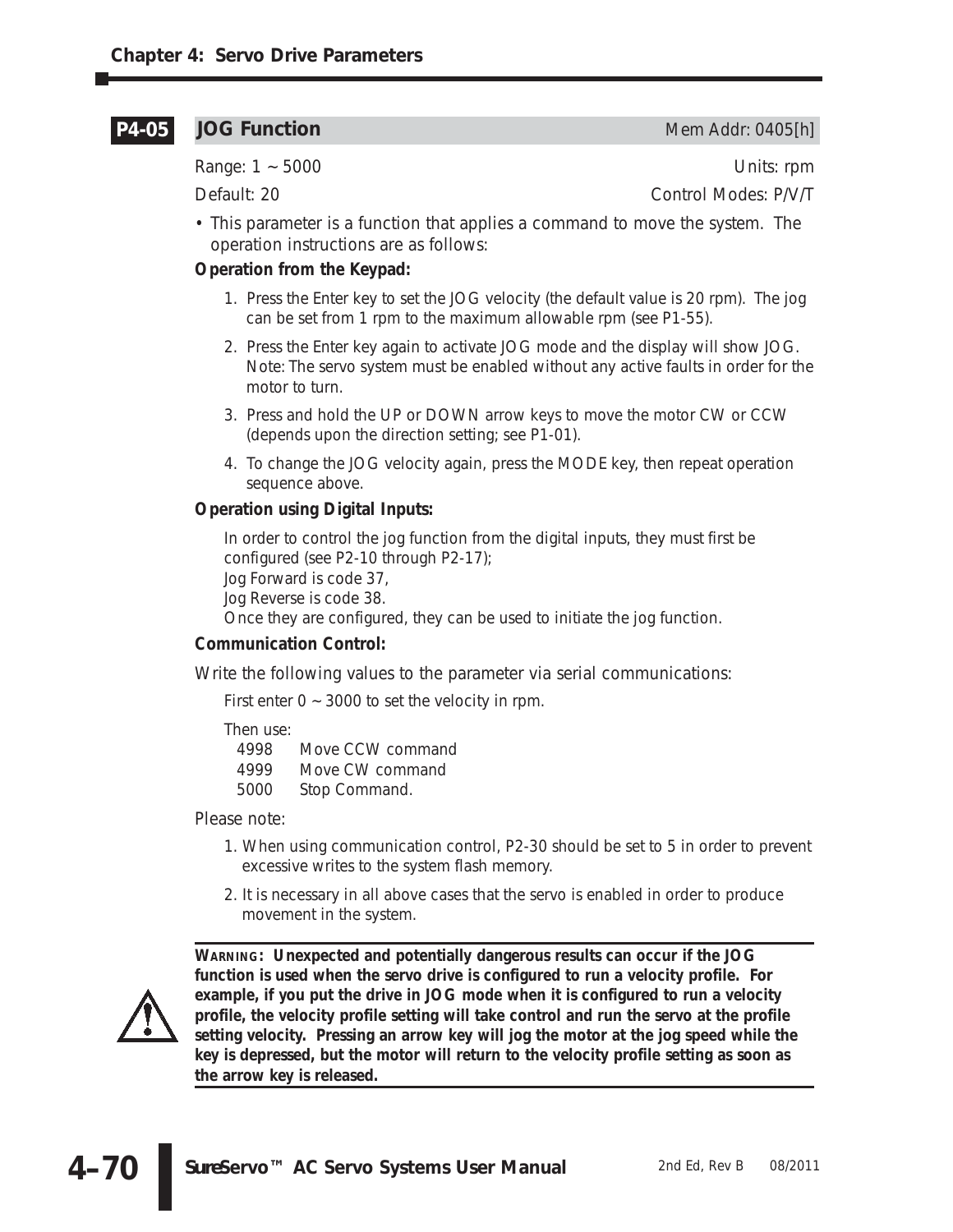#### **[2] Force Outputs Command** Mem Addr: 0406[h] **P4-06**

Range: 00 ~ 1F [h] Units: n/a Control Modes: P/V/T

• Use this parameter to independently force the state of the digital outputs (Refer to P2-18  $\sim$  P2-22 to assign the DO functions).

Operation Instructions:

Select P4-06 and press the ENTER key. The display will then show "OP xx", where xx represents the parameter range from 00 to 1F in hex numbers. The two hex digits represent five binary bits which correspond to the five DO. The least significant bit represents DO1, and the most significant bit represents DO5. When the bit = 1 the corresponding  $DO$  is active, and when the bit  $= 0$  the corresponding  $DO$  is inactive.



**Warning: P4-06 takes effect immediately. The outputs change state immediately as the value in P4-06 is incremented or decremented.**



*1) The outputs revert to normal operation when you exit P4-06. 2) The force outputs function is intended for test purposes only. It will not function if the servo drive is enabled.*

### **P4-07**

Range: 0 ~ FFFF [h] Units: n/a

**Input Status** Mem Addr: 0407[h]

Default: 0[h] Control Modes: P/V/T

- Use this parameter to read the status of the digital inputs (Refer to P2-10 ~ P2- 17 to assign DI functions). The least significant bit (bit 0) shows DI1 status, and bit 7 shows DI8 status.
- Use this parameter in conjuction with P3-08 to change the status of actual and virtual Digital Inputs via Modbus communications.
- This parameter varies by firmware version. For revision details, refer to "Appendix D: Latest *Sure*Servo Firmware Revisions".

#### **Reserved P4-08**

Range: n/a Units: n/a Control Modes: n/a

### **P4-09**

**Output Status Mem Addr: 0409[h]** 

Range: 00 ~ 1F [h] (0 = disable) Units: n/a<br>Default: 00 Control Modes: P/V/T

Control Modes: P/V/T

• Use this parameter to independently read the status of the digital outputs.

Operation instructions:

Select P4-09 on the keypad, and press Enter. The corresponding display LEDs will be on for each DO that is active. The least significant display digit represents DO1, and the third least significant digit represent DO5. (The two most significant digits are inactive for this parameter function.)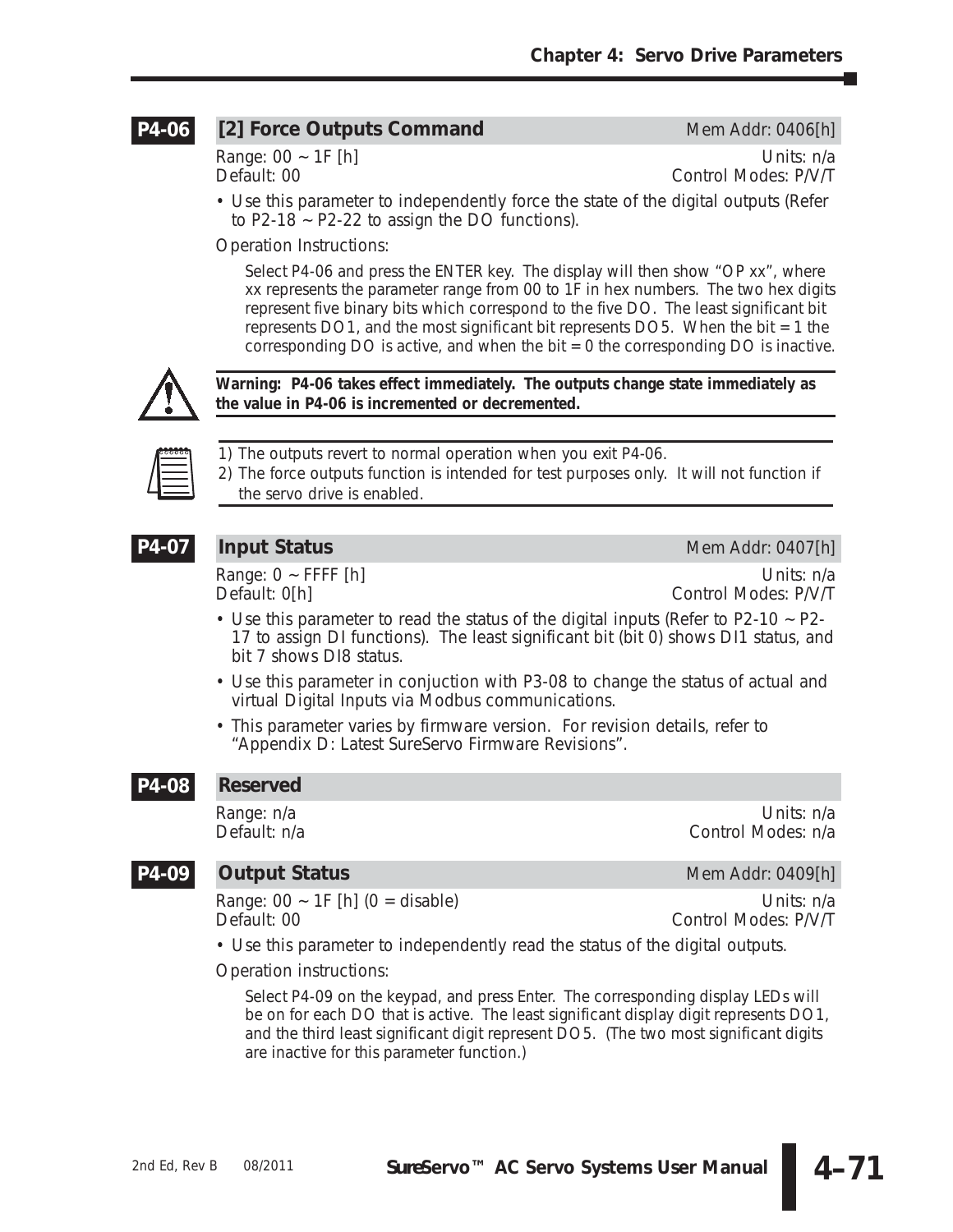| P4-10 | <b>Reserved</b>                                                                                                                   |                                   |
|-------|-----------------------------------------------------------------------------------------------------------------------------------|-----------------------------------|
| P4-11 | <b>Reserved</b>                                                                                                                   |                                   |
| P4-12 | <b>Reserved</b>                                                                                                                   |                                   |
| P4-13 | <b>Reserved</b>                                                                                                                   |                                   |
| P4-14 | <b>Reserved</b>                                                                                                                   |                                   |
| P4-15 | <b>Reserved</b>                                                                                                                   |                                   |
| P4-16 | <b>Reserved</b>                                                                                                                   |                                   |
| P4-17 | <b>Reserved</b>                                                                                                                   |                                   |
| P4-18 | <b>Reserved</b>                                                                                                                   |                                   |
| P4-19 | <b>Reserved</b>                                                                                                                   |                                   |
| P4-20 | [5] Analog Monitor 1 Offset (Ch1)                                                                                                 | Mem Addr: 0414[h]                 |
|       | Range: ±800<br>Default: 0<br>• Use this parameter to add an offset value (in mV) to the actual Analog Monitor<br>Output 1 (in V). | Units: mV<br>Control Modes: P/V/T |
| P4-21 | [5] Analog Monitor 2 Offset (Ch2)                                                                                                 | Mem Addr: 0415[h]                 |
|       | Range: ±800<br>Default: 0<br>• Use this parameter to add an offset value (in mV) to the actual Analog Monitor<br>Output 2 (in V). | Units: mV<br>Control Modes: P/V/T |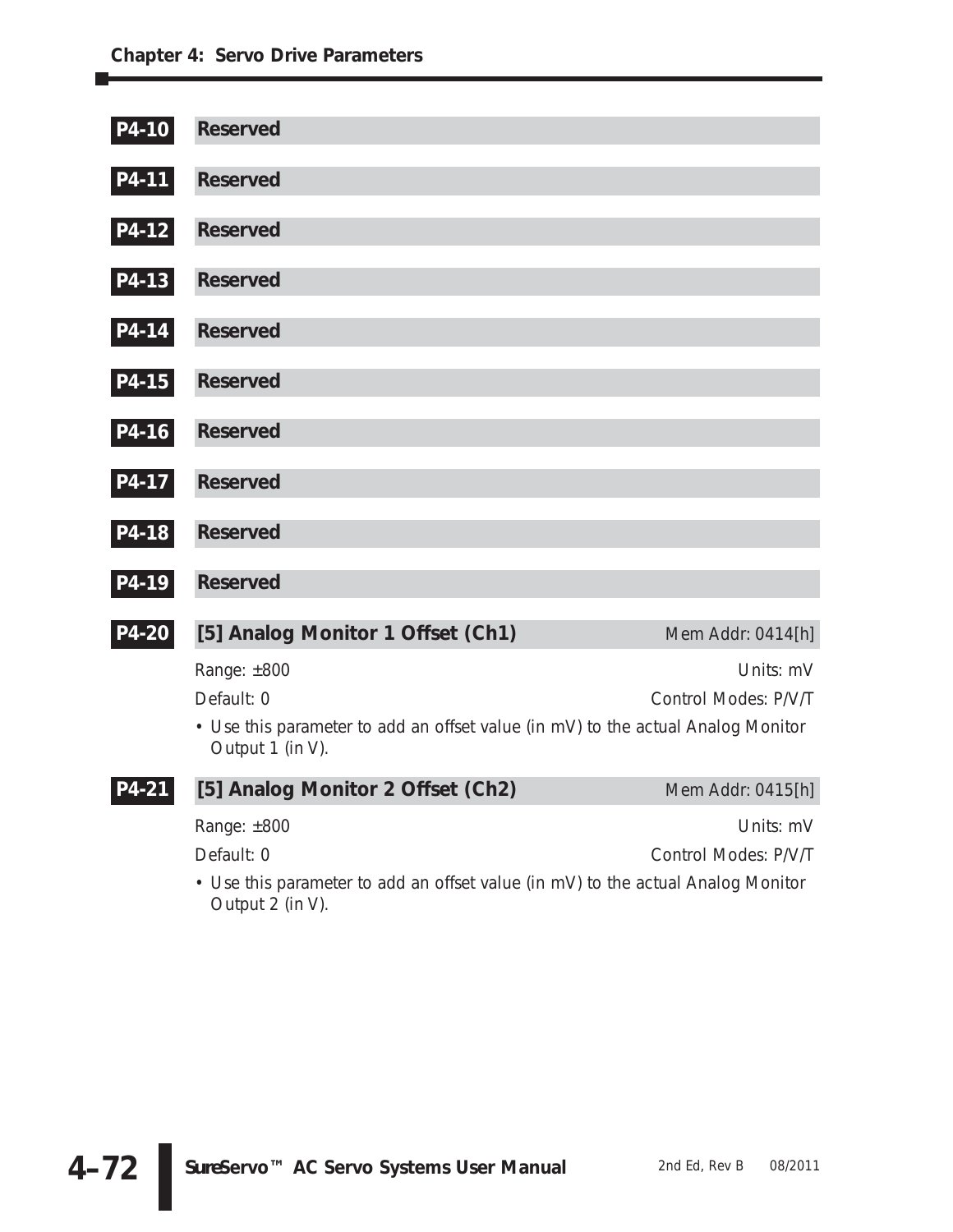## **Analog Velocity Input Offset** Mem Addr: 0416[h] **P4-22**

Range: ±5000 Units: mV<br>Default: 0 Units: mV Units: mV Control Modes: V

• Use this parameter to add an offset value to the Analog Velocity Input. Set the parameter value such that (P4-22)/1000 is the input voltage at which you need zero velocity.

Velocity Command =  $((P1-40)/10)$   $[(Input V) - ((P4-22)/1000)]$ ; Limit  $\pm (P1-40)$ 

Example 1:

Adjust P4-22 in small increments to trim a signal so that a 0V command results in no rotation of the motor.

Example 2:

To allow a 0 to 10V signal to control positive and negative motion, set this parameter value to 5000 (5V). This will offset the input signal (potentiometer, etc.) so that the midpoint of the range provides a command of zero speed to the drive.



P4-22 = 5000 mV; [5000 mV = 5V] P1-40 = 2000 rpm; [velocity range = -1000 to +1000 = 2000 rpm]

For velocity range of -2000 to 2000 rpm from 0 to10V AI, set P1-40 Maximum Analog Velocity Command (gain) to 4000 rpm.

## **Analog Torque Input Offset** Mem Addr: 0417[h] **P4-23**

Range: ±5000 Units: mV

- Control Modes: T
- Use this parameter to add an offset value to the Analog Torque Input. Set the parameter value such that (P4-23)/1000 is the input voltage at which you need zero torque.

Velocity Command =  $((P1-41)/10)$  [(Input V) -  $((P4-23)/1000)$ ]; Limit  $\pm(P1-41)$ 

Refer to P4-22 for examples. (P4-23 affects torque instead of velocity, but otherwise operates the same as P4-22. P1-41, Max Analog Torque Command, is the parameter that determines the gain, or slope, for the Analog Torque Input.)